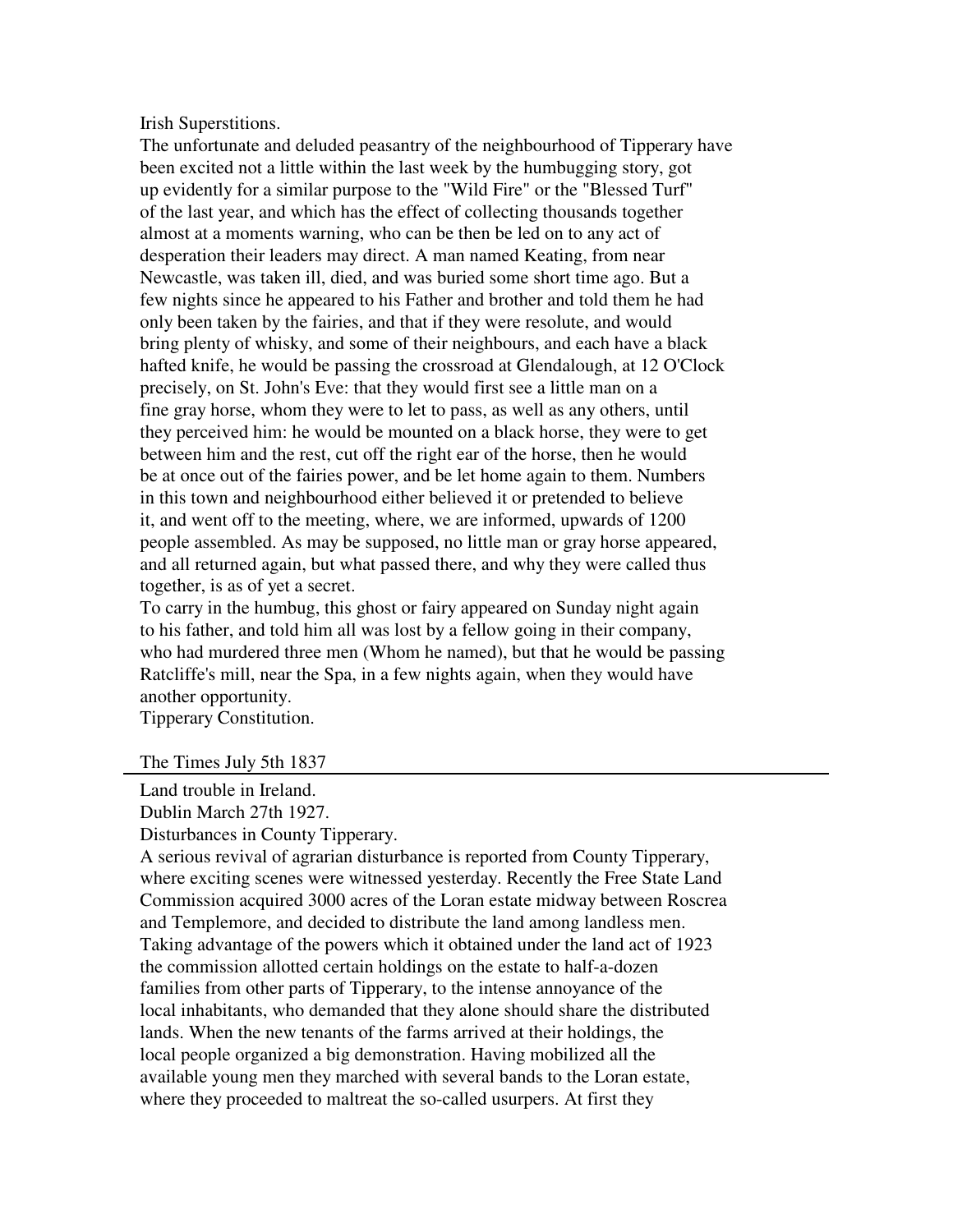confined their activities to booing and insulting remarks, but afterwards their indignation broke all bounds and they drove the unfortunate people from their farms, handling them severely. While these disturbances were in progress news was conveyed to the Civic Guards at one of the neighbouring towns, with the result that a substantial force of police was hurried to the scene in Motor-Lorries. Their arrival put a stop to the demonstration , and after a short struggle 16 of the rioters were arrested. They were taken by Motor-Lorry to Limerick where they will be put on trial.

This revival of trouble on the land has been expected in Ireland for some time. The new land act was designed specially to redress the grievances of the landless men and "Congests" but the wide powers given to the Land Commission took no account of the fierce local jealousies which has been a dangerous feature of the Irish Land Problem. The attempt to import strangers into any new agricultural area will always be attended by grave risks in this country, and the outrage on the Loran estate is symptomatic of the unreasonable attitute of the persons whom the land commission is trying to help. Without some transference of "Congests" from one area to another nothing can be done to relieve the acute land hunger which prevails throughout Southern Ireland, but while memories of the old land war remain,the best efforts of legislation to solve the problem will be liable to shipwreck.

## April 27th 1842.

Owing to the very alarming state of the northern part of County Tipperary, as evidenced by the numerous outrages perperated within the last fortnight, a meeting of magistrates took place on Saturday last when a memorial, strongly worded was forwarded to the Executive, praying, that prompt measures would be taken to afford protection for the lives and properties of the peaceable and well-disposed inhabitants of the distrubed districts. Five additional policeman have been despatched to Moneygall, the scene of a recent murder, or it is to be feared murders, as it is currently reported in town today that Mrs Margaret Curry, the companion of the ill-fated Mr. Roberts, had expired of the wounds she had received on the evening the former met his untimely end. Up to the present there has been no clue of the assasins, and from the combination there exists there appears to be little probability that the Government reward will have the desired effect of leading to detection.

Extract of a letter from Clonmel in Tipperary.

Aug. 18th, 1810.

Mr Maken, a gentleman of considerable landed property, had let some land, contraryto the wishes of some of the peasantry. On his return home one evening lately, he was way-laid, and murdered with the most horrid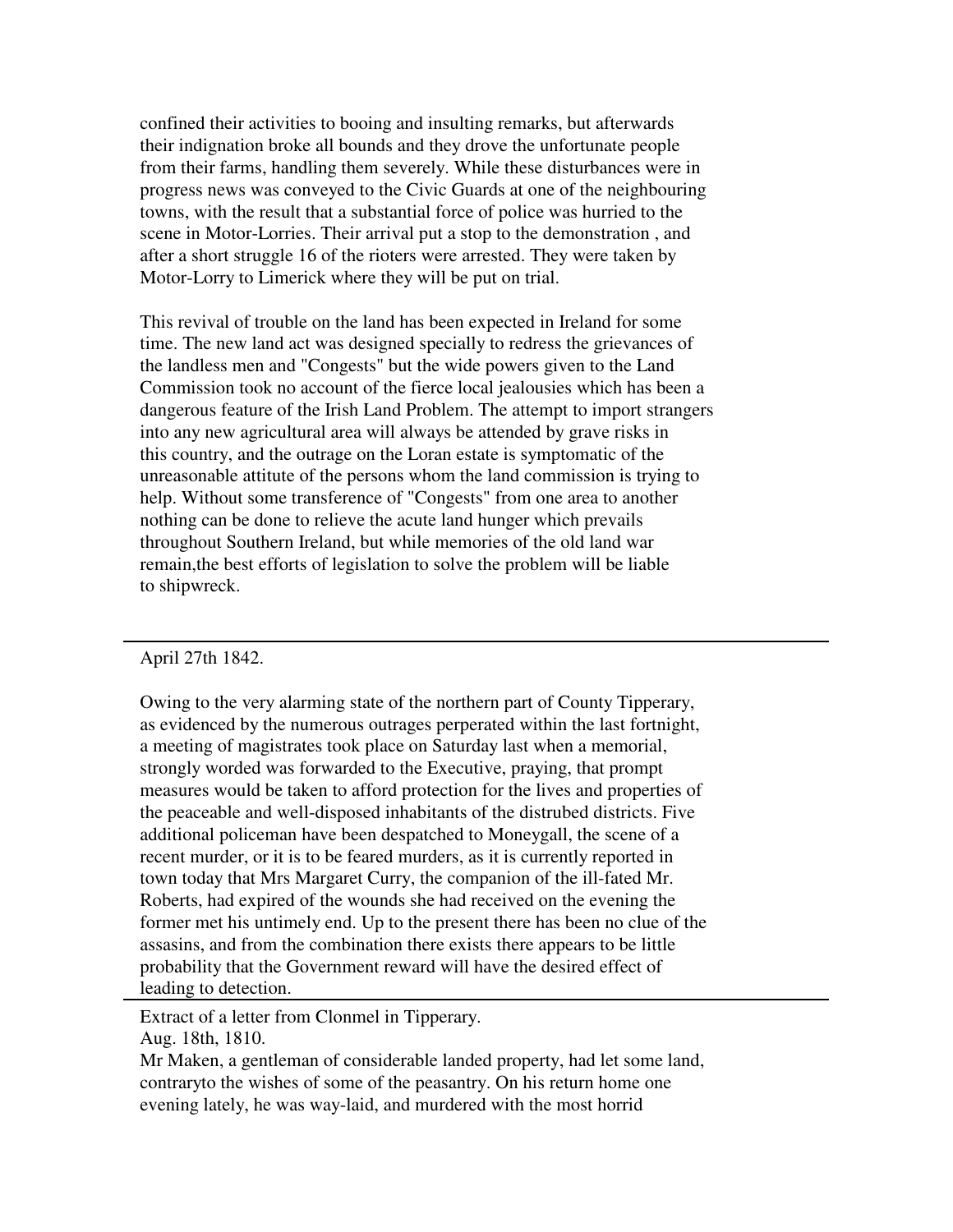barbarity. Another gentleman returning home, was shot in the back, seven plugs were lodged, and he died on the spot. A poor man with his family, were murdered in his cabin, and then burned, merely from the pique of their Catholic neighbours (They being Protestants). The assizes are held here quarterly. In the short time I have been here 14 criminals have been hanged for murder. The sessions began yesterday, and the Calender announces 163 prisioners to be tried. Provisions were never known so high, but whisky is reduced from a guinea to 3s per gallon. There are two sets of disturbers, who meet in the mountain opposite the barracks, who have pitched battles. They are called Caravats and Shanavests. Their Chief aim is to steal fire arms and horses from gentlemen who go shooting.

1811. "The Caravats and Shanavests" - faction fighters in South Tipperary - Fethard. Evidence given at a Special Commission at Clonmel [6 Feb. 1811] before the Chief Baron [Lord Norbury ?] taken from the Times of 16th Feb. 1811. Government feared they were political.

James Slattery, examined, stated that the Caravats were going on for two years before the Shanavests stirred. Shanavests so called because they wore old waistcoats. On questioning, he admitted that his uncle, called "Paudeen Car" [Gar], was a ringleader and commander of the Shanavests, but was now a poor old man not able to take command. Said a man named Healy or Hanly was hanged; he was presented by the Shanavests and Paudeen Car said he would not leave the place of execution, till he saw the "Caravat" around the fellow's neck, and from that time that faction were called Caravats. Before that, Healy's party were called the Moyle Rangers and the Shanavests were called Paudeen Car's Party. Healy was hanged for burning the house of a man, who had taken land over his neighbour's head. He states that these were the parties engaged in an affray at the Races of Coolmoyne in August. Nicholas Sexton, examined, gave similar evidence and proved that all these connected with these illegal associations had no other object than to defend themselves against the attacks by one faction on the other. Rev. John Ryan P.P Fethard , examined. Was P.P Fethard for 8 years last October, knew his Parishioners and was at Coolmoyne Races in September, the day of the fight; heard a shot fired in the direction of the Shanavest party. Cross examined by the Solicitor General, he said that, at the fair he saw some Shanavests strike the Caravats. It is notorious in his parish who the Caravats and Shanavests are; does not know the real cause of their feud; both parties attend Divine Service indiscriminately; thinks feuds are confined to the lower orders; is not sure whether any respectable parishioner joined them. Both parties are equally criminal, but the taking of arms, is confined exclusively to the two parties concerned in these feuds.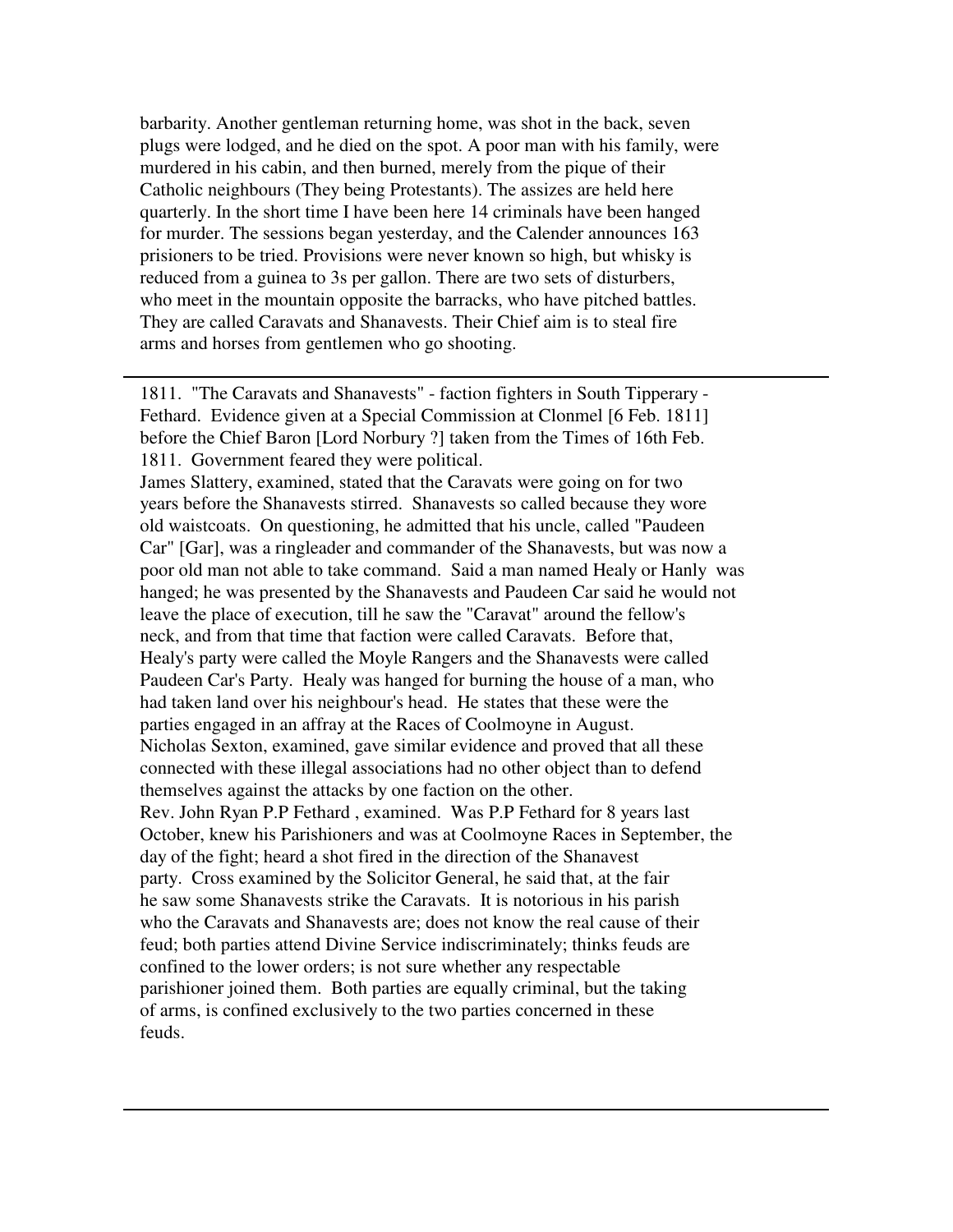Thurles. August 2nd 1837 Barbarous murder yesterday at 7.30 p.m. yesterday at Kilmacjames between Thurles and Templetuohy. Mr. Daniel Byrne, Lisanure, returning from fair of Thurles, was fired from behind a cabin by two men and mortally wounded and expired shortly after. The only reason assigned is that Byrne became tenant of lands from which former occupants had been dispossessed.

Saturday July 29 1837

Clonmel Summer Assizes: -To be hanged on 9th Aug. ; Robert Sadler, James Cormack, Thomas Ryan - all for murder. To be hanged on 12th Aug.; Patk Carroll: Martin Shanahan, James Carroll, Edw. Cane - all for murder.

To be transported for life: Jeremiah and James Ryan - for manslaughter; Wm and Cornelius French - for stealing a horse; Morgan Brien - stealing a cow; James Quinlivan - sheep stealing; Robert Fanning - for same; Edw. Fitzgerald - for administering an unlawful oath; Patk Dwyer and John Bourke - for ditto; - Ml. Hogan - felony in a dwelling house; George Hagarty - manslaughter; William Longeran - stealing a lamb. Sentence of death recorded: Thos. Collins - abduction; Stephen Petersshooting with intent to kill. 14 years transportation; Bgt. Fitzpatrick, called 'Bridget the Star' - passing forged notes, etc.

Saturday August 12th 1837

At Clonmel, executed, Wednesday 9th - James Cormack, for murder of Thos. Ryan at Ballyslateen, 11 December 1836. Robert Sadlier, for murder of Timothey Crowe in Cashel, 19th April 1837; and Thomas Ryan for murder of Rd. Cummins at Cahir, 26th June 1837. Ryan a tall well looking young man, walked with firm step and composed air, declared his innocence, died almost without a struggle. Sadlier, low sized and not composed as Ryan, made no declaration of guilt or innocence and when launched into eternity, appeared to struggle hard with death. Cormack last to be executed low-sized, deportment somewhat timid, exhorted spectators to shun bad company, whiskey and have nothing to do with fire arms which brought him to his untimely end; his sufferings when suspended were protracted for several minutes. Dr. Burke PP and Rev. Mr. Mullins CC attended the dying men; all buried in a pit dug in one of the jail yards. Wednesday August 16th 1837

Execution at Clonmel, Saturday Augt 12. Patrick Carroll for the murder of John Lanigan, near Fishmoyne on 13th Feb. 1837. Attended by the Rev. Mr Power CC; made no declaration of innocence and guilt. When the fatal drop fell, he struggled hard till death put an end to his sufferings. Martin Shanahan, James Carroll and Edward Cane who were to be executed at the same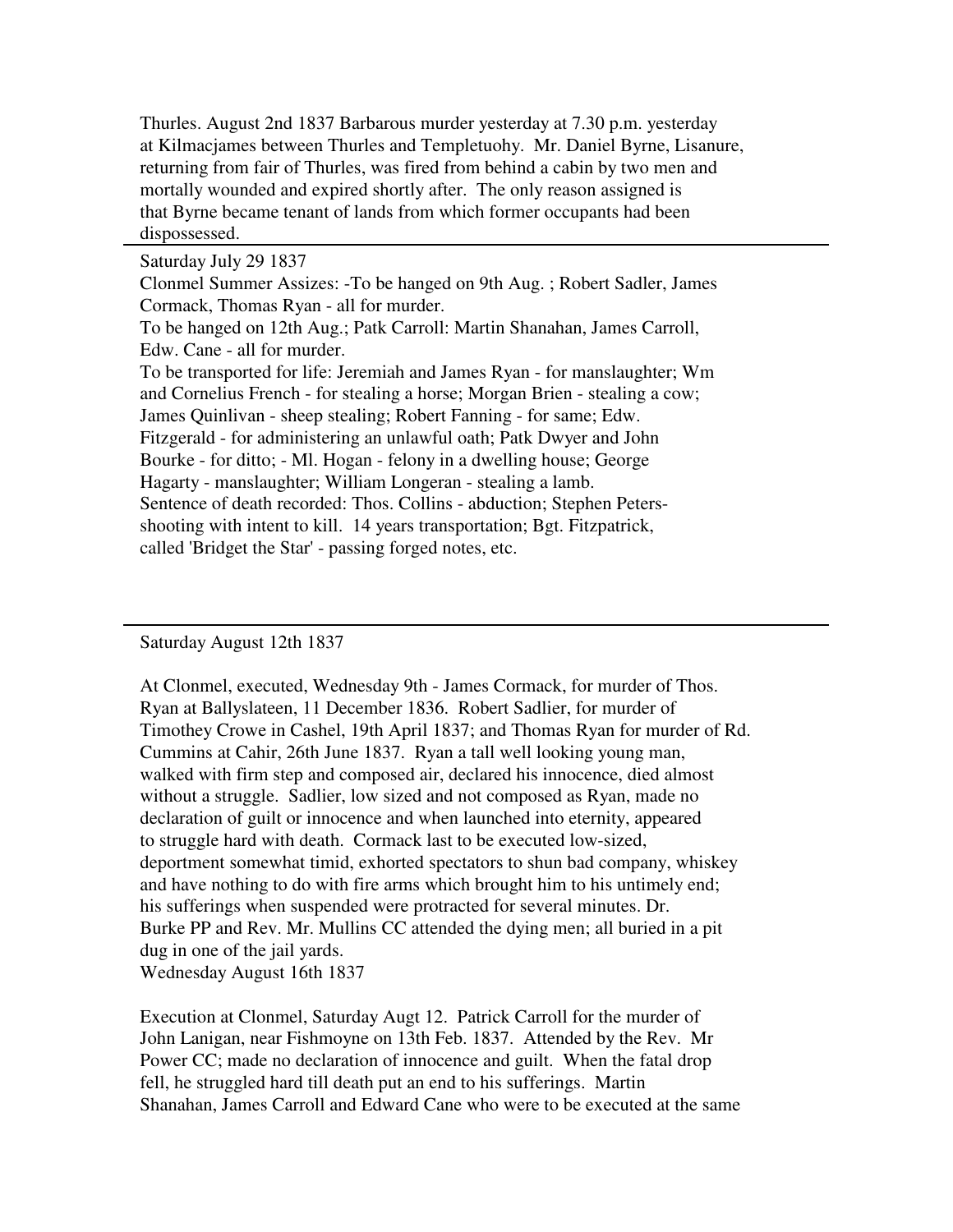time, were reprived.

Saturday 7 Oct. 1837

Attempted seizure for tithes at Mullinahone, Tues 3 Oct. About 150 police from Clonmel,Carrick, Cashel, Fethard and Killenaule, with about 40 of the 34th Regt, with Edw. Lawlor Cambie Esq, sub-sheriff and 4 ragged bailiffs, marched in here and at 12 o clock proceeded to the house of Mr Thomas Mullally, Mohubbe, to distrain for tithes due to Rev. Archdeacon Cotton. But Mr. Mullally could not be found and there was not a 4 footed animal on his land. A similar attempt was made on this gentleman and on Mr. Rd. Cormack in Oct. 1836. Cotton an absentee clergyman from his union of Lismalin - which has 2000 Catholics and only about half a dozen Protestants. The people of Lismalin and Mohubber are determined not to pay tithes until the question is settled by British Legislature

Wednesday. 15 Nov. 1837

Appeal for subscriptions for widow and 6 children of John Kiely, Law officer who died suddenly at Kilkenny. Earl of Glengall £5, R. Long, Longfield £5, B Nagle stip magistrate, Cashel, £3, G. Fitzgerald S.M. Morthestown Castle, Killenaule £3, Rbt. Courtney, Bally Edmond £3, Misses Dillon, Blackrock, per Rev. R. Chinnery £3, Thomas Butler, Ballycarron £1-10-0, Laurence Creagh, Castlepark £1-10.0, John Scully, Dualla £1, Nich Grene, Cappamurra £1, Rd. M.Duckett, Clonmel £1, John Chaytor, Cahir £1, Rd. Creagh Castlepark £1, Sir. Wm. Beecker Bart £1, A friend O.M. per Rev. Dr. Neligan £1, (advt).

Wednesday 30 May 1837

Three prisoners escaped from Clonmel Jail on Sunday last, using a crow bar and other implements left behind by a smith. They are Wm Murphy, Don Casey and Wm Ryan, the latter charged with firing on Major Lidwell. The Stipendary magistrates, Nangle and Wilcox are investigating the affair.

Saturday 11 May 1839

A ruffian named Pierce Treacy of Ballycahill has been sent for two months to the thread-mill by Mr Tabiteau C.M. for flinging a stone at Mr. B. Ryan, Manager of Thurles Agricultural Bank.

Saturday 3 August, 1839

Tipperary North Riding Summer Assizes .

Thomas Davy indicated for murder of Mathew Davy at Tullo Mc James on 26 May last (1839). James Davy son of deceased swore he was going to mass at 9 am with deceased; Tom Davy ran at him with 2 stones and struck deceased and ran away, but was overtaken. Dr. Bradshaw said deceased's skull was fractured and he lived about one month. Guilty of manslaughter. 12 months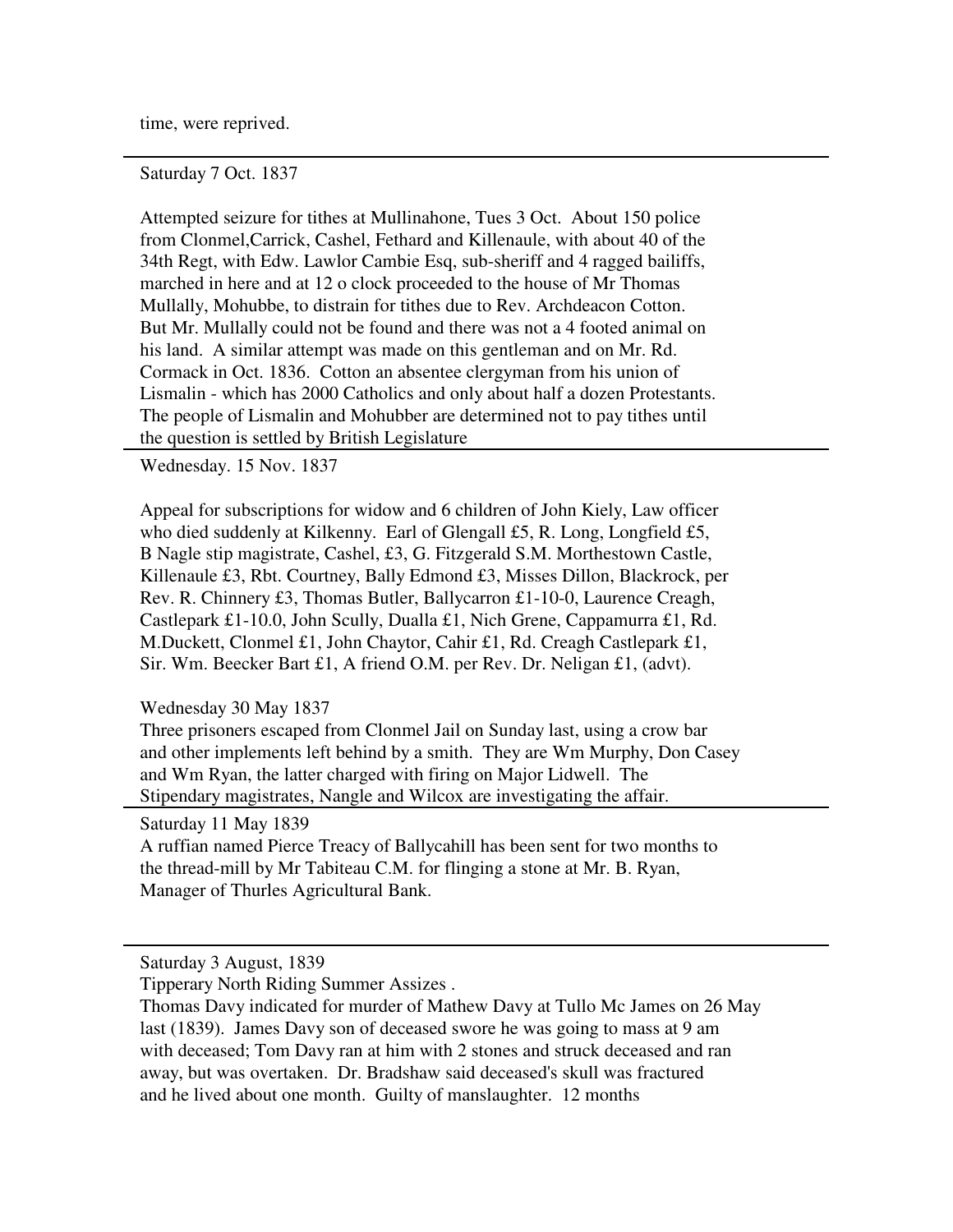imprisonment with hard labour every 2nd month and 6 weeks solitary confinement.

Patk Cormac, a married man aged 70 of Newport - for rape of Mary Leighton, aged 16, Newport, whose family were a "wicked set". She lived with her grandmother who was at Castleconnel on day of the offence. Not guilty, but got a severe lecture form the judge for his conduct.

Ml and Ger Maher, James Kelly and Thos Ryan - for grievous assault on Thos. Ryan at Fair of Templemore on 30 March 1839. Ryan exhibited a head with many incisions from blows of sticks and stones. Ryan started affray. Guilty but a recommendation on account of provocation. 3 months imprisonment with a week solitary confinement each month. Patk Nowlan and Darby Keane- for murder of James Mara; no address given for any of the parties, nor where the murder took place. Jury disagreed and prisoners remanded to next Assizes.

Thurles 1st Aug.. John Bray O' Brien J.P. of Turtulla drowned. With his 2 brothers and his cousin german, John Bray Esq, went boating on R. Suir, very swollen after recent heavy rain, on Wednesday 31 July. At bridge of Cabra, the boat struck a concealed weir and capsized. The other 3 scrambled ashore, but O' Brien was cast headlong into the water and drowned. He merited high esteems and affection. Considerate and indulgent as a landlord: friend and benefactor to all in neighbourhood: upright and impartial as a magistrate.

On Wednesday 31st July. Constable Barber of Ballintemple station discovered the house of Tom Ryan (Patrick) near Kilmore on fire. After rapping on the door without success, he broke it open: 2 families were escaping and left a man aged 95 and a woman aged 89, behind. Barber and his company at great risk rescued them. "This Ryan is father of the plotter, and afterwards approver in the convictions for the murder of the late Messrs Cooper and Wayland"

Wednesday 30 October 1839

Denis Carew found guilty of assulting Thos Dwyer Pat and wrecking his house when returning from fair of Kilfeacle on 12 July. 6 Months hard labour to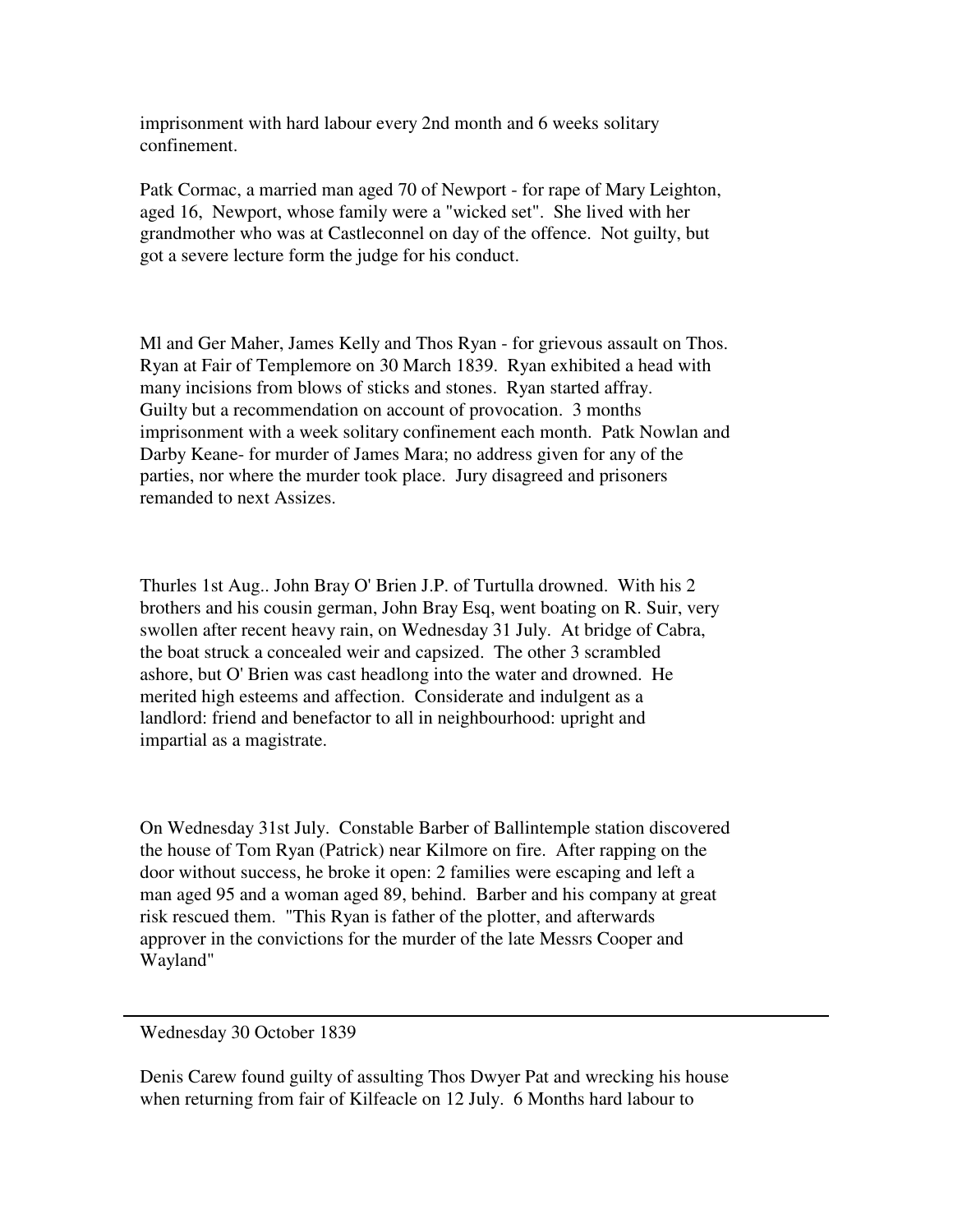restrain his stone - throwing.

John and Mat Joy of Coolkoosane (Anacarty) prosecuted John Haffer for assault and being of a riotous party. Guilty - 6 months hard labour, or pay Joy 30/= and get two months.

Norry Dwyer for stealing a lodging woman's linen and pawning at Mr. Littleton's office, Cashel. She had only 7/6 for which no Attorney would plead for her. The "Reporter" gave her 2/6 and she chose an attorney, Mr. P. Kirwan. Guilty - 4 months hard labour.

Pat Meagher, Wm. Cummins and Thos Ryan - rioting in Cashel town, 22 June. Guilty  $5/=\text{or a fortnight.}$ 

Edw. Fogarty, represented as a poor man, influenced by drink, for stealing a pair of shoes from a poor Kerry labourer. Guilty and as judge found Fogarty was a large farmer near Tipp. - gave 4 months hard.

John Connell, Jer Dwyer and Edw. Shea - rioting at fair of Glen. Connell and Dwyer got 3 months.

Thomas Flinn (Cappawhite) prosecuted by Lieut Gibbons of Revenue Police for obstruction in discharge of his duty at fair (of Cappa) where he caught him selling Whiskey. Flinn said prosecution was in revenge for his giving evidence against Gibbons for firing a pistol at some unoffending men. Guilty - £1, or 1 month.

Slattery for violent assault on Thos Dwyer at Clonpet near Tipperary - 12 months hard.

Andrew Burke Esq of Newlawn and of Clare St, near Limerick, went with a man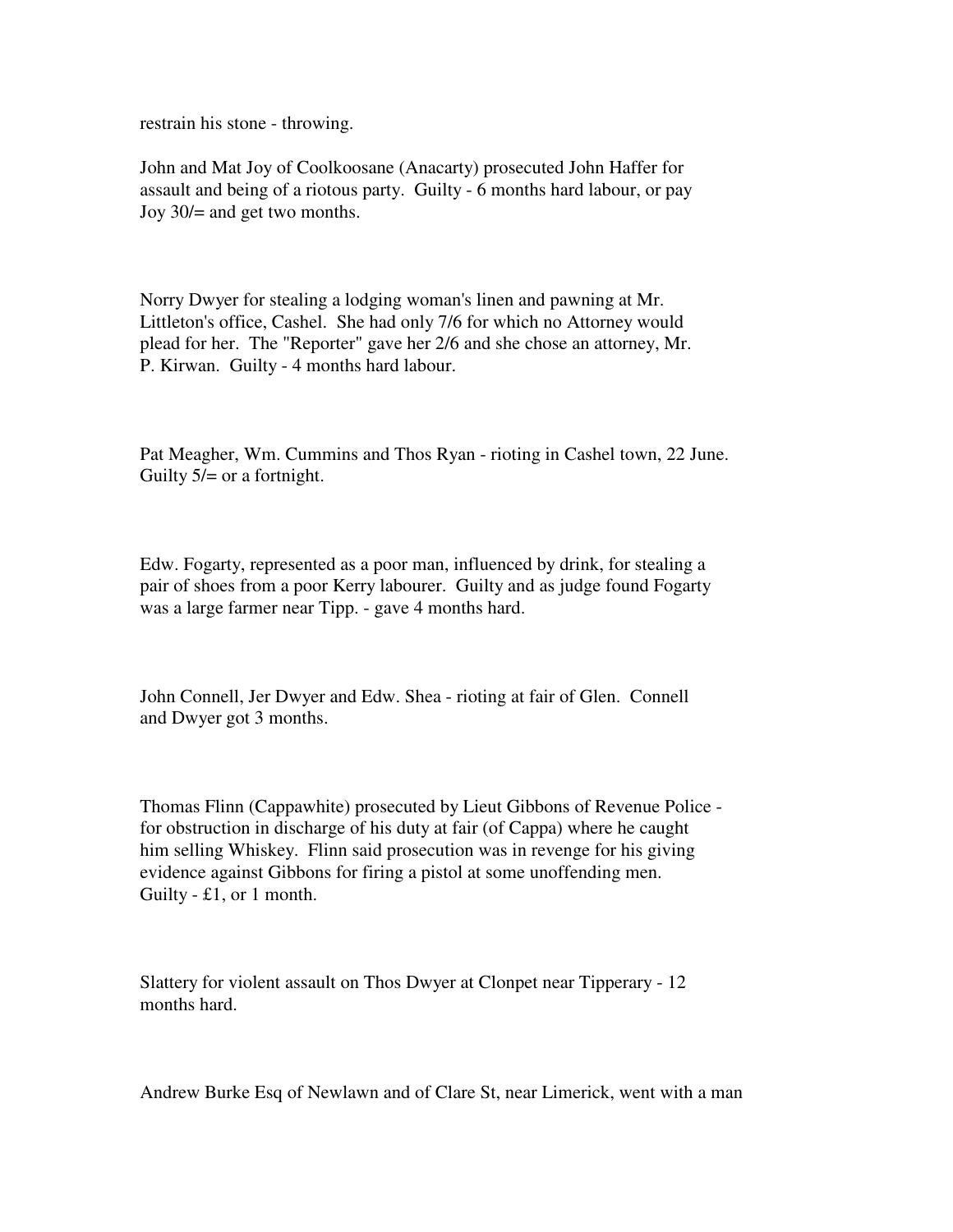named Carroll on 24 Sept. to lay out a passage to a bog for his tenants: a brutal attack made on him near Castle Otway and Borrisoleigh at Cooleen, by 4 men, one who presented a pistol to his breast and the other beat him unmercifully; 13 wounds on his head; he lingered until Saturday last and then died; 4 fractures in his skull.

£20 reward for information on armed party who on night of 7th Oct., went to the house Pat Purcell, Wm. Smith and Ml Condon and threatned their lives if they did not level a ditch which they built round the Commons of Brownstown, Co. Tipp; levelled part of ditch and fired a shot.

Saturday 9 Nov. 1839

Thomas Hanrahan, waylaid on his way home from Clonmel on 20th Oct. last, was murdered at Clonabeg midway between Cahir and Ardfinnan. Inquest by Mr. Ryan, Wednesday last (6th).

48 employees of Mr. Bianconi left Clonmel on his cars for Cork to take the pledge from Fr. Mathew. Nearly all Bianconi's vast number of employees throughout Ireland are now teetotallers.

Wednesday 27 Nov. 1839

 25 Nov. 1839.... "The hitherto turbulent parish of Donaskeigh within 4 miles of this town - the former scene of many an outrage and murder - yes, Donaskeigh so memorable as being the spot where Messrs Cooper and Wayland fell by the hands of Assassins - this parish where not long since, riot, disorder, and crime reigned, singular to say has been the first of rural parishes in this neighbourhood to establish within it a branch of the Temperance Society" (Fr. Mathew's). The best and most happy results are anticipated. It was formed by the highly talented and much esteemed Curate Rev. P.O'B. Davern and called "The Donaskeigh and Knockavella Temperance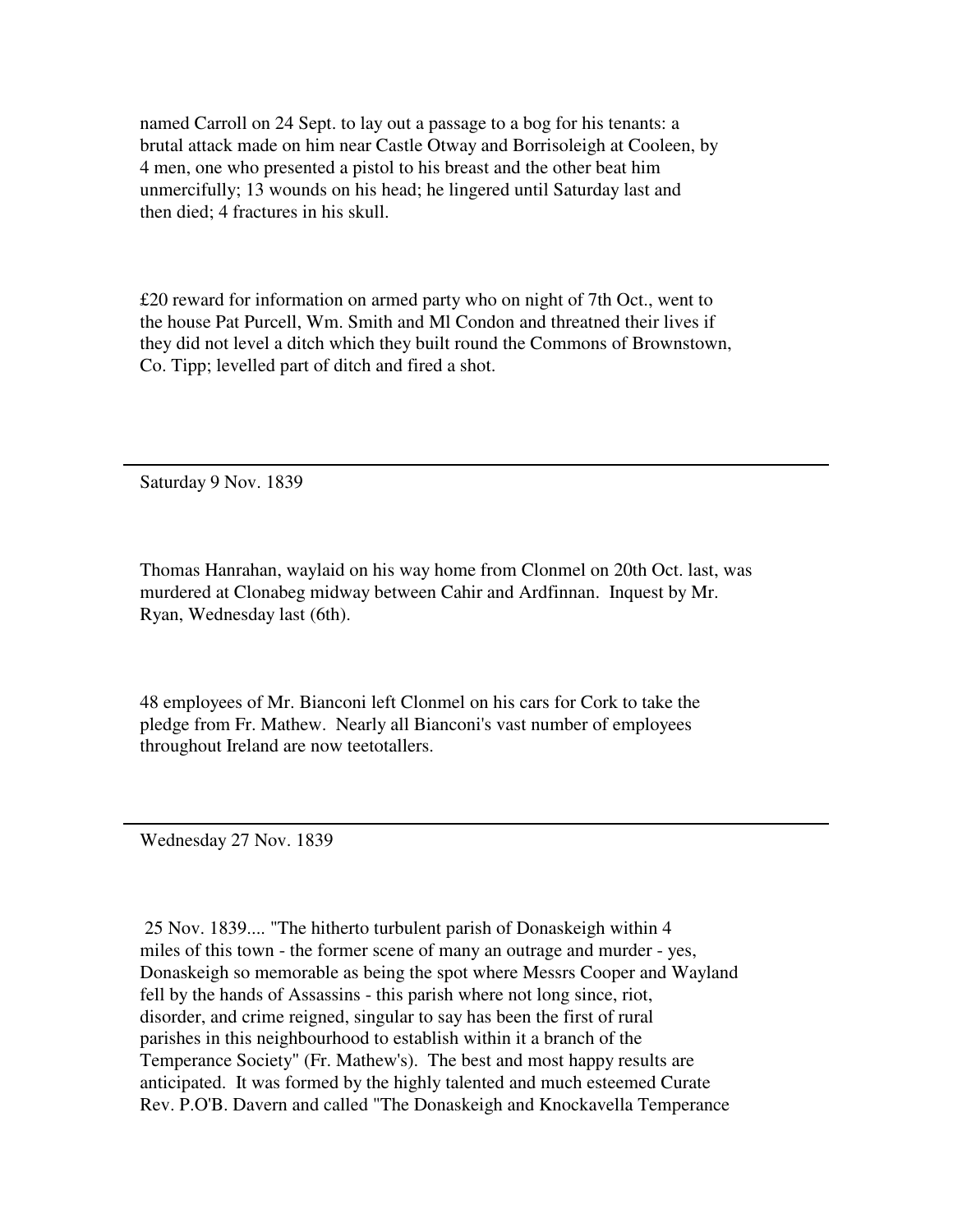Society" with Fr. Davern at its first President. There will be the first meeting on 22 December and several hundred additional members are expected to have then taken the pledge.

Wednesday 25 March, 1840

A widow named Connors of Bogtonrath was accidently burned to death on Saturday night (21st). A little girl lit a sop of straw which ignited more straw that was covering oats in a corner. Woman and child were burned to death. Inquest held by Wm. Ryan Esq, (Coroner) assisted by B. Nagle R.M. - Verdict accidental death.

Saturday 28 March 1840

(Faction Fighters). Nenagh Assizes Tues (24th) 7th day. Thos Hogan charged with murder of Wm Brien of Templederry 18 Sept. 1838 when coming from the fair of Castle Otway. This was a faction fight between the "Magpies" and the "Black Hens". The chief people concerned were Burkes and Ryans. Not guilty.

Wednesday 25th, Philip Hayes of Upperchurch (who lived with his father in law) and John Gleeson indicted for the murder of Andrew Burke (of Newlawn and Clare Street, Limerick, at Cooleen, apparently between Borrisoleigh and Castle Otway). Burke was attacked and severly beaten on the head by 4 men - 14 or 15 wounds - there on 24th Sept. and died of fracture of the skull (not discovered till post mortem) and abcess of the brain on 19 October.

John Shouldice, rent-collector for Burke (elderly gentleman) who had ejected some of his tenants, gave evidence that Burke stayed at his house the night before the attack and went out with a man named John Carroll, whom Burke had evicted but later reinstated, about making a road for Burke's tenants next morning. About an hour later witnesse's son and servant and Carrol brought back Burke, who was weak and covered with blood and who told that he was severely beaten. Burke had a nephew, John Burke with whom he had a lawsuit. The Glanbride tenants sided with John, but not the tenants of Knockakelly.

John Carroll who lived 17 or 18 years at Knockakelly swore he was with Burke when 4 men came from a boreen and attacked him near Quinlan's house. He saw a youth striking Burke with a stone: one of the men, Hayes, had a pistol and ordered Carroll to lie down on his face and hands, which he did and remained so still the men left. He identified Hayes. Witness arrested on day of beating and in custody since he first said that a man named Murphy beat Mr. Burke, but later withdraw that statement. Dr. Pinchin gave evidence of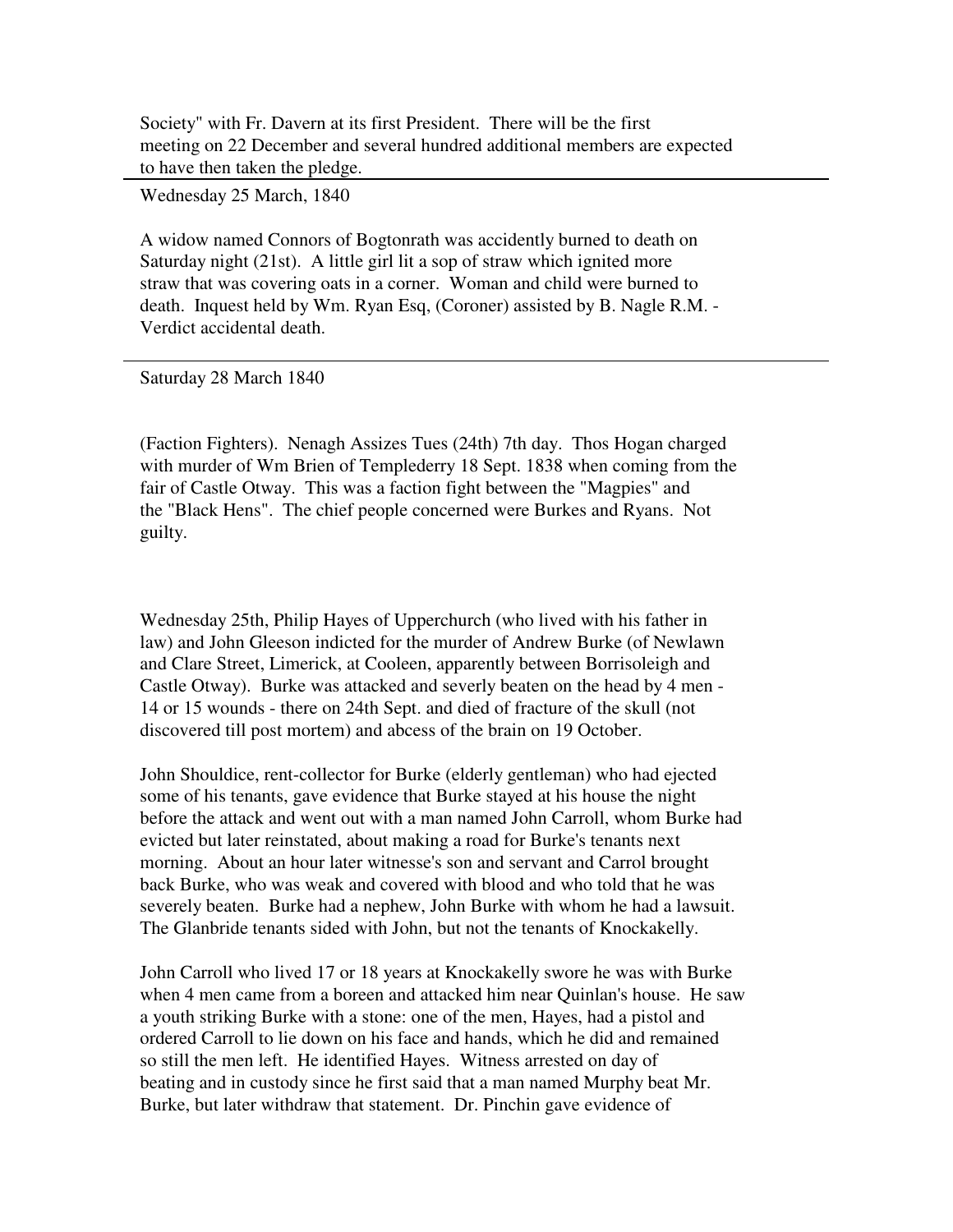attending Burke. Philip Hayes found guilty and sentenced to death; execution to be on 30 April. John Gleeson found not guilty. Hayes then said " Praise be to God, I am as innocent of it as my parish priest." The Jury recommended mercy. Patk Dunne charged as an accomplice to remain in Gaol till next Assizes when he is to stand trial.

Wednesday 1st April, 1840

North Riding Tipperary Assizes - Criminal Court Thursday - 9th Day. Edmond Ryan of Killoskehan arraigned for murder of Ml Lanigan of Killoskehan on 24th June last (1839). The others were associated with Ryan at the murder, Paddy Dunn, James Lacy, and James Howard (Killoskehan): the latter 2 because approvers. The motive of the murder appears to have been robbery and land dispute. They were arrested on 31 Dec. Edm. Ryan was Woodranger of John Willington of Killoskehan for which he had some land rent free: Willington dismissed him in May: the Dunnes held a commonage which Willington took from them last May and gave to Lanigan to take care of and gave him the grass of a horse and cow on it. Lanigan had about 11 acres of land. His dead body was found with his head bashed in with the pole of a hatchet, near Edm. Ryan's house: he had £26 on him the morning of the murder, but it was missing from body. James Howard (approver) gave evidence that Ryan struck Lanigan on poll with a hatchet and took the money: Howard admitted that he was one of 3 charged with murder of Milo Burke (Lanigan another and one Quirk). His wife died but he did not murder her; he has 2 children who are with friends; he was caught at Glanaguile. Edm Ryan found not guilty.

Saturday 18 July 1840

Nenagh Quarter Sessions Tuesday (14th). Rd. Cooke, John Cooksen, Peter Cooke and Ml Dunn indicted for riotous and unlawful assembly at Rathmoy on 20 May and taking forciable possession of the house and land there which had been occupied by a Mr. Phelan, deceased since Nov. 12 months. The land was got by Phelan from Mr. Cooke. On the day Phelan died, Cooke's eldest son , John came and knocked down part of a wall on the land. Martin Butler who with his father, Nicholas Butler, lived as herdsmen on the land and swore that on 20 May they were put out of the house by Mr. Rd Cooke, Mr John Cooke and Ml Dunn. They had a bayonet with them. Cooke has posssession of their ½ acre of potatoes. On Cooke's side, it was said that 100 armed mountaineers assembled to drive Phelan's stock off the land and deprive Cooke of the rent. Rd Cooke and Ml Dunn found guilty; fine 10/=.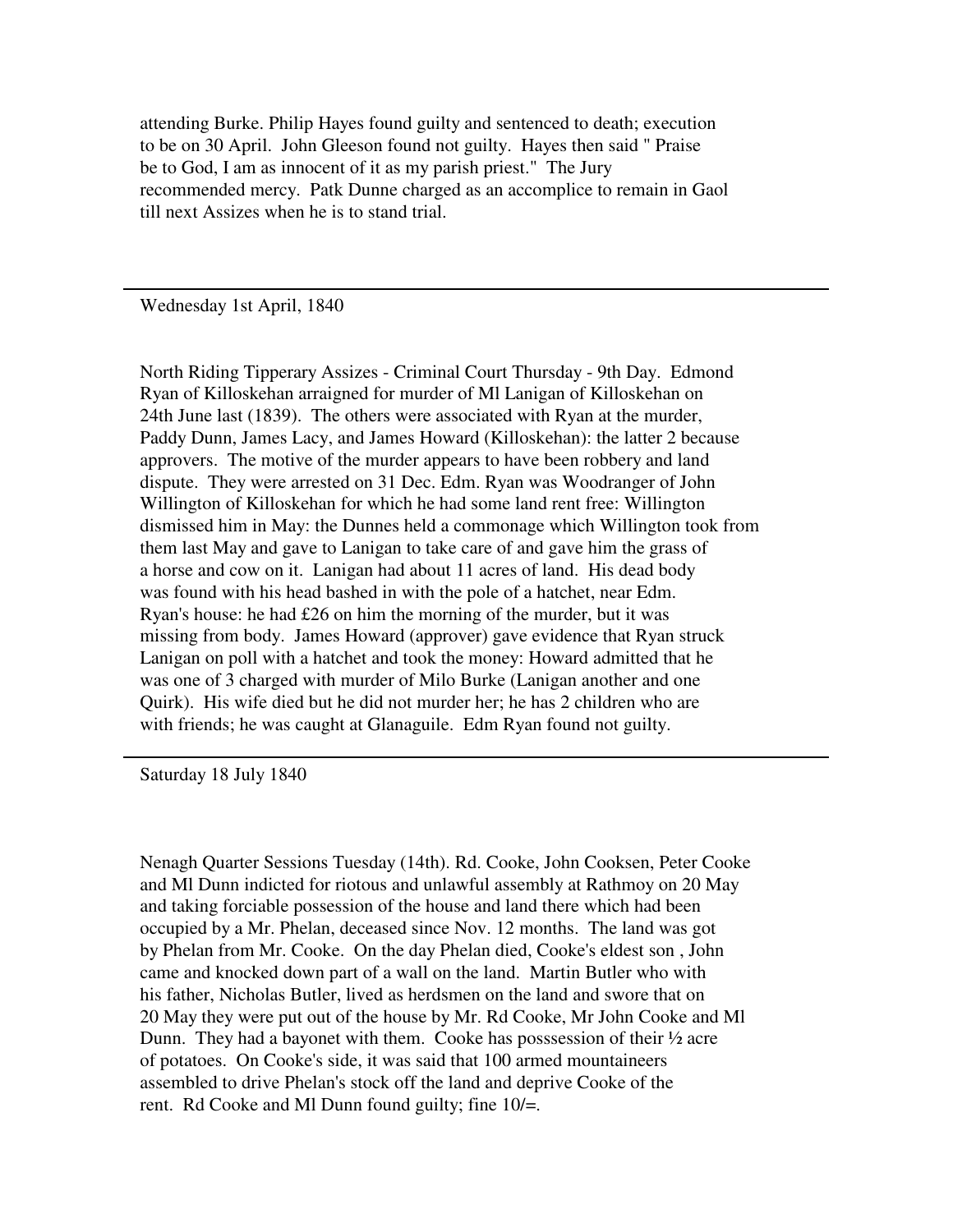Old Mr. John Cooke was then charged with assault on Nicholas Butler on 17th May. For Cooke it was said that Butler was trespassing on his land and he used no more force than necessary to put him off it. The land was that lately held by Phelan, the rent was in arrears no stock on the land and no representative to pay for the land and Cooke had re - possessed it. Butler was well known to the head of a faction and very dissorderly. Judge held that Butler was caretaker of the land for Phelan and so not a trespasser. Cooke fined 40/=.

John Fogarty of Kilrush, Thurles, indicted for assault and causing grievous bodily harm to John B. Fogarty, aged 10, son of W. B. Fogarty of Thurles. The Fogartys were travelling in a gig from the fair of Borrisoleigh to Thurles at 9 p.m. last August. About 1½ miles from Thurles, They met John Fogarty who without any provocation threw a stone and hit John B. Fogarty on the head from which he was unconscious for 4 days. Police swore that they had a warrant for defendant's arrest for 10 months before they apprehended him. Evidence hinged on identification. Occurence happened at a bridge. Jury found Fogarty guilty and he was sentenced to 7 years transportation; he still protested innocence.

A case was adjourned in which Mr. French was indicted of assaulting John Kempston, Jun, Proprietor of the Nenagh Guardian.

### FENIANS

At the Nenagh assizes held in July 1867, a number of the Annfield Fenians were brought to trial.

Patk. Lahy was indicted for treason felony. Miss Mary Ryan of Gortkelly deposed that on Shrove Tuesday night, a large party came to her house & roused her up. They demanded arms. She went downstairs & opened the hall door but did not recognise any of the party. One of the men said, "I am Charles Bourke"; he wore a green sash. He went upstairs & took away five guns, two pistols, & one rifle. He brought away her servant boy, Purcell.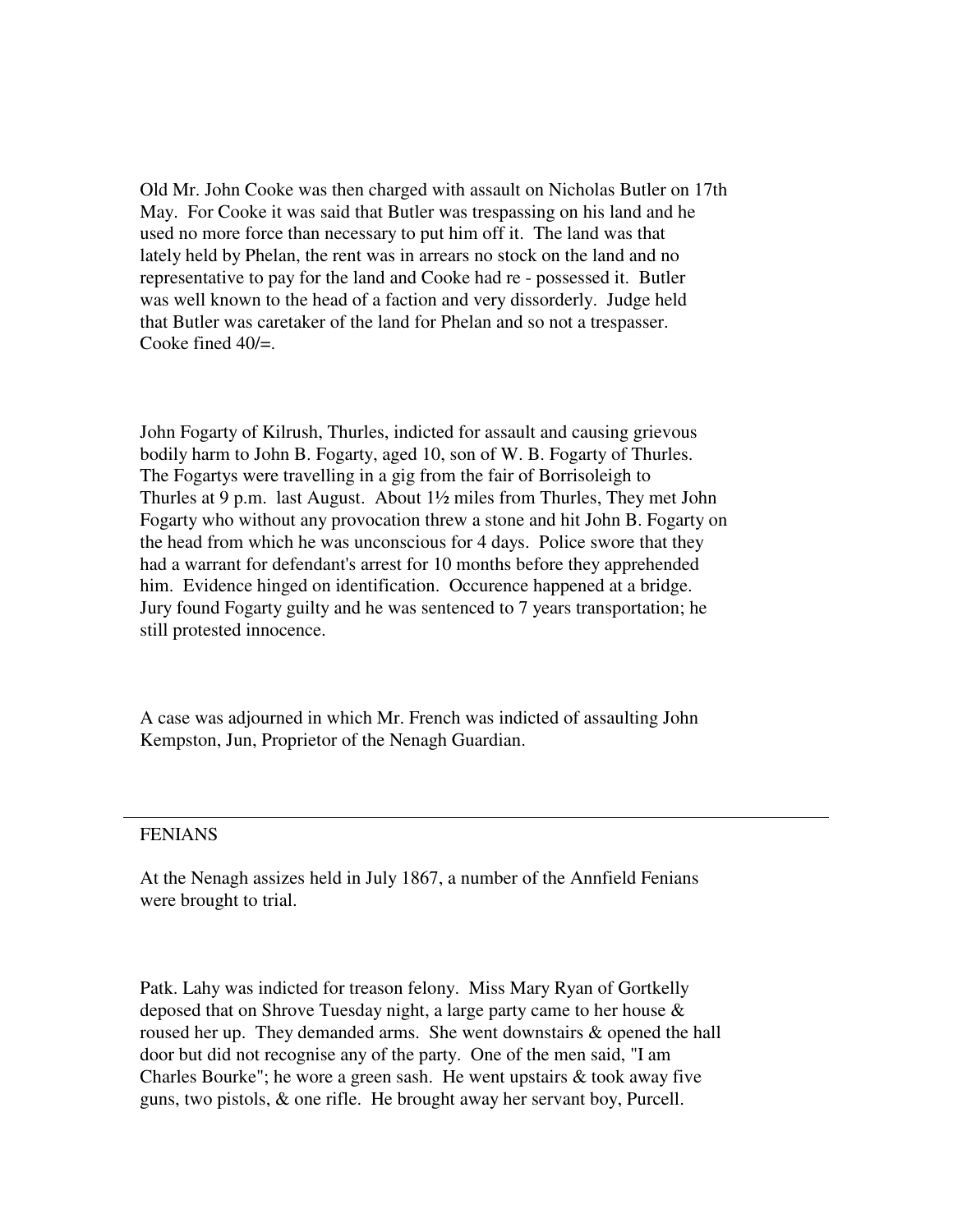Purcell examined, said he saw Charles Bourke Pat. Bourke, John Bourke, Pat. Lahy, Pat. Butler & others go up stairs. John Darmody was called as a Crown witness but refused to give evidence a woman in the gallery shouting "Johnny, Johnny, if you say a word I will hang myself". Pat. Grady examined, corroborated the evidence of other witness, admitted on cross examination that he instigated Philip Hayes to shoot Mr. Gore Jones at Lisaroon some time previously, "I fired with Hayes from behind a ditch". Hayes is now undergoing 20 years penal servitude for the offence. Lahy was found guilty & sentenced to 5 years penal servitude.

John Butler of Mount Catherine, was next indicted & pleaded not guilty. After a prolonged trial, during which evidence was given of incriminating documents found in his possession, he was aquitted.

March 14th 1846.

On Tuesday night last, a man named Daniel Berachree, who resides in a mountain district near Newport, called the Copper Mines?, retired to bed at an early hour, which was his usual custom, and was followed by his wife and a young man named Walsh, a servant of his, who lay with him on each side. In the morning an alarm was given by the wife, who says she saw four men quitting the house, as she awoke, and found her husband,s skull fractured, and a mark of a wound over one of his eyes. The outrage upon this man is at present involved in much mystery. He was rather advanced in years, and the wife is young and well looking. The window of the room was fastened inside by a boy, a son of Berachree, with a hatchet, and on examination the next morning, the hatchet was found in the house with blood and hair upon it. The unfortunate man still lives, but there are no hopes of his recovery.

1802. Dreadful fire at Thurles; 30 or 40 houses burned; fire started by boys throwing squibs. Appeal for help for the sufferers by William Nicholson of Turtulla. (Clonmel Herald).

1845. Nicholas Maher MP. Turtulla, married a daughter of Walter Herbert, Pill Ho. Carrick, Marriage performed by bride's uncle - Rev. Nich Herbert, rector, - and after by Edm Flynn PP of New Inn (Tipperary Free Press).

Wednesday. Aug. 2 1837.

Died in Clonmel where he had come on business connected with the Assizes on Sunday 30th. Edmond Kelly M.D. Physician to Borrisoleigh Dispensary, in prime of life. He was seized with a maligant fever. Left a wife and 3 infant children. An immense concourse from Borrisoleigh left home to meet his funeral.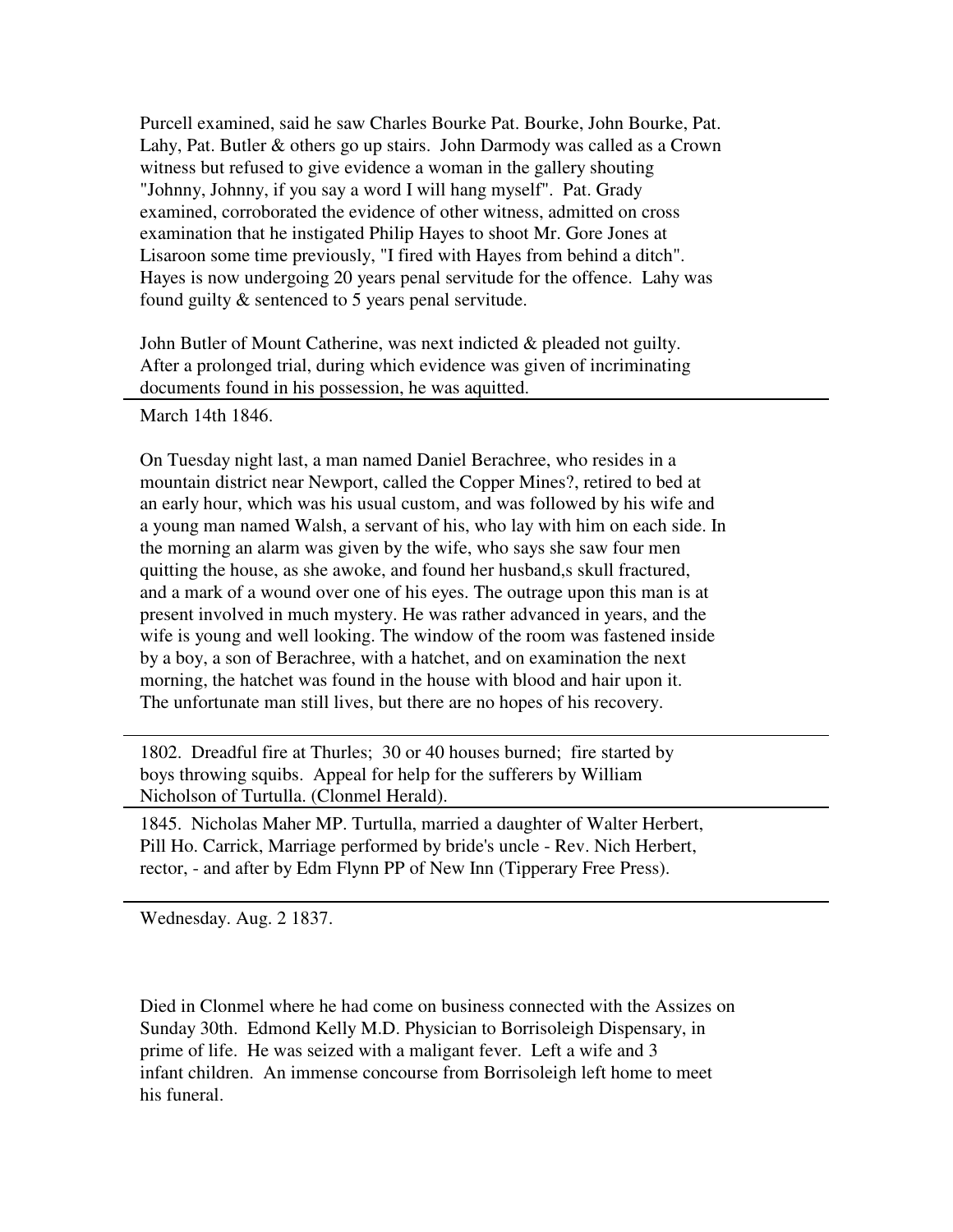Fracas in Town of Tipperary on Tues (1st August) when a Protestant Clergyman, it is said, fired from a window at Rev. Mr. O' Connor CC, and shot him through the arm.

Died. Richard Creagh Esq of Castlepark, Co. Tipperary, magistrate and deputy Lieutenant, Co. Tipperary.

Wednesday August 9th 1837

Sunday, August 6th. At Knockavilla, Rev. Mr. Mockler, after divine service addressed the people and forcibly denounced the conduct of the coward slave who could desert the country in her last struggle for freedom, by voting for the Tories. Rev. M. Fogarty did likewise at Donaskeagh, after which an immense meeting was held at the cross of Donaskeagh.

Fined £10 each for non-attendance as witnesses at the spring Assizes:- John Bourke, Kylecrew; Thos. Fogarty and Wm Long, Lisheenataggert; James Hines, Killahaigire.

Saturday August 19 1837

Co. Tipperary Election - Names of Deputy Presiding in each booth and agents acting for Sheil and Cave.

Eligogarty Deputy James Archer Butler

Middlethird - Thomas E Lalor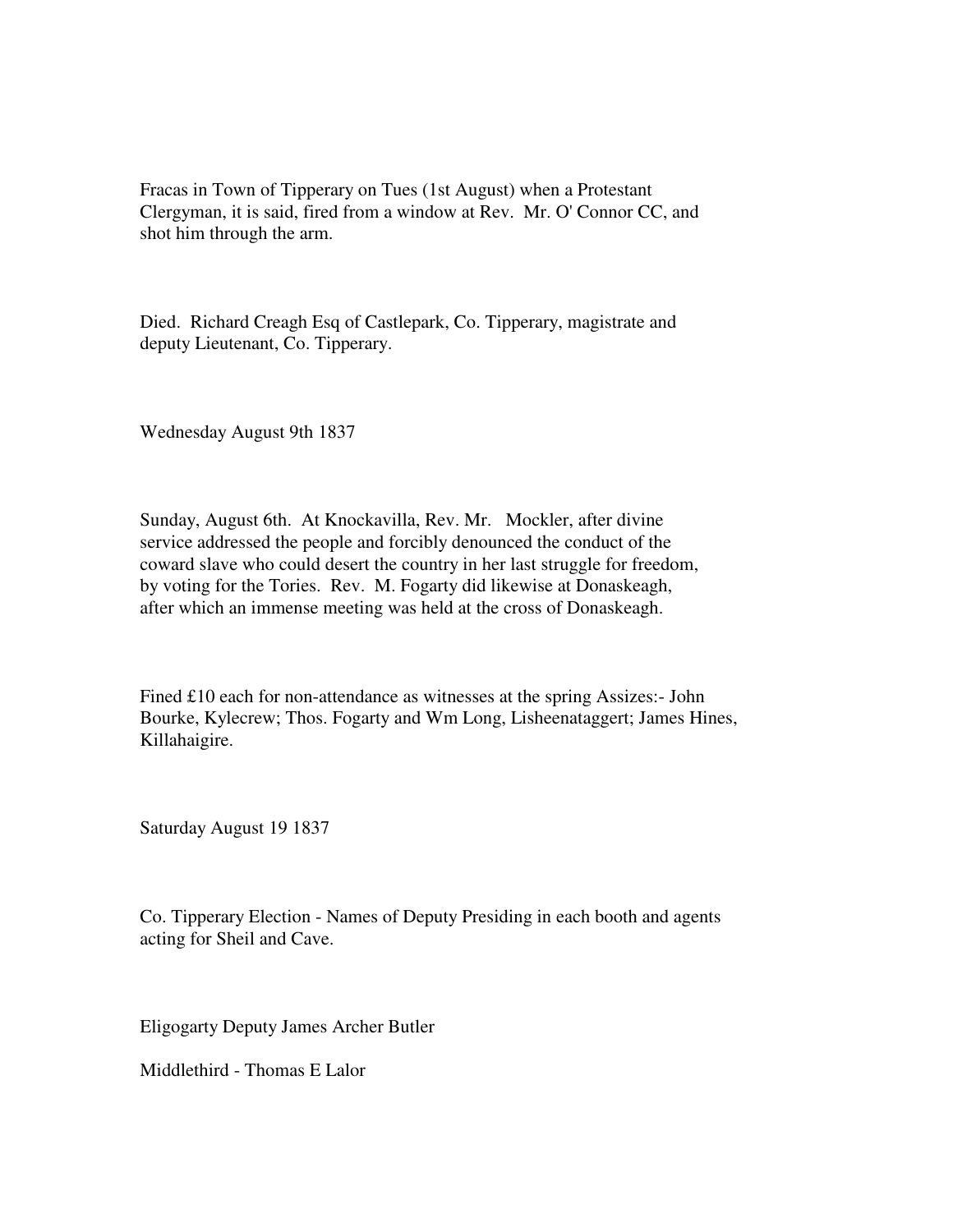Owney and Arra - John Lanigan

Slieveardagh - Samual Ryall

Upp. Ormond and Ikerrin - Hon Cornelius O' Callaghan

Clanwilliam and Kilnamanagh - Rd. O' Kellett

Iffa Offa East and West - George Ryan

Sherriff's Booth - Sheriff was Stephen O' Meagher of Kilmoyler.

Saturday 26 Aug. 1837

New Inn Petty Sessions. Magistrate of the Bench and Rev. Herbert and Wm. Roe. Wm Norris, Protestant, changed Wm. Quirke, Pat Ryan and James Clifford with assault. Quirke fined £4.00 or 6 weeks; other 2 fined of £2 or 1 month all with costs.

Wednesday 6th September 1837

Cashel Petty Sessions. Aug. 30th. On Bench - S. Cooper chairman, William Murphy, John Scully, Samuel Phillips and Captain Nagle SM. Patk. Lyttleton prosecuted Thomas Cormack one of the Corporations Sergeants of mace for maliciously breaking his windows on the night of the 7th August. Two witnesses, Guinan and Purtil, said they saw Cormack standing at the Wesleyan Church and cast something and heard a crash of glass. Cormack had eye witness, but his wife swore an alibi. Case dismissed, Scully decending, saying he never heard a clearer conviction by the evidence.

Nenagh Petty Sessions. One Wm. D. Gleeson, hearing that there would be a contested Election in Co. Tipperary, returned from Liverpool to aid the Reform candidates. He was arrested at Borrisoleigh on charge of having unregistered pistols. Gleeson represented by Francis Meagher, Solicitor; when called, Gleeson refused to answer, stating he had not been summoned and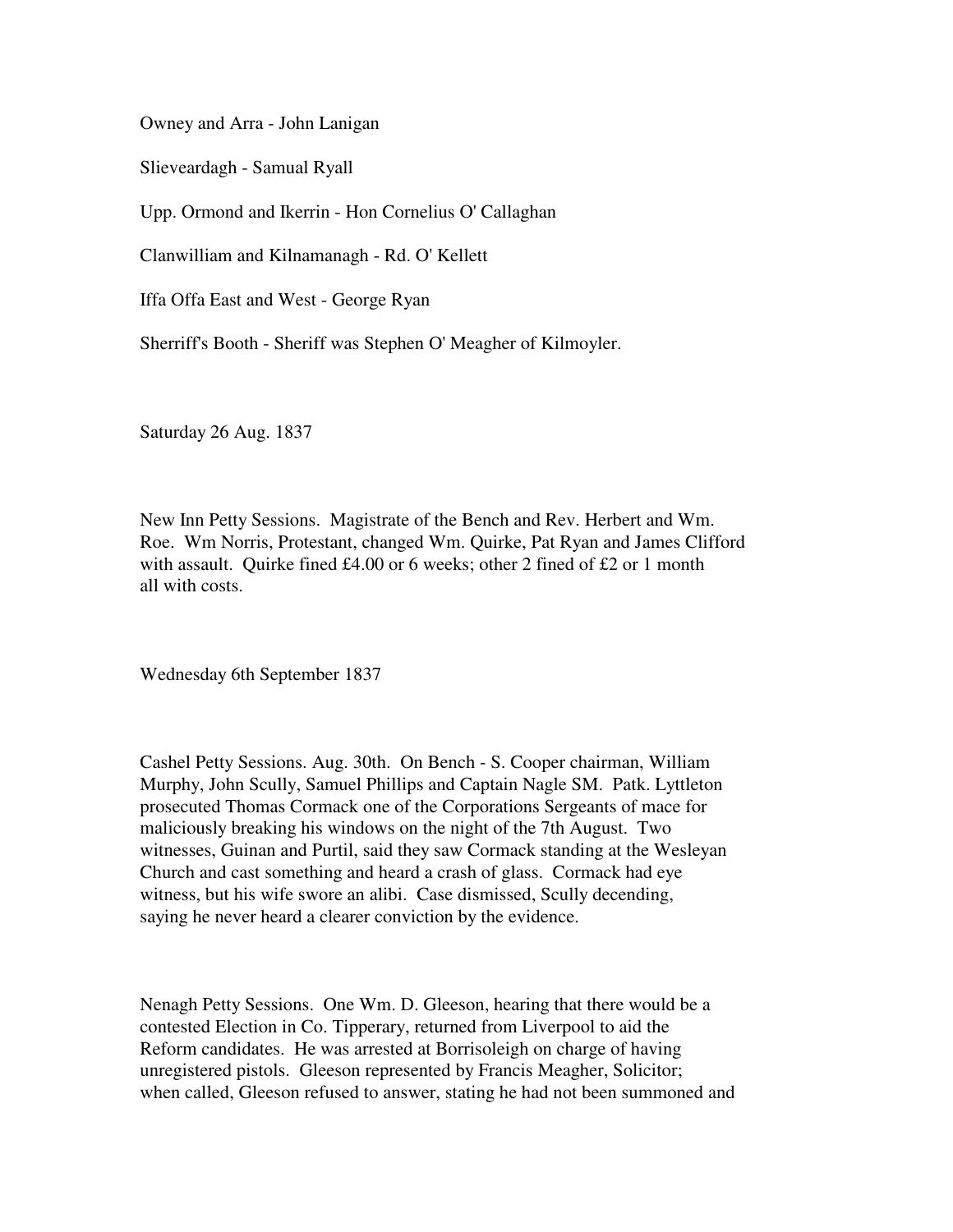then left the court. Capt. Jason Chairman of the Magistrates insisted on going on with the case, despite protests of Solicitor Meagher. A gun smith, Egan, said the pistols were left to him for cleaning by a Mr. Wm. Dwyer, who said Gleeson owned them. After further protests by Meagher, the Magistrates reluctantly decided to refer the matter to the Crown advisers on how to proceed. In meantime, Gleeson petitioned the Lord Lieut. for his pistols and for the enquiry into the conduct of magistrates who signed warrant for his arrest- apparently alleging the arrest was a Tory plot to prevent him from exercising his rights in the election.

Wednesday 13th Sept. 1837

Garrison Races, Templemore. Major Hay's horse 19th Regt.was winner. Capt. Lovelace who rode a horse of Lieut. Walshe, fell with the animal and was hurt. The horse broke a leg.

Wednesday 18 Oct. 1837

Stephen Tully, aged 11 fair- haired inclined to curl, smooth-faced with cut on forehead. Wearing dark brown frock coat, cloth ap, and cord trousers, strayed from his father's house. Thos Tully, Mountslat, Killenaule, on Friday 13th. He left Marlfield on Sunday last and crossed the Work-house Bridge, it is supposed, with the intention of making his way to Kerry for the pupose of going to school. Police please look out for him, (Advt).

12 O' clock Thursday Oct. 19 day fixed for the sale of 87 sheep for tithes property of Walter Brett of Wilford. Apparently Brett was under a bail bond to produce the sheep, which he did, each branded on one side "Walter Brett's Sheep" and on the other "Seized for Tithes" a great number of people gathered, including 500 on horseback. A large body of police and military present and Mr. Tabiteau CM (Stipendary magistrate) and Robert Lidwell J.P. The sale proved abortive; the Sheriff announced that he would still hold the bail for the production of the sheep at a later date. Brett and his friends then carried home the sheep, having clipped off the branding.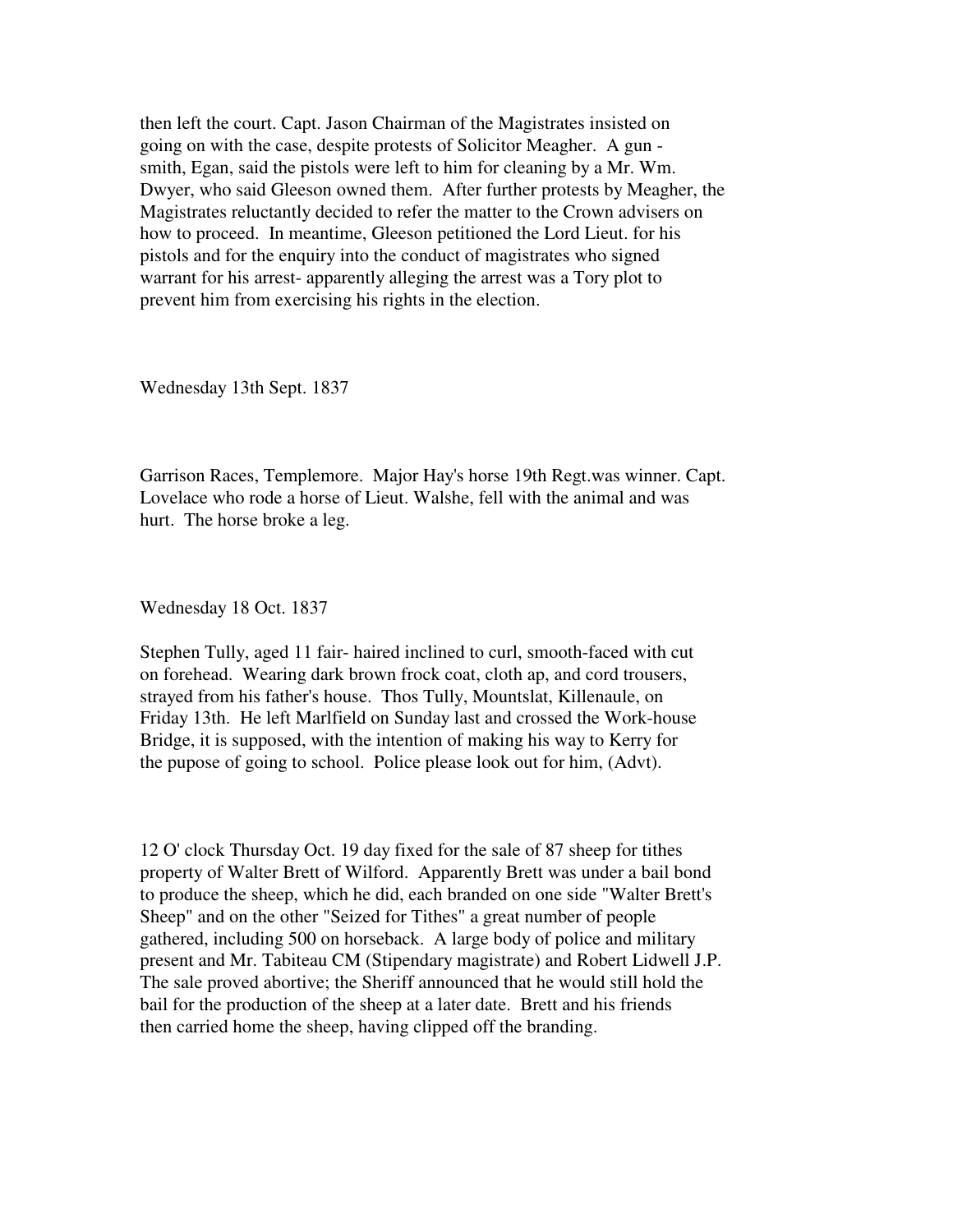Saturday 28th Oct. 1837

On Saturday night 21st October, a small party of police at Donaskeagh, arrested a desperate character named Dwyer who for some months traversed the country armed. He was taken in a field in midst of a group of labourers who gave the alarm and a great multitude gathered. Police and prisoner took refuge in a cottage. Crowd begun to tear down door and set fire to the thatch. Police fired and shot dead one Ml Ryan. Crowd broke in and rescued Dwyer. Thigh of one policeman broken and another got a fractured skull, his recovery despaired of.

Wednesday. 29 Nov. 1837

Samuel Clutterbuck Esq and his servant, John Shine fined £5 each for using lights at night on River Tar for purpose of catching salmon.

Saturday 30 Dec. 1837

Mr O' Meagher's School, Fethard. He thanks Public for their support of his school. A few boarders can at present be admitted and will have advantage of evening tuition, and on recreation will always be accompanied by Mr O' Meagher. Strict attention will be paid to religious instruction. He prepares gentleman intended for Maynooth or T.C.D. Instruction in Greek, Latin, French, Italian, English, Algebra, Geometry, Trigonometry, Mensuration, Geography, History, Book-keeping, Writing, Arithmetic, Drawing, Dancing, Vacation ends on 4th Jan. (advt)

Saturday 19 May 1837

Note on Presentments: The High Sheriff had the right and duty to summon a Grand Jury to the spring and summer Assizes to deal with road construction, etc. Persons wishing to make or mend a road had it measured by 2 persons who swore to the measurements before a magistrate. The road was described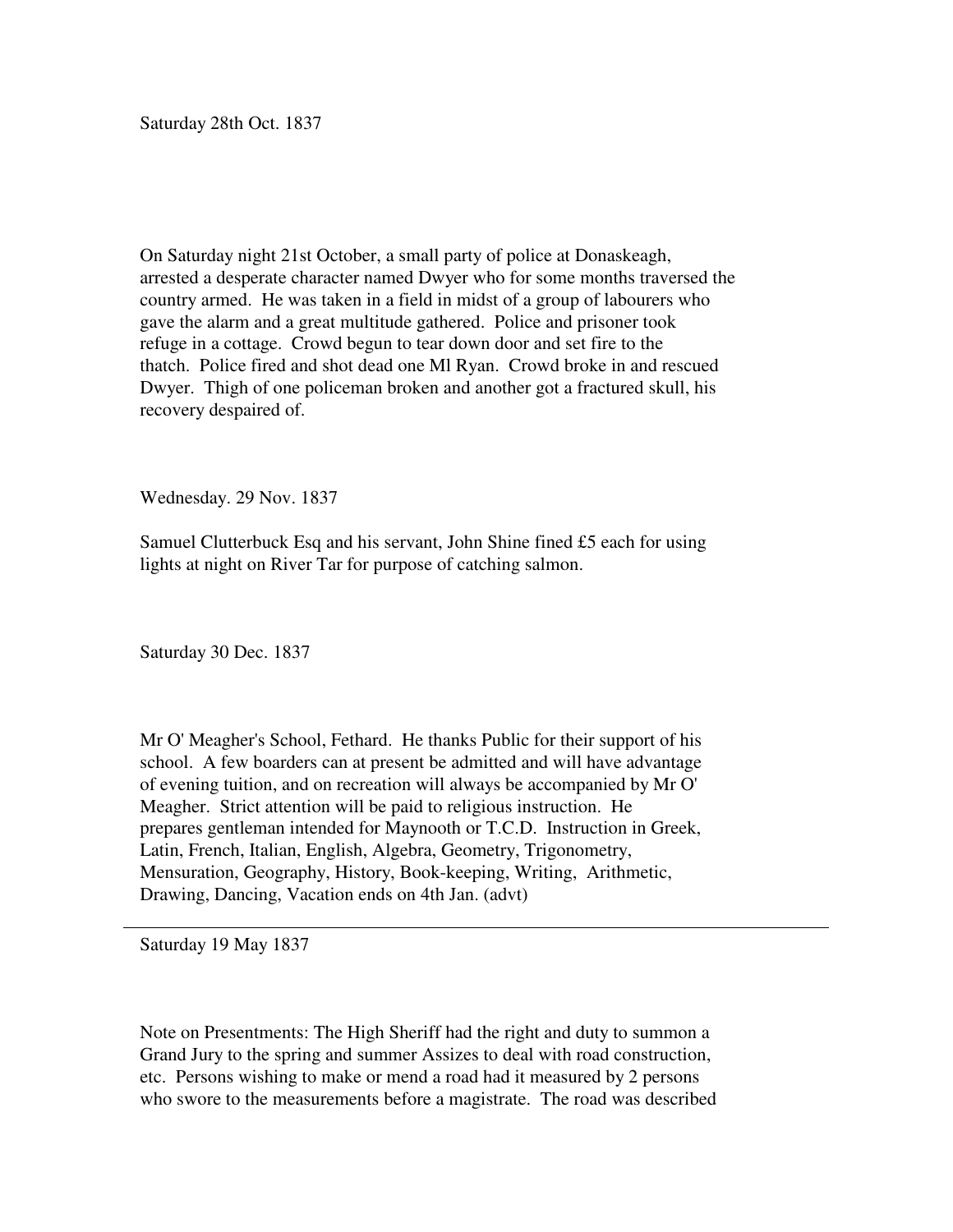as leading from one market town to another, They also swore to the cost (per perch or total) for the making or mending. This application was presented to the Grand Jury who approved or tore it up. If approved, the Grand Jury placed it before the Judge presiding at the Assizes for his fiat, after which the person who applied for the making or repair of the road carried out the work at his own expense and when finished. The overseer swore that the work was done accordingly to the presentment, and in due course the person was paid out of money which had previously been levied by the High Constable on the different baronies (Act of George III).

Thurles to Roscrea Road - between Lar Gleeson's, Ballybrista, and 3 roads at Tinvoher, 375 perches for 7 years.

Thurles to Johnstown Road - between Ml Fogarty's, Garranroe, and Godfrey's mills at Rockford, 340 perches for 7 years.

Killenaule to Rathdowney Road - between Jas Lowry's house and Cross 2 Mile Borris, 663 perches, for 7 years.

Thurles to Cashel Road - between Ch O' Keeffe's gate, Thurles, and Molly Gorman's Cross in W. Saburbs, 599 perches for 7 years.

Borrisoleigh to Thurles road - between Mr Cahill's field at Race Course and Ballynahough Bridge, 594 perches for 3 years.

Thurles to Borrisoleigh - between Mrs Bray's Corner and Corner near Corthouse, Thurles, 72 perches for 7 years.

Killenaule to Rathdowney - between Cross roads of 2 Mile Borris and mail coach road at Ballydavid, 527 perches for 7 years.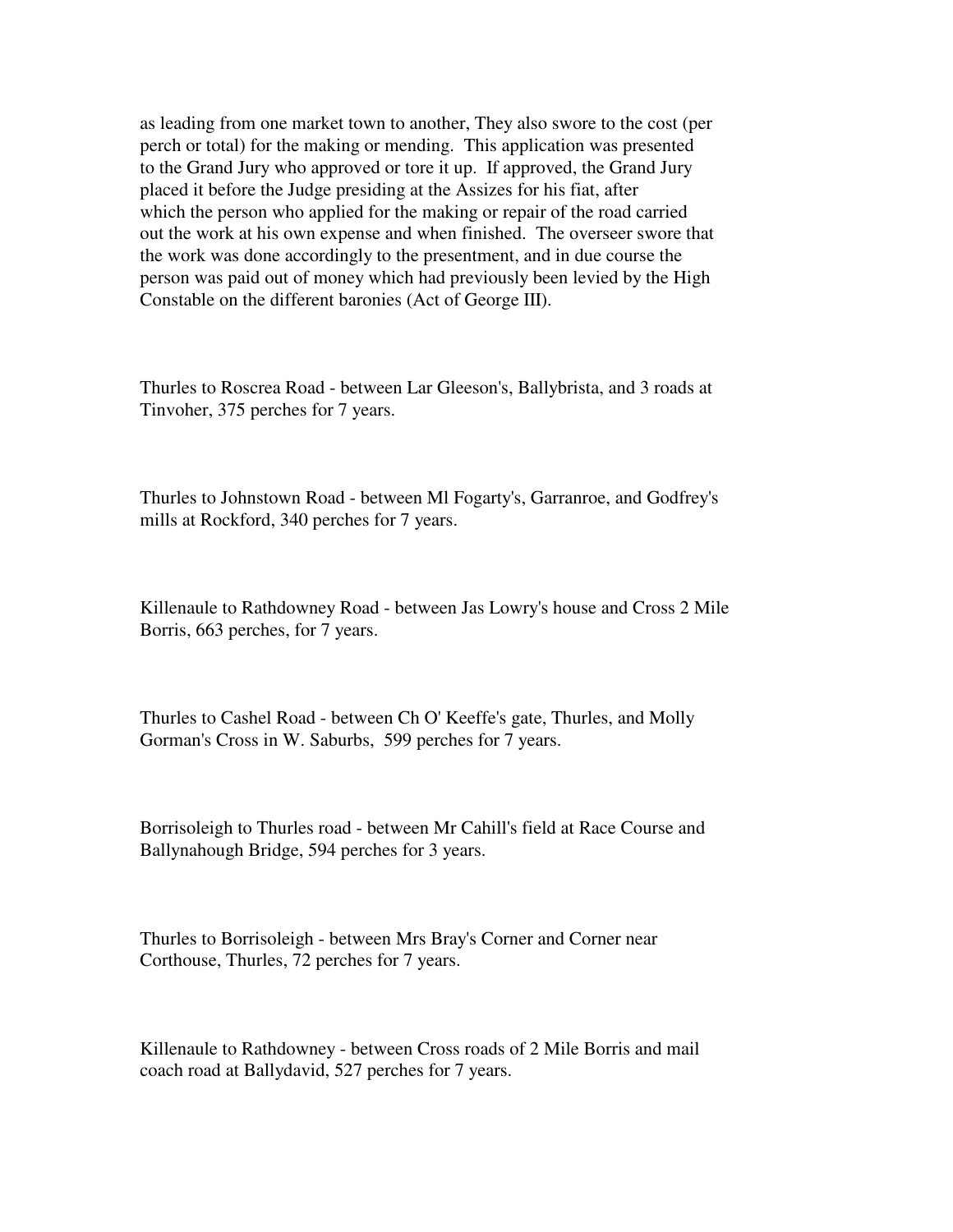Thurles to Rathdowney - between Cross at Loughtagalla and Mr. Godfrey's mills at Rochford, 1286 perches for 7 years.

Borrisoleigh to Johnstown - between 3 roads at Ml Kelly's, Gurtreigh, and 3 roads at Ml Tracey's, Graiguefrehane, 372 perches.

Limerick to Johnstown - between Long's house at Rorestown and Mail Coach road at Breen's, 416 perches.

Thurles to Carrick - between Brian Shea's at Ballynastick and Jas Casey's at Earlshill, 274 perches for 7 years.

Carrick to Urlingford - between new bridge and Lisduff and M Barker's gate at Kilcooley to Willmount, 354 perches for 7 years.

Road from Slievardagh Colleries to Carrick - between John Shea's house at Killatlea and road from Fethard to Callan, 573 perches 3 years.

Road from Killenaule to Carrick - between Jas Shea's house of Killatlea and new bridge over River Ligane, 675 perches.

Road from Killenaule to Cashel - between John Hayde's house, Killenaule and barony bounds at Ballynure Hill, 1746 perches.

Road from Slievardagh Collieries to Templemore - between cross at John Connell's house and bounds of Eliogarty, 52p.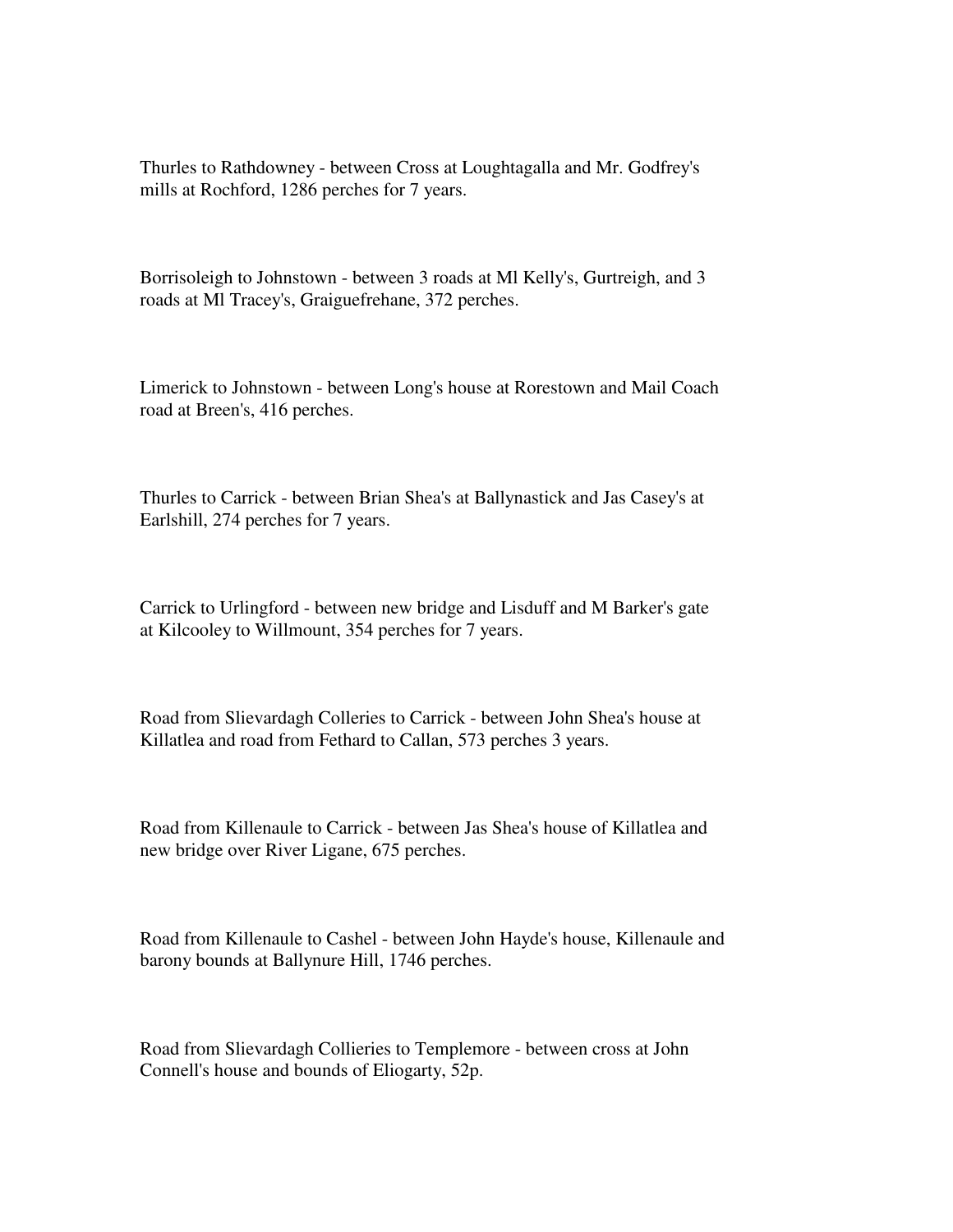Road from Thurles to Callan - between cross Mr. Mason's garden wall and corner of his plantation - to built a wall.

Road from Fethard to Carrick - between James Neill's at South Lodge and mail coach road - paraphet to bridge at South Lodge.

Road from Mullinahone to Fethard - between John Needham's at Clashakena and bridge of Banlacoola, Guardwall.

Road from Slievardagh Collieries to Carrick - between Mr. Blackmore's gate at Wilford and cross of Lismolin, make 442 perches footpath.

Road from Carrick to Urlingford - between Mr Hollahan's and John Bowe's house at Kilcooley, make 179½ perches ditches.

Road from Fethard to Carrick - between Wm Hyland's and James Shea's house at Killatlea - to built a bridge.

Road from Fethard to Carrick - between Barony bounds at Costello's and Jas Hogan's at 7 Acres- built gullet.

Road from Killenaule to Mardyke Collieries - between Thos Richardson's, Main Street, Killenaule and bridge of Killenaule - lower hill and fill hollow on road.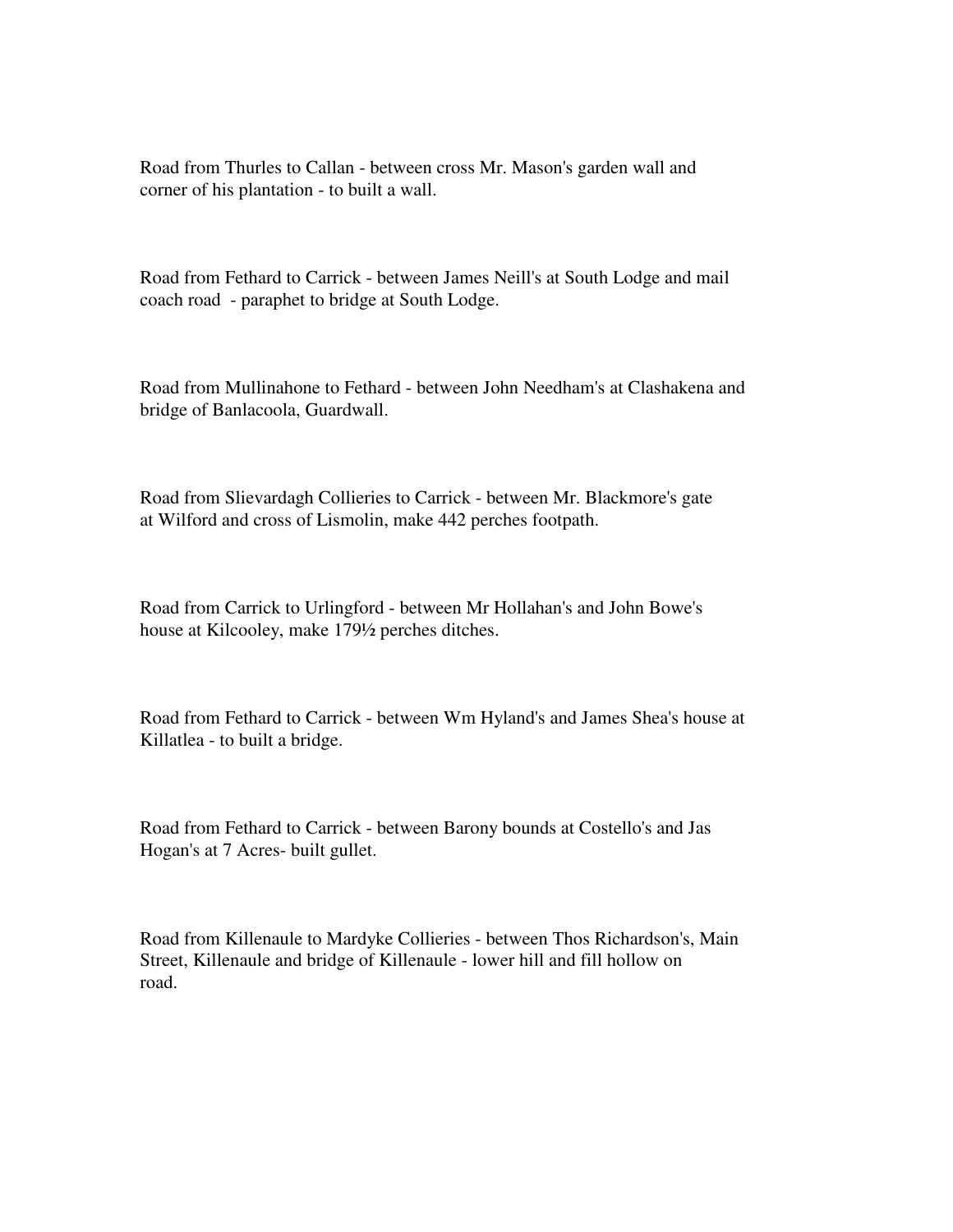Road from Carrick to Thurles - between John Bowe's, Kilcooley, and chapel of Gurtnahoe - open and make 298 perches of road.

Road from Slievardagh Colliery to Carrick - between Thos Naughton's Mullinahone and finger post at Nine-mile-house, 1305 Perches.

Road from Slieverdagh Colleries to Clonmel - between house ruins at Barony bounds and Wm Dempsey's Newtown - Drangan, 471 perches.

Road from Caher to Cashel - between corner of bound of Boherclough and John Carry's Friar St., 110 perches for 7 years.

Road from Caher to Killenaule - between Wm Downey's, Cashel Road, and Denis Kennedy's bounds Ballybough, 351 perches.

Road from Fethard to Callan - between Mockler's house near Chapel of Killusty and Connor's at Cramp's Bridge, 869 perches.

Road form Clonmel to Thurles - Wm Hanly's Clonmore, and John Mulcahy's, Kill Stafford, 296 perches.

Road from Killenaule to Fethard - between Mr Purcell's plantation at barony bounds and Mr Millett's gate of Lismortagh, 501 perches.

Road from Killenaule to Cashel - between Dean McDonnell's house and pike gate on Dublin road, 64 perches.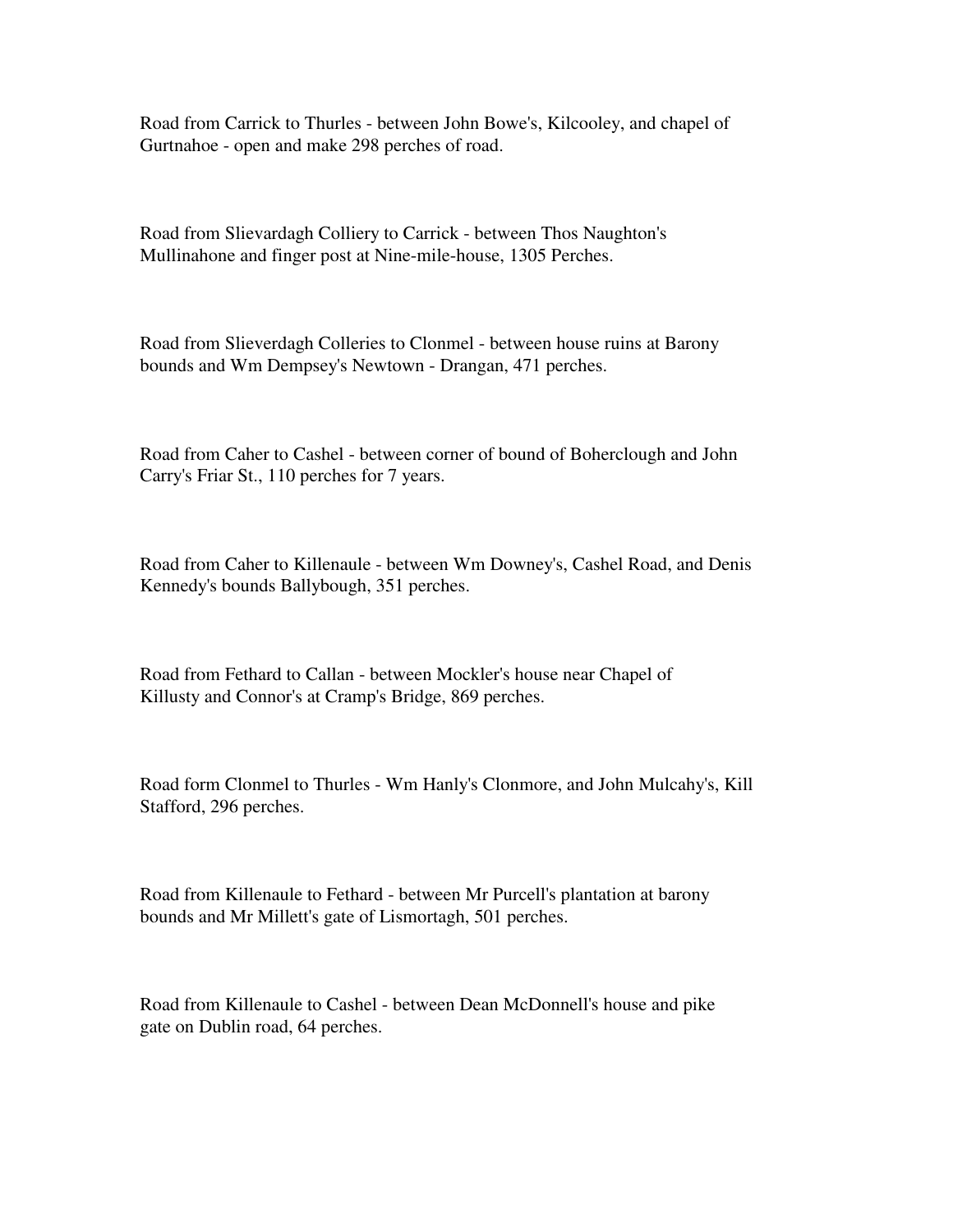Road from Cashel to Bog of Erry - between bridge at Costello's house at Erry and cross at Carhue, widen 60 perches of road and dykes.

Road from Carrick to Cashel - between Jas Ryan's house at Corballa and Rbt. Walsh at same widen bridge at Corballa.

Road from Thurles to Clonmel - between Mr. Pierce's grove and Kelly's garden at Coolrain - to built gullet at Collrain.

Road from Clonmel to Callan - between Chapel of Killusty and Clancy's forge - to repair bridge at Clarebeg.

Road from Fethard to Carrick - between Pat Kennedy's and John Ryan's of Cloran - to built bridge.

Road from Tipperary to Nenagh - between Farney's cross at Carnahalla and Anth Keating's at Foildairg, 940 perches for 7 years.

Road from Thurles to Newport - between Ballyboughta bridge to Wm Hayes at Gurthahoola, 1302 perches for 7 years.

Road from Tipperary to Borrisoleigh - between Cross at Dundrum mills and Cross of Barnastuick, 707 perches 7 years.

Road from Cashel to Nenagh - between Cross of Corballa and New Line at Slattery's to Cross of Cloncross 1064 perches- for 3 years.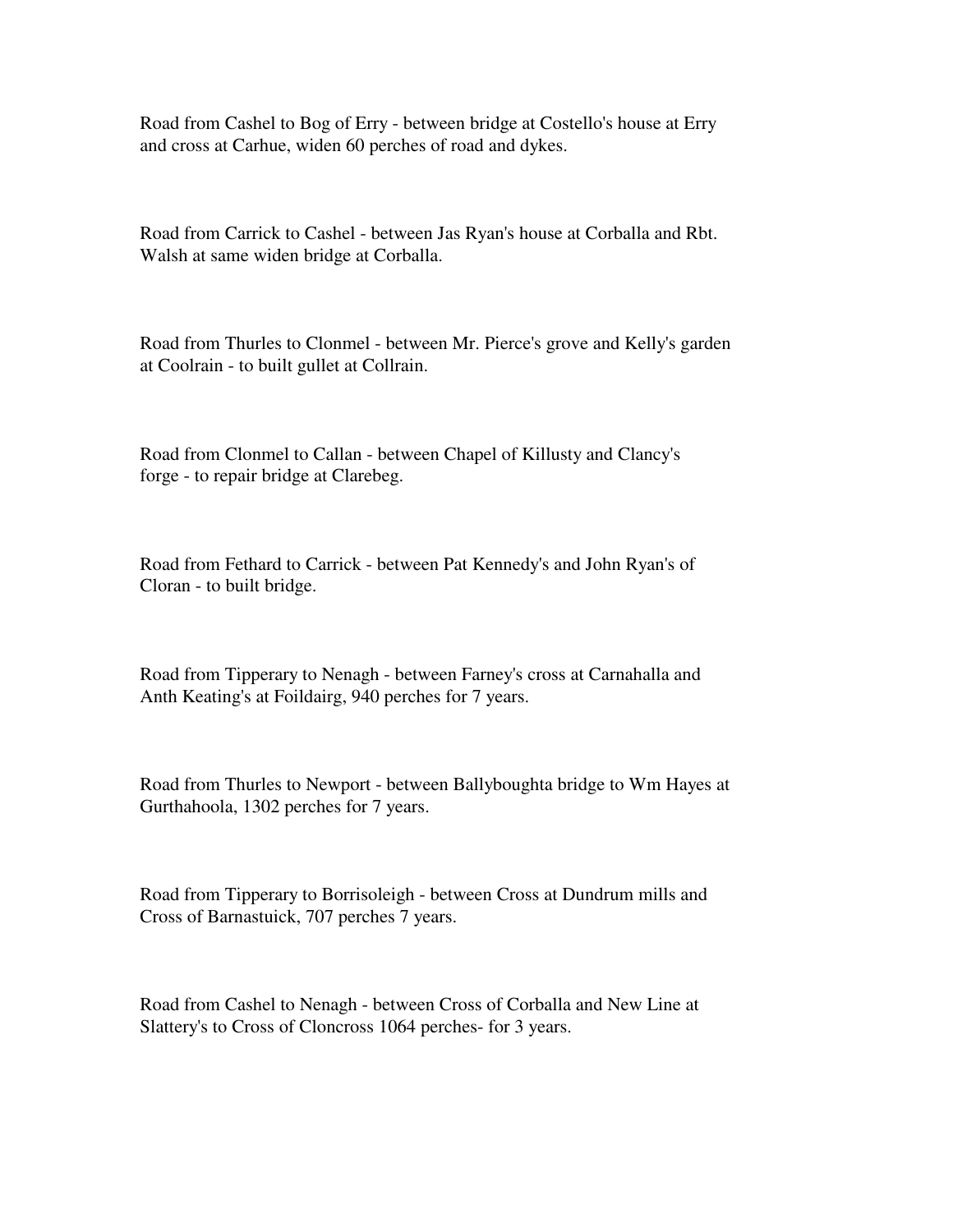Road from Nenagh to Thurles - between village of Upperchurch and Denis Fornay's at Coogue, 134 perches.

Road from Cashel to Nenagh - between Lander's cross and Anglesea Line at Upperchurch, 750 perches.

Road from Borrisoleigh to Cappawhite - between Gleeson's house at Moher and Anglessa Line at Roan, 214 perches.

Road from Borrisoleigh to Cappawhite - between bridge at Ballyduff and John Kennedy's at Knodabina, 460 perches.

Road from Golden to Thurles - between Freney's house at Lislowan and Burke's at Kilshinane, build guard walls on bridge.

Road from Tipperary to Cashel - between Edm. Kerby's at Kilshinane and Edm. Hackett's, build bridge.

To open 631 perches of new road from Borrisoleigh to Tipp., between Pat Hay's Kilecrowe and cross of Ballyboy.

Wednesday 23 May 1838

£200 reward from Government and free pardon for the accomplice who within 6 months gives information leading to apprehension and conviction of persons concerned in the shooting at and wounding Mr. John O' Keeffe when proceeding along road at Scart, parish of Modeligo, Co. Waterford; not expected to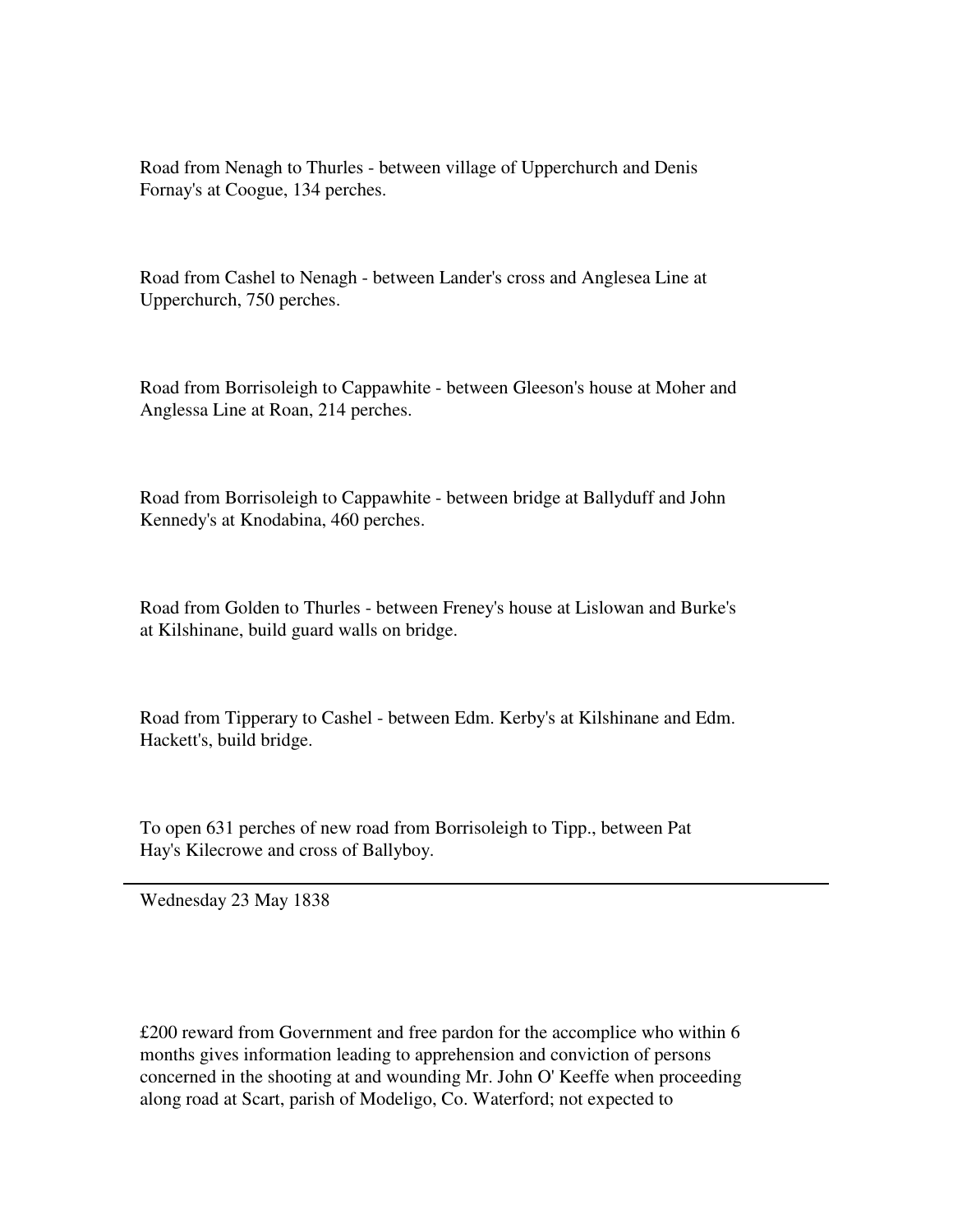recover owing to his great age.

Mr. John Keeffe wounded at Scart, Modeligo, Co. Waterford on 15th May died on Tuesday 22nd. Before his death, he identified one, Horan from Knockraffon, as the person who shot him.

Wednesday 30 May 1837

Nenagh May 28th Announcing that the first number of the new newspaper The Nenagh Guardian. Tipperary North Riding Advertiser has unavoidably been postponed for a week or two (advt). It is to be a conservative organ.

Wednesday 13th June, 1838

An anti-tithe meeting for Baronies of Slievardagh and Middlethird to be held at Market Hill, Fethard or about 24th June: another for Iffa and Offa at the Rea of Tincurry on 29th June.

Wednesday 17 April, 1839

Died at Clonoulty - 12inst in the 78th year of his age the Rev. Patrick Moloney, the venerable and venerated Pastor of that Parish for the last 35 years. He was in truth a man who consecrated his whole being to the service of religion, every act of his bespoke and every sentiment of his breathed, the mild and benevolent spirit of the Gospel. By all classes of his own communion he was held in the most profound respect - by his dissenting brethern of every shade, he was looked to with the warmest admiration - by the poor he was particularly beloved as well he might. The combination of these virtues with a never failing cheerfulness of disposition made him one of the most interesting characters among the second order of the clergy. From the primitive simplicity of his manners and his entire devotion to God.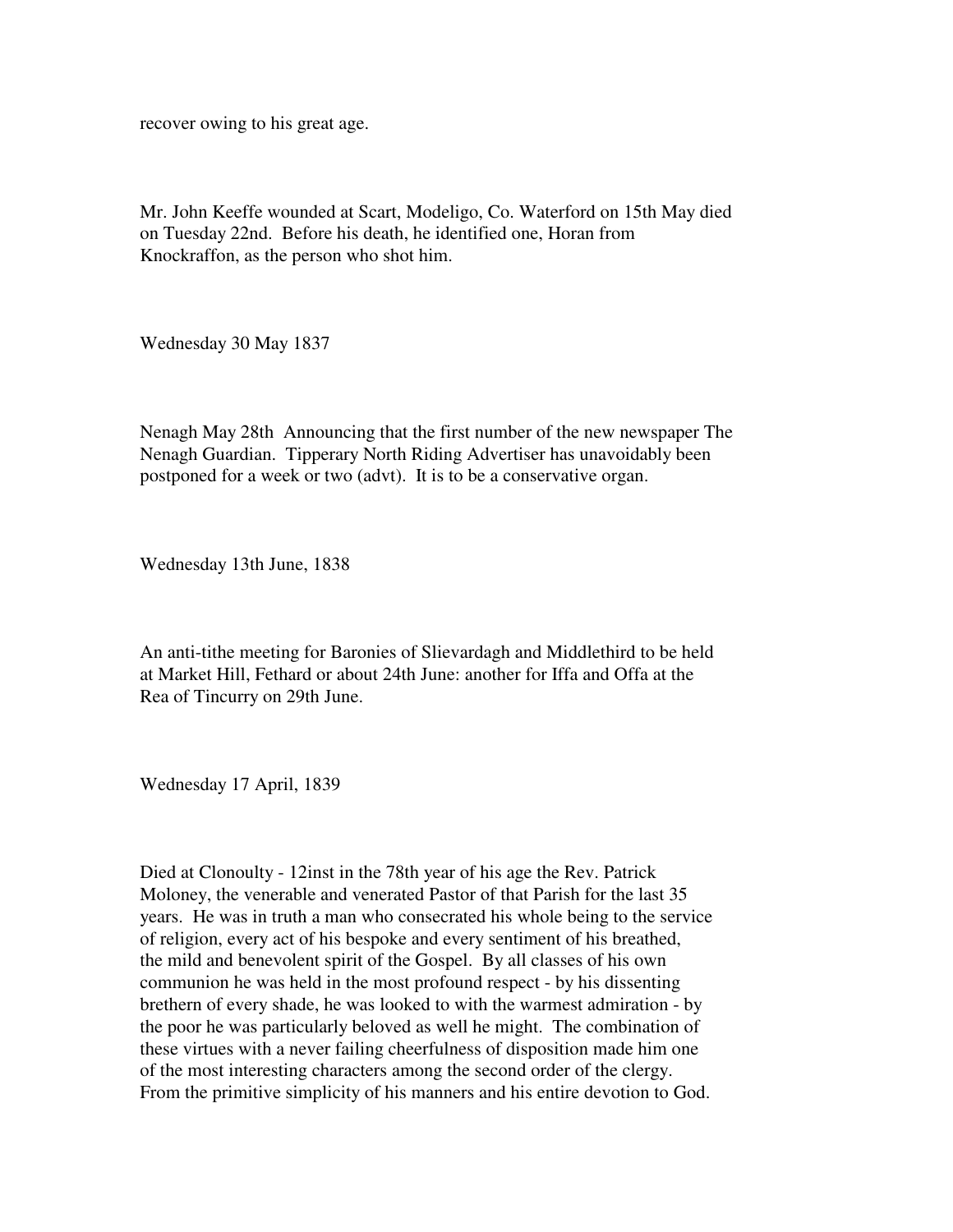He was called the "Patriarch" of his diocese.

Wednesday 28 August, 1839

Attempt to victimise Constable Heffernan of Cappawhite police. Heffernan investigated the case of Lieut. Gibbons of the Revenue Police stationed at Cappawhite who fired a shot at a man named Lahey. At Tipperary Petty Sessions 22 August, 1839. before Rbt. Clarke Chairman, James Scully, Edm Crosbie Moore and Capt. M'Leod R.M. Heffernan was charged on complaint of Col. Purefoy with being drunk when he returned from the Assizes in Clonmel 20th July. Gibbons gave evidence that he saw him helped from a car by Sub. Constable Ryan, staggering, and later with hands around Mrs. Hunt's gable. Constable Brennan said he travelled with Heffernan in same car from Dundrum to Annacarty and he completely sober. Ryan said he did not lift Heffernan from the car. Sub Constable Lamb of Cappawhite said H was sober on return. Hugh Brady Bradshaw Esq of Phillipstown, Protestant, met H after return and he was sober. Rev W. Heulit, protestant Clergyman, swore same. Fr. Hayden PP Hospital (late of Cappawhite), Fr. Corcoran PP of Cappawhite, H.B. Bradshaw Esq, the Parson in Cappa, and Police Inspectors gave excellent characted to H.

Wednesday 30 October 1839

Manager of National Bank, Tipperary got a threatening notice "that he might prepare his coffin if he was not more kind this season"

Wednesday 4 Dec. 1839

On Saturday Last. Head Constable Lodge and at a party of Police went from Clonmel to Windgap, Co. Waterford and there arrested Thos. Casey charged with being concerned in murder of Thos Halloran near Knocklofty; £100 reward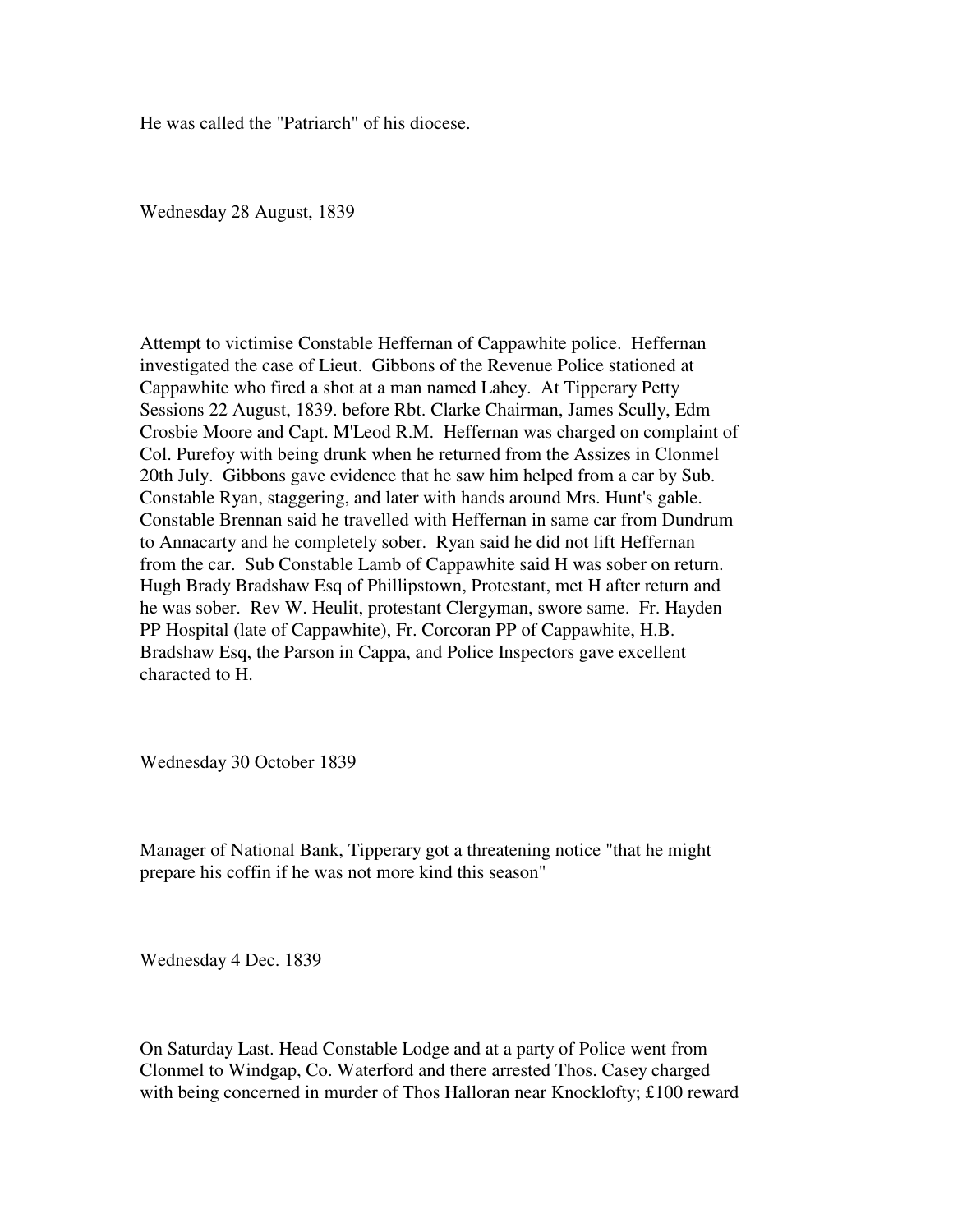offered by the Government for apprehension of the perpetrators.

Saturday 7 Dec. 1839

The widowed mother of Denis Hayes, Schoolmaster, who was murdered near Borrisokane last month, was robbed when returning home to Loughrea, of her son's watch, which the Police had restored to her.

Ambushed by 20 masked men.

A telegram from Nenagh to-night states that while Constables, Finn, Mccarthy, and Byrne were cycling from their barrack at Rearcross to Newport Petty Sessions this morning they were fired at when they reached a place called Lackamore, a wild, bleak part of County Tipperary. Constable Byrne, who was leading, received a charge of large slugs in the shoulders and back, and fell into a ditch. His two comrades were shot in the head and killed instantly.

Constable Byrne climbed over a ditch and fired his revolver in the direction of his assailants, who appear to have fled immediately. A little later the Constable saw nearly 20 men running through the wood. He was able to ride his cycle back to Newport Station, where he reported the matter and then collapsed. It is believed that 30 shots were fired at the three men. There have been no arrests.

After a long interval of peace, Tipperary has again become the theatre of assassination, and those other crimes for which its annals have obtained so infamous a notoriety. The Nenagh papers which reached us this morning contain a fearful catalogue of outrages, including the particulars of Mr. Daniel Egan's murder, of the old stamp-manslaughter, firing at the person, into dwellings, threatening notices, etc. The following details are extracted from the Vindicator. Repeal authority. (I hope I have this right, its very hard to read. Mary).

Cloughjordan: July 2nd. One of the most cruel, cold-blooded murders that has ever disgraced humanity was perperated within 3 miles of this village. As Mr. Daniel Egan of Ballydonagh, a most respectable young man, aged 24 years, the unfortunate victim in this case, was proceeding on his way to Mass, to Barna, in the company of his Parents and sisters. It appears he stopped some perches behind them. The "Mass Path" led to a narrow lane with a high ditch on each side through which they had to pass. He had not gone far in the lane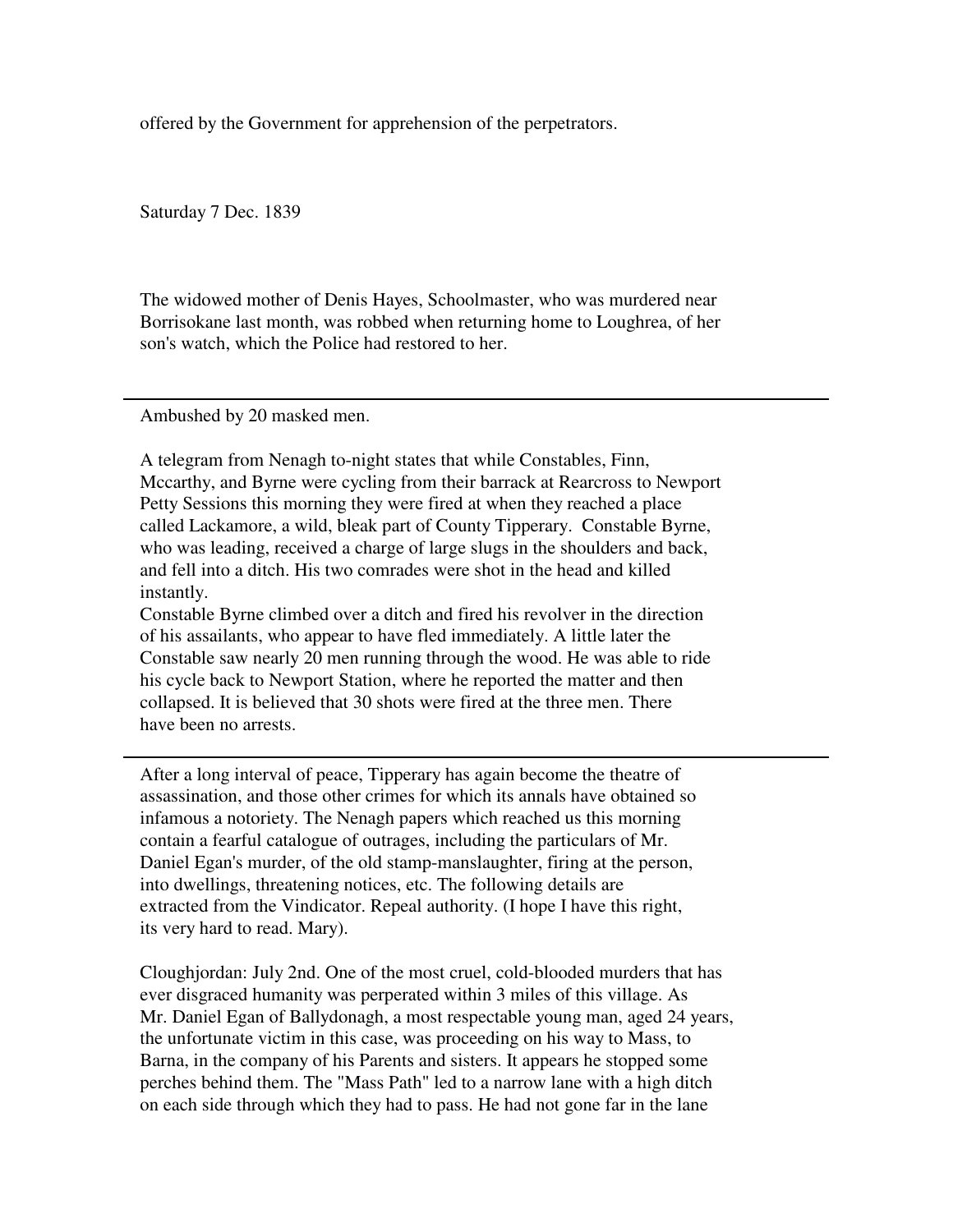when a pistol was discharged from behind the ditch, and his father, on turning around when he heard the report, saw his son prostrate in the lane, a lifeless corpse. He received two large slugs, one entered his side immediately opposite his heart, and the other a few inches lower. An inquest will be held on the body today. On examining the place where the shooting happened, it was found that the assassin had a hole bored through the top of the ditch, so large that he could take deliberate aim.. The deed was committed by one person only, he was seen running from the place after the shot was fired. The only reason that can be assigned, is that his father is a middle Landlord and bound to pay the head rent, though he had not for the last two years even so much from his tenants, and in consequence was obliged to harsh measures to recover it. It is rumoured that three men have been taken on suspicion, also a girl who was coming up at the time the deed was committed. It is said that she will identify the murderer.

On the night of Friday 28th, at 11O'Clock the house of Mr Michael Hawley, of Ballycapple, Poor Law Guardian, a most respectable farmer, was attacked by some wanton ruffians, who, after breaking his windows, fired a shot through the door. The ball passed through the kitchen, where some of his family were but a few minutes before, and lodged in the wall. Five minutes had not elapsed when Constable M'Loskey and his men, who were as usual on patrol, came running to the door, but the midnight miscreants must have heard the tramp of their feet, which enabled them, with the darkness of the night, to escape their praiseworthy vigilance. On examination the constable found a notice on the door, of which the following is a copy. !Michael Haly take warning by this admit Gordon no longer in your house for if you do I will come again and send you to hell that is wan word for it let Martin Flarty take the same warning thomas holy? let him take the same no more but by all the letters that is on this bit of paper if I come again I will settle all of you.! The person alluded to above is a teacher , a quiet inoffensive man, whom Mr. Hawley and other neighbours have kept in their houses alternately for the last 6 years during which time his conduct has been exemplary.

On the same night the house of Mr. Shoebottom, a respectable farmer , was visited by the same gang, who after firing a shot, posted a notice on his door, nearly verbatim with the above. It is but a fortnight hence since Mr. Shoebottom had his windows broken and a shot fired, when Mrs Shoebottom was but a few inches from where the ball passed.

On friday night 29th a man named Michael Rahilly received a gunshot wound and only survived a few hours afterwards. It was inflicted by a man named Richard Tobin, a caretaker, in the employ of Mr. Simon Lowe, justice of the peace. Tobin was taken into custody by the Spring-house police, to whom he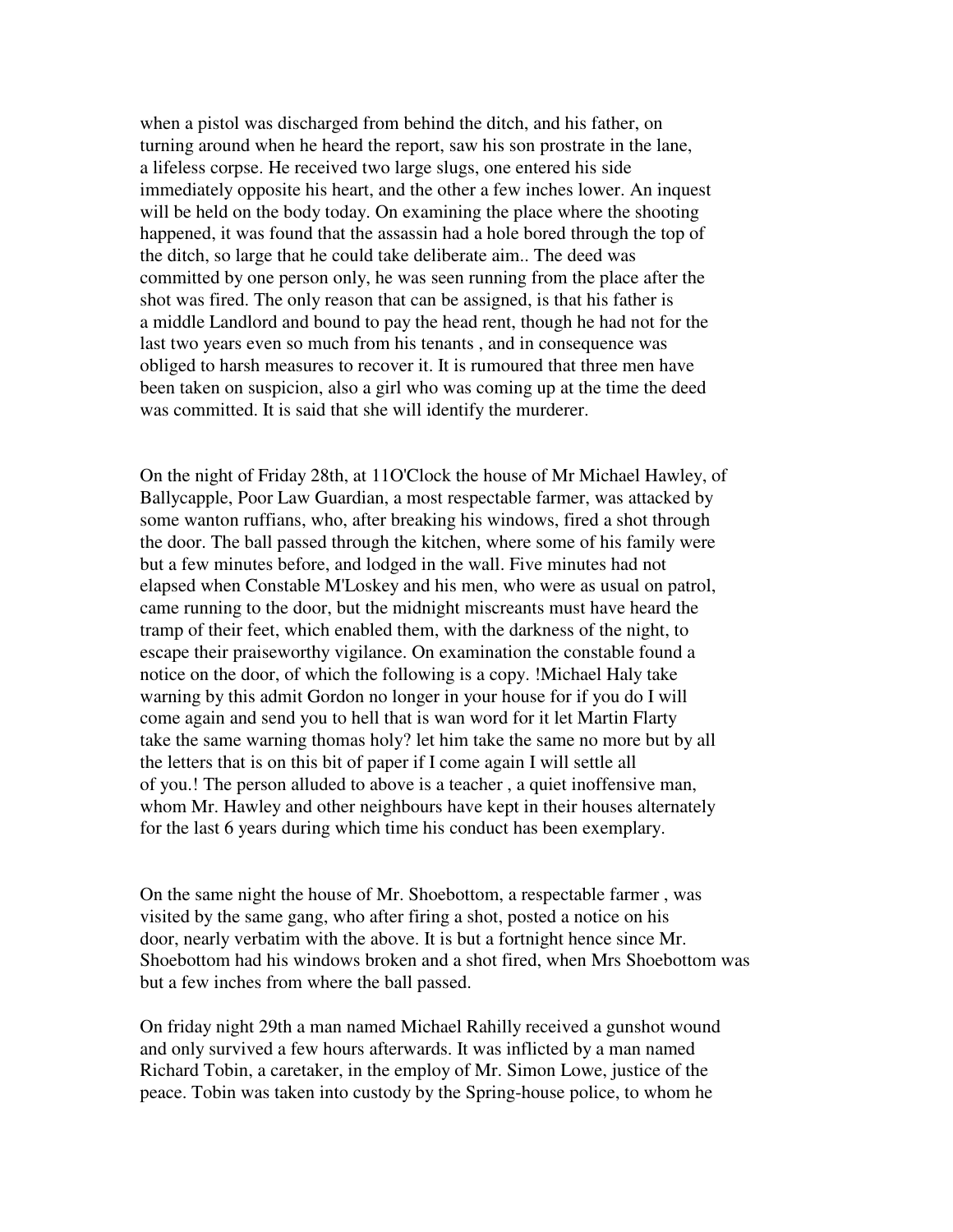had reported the occurance, alleging that an attack had been made on him by Rahilly. An inquest was held on the body by the Coroner, Captain Bradshaw, on Saturday last when a verdict of manslaughter was returned against Tobin, who has been fully committed for trial on the charge of manslaughter for the evening assizes at Clonmel.

Special Commission for Tipperary.

The Special Commission for Tipperary has been struck for Monday the 24th inst. to be holden at Clonmel, for both ridings of the County. Subjoined is a list of the Prisoners, with the nature of their offences. They are to be transmitted from Nenagh to Clonmel for Trial. The numbers are but few in comparison to the many that are to be kept over for the ordinary assizes, but as a local paper observes, though but few, they constitute the very worse characters in the Northern Division of the County.

John Daly, Edward Roughan, William Carthy, John Ryan(Garricus)?, and Edward Connors, charged with conspiring against and attempting to murder Mr. U. Bayly.

Michael, John, and James Connolly, Richard Connolly and Mary Connolly (an old woman over 60 years of age), charged with the wilful murder of Edward Dillon of Kilmakill, near Thurles.

John Gorman, Patrick Bourke, Thomas Sadleir, John Smith, Edward Hogan, and Daniel Tierney, charged with attacking the house of Patrick Ralph, of Coolbawn.

John Mulcahy, appearing in arms at Ganmore?.

Patrick Malampy, Edward Malampy, George Hewitt, Denis Brien, Patrick Hickey, Patrick Alyward, charged at firing at Edward Malampy.

John Cleary, Thomas McGrath, and Thomas Brien, charged with robbing and attacking the dwelling of Patrick Ryan.

John Dooley and Patrick Ryan charged with robbing James Powell on the highway of 40s.

Martin Kane (who has turned approver), Michael Whelan, Timothy Hogan, and Patrick Coonan, charged with assaulting with arms and robbing the dwelling house of Michael Haskett near Borrisokane.

John Leahy, Thomas Looby, Denis Leahy, and Richard Connolly, charged with robbery of firearms out of the house of Nicholas Dunbar.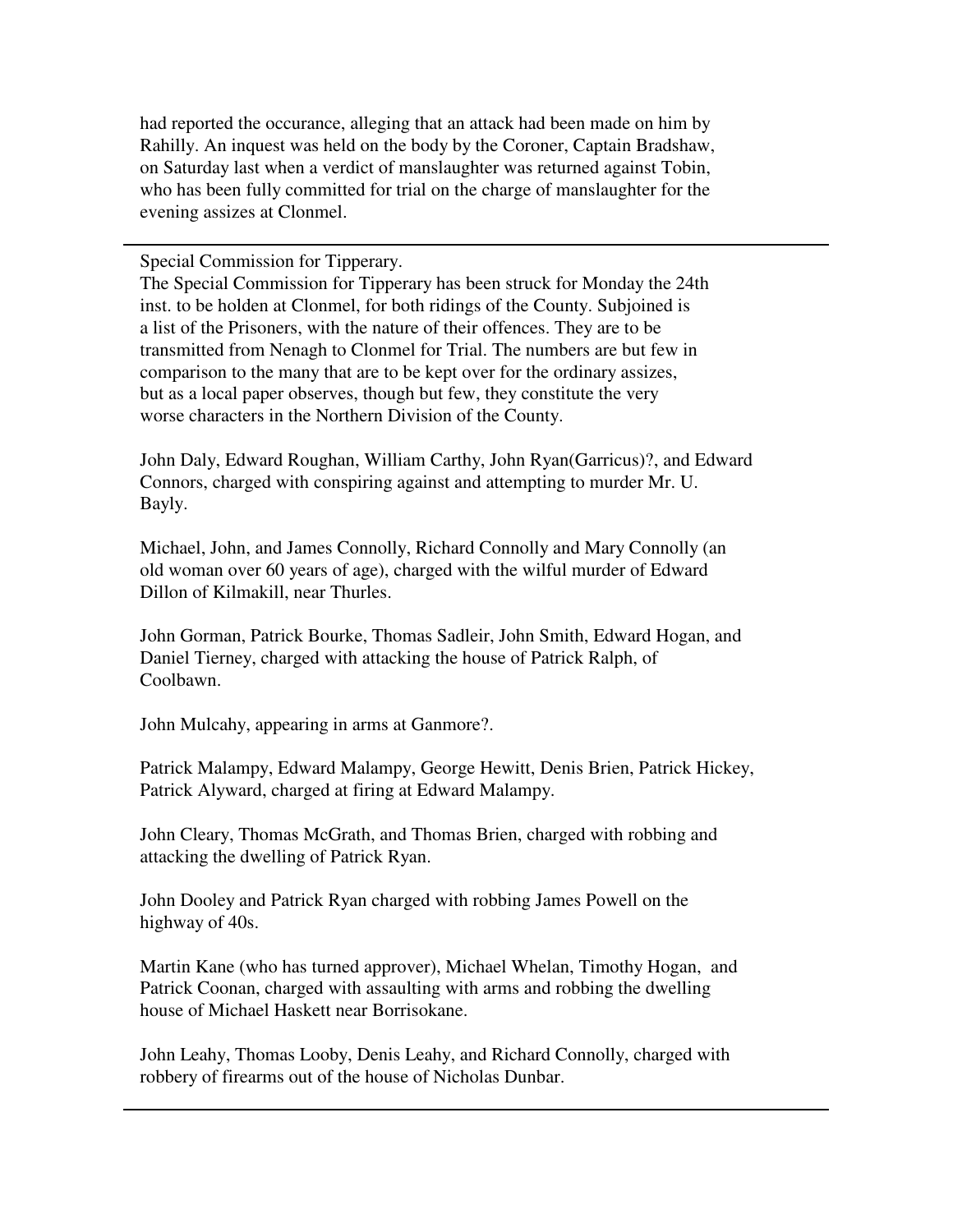I don't have the date of this, just the year)M.

Committed to Nenagh Goal, by John G. Jones, R.M., Philip Maher for the murder of Thomas Shanahan, process-server, near Borrisoleigh, on the 21st Oct. 1844; also for the robbery of Quinlan and Cormack, near Annameadle: Michael Meares of Fantane. and Philip Maher for the attack on Hogan, near Bawn, when John Hogan was severely injured from a gunshot wound; Edmond Ryan, John Conway, Thomas Dwyer, and John Kennedy , of Bawn, the latter being a respectable farmers son, and the person who bought the party to Hogan's house. This gang was connected with several other persons who were engaged to go in all directions in the North Riding of Tipperary committing outrage and murder. Since these arrests several bad characters have absconded. There is most satisfactory evidence against the people arrested and the breaking up of such a gang is looked on as one of the most important events that could have occurred to this country. One of the gang has turned approver, and it is thought that the perpetrators of all the outrages will be shortly brought to justice.

The Nenagh Guardian which has reached us today announces that the disturbed districts of the northern part of the County are now nightly patolled by the 17th Lancers, accompanied by a party of the constabulary, whilst the neighbourhoods of Puccawn, Toomevara, and the Silver Mines,are occupied by detachments of the 20th Regiment. The same journal publishes a long list of additional Rockite notices, two attempts to murder, in one of which a father and son were dragged out of bed and beaten in a cruel and unmerciful manner with sticks and fire arms. A Coroners inquest has been held on the bodies of the two men named Gleeson and Tierney, the account of whose murders have already appeared in The Times. It appears that the unhappy men have had a dispute with the three persons named. Needham, relative to an encroachment on some grass land, words led to blows, and that finally Gleeson and Tierney were knocked down by stones by the Needhams, and only survived 5 to 6 hours afterwards. The jury returned a verdict in accordance with the evidence. The assassins have for the present eluded the hands of justice. The deceased were both comfortable farmers holding from 35 to 40 acres of land. One of the murderers was a brother-in-law of Tierney. Government has offered a reward of 100s for the discovery of the murderers of Hayes one of the late victims to the conspiracy.

To the editor of the times.

Sir, As at the present moment, the Property Defence Association of Ireland is before the public, it may not be out of place to mention what they have done in my individual case. I am a landlord, resident since I inherited now over 40 years, and hold in my own hands 1,500 acres of land. On the 5th of November last, notices were posted up warning my farm labourers to cease working for me the following day. This order 29 out of 35 obeyed. I was at the time engaged in saving my root crops, and not prepared in other ways for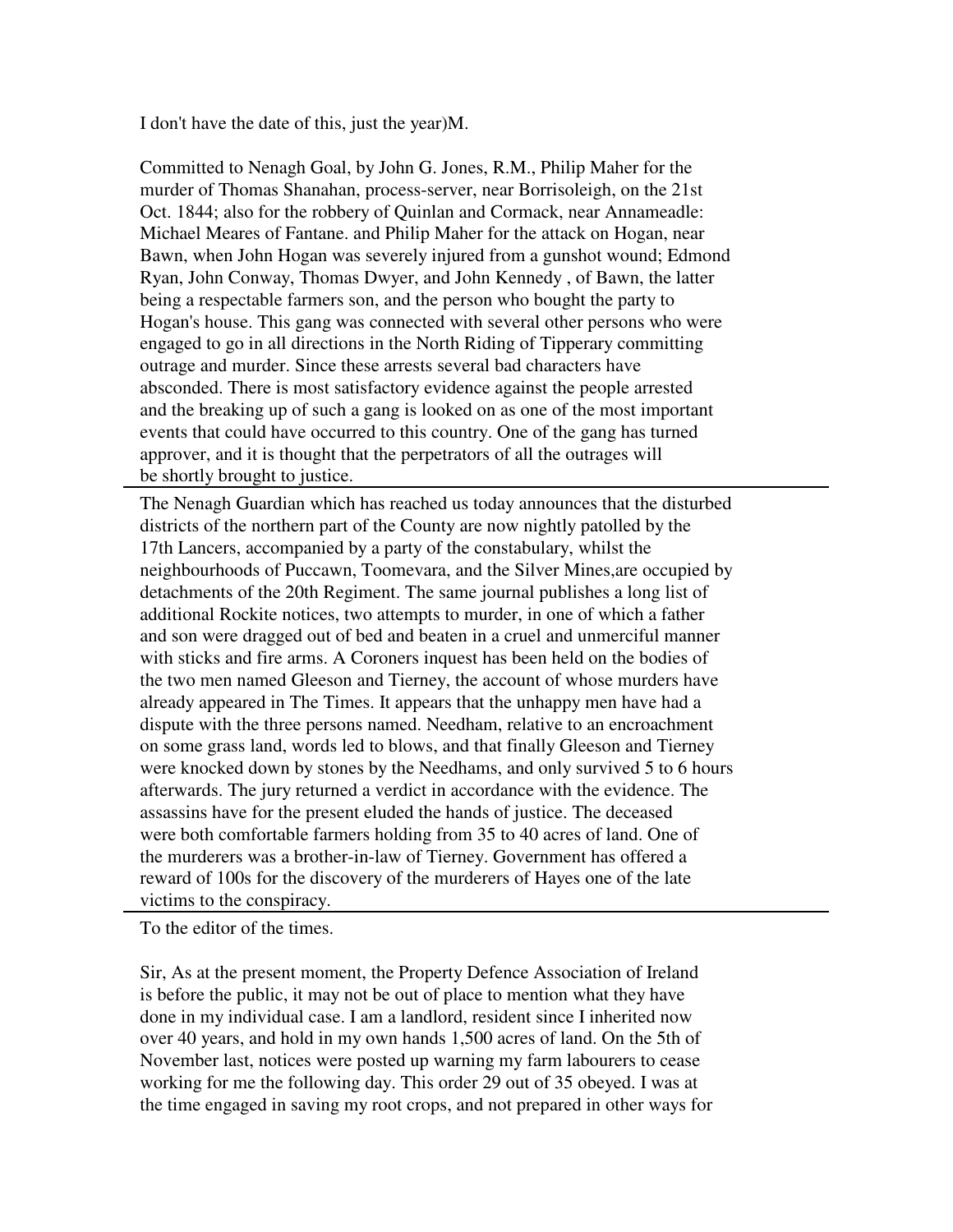the winter storms. I kept the stock fed during the following week with my reduced staff, thinking that the others might see the error of their ways and return, as most of them lived in my cottages rent free, and possessed other advantages.

On the 11th of November I applied to the Assocation for assistance in men and on the 14th of that month, 10 men and an overlooker reached me. With their help, I have saved my root crops, thatched my corn stacks, shod my horses, and repaired wilfully broken fences, and am in a fair way to weather the rest of the winter. I pay the Association large wages for the use of the men, but in my own district I might have offered 10s. a day and not got men. Almost everything has to come from Dublin, 80 miles away, and I cannot dispose of the produce of my farm locally. Without the help of the Association I should probably have lost most of my root crops and some of the stock through want of attention. And not only have I been benifited by the action of the Association, but other residents whose labourers were wavering in their allegiance have had their hands strengthened by the misfortunes under which my late labourers are suffering, being out of their homes, and only allowed a small pittance by the Ladies Land League. Any of your readers who are doubtful of the usefulness, non sectarian, and non political character of the Property Defence association, can obtain from me, further information. I am, Sir,

Faithfully Yours. John Trant. Dovea, Thurles, Co. Tipperary.

John Trant lived in Dovea, in the Parish of Drom and Inch.

Last night between 10 and 11 O'Clock, a number of men attacked the Roskeen Police Barrack in the Thurles district of County Tipperary. It was very dark at the time, and they were able to approach the Barrack, which is built on an eminence, unobserved. There are 14 men in the station, and the majority of them were in bed when shots were fired at the window. The Police returned the fire and send up rockets, which were seen in Thurles, and a large party of policemen was dispatched in motor-lorries. They arrived while the attack was in progress, but , owing to the darkness, were unable to see the raiders. Just as the lorries pulled up a volley was fired at them, and one of the drivers was wounded in the hand. The Policemen jumped from the lorries and fired in the direction from which the shots had come, and the raiders fled. No one in the barrack was injured. A little later a party of soldiers arived from Thurles, and with the policemen patrolled the district for some hours.

FIRED ON AFTER LEAVING CATHOLIC CHURCH. Dublin March 17th. Another Policeman has been murdered in Tipperary, A comrade was wounded at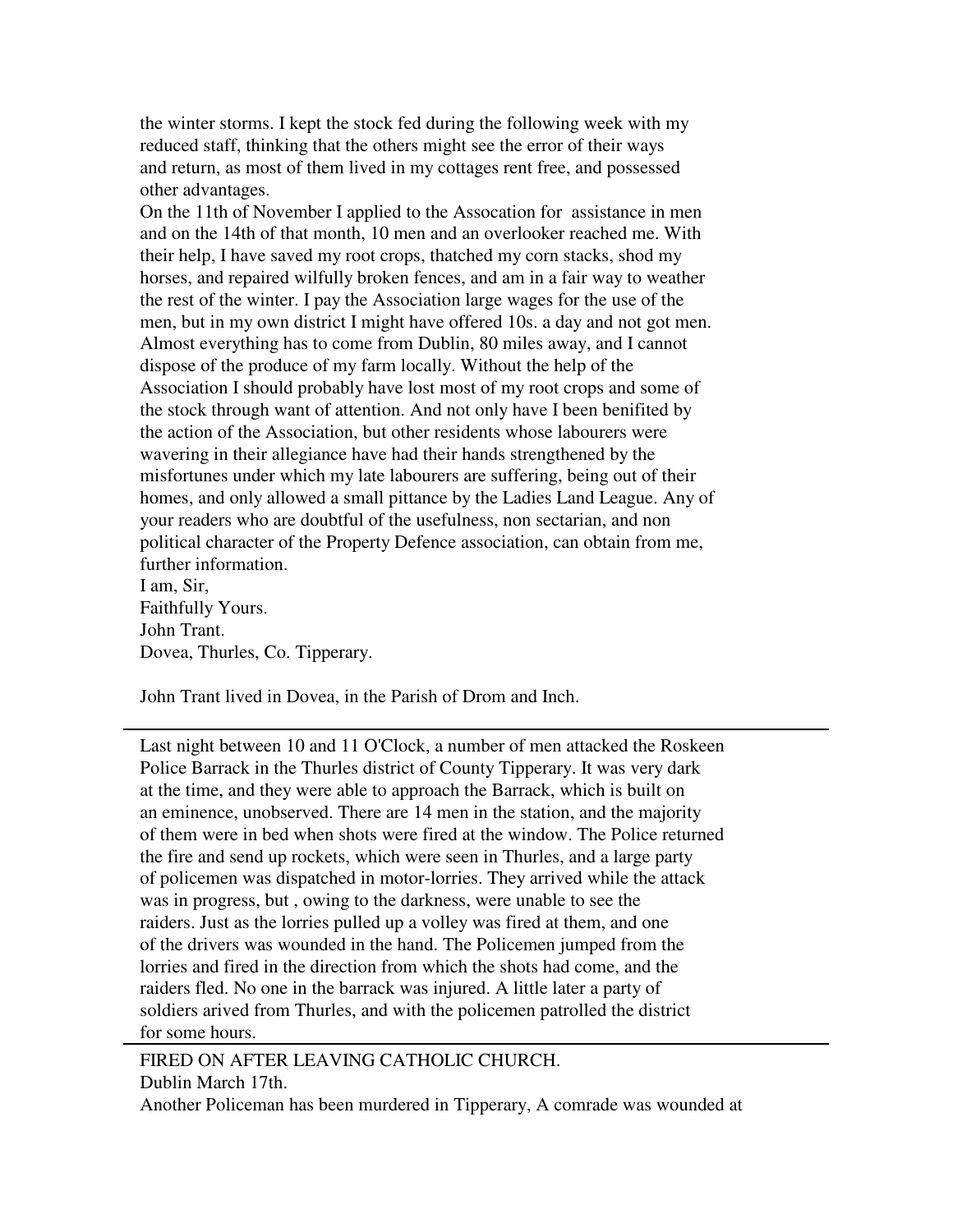the same time.The shooting took place at 7'30 yesterday evening in the village square of Toomevara, which is stated to have been filled with people. They were returning from a service in the Roman Catholic Church. Constables Rock and Healy, of the local police force, were amongst the worshippers, and were on their way to their barracks when they were shot. They were unarmed. Just as they reached the square, some persons who were behind them opened fire with revolvers. Constable Rock fell on the pathway fatally wounded, and Constable Healy staggered away with a bullet wound in his body. Rock appealed to his assailants to show him mercy and they replied by firing three more shots at him, all of which took effect. The murderers then dissapeared into the crowd. Dr. Powell of Nenagh was summoned to the wounded constables. Rock had been shot in four places and died a few hours after. Healy's wound is not believed to be serious. A civilian named Treacy who was passing when the shooting started was wounded in the leg by a bullet.

Today soldiers and policemen from Nenagh searched the district, but have made no arrests.

On Wednesday night, two shots were fired into the nursery windows of the Abbey, Fethard, the residence of W.H. Latham Esq., a gentleman of inoffensive manners, and who liberally bestowed, a short time ago, the Abbey of Fethard to the Augustinian Friars for a chapel. We trust the perpetrators of this outrage will be discovered".

At the fair of Borrisoleigh on Saturday when business was just commencing, two desperate factions named the "Rossoultys" or "Black Hens", and the "Stapletons" or "Magpies" having met by appointment, rushed upon each other with fury. Business was at once suspended and the people quitted the town with their stock, and happy was he who escaped without the tap from the shillelagh of the "Black Hens" or "Magpies." After a desperate fight, the "Black Hens" gave way and fled in disorder to the hills, pursued by the victorious "Magpies", who in turn were pursued by the Thurles police that had just arrived.

On Sunday 31st August 1828. a vast number of persons amounting to upwards of 5,000, some on horseback, others on foot, came into Borrisoleigh and assembled on the Fair Green, when the leaders, Patrick Ryan, or "Paddy Fotherig" and Thomas Kelly, came forward and embraced each other, walked round the Fair Green arm in arm followed by their respective parties and all declared they were resolved to live in future in peace and concord with each other. The Fair Green for some years had been the scene of much rioting and bloody encounters.

On Wednesday and Thursday last, the Rev Dr. Butler, Thurles visited the parishes of Holycross & Moycarkey and convened the parishioners for the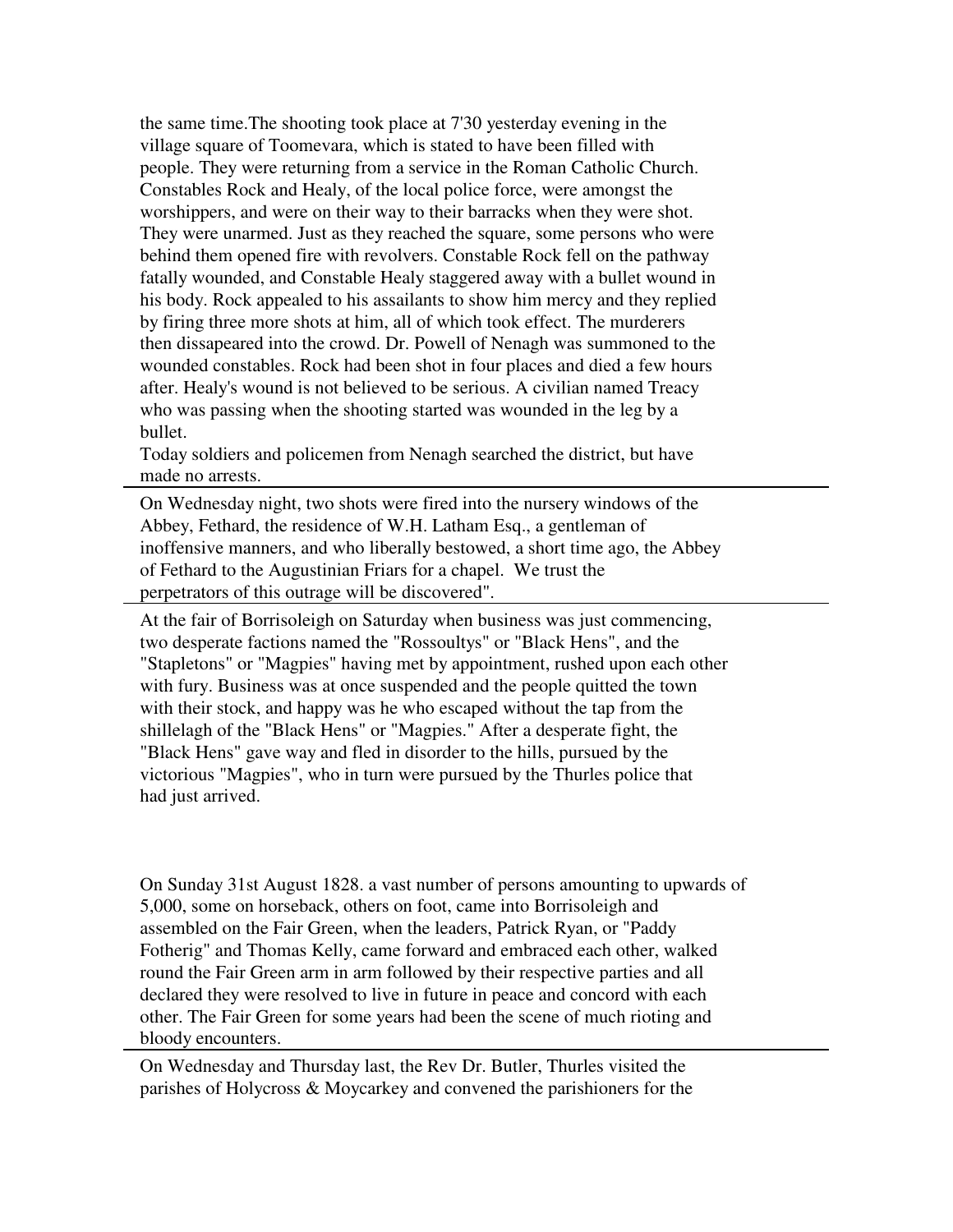purpose of exhorting them against joining in the unhappy rising of the White Boys, or taking the Oaths administered by them. Those of the parishes, who met on the occasion, pledged themselves to each other to exert their endeavours for carrying his laudable admonition into execution. The Whiteboys in defiance, fixed same day for swearing in the parishioners. Mr John Mannion of Shanbally with those loyal to AB. proceeded to White Boys rendezvous at 5 a.m. and sought to persuade the 1000 or more gathered there to refuse the Oath, but White Boys carried on swearing in of members, and ordered Mannin and his companions to swear also. They refused. "They fired on him and threw several stones at him and the people with him immediately surrounded and disarmed them....".

# TO THE EDITOR OF THE TIMES.

Sir,-The following details may be interesting to your readers as exemplifying the power of the land League. On the 22nd of September a process-server, escorted by a police force of 17 men, retreated on my house for protection, followed by a howling mob of people, who yelled and hooted at the members of my family. On the ensuing day, Sept. 23rd, the people collected in crowds upon my farm, and some hundred or so came up to my house, and ordered off, under threats of ulterior consequences, all of my farm labourers, workmen, and stablemen, commanding them to never work for me again. My Herd has been also frightened by them in giving up his employment, though he has refused to give up the house he holds from me as part of his emolument. Another herd on an off farm has also been compelled to resign his situation. My Blacksmith has received a letter threatening him with murder if he does any more work for me, and my laundress has also been ordered to give up my washing. A little boy, 12 years of age, who carried my post-bag to and from the neighbouring town of Ballinrobe, was struck and threatened on Sept. 27th, and ordered to desist from his work, since which time I have send my little nephew for my letters, and even he, on the 2nd. October, was stopped on the road, and threatened if he continued to act as my messenger. The Shopkeepers have been ordered to stop all supplies to my house, and I have just received a message from the postmistress to say that the telegraph messenger was stopped and threatened on the road when bringing out a message to me, and that she does not think it safe to send any more telegrams which may come for me in the future for fear they should be abstracted and the messenger injured. My farm is public property; the people wander over it with impunity. My crops are trampled on, carried away in quantities, and destroyed wholesale. The locks on my gate are smashed, the gates thrown open, the walls thrown down, and the stock driven out on the roads. I can get no workman to do anything, and my ruin is openly avowed as the object of the Land League, unless I throw up everything, and leave the Country. I say nothing about the danger to my own life, which is apparent to anybody that knows the country.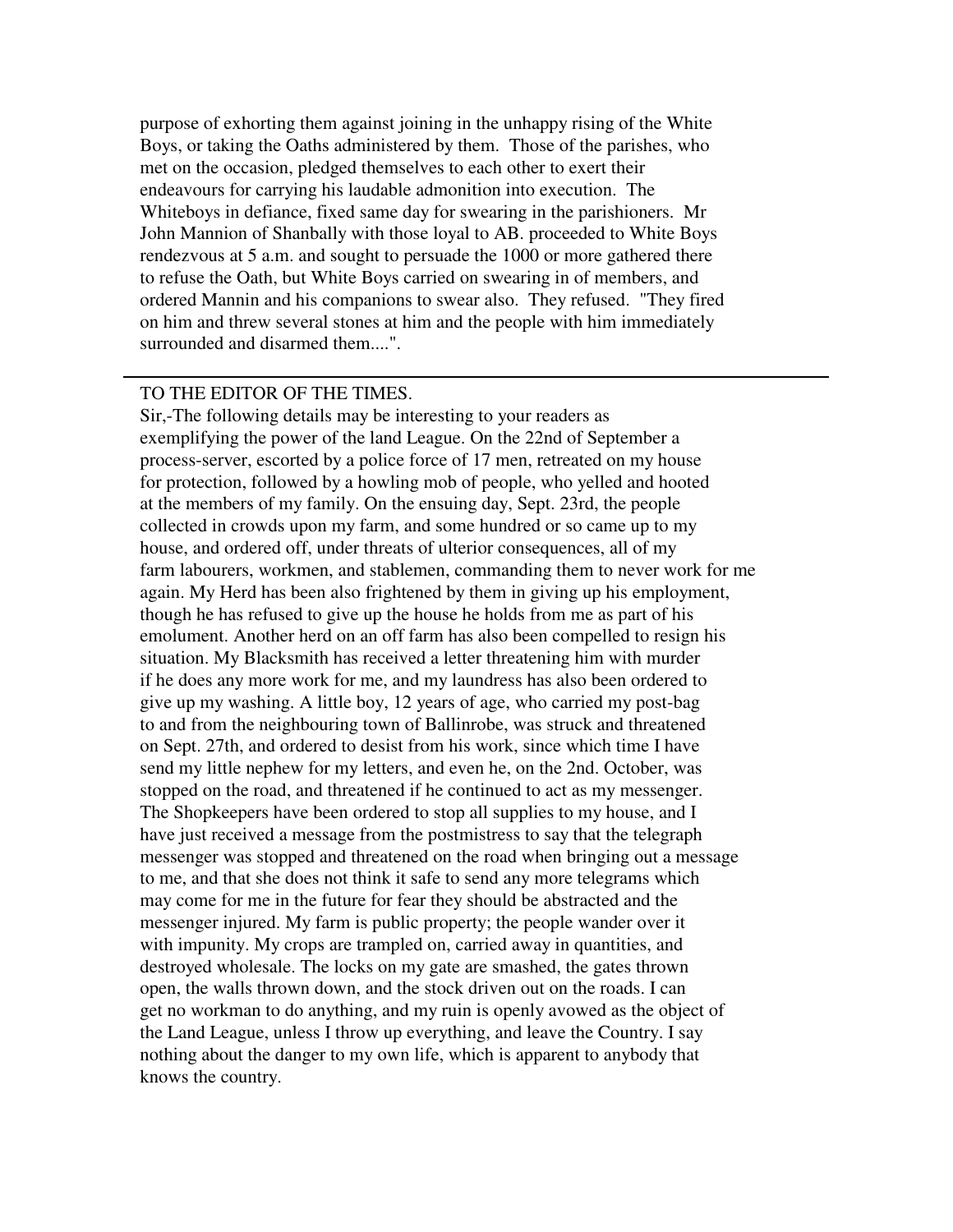Charles. E. Boycott. Lough Mask-house, Ballinrobe. Co. Mayo. Oct. 14th 1880.

(Captain Boycott was resident agent for Lord Erne and was engaged in farming part of the estate at Lough Mask. On the 28th of November he and his family left to go to England.)

The Orkney Property In Tipperary.

The speech delivered by Captain Fitzmaurice in the debate on the third reading of the Irish Poor Law Bill, and the statements therein made with respect to the Earl of Orkney's property in Tipperary, have drawn forth a very remarkable counterstatement in the form of a letter addressed to the gallant member, by Mr. Trant of Dovea, a gentleman who has recently filled the office of high-sheriff of the county in which the estates in question are situate. The letter is subjoined; and it will, perhaps, be admitted that the revelations here made are not the least curious that have been brought to light by the extraordinary circumstances of the times.

Dovea, Thurles, April 21st. 1847.

"Sir,-Having seen in the Dublin Evening Mail of the 19th inst, the report of a speech made by you, on the 15th inst, in the House of Commons, I think it but right to give you some more accurate information than you seem to be in possession of as to the state of your brother's (The Earl of Orkney) property in this neighbourhood. In that speech if correctly reported, you say-'At the very moment the attack was made , his (Captain Fitzmaurice) brother (Earl of Orkney) though not in Ireland, had instructed his agents to draw for any reasonable amount of funds the meet the emergency which existed; means were afforded to two tenants to sow their land, and by the course pursued, not a single labourer on his brother's property had applied for employment under the officers of the Board of Works.'. In the above speech you allege three distinct facts-

1. That the agent was instructed to draw for any reasonable amount of funds to meet the emergency that existed.

2. Means were afforded to two tenants to sow their lands.

3. That by the course pursued not a single labourer on your brother's property had applied for employment under the officers of the Board of Works.

"In the first place; I can show you that your primary assertion, though strong, and perhaps sufficient to satisfy an indifferent listener, is inconsistent with the fact that the poor relief committee of the electoral division of Inch, in the County of Tipperary, in which body I have the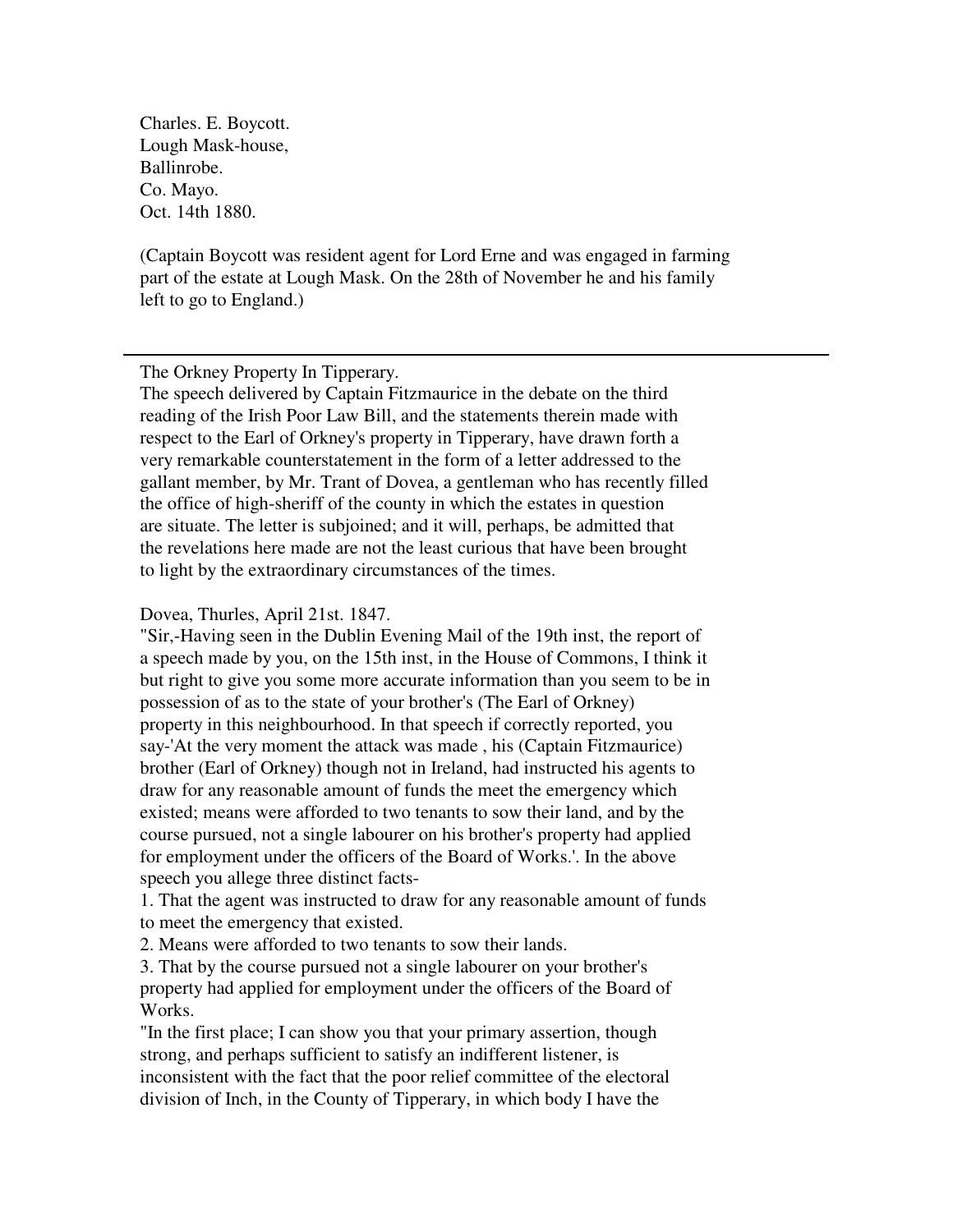honour to be a member , and where your noble relative has very considerable property, have for the last two seasons of distress and destitution made several pressing applications to the Earl of Orkney for a subscription or donation in aid of the fund, through his agent, Mr. Galway (who, I believe, resides somewhere in the County of Limerick, about 30 Irish Miles from the property over which he is agent) and always received a decided refusal up to last month, when we were forwarded the munificent donation of 10s., but which we should value at its utmost worth, as I do not think that any other poor relief committee in whose district he has property has been so successful. You then state, that means were afforded to two tenants to sow their lands. I have frequently heard that John Bull was easily gulled; but that the advocate of the possessor of a rent roll of about 5000s per annum in this country should camely state, as a proof of the very considerable assistance afforded during these times, that means were afforded to two tenants to sow their lands, is, on the scene of the actual want and misery, almost incredible, and, in truth, brings discredit on the Imperial Parliament, and is an argument-one of no light weight -to show the incapabillity of the English Parliament's being a judge of Irish affairs. No Irish resident of any class of Society but would smile, were not the inclination to merriment banished from their minds by the daily sight of gaunt famine , now not striding through the land, but a recognized inhabitant".

With reference to your third statement 'That not a single labourer on your brother's property had applied for employment under the officers of the Board of Works. ". I can inform you that upwards of 20 families on the estate of the Earl of Orkney, immediately adjoining mine, are, and have been, constantly employed on the public works for the last year; notwithstanding which several of those must have perished if it had not been for the gratuitous relief, as well as the additional employment, given to them by me. Should these facts appear to you to be exaggerated or unfounded, or should my not being personally acquanted with you induce you to give less credence to them than you otherwise would. I can furnish you with extracts from the minutes of the proceedings of the Poor relief Committee, and with a list of names of all the persons on the Earl of Orkneys estate employed on the Public Works. I can also refer you for the truth and accuracy of my statement to Mr. John Gore Jones, resident magistrate, Thurles: The Rev. R. Carey, Protestant clergyman, The Rev. Mr. Mullany, Parish Priest: or any resident landlord in the North Riding of Tipperary. I have the honour to be. Sir,

Your obidient servant.

John Trant.

Chairman, Inch Poor Relief Committee.

In the National Library I (Mary) came across part of a document and letter dated May. 1846. This letter regarding subscriptions for the famine relief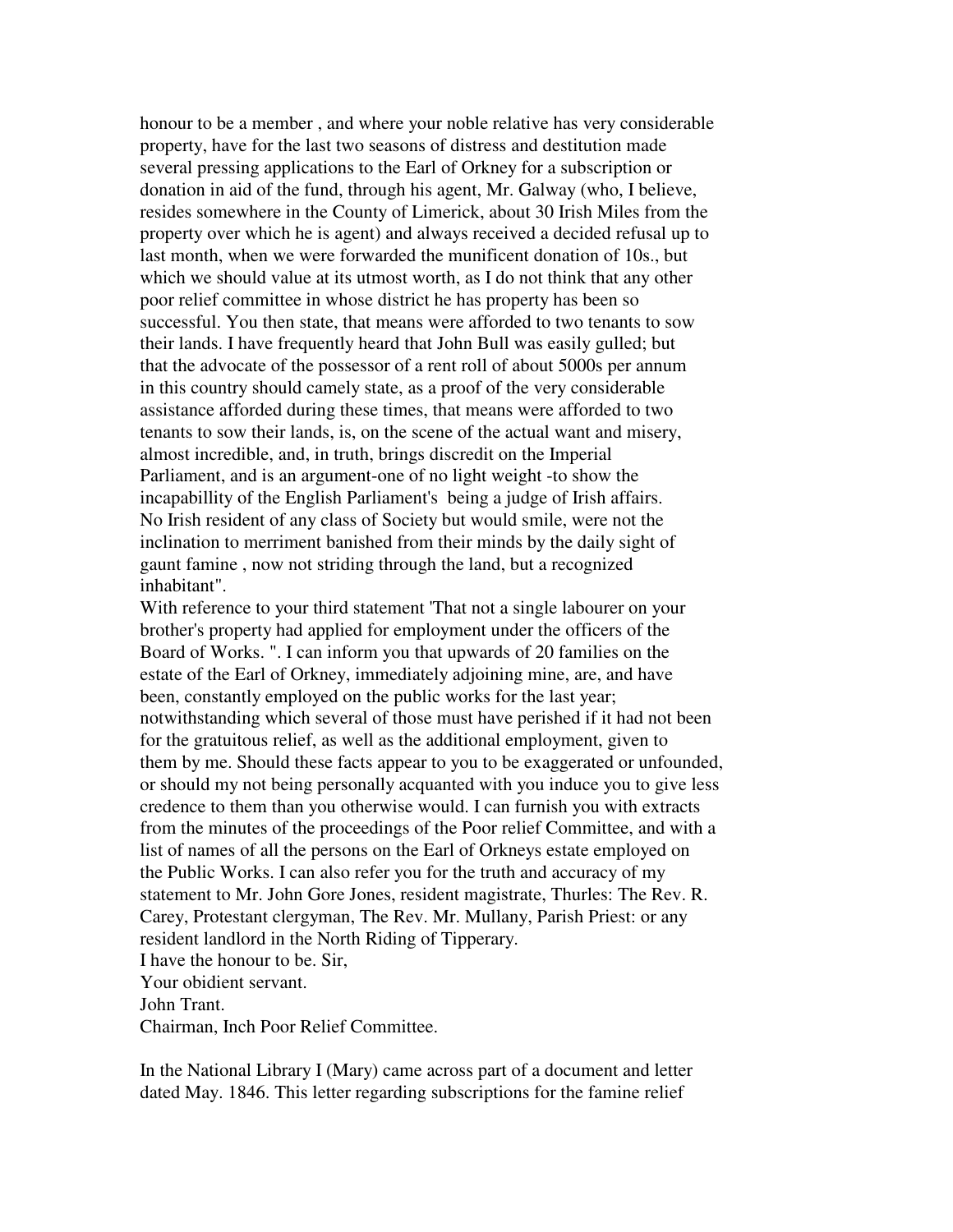was written by Richard Carey and Thomas Mullaney, protestant clergyman and Parish Priest of Inch. It was addressed to Thomas Laffan Kelly who was agent for a number of Tipperary Landlords.

Drom. Borrisoleigh May 1846. Sir, In compliance with your request, we forward on the other side a list of the local subscribers to the relief fund of the Parish of Inch. Co. Tipperary. We beg also to state the money is being and will be expended on the purchase of food for which labour and half price cost are required in most cases. Some portion is given gratis to those unable to work.

List of Local Subscribers.

John Trant Esq. High Sheriff. £40. George Ryan, Inch House. £40 Francis O'Brien Esq. £10 Ml. O'Meara Esq. £10 Rev. Thos. Mullaney £12 Rev. Richard Carey £5. Mr. Ed. Callinan, Dovea (Richard Callanan's family) £5. Mr. Ed. Long. (My Family) £4. The list concludes Ten to twelve farmers have paid 1 to 2 pounds. So it seems that Trant was telling the truth, that the biggest landowner (Earl of Orkney) in the Parish of Inch, up to 1846 hadn't given a penny to the famine relief.

Startling news of a widespread series of outrages, resulting in the deaths of seven servants of the crown and the wounding of 12 others reached Dublin this morning. they seem to suggest a pre-arrainged attack on members of the RIC throughout the Country. Official Reports received up to this afternoon show that between last night and 12 O'Clock today attempts were made on the lives of 52 policemen. The following are the particulars of the Outrages reported.

Donegal; At Killybegs, a police patrol consisting of a sergeant and three men were ambushed by a large party of armed men. One constable was wounded. The Police returned fire and the attackers fled.

Longford; District Inspector Killegher was shot dead in Tiernan's hotel in Granard.

King's County;Sergeant Henry Cronin, RIC Tullamore was fired on when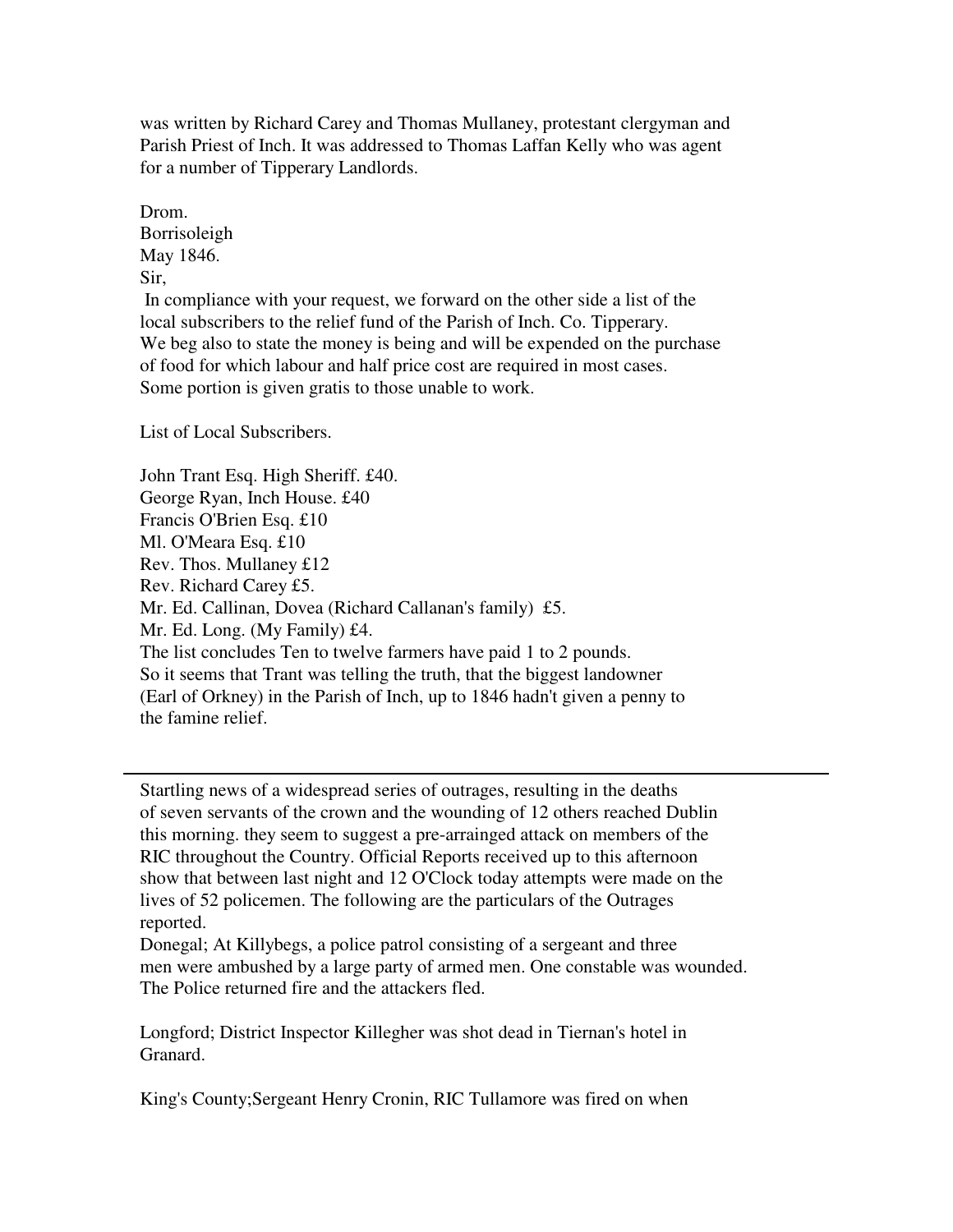proceeding from his home to the Barrack and died in King's County Infirmary.

Co. Tyrone. At Dungannon a police patrol was fired at by a party of men in ambush and a constable was wounded.

Co. Tipperary. At the village of Ballyduff a police patrol was fired on, one constable was killed and another wounded.

At Killenaule an attempt was made to shoot an army officer, who escaped injury. He returned the fire, and one of his assailants is believed to be killed. A Military Sergeant was wounded.

County Kerry. At Killorgan, Constables Caseley and Evans were shot dead.

County Kilkenny; Two constables were fired on but escaped.

## A Murderer Arrested.

On Wednesday night, Mr. Brown, an officer in the Irish Police Force, arrived in Cardiff, having in his custody two Irishmen, named Terence Curboy, and Michael Banan, who had contrived to escape from Ireland to this country after committing very serious offences against the law. Curboy, who appeared a young man about 20 years of age, is charged with having barbarously murdered a man named Gleeson at Toomavara, in the County of Tipperary, by shooting him with a blunderbuss, and then, when his victim lay struggling in agony, terminating his existence by hitting him on the head with the butt end of the piece. This atrocious outrage was, it is said committed without the slightest reasonable provocation. The prisoner was taken at the Drim colliery, in this Country, by Mr. Brown, after a protracted and arduous search, which he continued under great difficulties with unbated ardour and determination. He left Tipperary in order to trace the prisoner, (if possible) and after making minute enquiries throught the several iron and coal works of Monmouthshire, and Glamorganshire, he succeeded in capturing the suspected murderer, as above stated. In the course of his search he accidentally fell in with Michael Banan, who escaped from justice, after being involved in some Whiteboy transactions, about two or three years ago, his comrade in that outrage having been transported. The Prisoners were lodged in the county goal on wednesday night , and left by steamer on Thursday morning for Bristol, whence they proceeded to Ireland by one of the Irish Packets. Curboy seemed to feel acutely the position he was placed in.

1815. March 15. Clonmel Herald. Daniel Trihy of Fishmoyne gives notice that he has surrendered himself for trial at ensuing assizes, being charged, on suspicion, with the murder of Timothy Gleeson of Fishmoyne.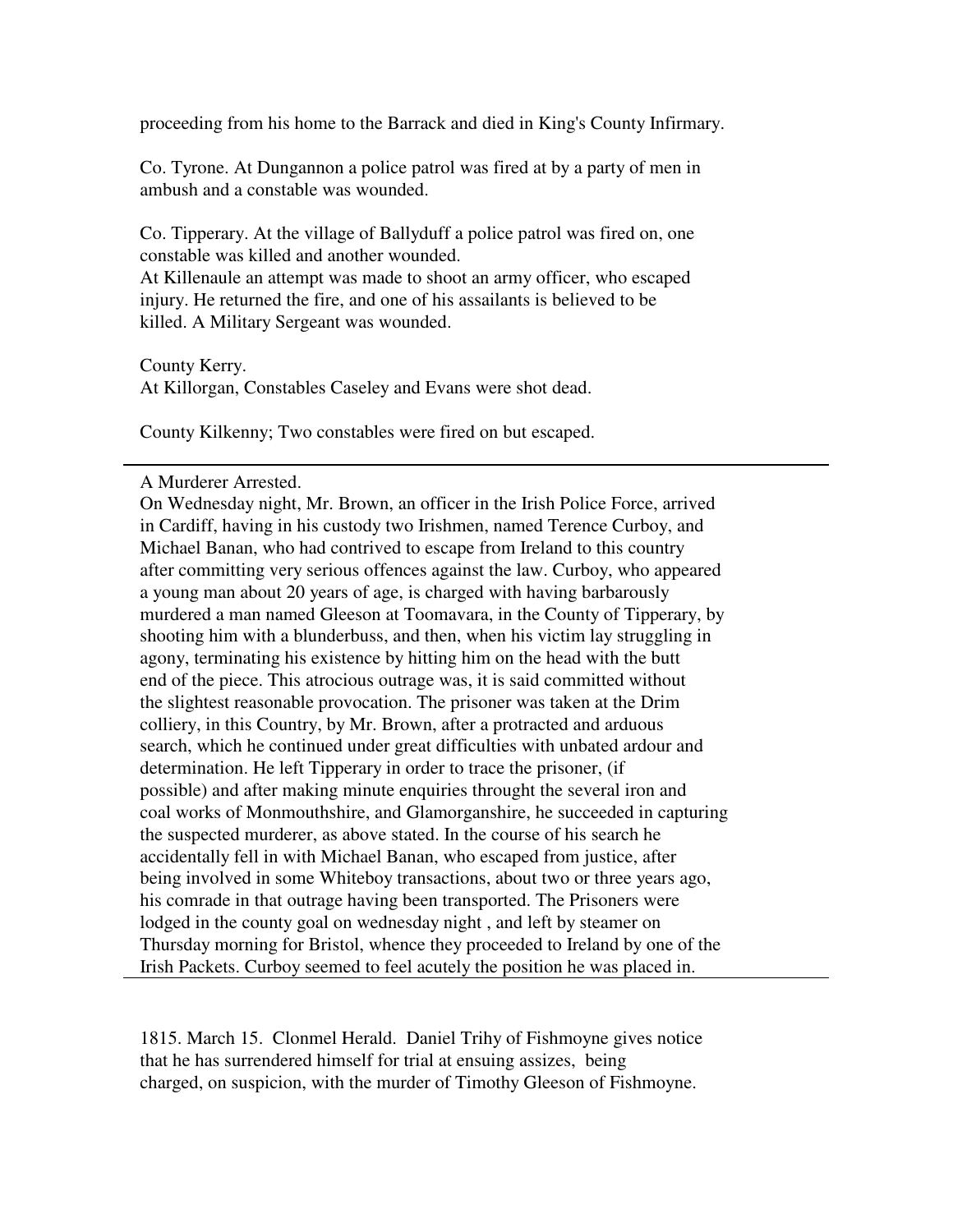1830. Jan 29. Clonmel Herald.

Two Lonergans, Dwyer, Hennessy and Fox were executed in the Glen of Aherlow.

Thos. McIncrow, Wm. McIncrow, John Dunne and Francis Dwyer committed to jail for aiding James McIncrow in carrying away Eleanor Heany of Brittas, near Cashel, on Jan 6th last.

Tipperary free Press, March 13th 1833.

#### TITHE SUFFERERS FUND.

On Monday Leonard Keating, Esq. and the proprietor of the Free Press, waited upon the Sheriff, and made the necessary arrangements preparatory to the release from captivity of that talented young gentleman, John Keating O'Dwyer, Esq. which gratifying event took place on yesterday. There is still one sufferer , Mr. Lysaght Pennefather, whose incarceration, owing to private causes, has been unfortunately protracted. Mr. P. has saved us the the disagreeable task of rebutting the low and mean insinuations which have been groundlessly cast upon the men of this county. Any dereliction of principle we shall take care to place to the account of the delinquent without allowing any portion of blame to attach to those undeserving of it. This much we shall only say, that the Patriotic men of Tipperary cannot be swayed by the sectarian prejudices which only those who entertain them habitually, could attribute to them, of this fact Mr. Pennefather is aware , and of course he never felt for a moment he was abandoned. Thus stands the case-a heavy debt remains yet to be discharged-this is not the time and the place to tell how the debt has accumulated-it is sufficient to say, that if those Parishes that have been hitherto criminally apathetic, perform their duty-no stain shall remain on the honour of Tipperary. The following subscriptions have been received since our last publication.

From the Parish of Tipperary, per John O'Leary Esq. £32.10.0.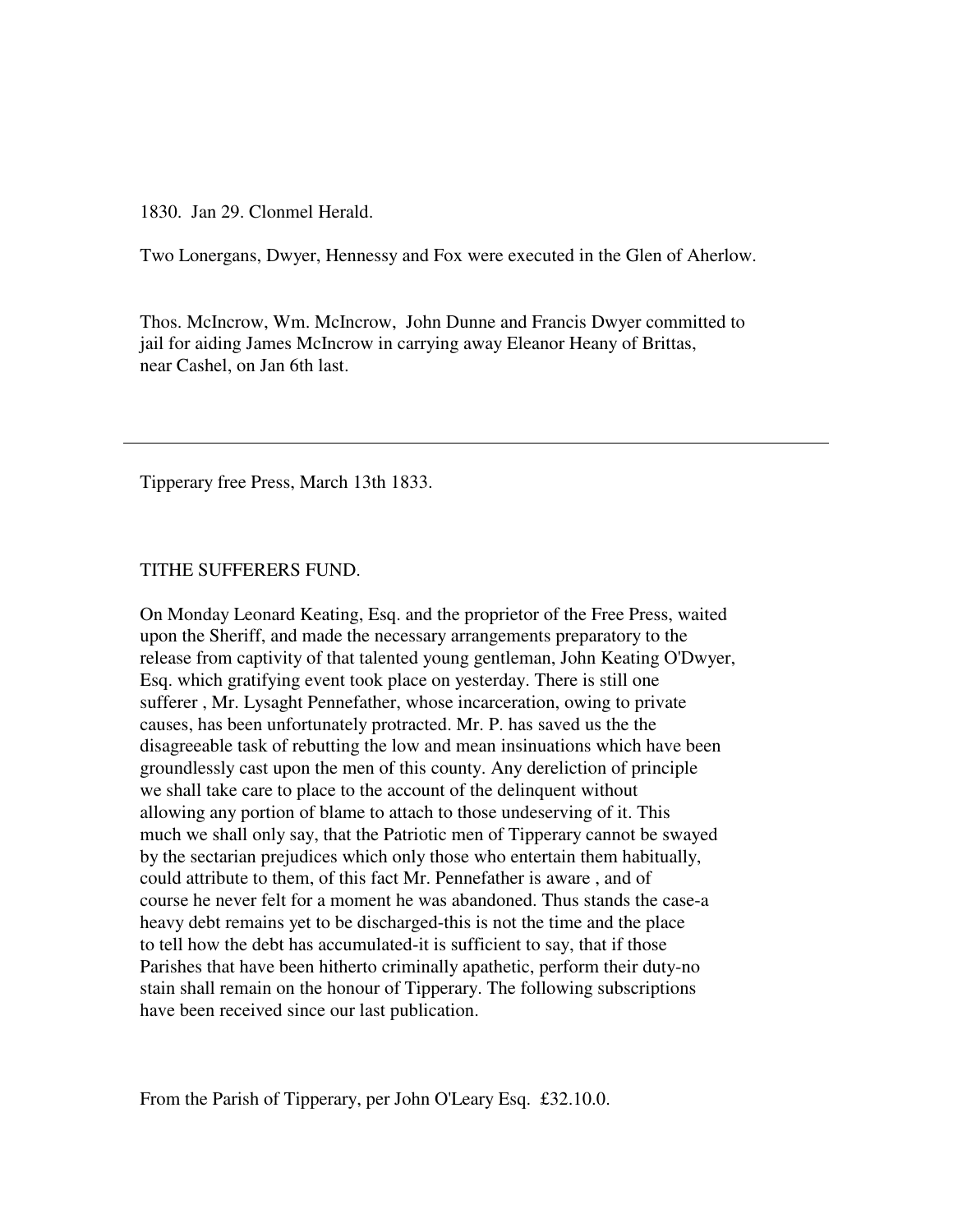Parish of Golden per Rev. Mr. Quinlan. £11.0.0..

Parish of Caher. Per John O'Shea, Esq. £12.4.6.

Powerstown and Lisronagh, per John Dunphy. Esq. £9.1.1.

(Includes the sub. Of the Rev. Mr. Wall 30s. and the Rev. Mr. Maher 10s.)

From Richard Lalor Sheil Esq. M.P. per J. Cahill Esq. £50.0.0.

From the Parish of Thurles, per do. £30.17.1.

# ANTI-GAGGING MEETING.

On Sunday last there was a very numerous meeting of the men of Gortnahoe, and Glangool, over which presided that excellent clergyman and sterling Patriot the Rev. Mr. Meighan. P.P. The spirited resolutions, unanimously adopted, will be found in our advertising columns. On the Sunday previous the Parishioners of Whitechurch and Tubrid assembled and have also placed upon record "a strong unvarnished protest" against the unhallowed measures of the Whigs.

IN CHANCERY.

Ellen Scully and Mary Joyce Codd Plaintiffs.

John Scully, executor of William Scully and others, Defendants.

Pursuant to an order made in this cause bearing the date the 28th. February last, I require all persons claiming to be Creditors, or having demands against the real or personal estate of William Scully, late of Dually, in the County of Tipperary, to come in and prove their demands before me at my chambers on the Inns-Quay, in the City of Dublin, on or before the 25th. March, inst. Otherwise they will be precluded from the benefit of the said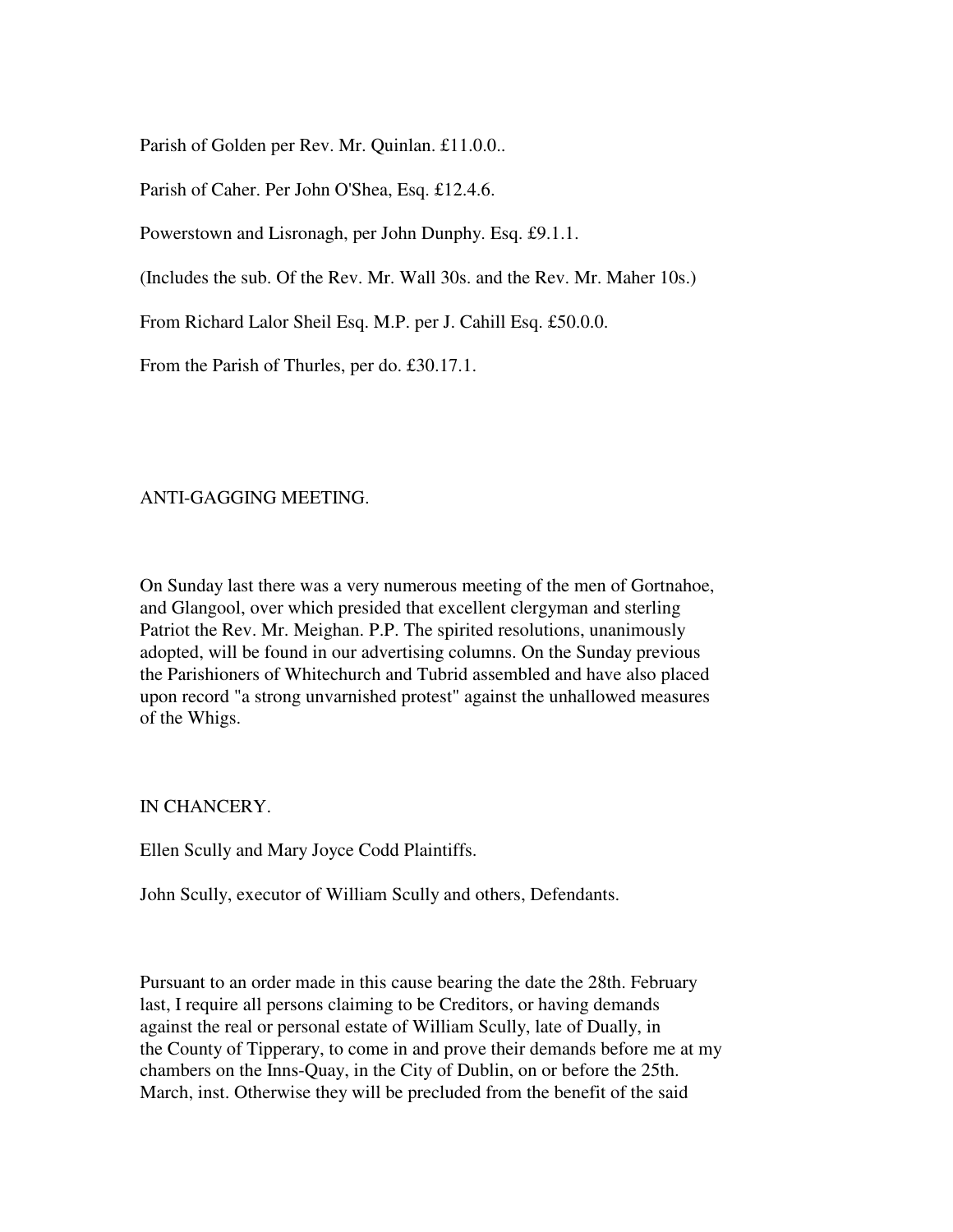order.

Dated the 9th day of March. 1833

J.S.Townsend.

John Grene, Solicitor for the Plaintiffs.

Chambers, 23 Capel Street. Dublin.

# A COVERED CARRIAGE.

Nearly as good as new, can be drawn by one or two horses, to be seen at Mr. Julian's Coach Maker, during the Assizes.

#### ALSO

# A PAIR OF HORSES.

Perfectly trained to double or single harness-one of them safe and pleasant for a Lady to ride. Time can be given for payment if necessary. Reports from the County Tipp assizes reported in the Tipp Free Press dated March 20th 1833.

# CROWN COURT.

The Hon. Justice Torrens took his seat on the bench this morning within five minutes to 10 O'Clock. the court was called for three quarters of an hour, in hearing and disposing of burning petitions; after which the Grand Panel for the County was called over by Mr. Carmichael, and the following Petit Jury was sworn:- Richard Charles Blackmore John Barnes. Robert Keating. Nicholas Maher. William Lonergan. Francis Greene. Daniel Joseph Murphy. James Prendergast. John Luther.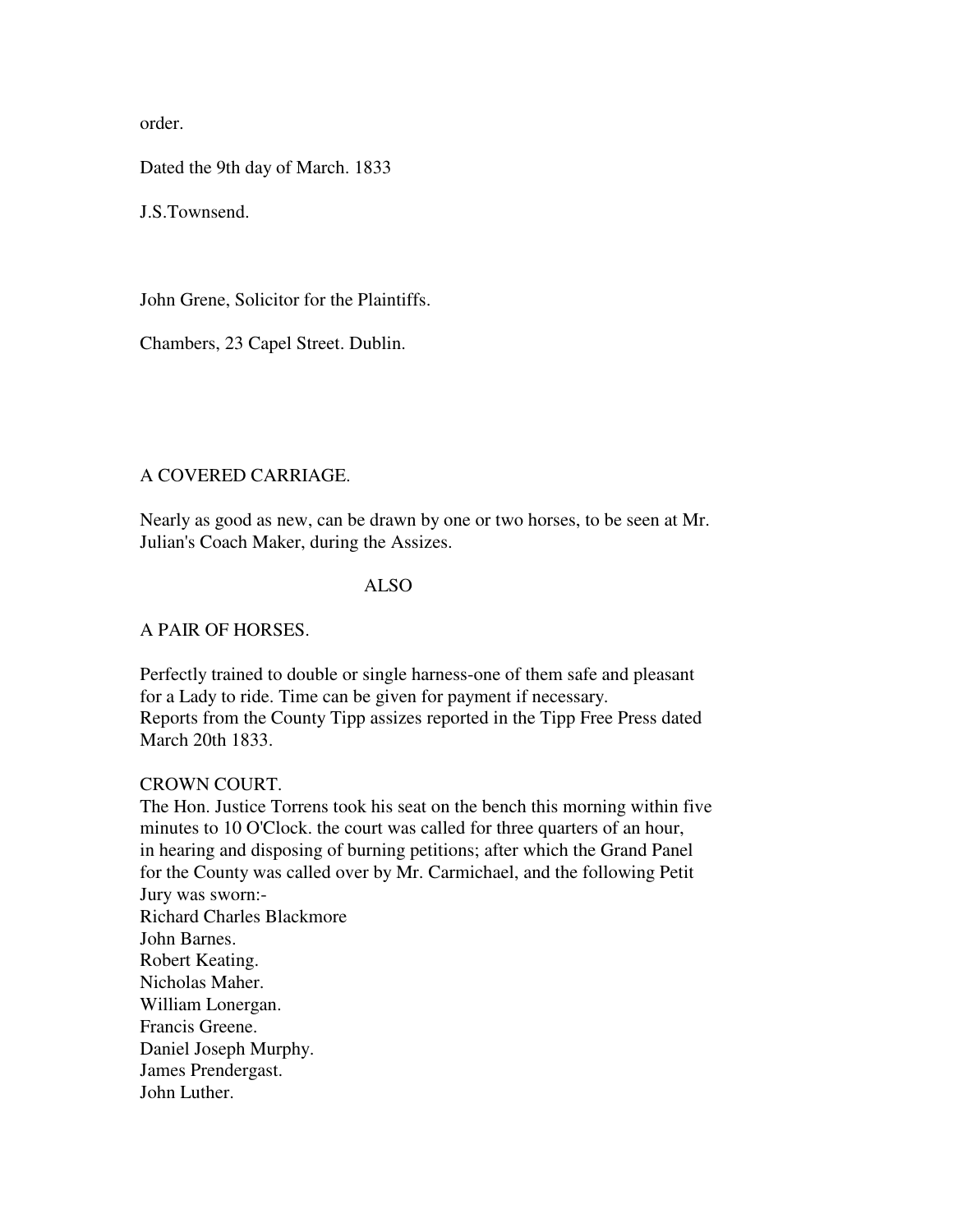John Minikin.

George Everard.

James Keating.

 Margaret Hare, a square bodied, bluff faced young woman, was placed at the bar, for stealing a pair of shoes and a cloak, the property of Patrick? Collins, who resided within 5 miles of Nenagh.

Peter? Collins, a meagre loooking man, sworn-.

The court frequently remonstrated with witness , on the necessity of speaking out, and direct him that it was his intention not to allow expenses to those who would not address themselves in audible language to the Jury and the Court. This, I find said Judge Torrens has been introduced by Baron Gurney. The witness who pleaded deafness was, with difficulty informed of what the learned Judge said. He, at length said, that he lived in a Parish 5 miles from Nenagh, was robbed of a pair of shoes and a cloak at night, when asleep, has every reason to know who took them;- (Here he identified the prisoner), she came into his house at night, and first opened the door herself; followed her to the County Clare-(Laughter)-where he found her as well as his shoes and cloak; when he went to the house to look for her, she went under the bed to hide, knew her to be before that about the neighbourhood, did not think she had any way of living; when he took her in the house, he brought her to the police, she then acknowledged to have taken the cloak. Witness was Cross examined by the Court, but nothing in contradiction to his direct evidence elicited. He did not get the cloak or shoes for 8? days after they had been stolen.

Court; Well Prisoner have you any questions to ask witness.

Prisoner-O my Lord, the varmint, ask him plase your worship, did he not lend it to me, Your Lord.

Court; Well witness, you hear what the prisoner says-she says you lent her the coat.

Witness-Wisha faith I never did, your Honours Glory.

Prisoner-O;my Lord, its all a conspiration against me-he only wants you8 darlent Honour the transportation money, my Lord.

Bridget Collins Sworn:

Court-Did you ever lend your cloak to the prisoner?

Witness-Never my Lord.

Prisoner-Within be my cowkins? (or sowkins), she did my Lord.

Clerk of the Court-Would you wish to ask any questions of the

witness-prisoner?

Prisoner-No questions plase your worship nly she lint me the cloak, My Lord. Bridget Collins gave prisoner entertainment for two days, never saw her

working or otherwise employed, took her in for those days through charity.

Mr. Keating (Juror)-Witness had you had any acquaintance with the prisoner previously to this.

Witness-No your honour.

A Policeman came forward and proved to the capture of the female heroine,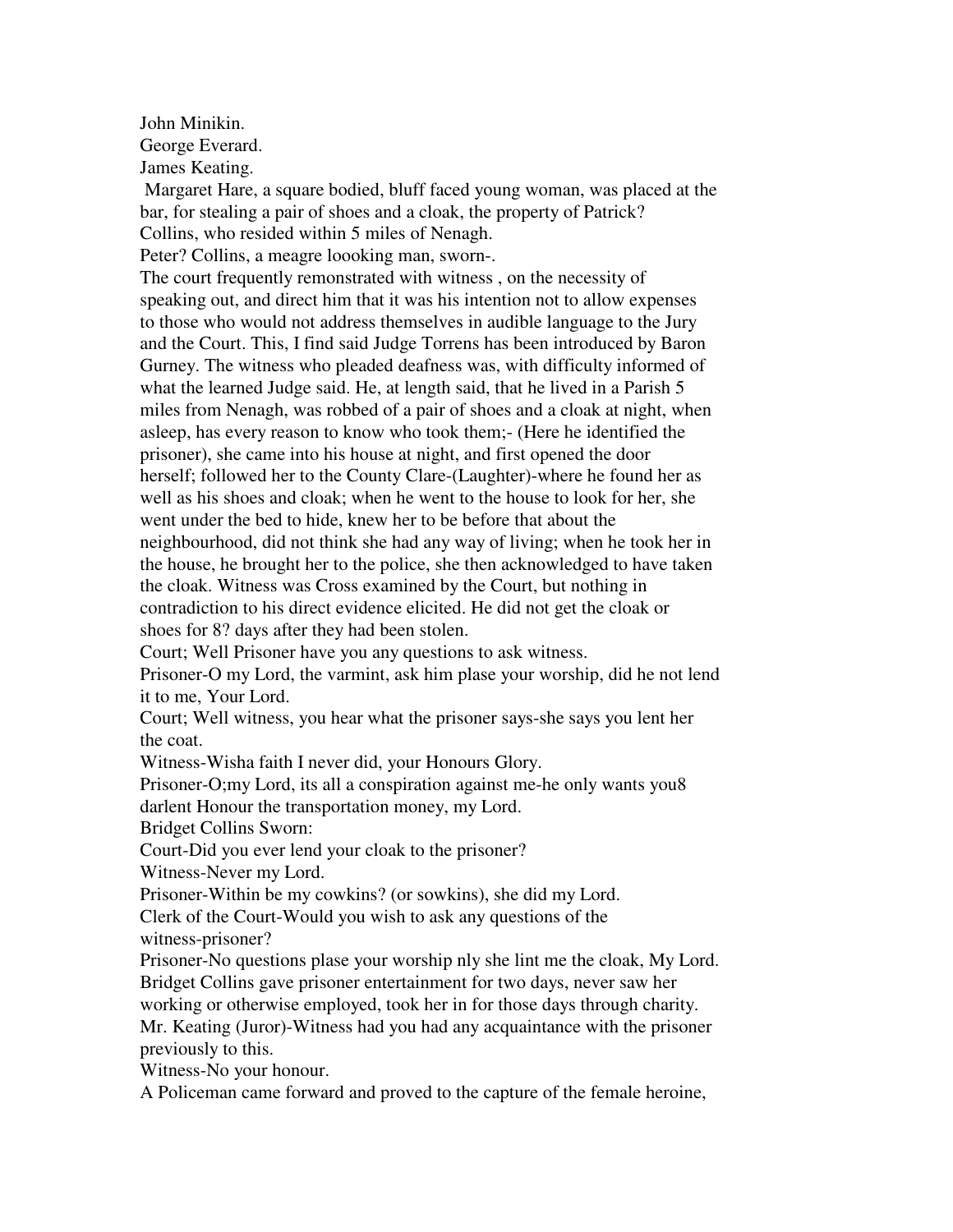who appeared all the time quite fraught with virtuous indignation. Guilty.

The learned Judge said; Prisoner, you appear to be an idle and very disorderly person, you have robbed your neighbour who gave you hospitality-You are to be transported for 7 years.

# NEXT CASE.

John Keeffe, a youth appearantly about 15 years of age was presented by the Grand Jury as a vagrant. Policeman Morgan, swore that he had no means of living, but the produce of his robberies-he had been charged with robbery 12 times before in the town of Nenagh, was tried once and found guilty, the sums were so trifling, that those from whom he stole them, did not think it worth while prosecuting him therefor.

Guilty-To be transported at the end of three months, if no character be procured for him.

# NEXT CASE.

Nicholas Dalton was placed at the bar for the robbery of Thomas Slattery. Thomas Slattery sworn-Remembers the 22nd of December last, he had, on that day, £18 in notes, and 9s in silver, in his pocket, was in the house of one Cahill, at Kilsheelan, where he went into with the prisoner, whom he and his brother met when returning from the fair in Carrick, lying on the road in a helpless state, as he (prisoner) alledged from weak fits into which he was subjected to lapse. They went to bed together at night and in the morning he found that the waistcoat which he had on him during the night was opened and the money taken out of it.; after giving information, it was discovered that the prisoner on being searched, had a peculiar sixpence which the witness had in his possession for 18 months before.

Guilty-To be transported for 7 years.

# NEXT CASE.

Patrick Fox and Michael Fox were placed at the bar for a grievous assault on Owen Ryan.

Owen Ryan, sworn, examined by Mr. Scott, knowas Patrick and Michael Fox, they are neighbours of his, remebers last Jan., was coming from Limerick on ed. night with 2 loads of wheat, Fox met him on the road, and pulled the cape of his riding coat over his head, it was night at this time, around 11 O'Clock, was sure and certain Fox was there, knows him well, had a dispute with him bout 3 years ago. Michael Fox was the one who first came up to him, and he threw Fox on his knees. Foxes brother then struck him with a sharp instrument, on the back of the head, the blow did not knock him down, nor did he care much about it only he felt it a little uneasy. The Foxes then and two others fell upon him, they all beat and bruised him, and took the pennyworth of tobacco out of his pocket, and two pence in change. When they had beaten him severely, they threw him aside on the road, and leaving him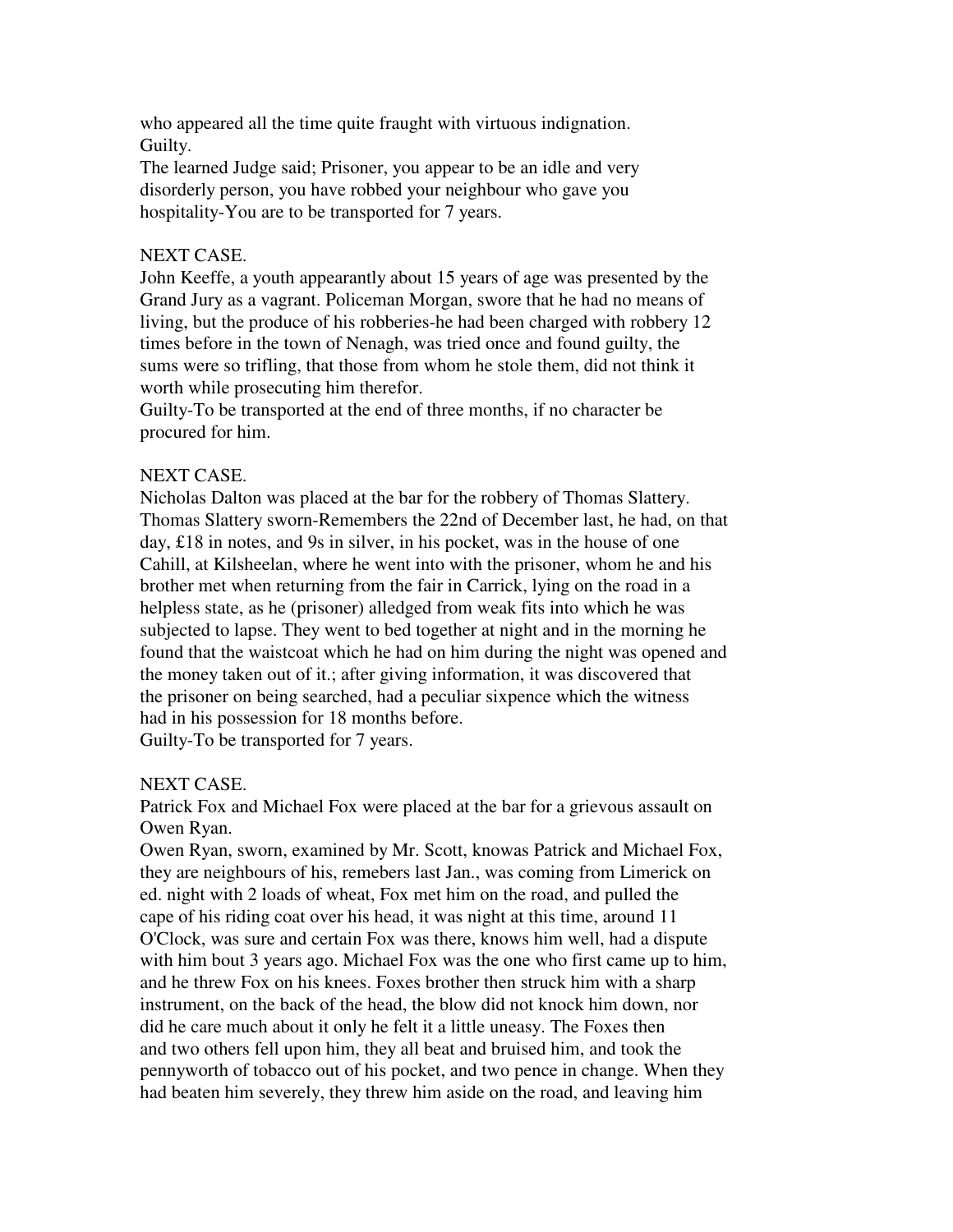apparently lifeless, they said"There is one of the number". (Here the witness presented his head to the court which was actually rigid with furrows). Knew the Foxes well so as could not be mistaken in them, does not know who the other men were, who were with them..

Cross examined by Mr. Hatchell-The night was dark, but he knew the Foxes well, was not tipsy returning from Limerick; Left Limerick about 4 O'Clock, and was not drunk, on his oath. Here the learned counsel went into a very long and able cross-examination, but did not shake the direct evidence of the witness in the least, who appeared althro' to be most good humouredly and well minded.

Policeman Smith arrested the Foxes about two hours after the affray occured and found the blood of Michael Fox flowing from his knees, and his trousers dirty and coat. Fox said to Ryan2You know Owen Ryan that neither you, nor your father, nor your brother was man enough for us.

Here the prosecution ceased.

FOR DEFENCE.

Thomas Walsh, examined by Mr. Hatchell, sworn,-Knowas that the Foxes had nothing to do in the matter. Went to Limerick to see a friend, on coming home went into Foxes, they were both in bed; they were all awake in the house that night as the Foxes had an unhealthy sister, who when she'd catch cold would throw up blood, when he was leaving the house to go home, and as he had his hand on the latch of the door, he heard the cries of Owen Ryan, "Bloodily" calling out not to murder him, Ryan said he was a son of Darby Ryan, Ryan was a neighbour of his.

Cross-examined by Mr. Smith, You are a neighbour of Owen Ryans and you would not go to save him, was afraid of being beat himself, and the night was so dark, is a friend of Fox, a near friend, is not a friend of Ryans, is a neighbour though he believes, a second or first cousin of Fox.

The judge having summed up the evidence, the jury immediately returning a verdict of guilty.

Both of them transported for 7 years.

Reports from the County Tipp assizes reported in the Tipp Free Press dated March 20th 1833.

Peter Lyons was placed at the bar, charged with a grevious assault on Malachy Ryan at Cappa, also of robbing him of £14.2.0. on the 27th of Jan last. Malachi Ryan sworn-examined by Mr. Scott. K.C. Knows Peter Lyons, saw him in Cappa, remembers the 27th of Jan. last saw him that day in Cappa, at the house of Mrs Keane, they were both together, went down the street again, saw him take a tongs out of the house and put it under his coat, did not know why he took the tongs, supposed it was a spite he had against someone in the street, had never thought it was against him, when they were both going down by the pound gate, Lyons told witness to wait for him awhile, as he had business inside for a moment, witness waited a long time and I returned to look for prisoner, who when witness came up , told him he had lost something and was looking for it. Witness was looking for what he had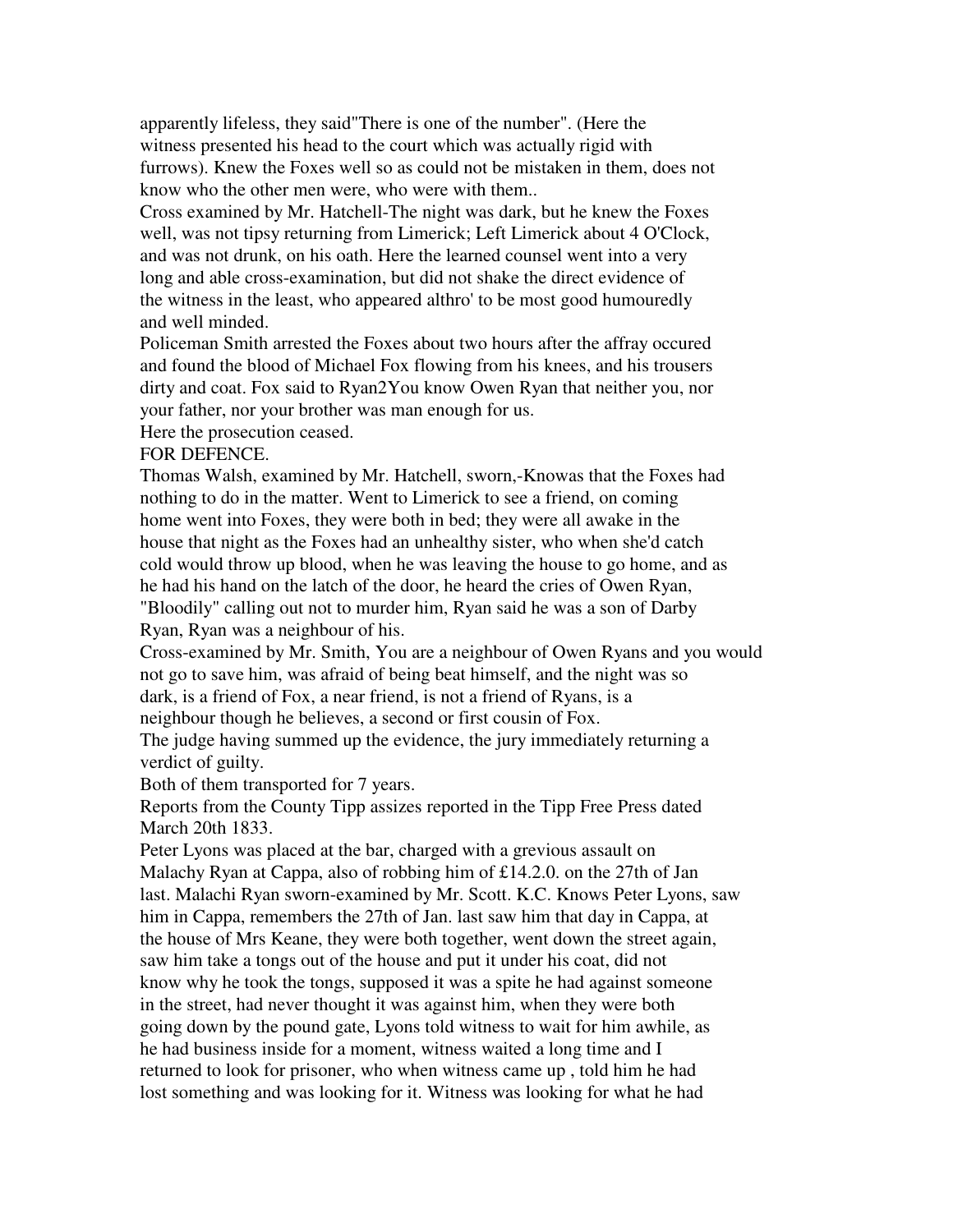said he had lost with prisoner, when he struck witness on the left side of the head, and then took the tongs out also; witness lay insensible for some time at length, when he recovered he found he was missing his money. On Cross-Examination by Mr Hatchell, it was elicited that witness was a pensioner in the East India Company, and had been robbed of his pension by Lyons, a short time after drawing it. He had lost his left eye and an arm in the service. Nothing however, contrary to his strict examination was elicited, and the prisoner was found guilty. (Sentence not yet passed.).

#### Next Case.

Patrick Reddy, Thomas Fogarty, and William Condon, were placed at the bar, charged with stealing a cloak, bed and other articles out of the Cholera Hospital of Carrick-On-Suir. The witness who came forward to prove against the prisoners, was of rather impeached character, and a verdict of not guilty was then given by the Jury. .

#### Next Case.

Duncan King pleaded guilty to the charge, having stolen goods in Templemore. Sentence to be passed.

#### Next Case.

Alice Condon was placed at the bar charged with a grevious assault on Alice Bryan. (The readers of this journal, must have been acquainted with this transaction) in consequence of the non appearance of evidence. The prisoner was discharged. Court-It is very lucky for you Alice Condon that the prosecutrix don't appear here, your'se is a very serious one. Mr. Smith, Your Lord, she doesn't speak english. (Laughter). Court (To the Jailer)-Mr Sanford, tell the prisoner if you speak Irish, that she would be transported were she able to be prosecuted and found guilty of the charge against her.

While the jury were in the room adjudging the above case, (Mansalughter of Doheny), the following Petit jury were sworn.

Anthony Lamphier, George Smithwick, Oliver Mills, Clement Carroll, Daniel Byrne, James Kelly, Robert O'Donnell, John Toppin, Robert Collins, Patrick Walsh,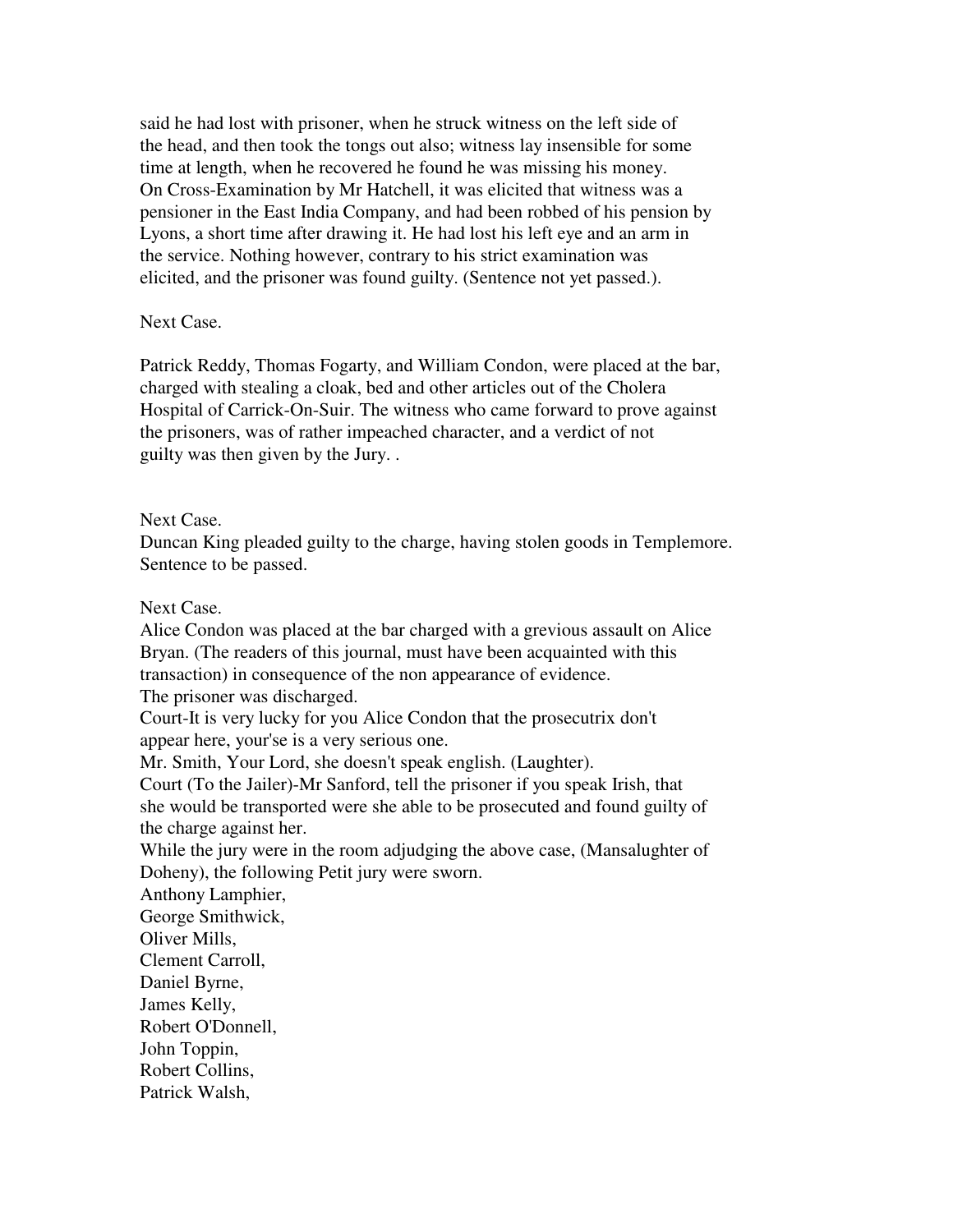John Fitzpatrick, Thomas Faulkner.

 Thomas Hackett, William Maher and Thomas McGrath were placed at the bar, charged with having assaulted the habitation of William Tyne, and with ordering him to quit his employment. William Tyne remembers the night his house was attacked; those who attacked it; "took the three cows out of it";" was in the service of Mr. Llyod, of Rathoof as caretaker of his place, had been in his service 5 months previously; Thomas Meagher held that situation before him; Thomas Meagher is William Meaghers father; it was by night they came to attack his house, the door was first broken open and two men who came in found spades in his house with which they cut down his house. knew the three men on his oath, tho' there were others there whom he did not know; the two men who took down the spades were Thomas Hackett and William McGrath, knew them three years before that period; saw Meagher aferwards; they wanted him to swear to give up his employment; but he would not do so; said the reason they came to him was; that he was a bad member and that he should quit; they wanted him to kneel down; but he refused; they did not beat him; but said he would be out of that place in six days.

Mr. Hatchell cross-examined the witness.

A few Policeman were brought forward who arrested the prisoners. Pierce Llyod Esq. gave Maher and McGrath an excellent character, knew them from their boyhood, they were in his occupation also. Captain Jacob also gave them an excellent character. Mr Basil Bryan knew Hackett for several years and he had ever bore a good character. Mr. Charles Minchin proved the same for Hackett. The jury after consultation of 20 minutes returned a verdict of guilty. While the jury were in the room adjudging the above case, (Mansalughter of Doheny), the following Petit jury were sworn. Anthony Lamphier, George Smithwick, Oliver Mills, Clement Carroll, Daniel Byrne, James Kelly, Robert O'Donnell, John Toppin, Robert Collins, Patrick Walsh, John Fitzpatrick, Thomas Faulkner.

Thomas Hackett, William Maher and Thomas McGrath were placed at the bar,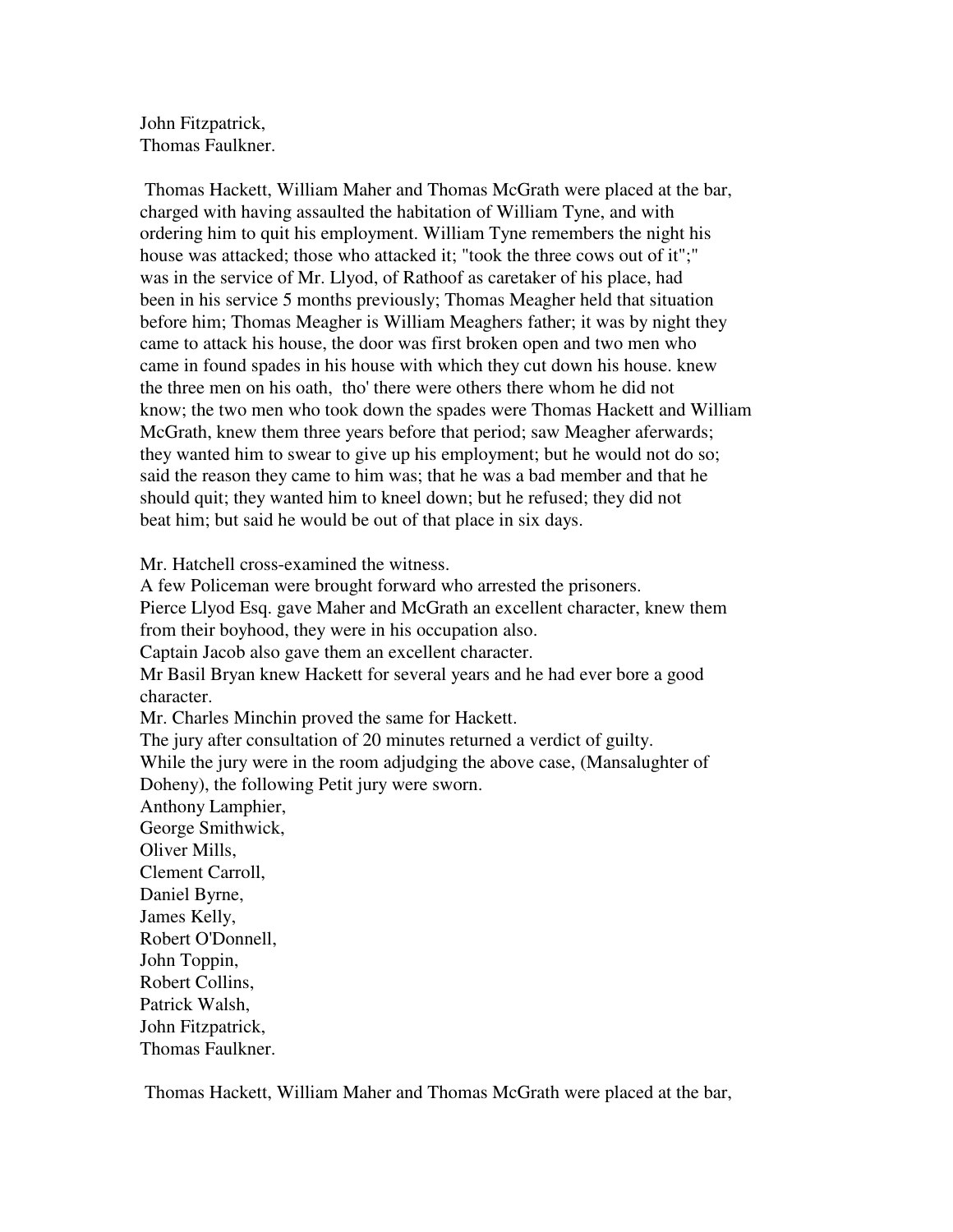charged with having assaulted the habitation of William Tyne, and with ordering him to quit his employment. William Tyne remembers the night his house was attacked; those who attacked it; "took the three cows out of it";" was in the service of Mr. Llyod, of Rathoof as caretaker of his place, had been in his service 5 months previously; Thomas Meagher held that situation before him; Thomas Meagher is William Meaghers father; it was by night they came to attack his house, the door was first broken open and two men who came in found spades in his house with which they cut down his house. knew the three men on his oath, tho' there were others there whom he did not know; the two men who took down the spades were Thomas Hackett and William McGrath, knew them three years before that period; saw Meagher aferwards; they wanted him to swear to give up his employment; but he would not do so; said the reason they came to him was; that he was a bad member and that he should quit; they wanted him to kneel down; but he refused; they did not beat him; but said he would be out of that place in six days.

Mr. Hatchell cross-examined the witness.

A few Policeman were brought forward who arrested the prisoners.

Pierce Llyod Esq. gave Maher and McGrath an excellent character, knew them from their boyhood, they were in his occupation also.

Captain Jacob also gave them an excellent character.

Mr Basil Bryan knew Hackett for several years and he had ever bore a good character.

Mr. Charles Minchin proved the same for Hackett.

The jury after consultation of 20 minutes returned a verdict of guilty.

After the trial of Thomas Hackett, William Maher, and Thomas McGrath, the former jury were recalled, and Roger Feely was placed at the bar for the abduction of Mary Lanigan.

Mary Lanigan, an innocent looking country girl, about 18 years of age, was examined by Mr. Scott.K.C. remembers the 8th of last Feb in the evening; remembers being carried away; had not gone to rest previous to that, it was yet early in the evening, perhaps not more than 4 O'Clock, her brothers, mother and sisters were together with her in the house; her father is dead, the house was shut at the time; and a rap came to the door, and some persons called out for their servant boy whose name was Dan Maher; a number of persons then came into the house when the door was opened, but she could not tell how many there were; they spoke to her not to stir; one of them ran towards her to catch her, but she ran to the crane, and held firmly to it for a while, she was at length dragged from it; she was then taken from the house; was taken away against her consent; they took her to no house; they took her near to one which belonged to an aunt of Roger Feely; after they had taken her so far they put her behind a horse which Roger Feely rode; she knew Roger Feely before that time; they had not gone far when the Police came up.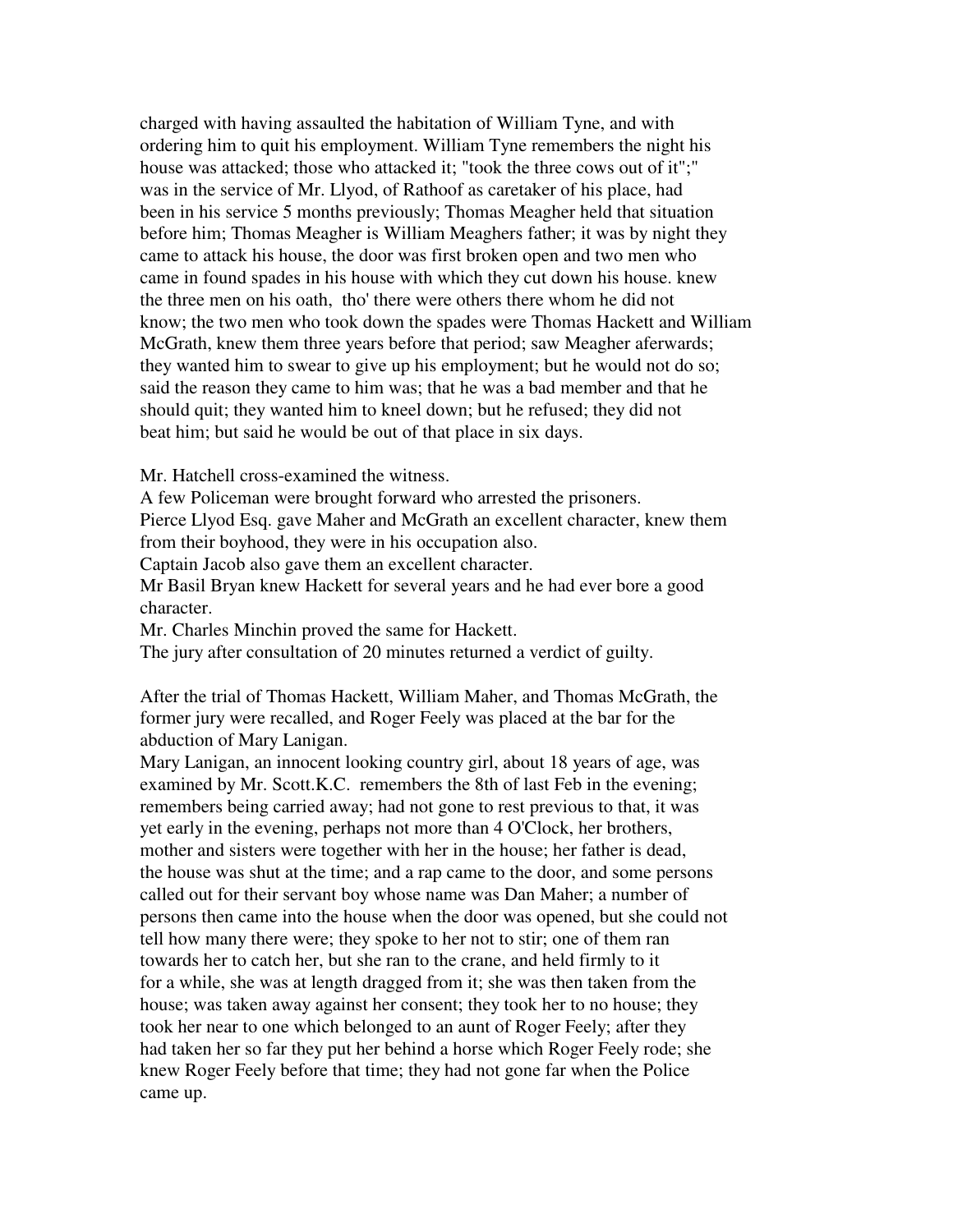Mr. Scott-Did Feely say anything to you?-He did, he said he wanted to marry me.

Mr. Scott-Had you been courting him before that time.

Witness-Indeed I had not Sir.

Mr. Scott-Upon your oath was it against your will that you were taken off that evening.

Witness-Oh, then in troth, it was, Sir.

Mr. Scott-How far did they take you on horse-back.

Witness-We went a quarter of a mile, Sir.

Mr. Scott-Would you know Feely if you saw him, turn around and try can you see him in the court.

(The next bit is hard to read, it looks like) The rod was placed on the

prisoners head and someone in the gallery was heard to give a loud shriek.

Mr. Scott-How far does the prisoner live from you.

Witness-He live about four fields away,

Mr. Scott-Did you know who brought the horse to you.

Witness-No. Sir. I did not.

Scott-Was there a saddle on the horse at the time.

Wit. I cannot tell. Sir.

Scott-but there was no pillion.

Wit.-No there was not Sir.

Mr Hatchell cross-examined the witness.

Mr.. H. Well Mary, how far from your house did they take you.

Wit. Not far, Sir.

Mr.H. There were men about you?

Wit. There were.

Mr.H. It was strange that you called no one to assist you.

Wit. I did not say anything, Sir.

Mr.H. Did you not beckon to the prisoner there now.?

Wit. No, Sir.

Mr.H. Did you not shake hands with him when you and the party came up to him.?

Wit. I did not, Sir.

Mr. H. Did you not get on the horse willingly?.

Wit. I did not.

Mr. H. How far did you go on the horse/. Not far, Sir.

Mr. H. Did the horse walk, run or gallop.?

Wit. It walked a little, Sir.

Mr. H. You were behind the prisoner?

Wit. I suppose, Sir.

Mr. H.-And you had no pillion?.

Wit. No. Sir.

Mr. H. -How can you tell the jury with any degree of seriousness, or truth, that you can ride without a pillion, and not fall off the horse?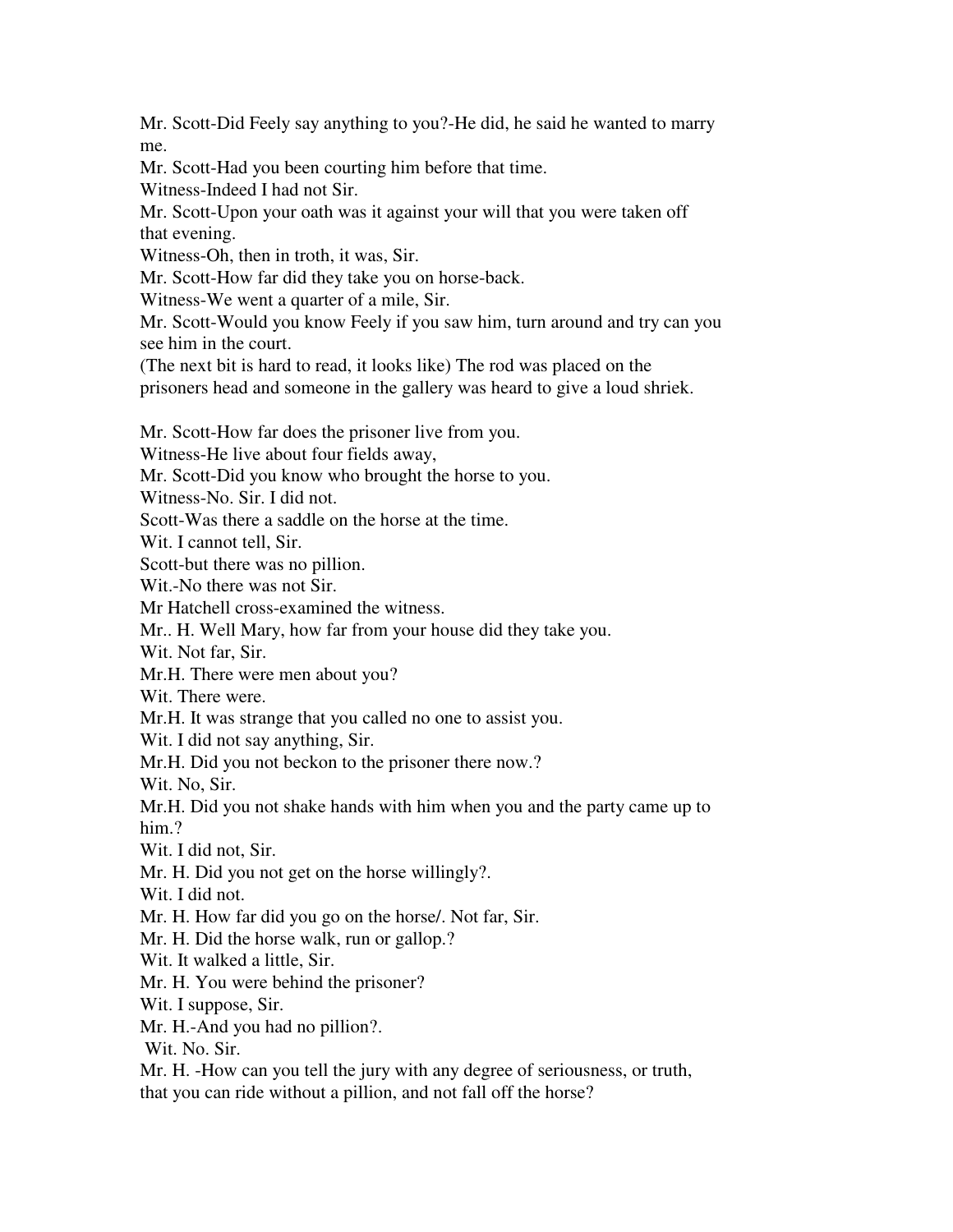Wit. I didn't go far enough to fall off.

Mr. H. Now, Mary, my dear, did you say anything to Feely when you and he were together on the horse.

Wit. No, I did not, Sir.

Mr. H. Did you pass any houses on your romantic journey that evening.

Wit.-We passed one house, Sir.

Mr. H. -Did you call out as you passed?

Wit. Nor, Sir, I was afraid to speak, nor did I call out.

Mr. H. So, Mary, you said nothing to Mr. Feely.?

Wit. Nothing.

Mr. H.-And was there anything said to you, my dear.

Wit. Feely said he'd take me away and marry me.

Mr. H. I am very glad, Rody Feely, says you.!

Wit. Oh no Sir, I did not say that.

Mr. H. Well then what did you say? Come now, speak out, my child, tell the gentlemen of the jury, what did you say.

Wit. I said nothing, Sir.

Mr.H.-Well then, I am very sorry, Mr. Feely, did you say that.

Wit. No. Sir, I did not.

Mr. H. Oh Ho. then you know, Mary, that silence gives consent.

Wit. Why then, if it does, I didn't give consent for the matter of it..

Mr. H. -Will you favour us, by informing us how you held yourself on the back of the horse, Mary?.

Wit. The horse didn't go more than 50 yards while I was on the back of it. Mr.H.-Did he move slowly?

Wit. Not very, Sir.

Mr. H.-Did he not?.

Wit. No Sir.

Mr. H. -Walk?

Wit-A little Sir.

Mr.H.-Now Mary, had you not a hold of Mr. Feely when you were with him on the horse. Come now and speak up and let us all hear you.

Wit. I had a hold of him with my left hand, Sir.

Nr.H.-Where was your right hand all the time, Mary.?

Wit-I had my right hand engaged with holding up my cloak, Sir.

Mr. H. Was there another horse with you at this time.?

Wit. There was Sir.

Mr. H.-And a man on it?. Yes, Sir, two men on it.

Mr.H,-Now, Mary, do not you really suppose that is was to take special and particular care of you that Mr. Feely had you with him on the horse.

Wit- don't know, Sir.

Mr. H.-Now Mary, good girl, don't you believe that that was his intention. Wit-I don't know, Sir.

Mr. Vass, a juror-You mentioned about your cloak a while since-do you think persons are in the habit of wearing their cloaks at the fire at night.?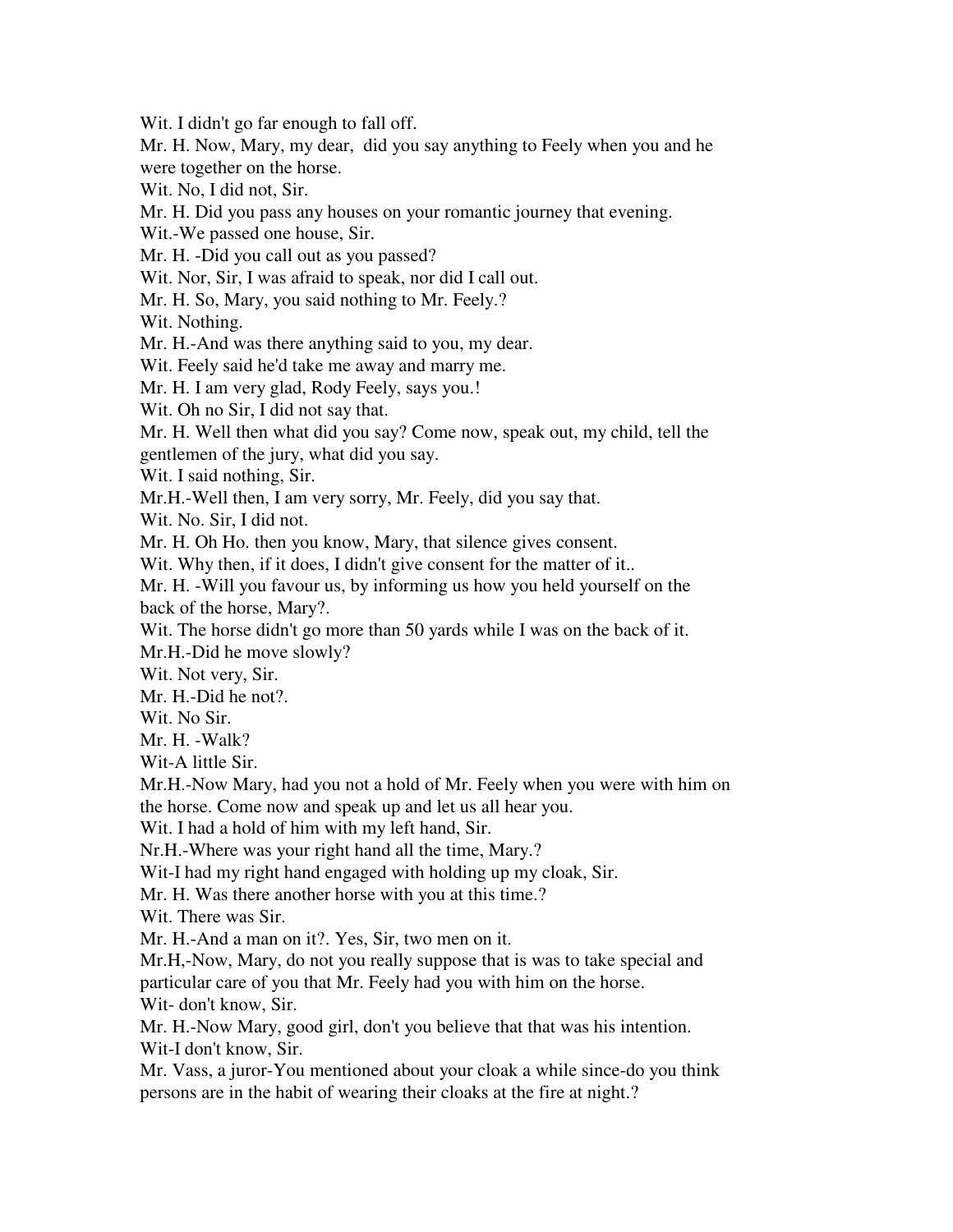Wit.-Oh Sir, they had a cloak which they put on me when we went outside that night.

Mr.H.-You never squeezed his hand!. No Sir, I did not.

Court-How old are you, good girl?

Wit. I am about 18, Sir.

Mr. H. Was it willingly you came forward here to prosecute this youn man? Wit. -I would not prosecute anyone who would leave me alone.

Mr.H.-Your brothers were angry, I suppose, at the conduct of Feely.?

Wit. Oh that was no wonder, Sir.

Mr. H.-Have you ever been at Feely's house?. No, Sir, I have not.

Mr. H.-Nor you never said you would marry him?

Wit. No, Sir, I wouldn't marry him.

Thomas Lanigan sworn-Is brother to the last witness, remembers the 8th Feb. persons rapped at the door, were admitted by the servant boy, whose name they had called, one of the persons was disguised, and had a gun; that person said that if he stirred he would drive the contents of the gun through him, saw some of them take hold of his sister, when he saw that got up at once and ran to the fellow who held the gun, and when he had done so, others ran on him and lashed him, during this time his sister had been carried off and the door closed; when he got up , he went out and ran in the direction of Templetoohy, where the Police Barracks is, he then sought the Police, and they all went in pursuit of the persons who had taken his sister. The Barrack is half a mile from where he lives , saw his sister that night; the police took Robert Feely and his sister, the others fled. Mr. Hatchell cross-examined.- Feely is a neighbours child, I suppose.?

Witness-He is, Sir.

Mr. H. -And he has ground, I believe.

Wit. he has Sir, about 15 acres.

Mr. H. And how many acres had your father.

Wit.-He had about 35 acres, Sir.

Mr.H. How many of you are there at home.?

Wit. There are 7 of us, Sir.

Mr.H. -That is the average quantity in this Country-My Lord, a man, wife,

and 7 children-(A Laugh).

Mr.H.-Were you ever in company with prisoner?

Wit. I was, Sir.

Mr.H.-were you and your sister ever together in his company?

Wit. We were, but not often.

Mr.H.-Were you and your sister ever in a Public House with the prisoner.? Wit-We were, Sir.

Mr. H. Didn't Feely and your sister sit at the same table with each other,

and moreover near each other.?

Wit. They did, Sir.

Mr.H. Did you ever sit in the company of a female yourself?

Wit. I did Sir.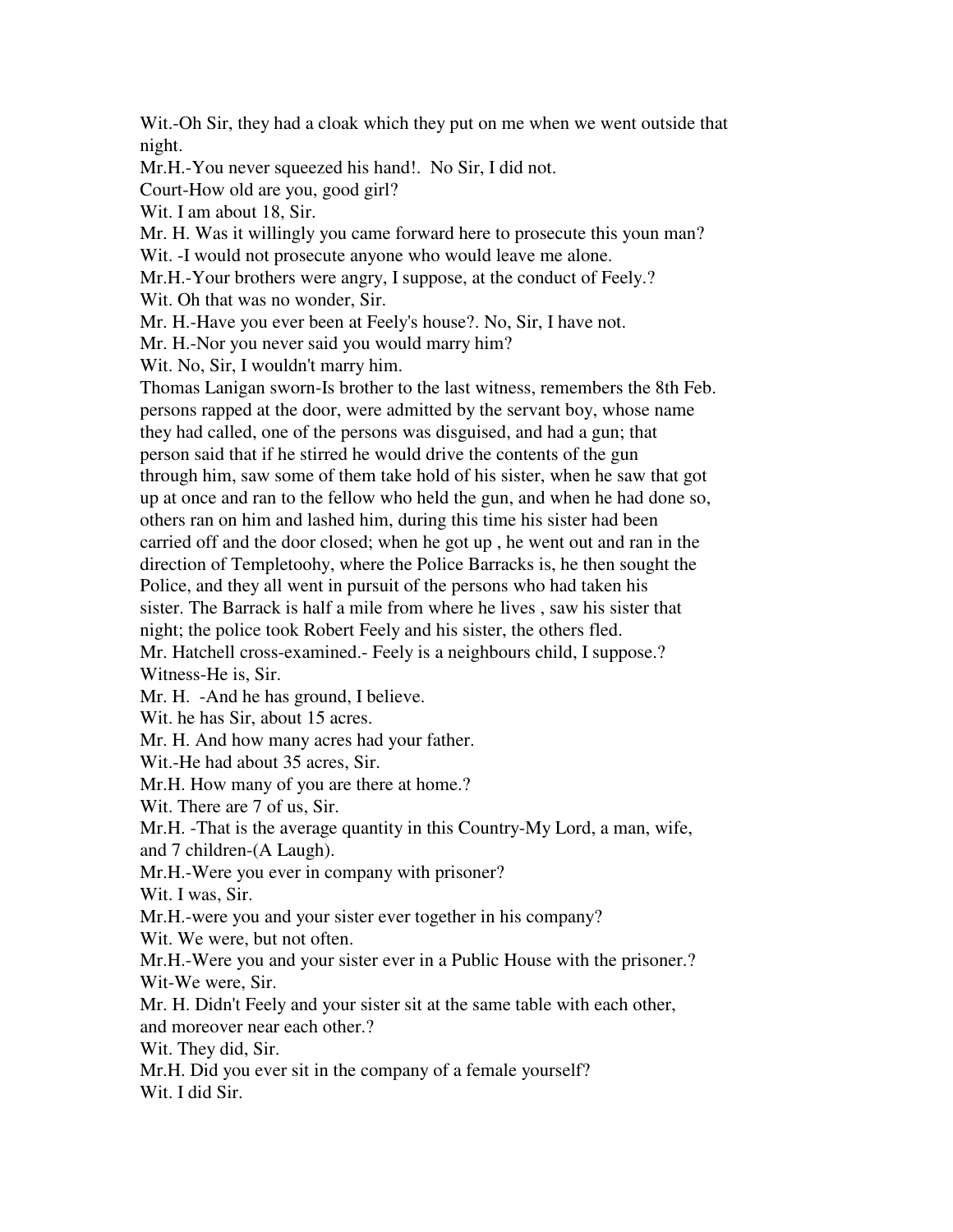Mr.H.- and I believe you saw no harm in it? witness-None in the world, Sir. Arthur Ardagh (Policeman) was called on , and proved the capture of the unhappy pair. The Judge then summoned up the evidence, and the jury without quitting their

box, returned a verdict of guilty.

Sentence not yet passed.

#### Next Case.

Milo Burke and Thomas Hayes were placed at the bar,charged with having stolen arms from the house of Nicholas Madden, at Traverstown, in December 1831.

Nicholas Madden identified the prisoners and his wife corroborated the statment of the fire arms being stolen, but could not say by whom. Several persons were called to provide an alibi. the most curious feature in this trial , and one also which the learned Judge, said was the most unprecedented he had witnessed, was the voluntary submission of a person named Joseph Cuff (who had been in jail for some trivial offence), who came forward and said it was he and others who robbed the place, and that the other prisoners had nothing to do with it. He was Cross-examined by Mr. Scott, but his evidence was in some degree, slightly shaken. The Judge charged the jury at some length, who returned a verdict of guilty against both prisoners. Sentence of death recorded.

William Murphy, an illiterate and aged country man was placed at the bar charged with being the medium thro which a threatening letter was delivered to William Flinn. Murphy, it appears, had been threatened with the ire of the writers if he had not delivered it, and tho it was against his will he did so. Verdict-Guilty. To be confined for one month. Cornelius Doherty was placed at the bar for firing shots at the house of Daniel Deegan, as also for wounding said Dergan-Not Guilty. (Names spelled exactly as is in paper.)

James and Michael Murphy were placed at the bar for delivering a threatening notice to Jn. Byrne. Verdict-Guilty. To be transported for 7 years.

# Crown Court;Tuesday.

The Hon. Justic Torrens took his seat on the bench this morning shortly after 9 O'Clock; when the Petit Jury was sworn.

Thomas Burke was placed at the bar charged with having stolen money and assaulting Catherine Davoren in Templemore.

Catherine Davoren, a tall severe looking woman, sworn. examined by Mr. Scott. K.C. Knows Thomas Burke, saw him in Templemore, he took from her after having thrown her into the channel, a purse which she had around her neck containing bank notes to the amount of £4.10.0. and some silver, it was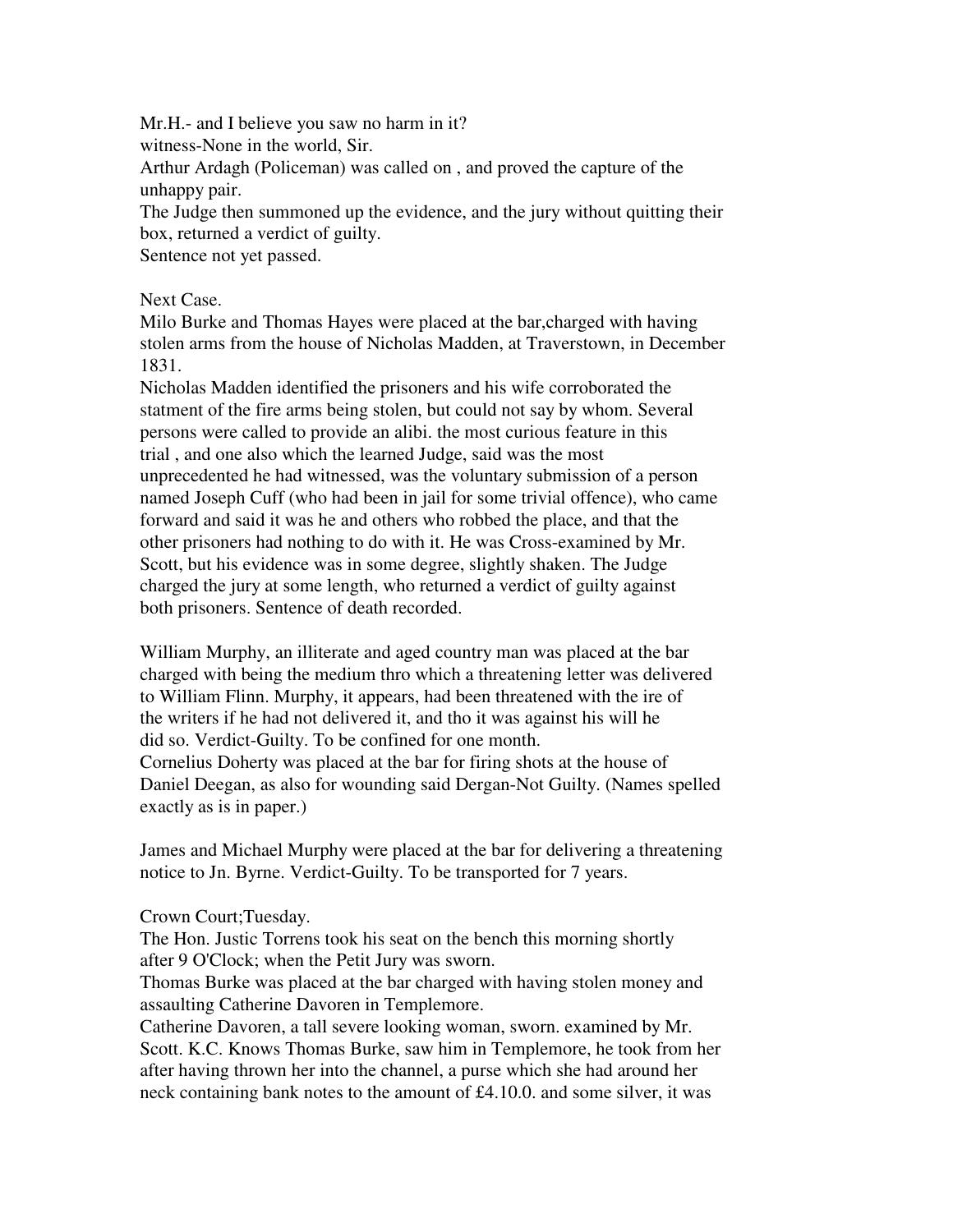on a market day, the prisoner was about throwing a stone when she first saw him and she told him not to do so.

Cross examined by Mr. Hatchell-The prisoner you say threw you down, Mrs Davoren?

Wit. Why thin faith he did so, Sir.

Mr.H.-And ill-treated you also?

Wit.-Yes to be sure, Sir.

Mr. H.-How many people were there by when this was done to you.

Wit.-A good many, Sir.

Mr. H,-Would you tell us Mr.?Davoren, where you live in Templemore.

Wit.-For the matter of that, I live in Pig-Foot lane, your honour. (Loud Laughter).

Mr.H.-How many Darrigs do they live in Pig-Foot lane, Kitty Davoren? Wit. -I doesn't know, sure.

Mr.H. -You don't know, you say, is there three or four or one?

Wit. -Oh, as for that matter, there may be 15, your Worship.

Mr.H.-Your husband, I have a belief, belongs to one of the factions, Which is it to the Cummins or Darrigs, he belongs.

Wit. -He doesn't belong to either of them, your honour.

Mr.H. -He does not belong to either of them, how do you know that-now I think he does.

Wit. Oh!, he does not, if he did' I'd know myself better than you, Sir. (Loud Laughter).

Mr.H.-Is your husband deaf, Katty?

Wit.-Wisha faith he is not deaf, your honour.

Mr.H.-And you sell pigs feet in Templemore, Mrs Davorn.?

Wit. I sell good pork and bacon.

Mr.H. -Well, were you not able to save your bacon on the day you say Burke robbed you, he treated you so very hardly that we must suppose you were not well off after him.

Wit.-Oh, as to that, my bacon was well saved before my Lord. (Loud Laughter).

Mr.H.-And you swear that you are not of the party of Cummins or Darrigs. Wit.-I am of no party.

Mr.H.-Nor your husband.

Wit.-No, indeed.

Mr.H. - Were you ever in a fight in Templemore, Katty.

Wit.-No.

Mr.H.-Did you ever see a fight in Templemore?.

Wit. -Aye, did I ever see a fight in Templemore, aye, saw 500 fights in Templemore. (Laughter).

Mr.H.-And you never joined in any of them?

Wit. No.In troth.

Mr.H.-You have a nephew, I believe, named Fogarty.

Wit.-I have indeed, and a fine ruffian he is. (Laughter).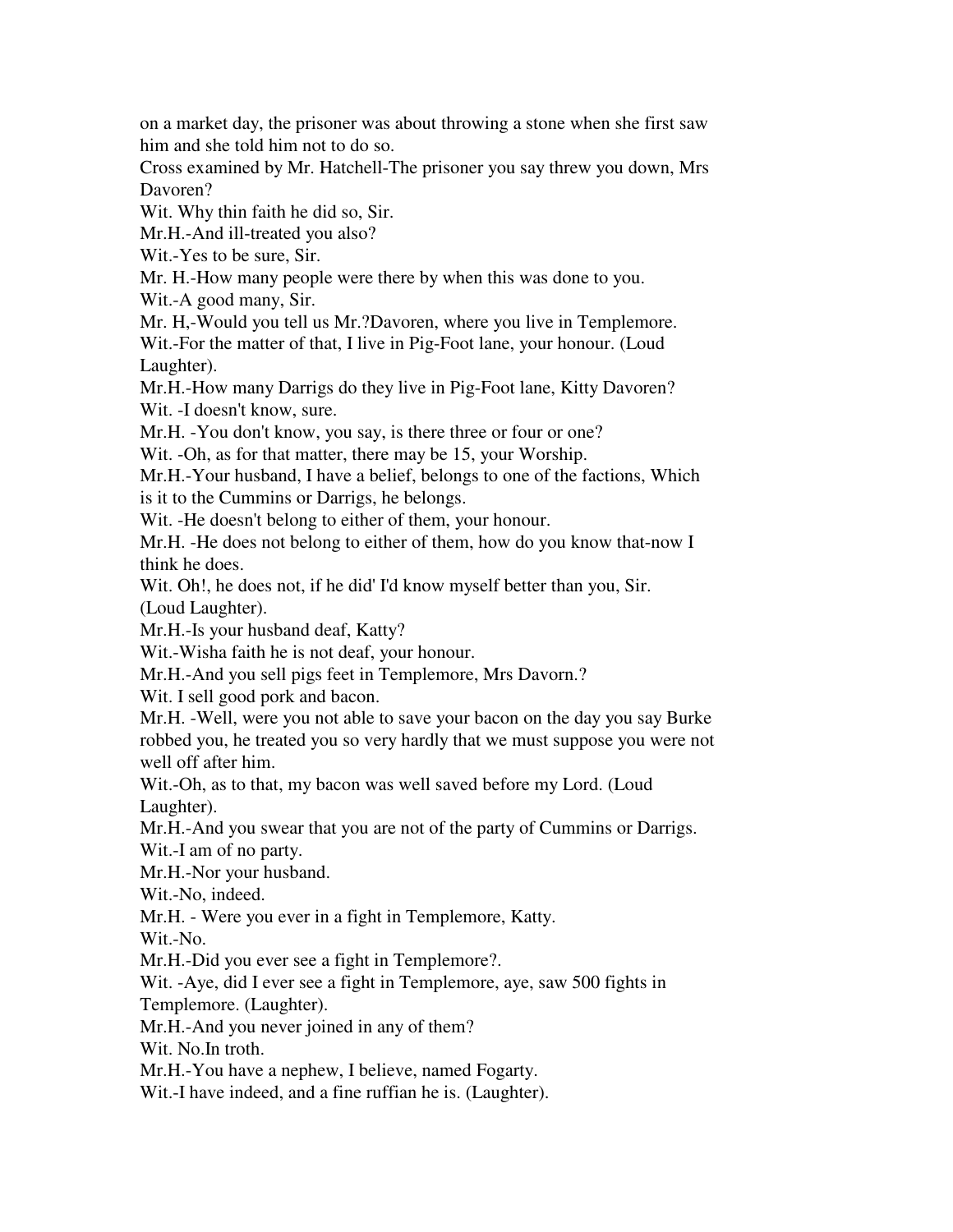Mr.H.-Was he ever in a battle? Eh. Mr.H.-Was Fogarty ever in a battle, I say? Wit.-Whats it to me if he ever was.(Laughter). Here the learned counsel went into an able cross-examination of the witness which produced (from time to time, roars of laughter). Several witnesses came forward who proved that Mrs. Davoren scolded the prisoner and gave provocation, and he was accordingly acquitted.

The Emigration Movement.

Although winter is now fairly set in, and thus early there is a prospect of its being a severe season, the flight of the people proceeds almost as generally as it did during the months of Spring and Summer. The arrivals of emigrants in Dublin do not appear to be quite so numerous, yet the leading shipbrokers find it difficult enough to provide accommodation for the applicants for passage who swarm the offices along the quays and docks here.A respectable medical practitioner in the metropolis and his numerous family were among last week's departures for New York: and , if report speaks truly, next year will witness the exodus of no inconsiderable body of the members of an another profession, that of the law, the business of which has declined, and must further still decline, to a point at which it would be hopeless to expect that provision could be made for one-fourth of the persons who had heretofore derived a competence from this fast-fading branch of Irish resources. Speaking of the flight from the South, The TIPPERARY FREE PRESS says- ' The emigration of the people has progressed, and is progressing, to an awful extent. On Thursday over sixty carloads of peasants, from the Counties of Tipperary and Kilkenny, arrived at Waterford to take shipping for Liverpool en route to America. In most instances they appeared of the better class, and were well and comfortably clothed. A singular fact is, that among them were several old men and women, who were going doubtless to join their children in the land of freedom.

From the Times Nov. 12th 1851.

Tipperary Constitution 24-1-1839

County Tipperary.

Barbarous Murder-A man named Humphries was returning from the Chapel of Moreough?, near Newport, on last Sunday, he was attacked by three men, two named Ryan and one named Mahony, who beat him until he presented a shocking spectacle, however he lingered until Wed. evening, and thus has the hand of the ruthless assasain at once deprived a fellow creature of his life, and rendered destitute a wife and three helpless children, to live as monuments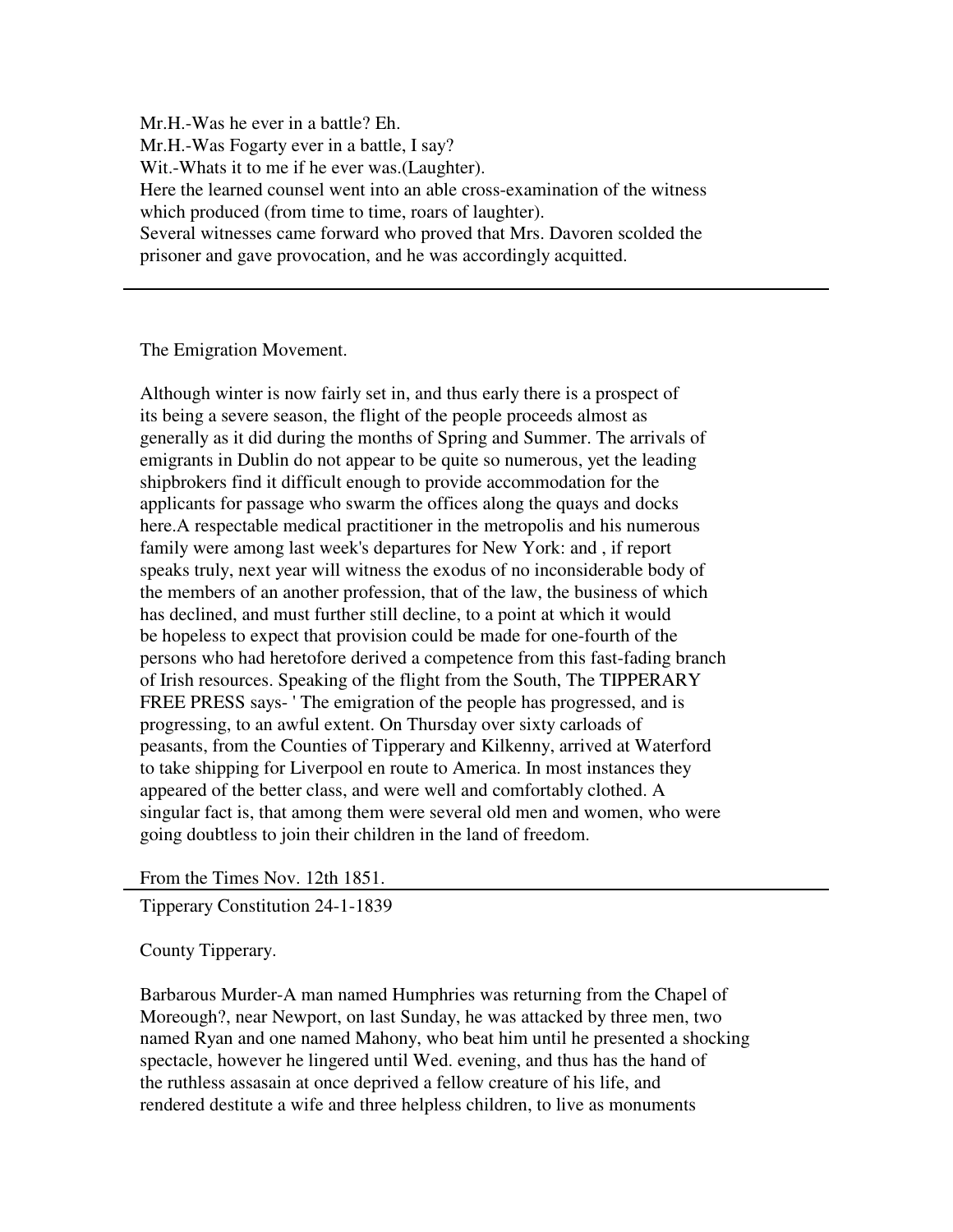of their unlimited and sanguinary system of destroying human life. This is one of the many murders originating in agrarian differences, and which disgrace our country.

Murder-An unfortunate young man named Salmons, whose skull was fractured by a blow of a stone on Sunday last, near Roscrea, is no more, he died early on Tuesday morning, thus adding another victim to the black catalogue of crime in this county.

Last Friday evening as a man named Whelan was on his way home from Roscrea, he had scarcely reached the suburbs, when he was attacked and knocked down by two fellows, who robbed him of 30s worth of apparel, which he had just purchased. Owing to the active exerions of Mr. Morgan, chief constable, one of the robbers has been apprehended.

On Sunday last (the day before the opening of the commission) a party of armed men went to the house of Mr. Gilbert, near Cashel, supposing that gentleman to be at Clonmel. Fortunately, however, he was at home, and gave the party a warm reception, at which they quickly made off. Their object was robbery of arms.

#### 8-1-1835

The Tipperary Free Press published in Clonmel states-"Two murders were committed in the public streets of Thurles on Saturday last between 3 and 4 O'Clock, by individuals who are known, and one of them is in custody fully charged, the other after slaying his victim, went deliberately through the streets and by the police barracks, and has not since been heard of. One of the persons was named Egan, from Toomevara, the other Cantwell from Whitefield.

A Rival journal the Clonmel Herald, published in the same town and the same day, gives a totally different version in every particular, save that two murders had been comitted in the Streets in Thurles. It says "that there was only one murderer, who worked in a tobacco manufactory in Thurles, named Maher, who, after a hot pursuit by the police, swam a river and escaped: that the two murdered men were both named Ryan, the first killed in the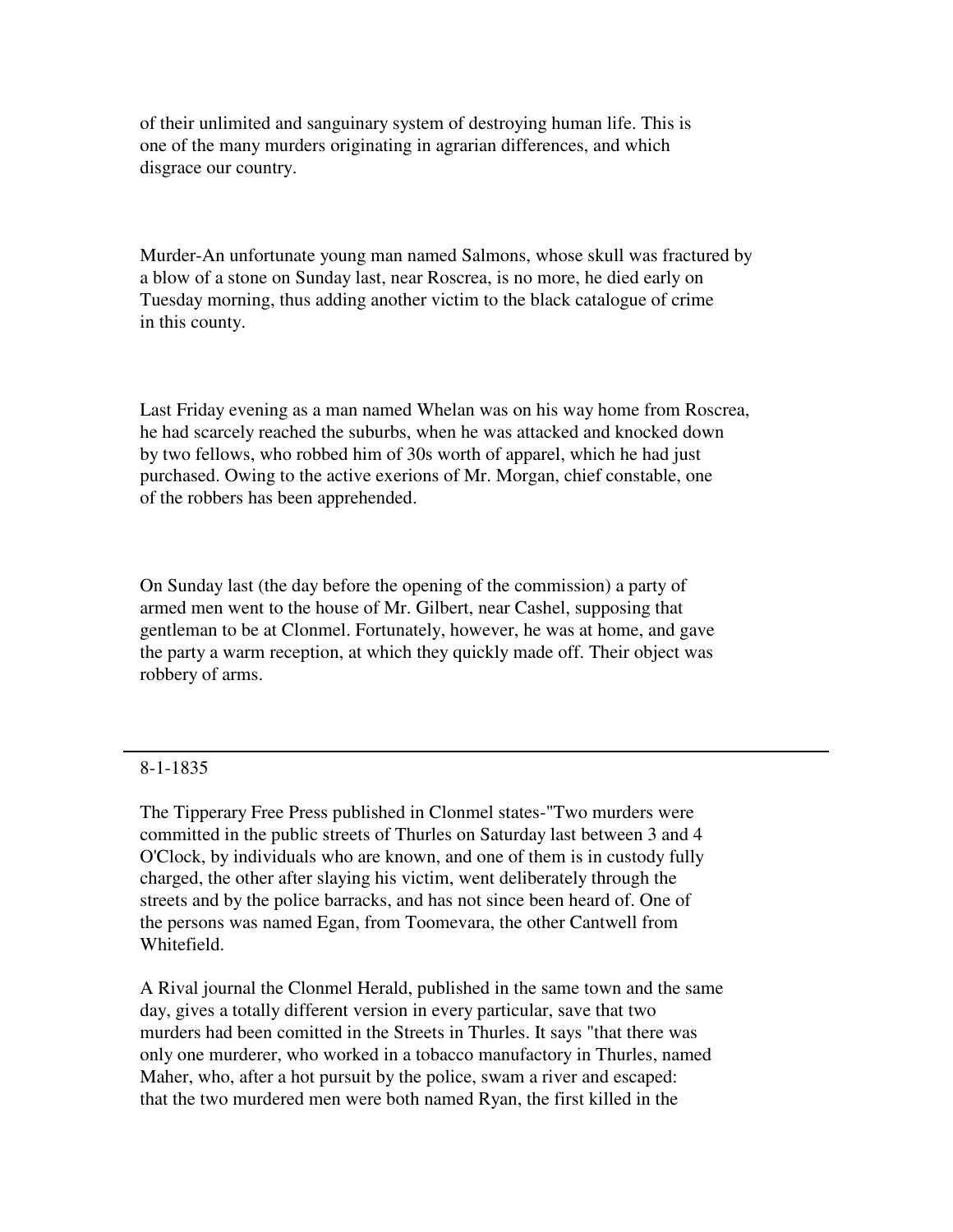street by a blow of a stick loaded with lead, which instantly deprived him of life, the second in Pudding-Lane, by the blow of a stone which knocked him out. That one of the murdered men was from the Colliery, the other from Wingfield near Templemore, further that the deed was comitted on Sunday. .

These accounts could scarcely be reconciled if last Saturday night's Gazette did not furnish a clue by the offer of 100s. reward for the apprehension of Michael Maher , who on the 27th attacked John Egan, (not on the street, but) on the road from Thurles to Toomevara, beat him, and broke his skull, of which he has since died. The Gazette does not even take notice of the second murder.

The last mentioned journal states, that on Monday morning last , at so public an hour as 9 O'Clock, 13 men, well armed with long guns, proceeded through the County, to Milltown, to a farm belonging to Mr. Doherty, where they left a threatening notice and inflicted personal abuse on the caretaker named Devane, ordering him to give up his situation and holding. As they were seen going in the direction of Mr. Murphys, of Woodford, about 60 of his tenantry collected, and supposing that the armed men were going to attack the owner, offered their assistance to repel them, and if Mr. Murphy would assist, to attack and secure the 13. This Mr.Murphy (having but one gun in his house) prudentially declined, and the party passed in peace. They were subsequently observed and pursued by Captain Long (magistrate) assisted by the Rev. Mr. Moloney, Roman Catholic Curate of Clonoulty, and the Police of the stations which they successively passed at Rathcannon, Thomastown, and Bansha, till their horses were tired, and they finally lost all sight and trace of the marauders at Grantstown. The threatening notice is given at length. It is stated to be written in a good hand, and evinces a superior style of Whiteboy literature.

Clonmel Advertiser 11-7-1818

Clonmel July 4th 1818 Election.

Yesterday in consequence of some words in the Eliogarty booth , between Mr. Daniel Falkner, and Mr. John Hunt, of Thurles, they met in a short time at Thakincor, in the County of Waterford, where at the first fire Mr. Hunt received a ball in the left leg, which fractured one of the bones thereof; but we are happy to hear his life is not considered in danger. Mr. Hunt's ball, we understand, passed through one of the whiskers of Mr. Falkner. Mr. Hunt was seconded by Nicholas Meagher, esq., of Thurles, as was Mr. Falkner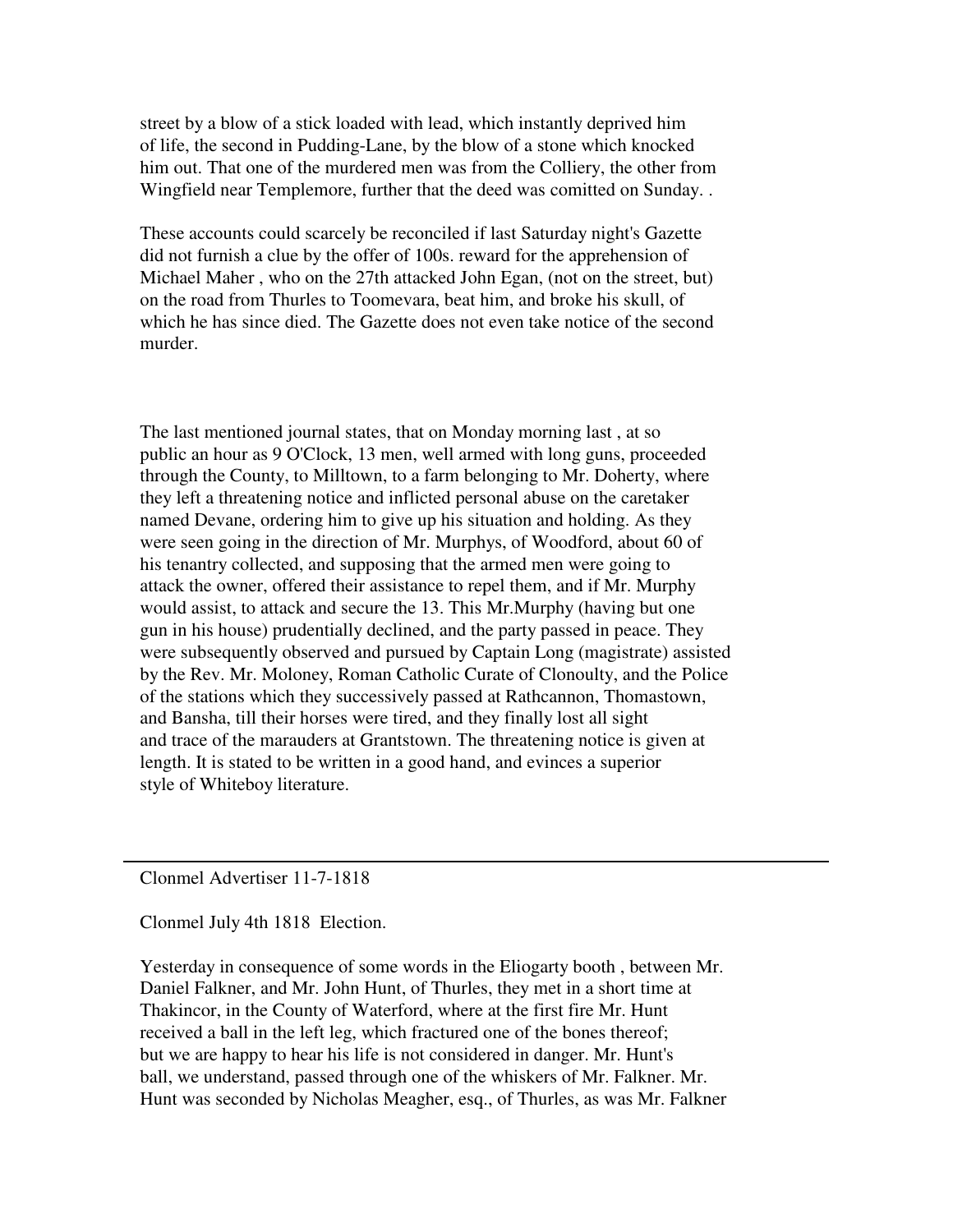by Captain Robins.

The Times 23-2-1839

Destruction of Kilcooley Abbey by Fire.

This splendid old Gothic mansion, the residence of Mr. Ponsonby Barker, one of the Conservative candidates for the County of Tipperary, was burned to the ground on Sunday Morning, The furniture, and everything but the plate, were consumed. Captain and Mrs Barker, who had been sleeping in the Abbey, had a very narrow escape, having got out at the window and descended 40 feet by a ladder, a few moments before the floor of their bedchamber had fallen in. The fire originated in the Library during the night. The Abbey was insured for the sum of 13,200. (Don't know if its shillings or pounds. M.)

From the Nenagh Guardian. December 1901

# UNITED IRISH LEAGUE

On Sunday last a very large and successful meeting was held outside the church gates in Kilbarron after ten o clock Mass for the purpose of establishing a branch of the United Irish League. Messrs PJ O'Brien, MP, David Sheehy ex MP, JF Power and P.O'Brien (assistant sec of Toomevara and Nenagh united branches) attended as a deputation. The proceedings throughout were most enthusiastic, and stirring speeches were delivered by the two first named gentlemen.

Rev Fr Meehan presided, and amongst those present were John Costello, JP, DC, Garancurry; Wm Lynch, DC, Finnoe; John Brereton, Oldcourt; Denis Brereton, do; John Costello, DC, Lisquillibeen; Wm Slattery, DC, Brocka; Joseph O'Meara, Kelvinstown; John Lynch, Finnoe; Patrick Cleary, Annagh Castle; Martin Costello, DC, Kylepark; John Costello, do; Michael Grace, John Donohue, Martin Tierney, Jeremiah Bourke, Michael Lynch, William Hogan, John and Patrick Cleary junior, John Slattery, Glenbower.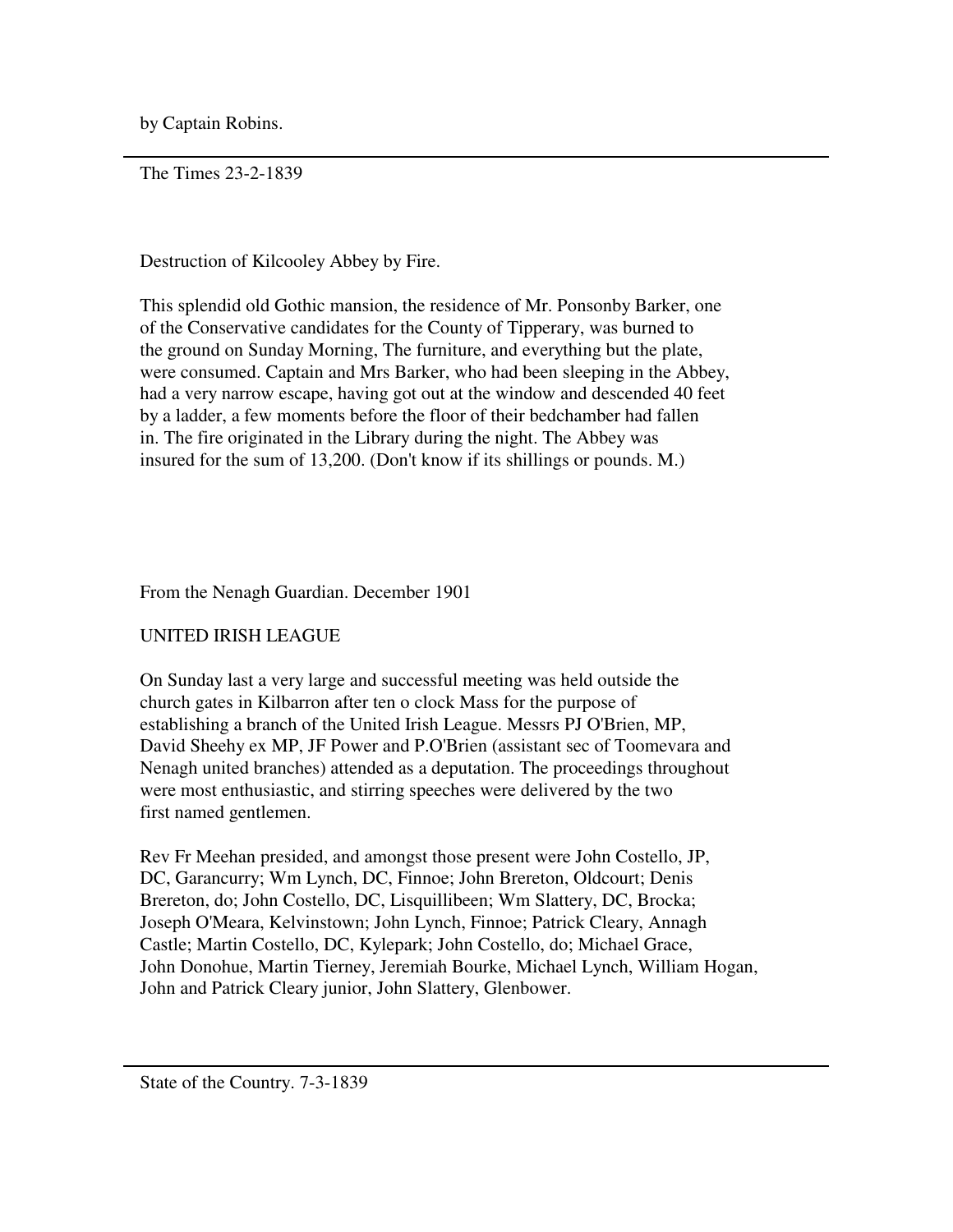To the Editor of the Nenagh Guardian. Borrisokane May 2nd.1839.

 Sir,- in consequence of an article which appeared in the Dublin Evening Post of the 30th. April boasting of the lack of outrage in the Northern part of Tipperary, I beg you will give insertion to the following.:

Taking of Fire arms by day

Four men entered the house of a man named Lyons, at Terryglass, at noon-day, and having searched the house for fire-arms, they found only a loaded fowling piece, which as of a matter of course, they took possession of.

Men armed with faces blackened.

In the same neighbourhood, five or six armed men, with their faces blackened, entered the house of a man named Corcoran, and searched it for fire-arms and money.

Assault and tendering an illegal oath.

The house of Andrew Harty of Kilbarron, was broken into by a party of men, and after beating him unmercifully, they put him on his knees, and swore him to give up the land held from Lord Moss.

A similar outrage.

A large party of armed men broke into the house of William Hogan of Moderreny and swore him to give up what land he held.

Incendiarism.

On the night of the 24th,. Of April, there was a house maliciously burned at Ballingarry.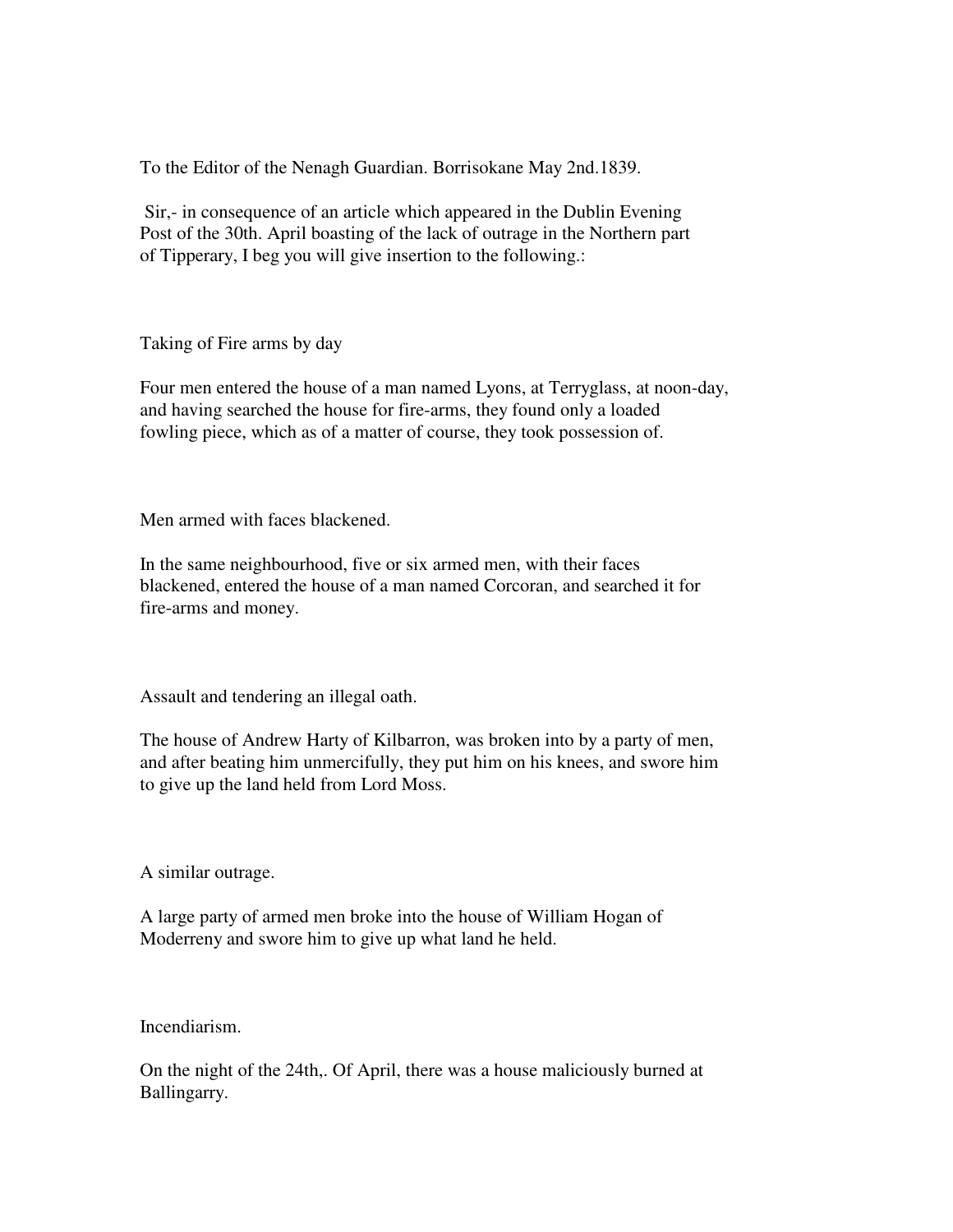Serious assault.

A man named Kelly was waylaid and pelted with stones, in the Parish of Lorrha, that most tranquil part of all "North Munster".

Threatening Notice.

In the middle of noon-day, and in his own garden, at Ardcroney, Walter Hacket was served a notice by a party of armed men. On their departure they fired some warning shots.

Tendering illegal oaths.

A few days after the above occurance, a number of armed men visited the same person, while in his own house, and putting him on his knees swore him not to work on some disputed land.

Precursor Leglisation.

The house of the caretaker of Kilerue- wood, was entered a few days ago, by four armed men, who made no secret of their murderous intentions, Fortunately for the man he was not in the way at the time. They departed vowing vengeance Against him if he did not quit the place entirely.

Discharge of Fire-arms and Threatening notices.

On the night of the 30th, the house of John Gleeson, better known by the name of "Jack Andrew", was attacked by a armed party. Not being able to effect an entrance, they fired two shots and posted a threatening notice. The substance of the notice was, that unless he gave up the land he held from Colonel Maberly?, He might prepare his coffin.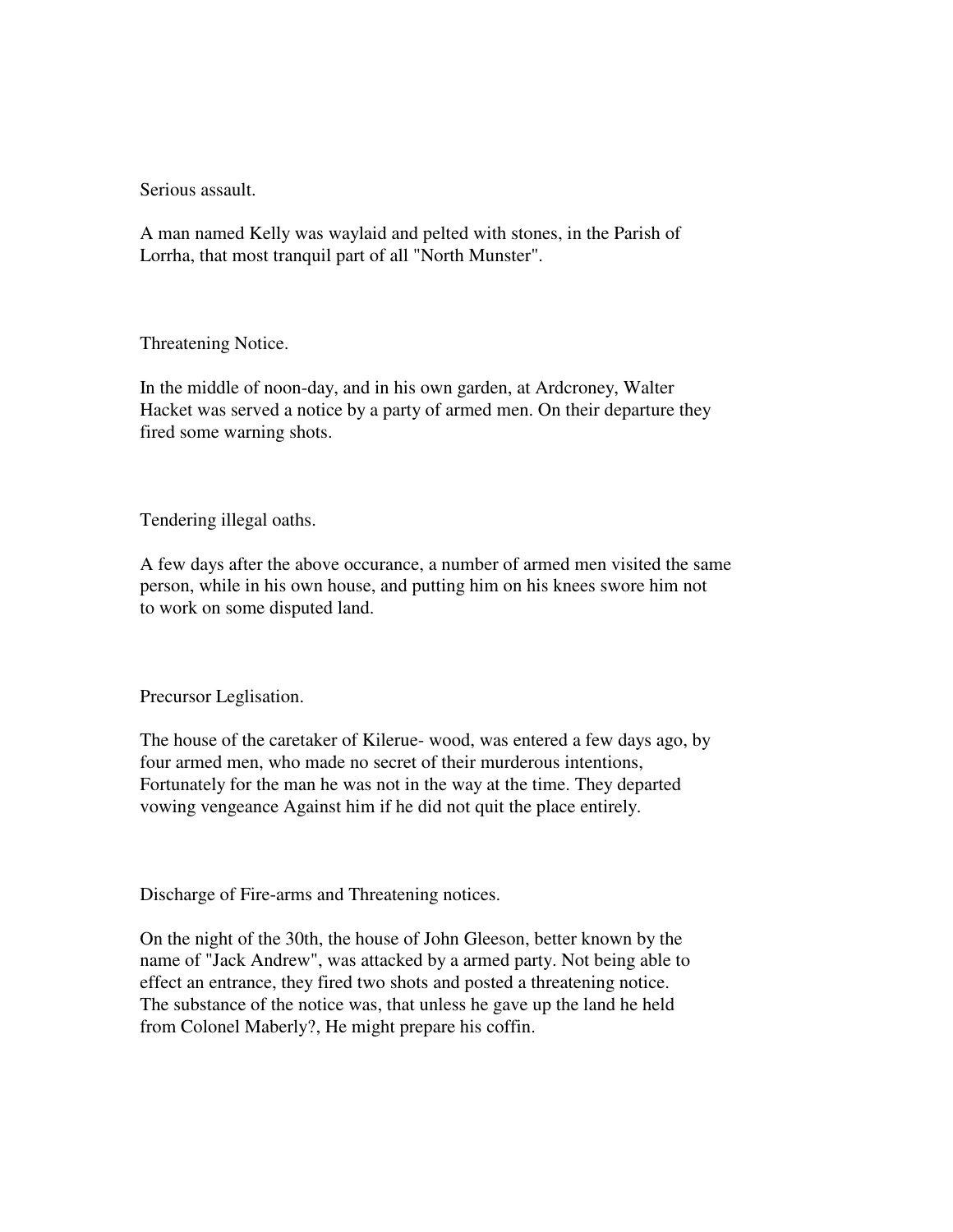Assault.

John Gleeson alias "White Tom", from Curraghneddy, and two men of the name of Hayden, were waylaid at Dolla, and beaten with stones on Wed. last, as they were on their way home from the fair at Silvermines. Gleeson and one of the Haydens received severe fractures, the other of them had four teeth knocked out. His mouth smashed and his face dreadfully lacerated.

#### Waylaid and Assault.

A man named Michael Brien was on his way home from the last Petit sessions in Kilmore, he was overtaken by a man who collared him, drew a stone from his pocket and beat him with it. Another man named Baynan joined in the attack, and belaboured Brien most unmercifully, with a cudgel. Brien having disengaged himself from his attackers, ran for his life, they followed him, but being unable to overtake him, one of them hurled a stone at him which tumbled him into a pool of water. The result would have been fatal to his life, had not some people been coming in the opposite direction at the time.

# Assault and Rescue.

At the market of this town (Borrisokane) on Thursday, a man named Condron seized on three pigs, belonging to another man named Kenna, under the virtue of a civil bill decree. Kenna rescued the pigs from Condron, knocked him down, and leaped on him while down, not satisfied with this brutality, he drew a claspknife, and swore he would run him through, if he ever came near him again. Condron was raised from the ground all covered with blood.

#### Serious Assault.

Morgan Kennedy of Castle Otway, was waylaid by a party of men to the number of a dozen and inhumanly beaten.

#### Waylaid and assault.

A man named William Star? was waylaid and beaten on his way home to Portroe, ftom Borrisokane on the 18th. He received three serious wounds to the head.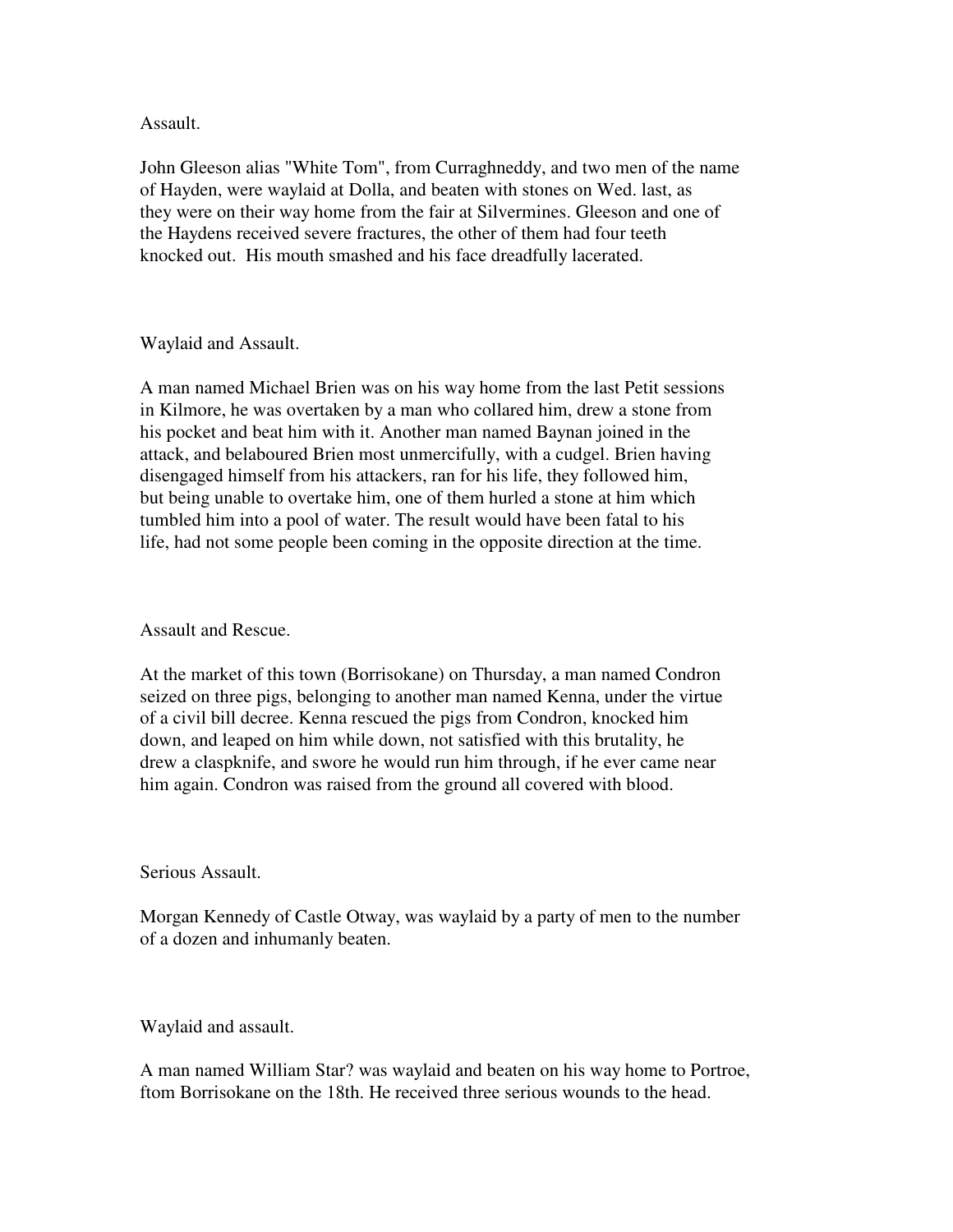Outrage by an armed Party.

On the night of Tuesday last, a party of armed men, with their faces blackened, and were headed by a man dressed in women's attire, broke into and plundered the house of John Kennedy, of Templederry, On retiring from the scene of outrage, they smashed the windows.

John Kennedy on Wed. lodged information against a man by the name of Bryan Kennedy, as the man who headed the gang in the dress of a woman. The accused on hearing the charge gave himself up to the authorities here and was admitted to bail?, on giving security of 200 shillings and two others of 100 shillings each. (Not sure if its shillings or pence as the writing is very hard to read. Mary).

#### Threatening Notices.

On last wed. an incursion was made on the lands of Ballymackey by a fellow called John Hassett and his party, for the purpose of taking possession and tilling a farm, claimed by another man named Michael Hassett. The latter having remonstrated with the invader, a pistol was cocked at his head, and he was told that if he didn't quit the land in a moment his brains would be blown out.

A threatening notice was served on Daniel Delaney, of Ballaughkeene? Intimating that death would be his doom if he dispossed any of the tenants of a farm which he took lately. Two shots were fired at the door at the same time.

Armed Precursors administering the oath of Allegiance.

Three armed men entered the house of Paddy Bohan, of Annameadle, a few days ago at noon. Bohan, not being within, they swore his servant boy to be true to the cause, and commissioned him to serve a notice of immediate quittance on his master.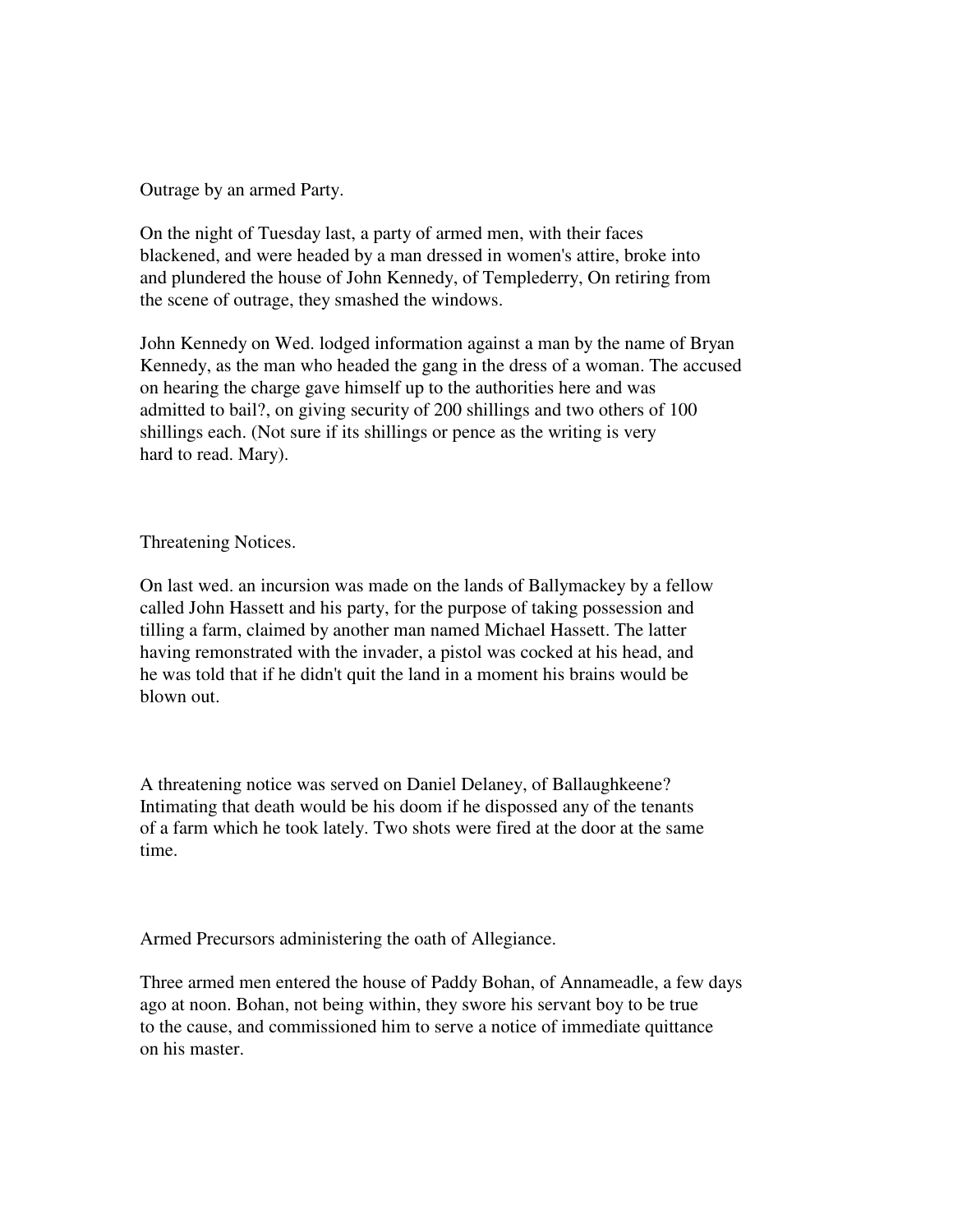Destroying Ploughs.

On the night of the same day, some ploughs, the property of one Carney were smashed to bits with stones at Knockfune.

Turning up Land.

About the middle of last month, a field or two, the property of Mr. W. Ryan of Clougher, were dug up in the open day by a party of men. A notice was served the next night treatening him with death if he did not set the land for 8? Per acre to the friends of the O'Connells.

Sharp Shooting.

A few nights ago shots were fired at the house of John Delany of Killeen. The door was perforated by about 12 pellets.

Arrests.

There have been 7 more men arrested on suspicion of the barbarous murder of Old Hanly at Rapla.

Capture.

Kenna who had given evidence against the murderers of Hanly and who was to prosecute them at the next assizes, but who contrived to escape from the Nenagh Police Barracks was captured on the evening of last Saturday by Head Constable Wess, at Knockenacre-Wood. Kenna was in the act of taking leave of his wife previous to his departure to Liverpool. He confessed that he had been supplied with money out of the fund" to take him to England, and that he came from Thurles dressed in women's attire to bid farewell to his wife and make arrangements for her to follow him.

Infanticide.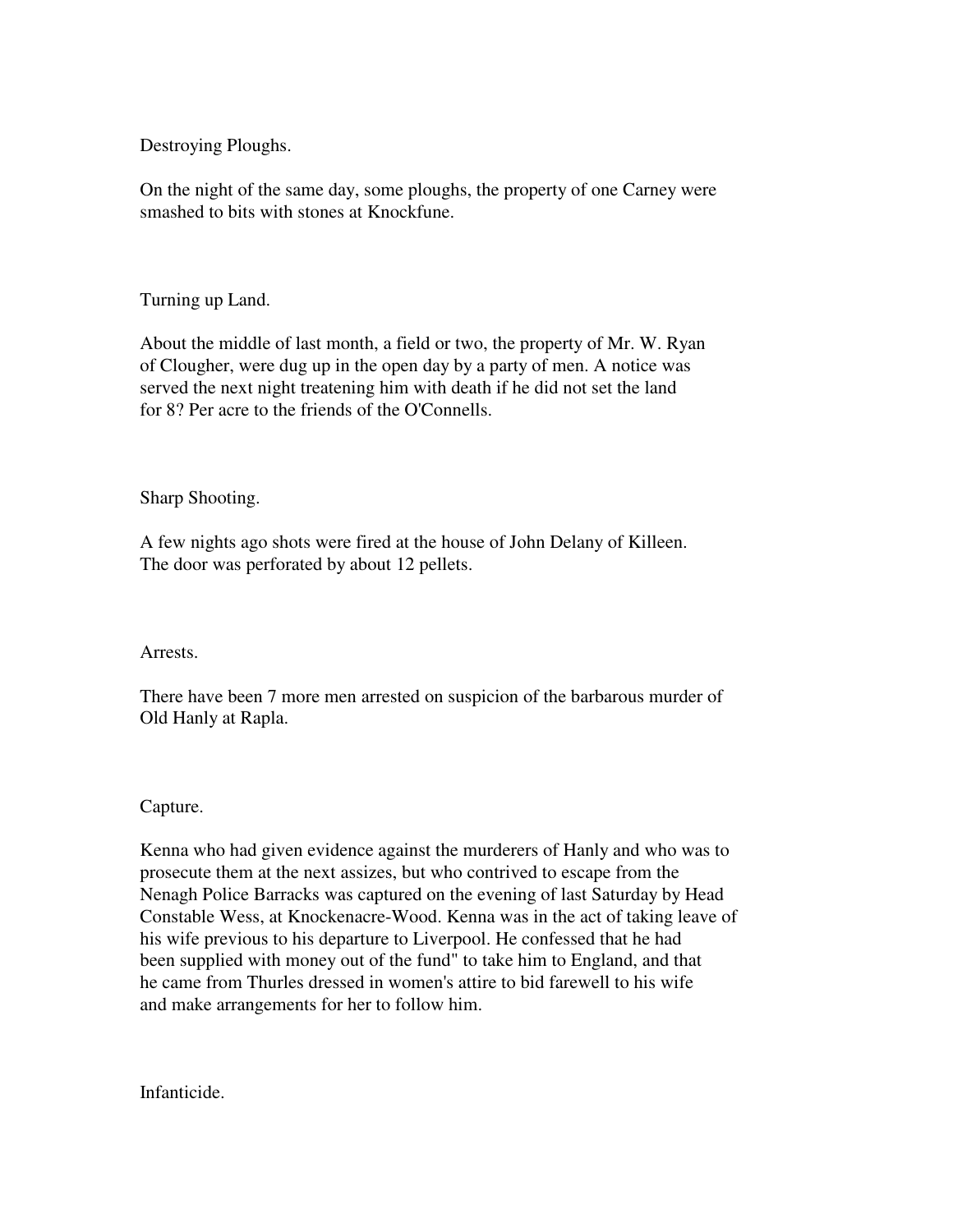A female infant supposed to be about 4 days old, was found in a boghole, near Newport on the 1st. inst. An inquest was held and a verdict of "Wilful murder" returned.

A Wedding favour.

A fellow named Stapleton from Upperchurch, had his skull severely fractured at a friends wedding on the ist inst. He is likely to die from the wound.

Precursor Amusements.

A few nights ago some of the Precursors cut of the ears of a horse belonging to a man named Ryan, near Newport. Of course this was done for amusement, or by way of hurt to Ryan.

More.

A plough was smashed and two threatening notices were served on John Molloy near Thurles, caretaker to Mr. Val. Maher. The substance of the notices was death if he should dare plough the lands of Ballymurreen.

Sheep Killing.

A few nights ago, a fine sheep, the property of Mr. Thomas Cantrill, of Castle Otway, was killed on the lands of Lattera. The flesh and fleece were taken away, but the head and entrails were left behind.

Robbery.

Some nights ago a quantity of corn was stolen out of the barn of Mr. Rickard Bourke, of Curraghbeha.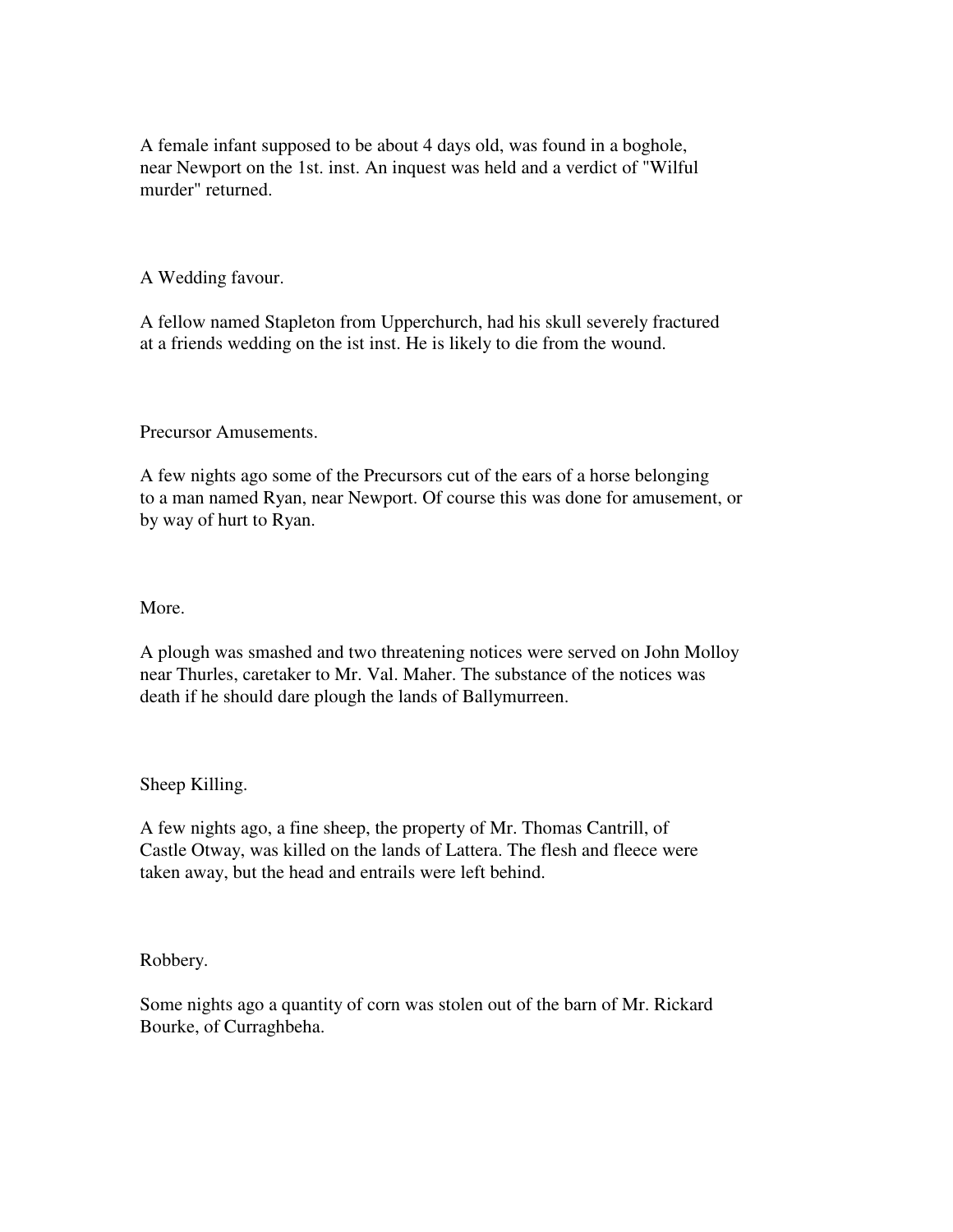Firing at a dwelling.

On the morning of the 1st. inst. Shots were fired at the cabin door of a poor man called Bolland in the Parish of Drom. The bullets which perforated the door were found in the dresser opposite.

#### 14-1-1881

# ARMED RAID

On Christmas night three farmers named Bannan, Butler and Laughlin, living near the Ragg, Thurles, were visited by an armed party. Bannan and Butler's houses were riddled with balls, slugs etc, both windows and door open, and some clothes that were hanging up in rooms opposite the doors and windows were riddled from the shot etc fired into the houses. Laughlin's house was not so furiously attacked, as the door and window were only broken with some blunt instrument, and a hay cock and a couple of pits of champions in the haggard tossed about. The cause of these outrages is for paying their rents over Griffith's valuation, which in the whole amounted to only a few shillings over the standard (Griffith's). Of course the affrighted parties say they do not know the visitors, and hence no arrests are made.

Irish Assizes. 1-8-1826.

Clonmel July the 25th.

Mary Cassidy pleaded guilty to a theft, which she said she committed with the hope of being transported to Botany Bay, and of joining her husband whom that fate was assigned last year.

"Oh my Lord" said she "I will submit, I am guilty", if you let me bring my poor children to my husband. I have two poor creatures, my Lord, and we want to follow their father. It was for that we stole. We have neither a bit nor a sup. Nor can we get it from out kith and kin. Send us to my husband, My Lord, or if you do not, I will submit to your gracious mercy in any way.

M. Fitzgerald was indicted for stealing a cloak.

Mary Bowler swore that she saw the prisoner leaving her house with the cloak hanging under his arm. On being pressed to identify him, she exclaimed: "O Hone", I am 30 years in Clonmel in a dealing way, and was never brought to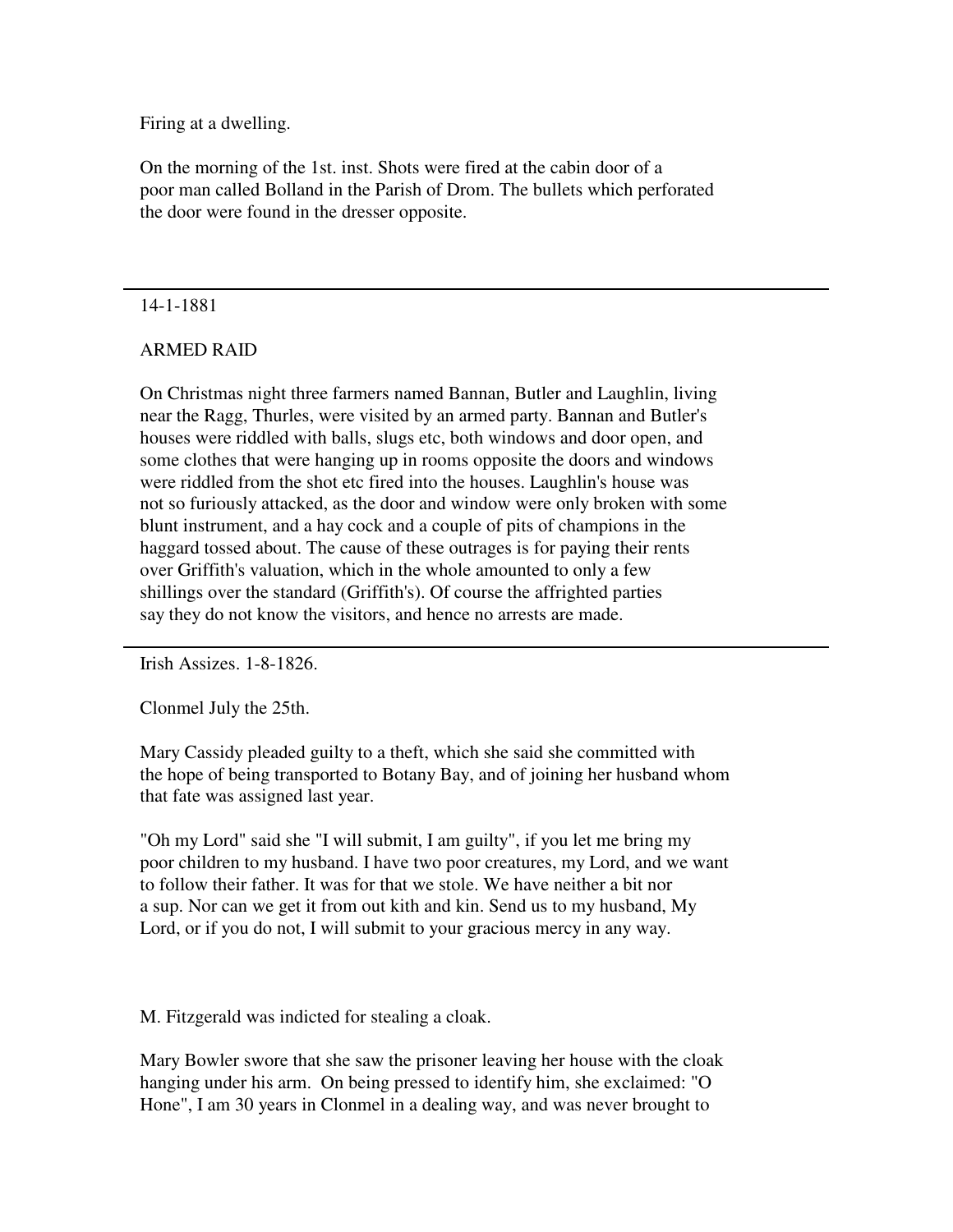this place afore, and tis myself that am sorry that I have the bad luck. Oh I wisha.

Might the man have taken it by mistake. Oh I wisha he might.

Did you ever take a cloak yourself by mistake. Oh wisha I did.

Chief Baron-Did you ever take a pair of breeches by mistake-my good woman?. -Oh Wisha, lifting up her hands in astonishment at the question.

Did you run after the thief- run, indeed, it was my linen.

Verdict-Guilty.

Ireland. 30-4-1788

The eruption in the bog, near Golden, in the County Tipperary, still continues, in such a considerable manner, as to blacken the River Suir, from Golden, down to the sea. We hear the Royal Irish Academy have deputed one of their members to view and describe this extraordinary phenomenon.

The Late Distressing Occurrence at Cashel.

Mr. Francis O'Ryan has addressed the following letter to the Tipperary Vindicator.

Cashel Aug. 29th.

Sir,

I beg to set you right relative to a statement of occurrence that took place in Cashel, and was mentioned in your paper of the 28th. inst. It is not true that I had an argument or difference with my son in consequence of his refusing to join me in making leases or a lease. No such circumstance ever occurred. His signature or consent to any lease made, or to be made by me, is not requisite. neither will he be entitled to any property from me on his coming of age, or in fact until after my death. No, Sir, what led to the unfortunate occurrence was the infliction of the greatest wrong one person could do to another. I am sorry to be obliged to allude to it, but the letter in your paper yesterday leaves me no alternative. I caught my son in bed with my wife-his stepmother. This Sir, is what led to the unfortunate affair, and not the foolish and malicious statement furnished by your paper. I am ignorant as to who the writer of the article may be, or as to his intentions in furnishing you with a statement so totally at variance from the truth; but his information is evidently derived from the poisoned source of a malicious fool well known here. I beg also to state that I am not nor ever was in the habit of carrying firearms about me; neither am I nor was I in dread of them. I fear more the villian that attacks my character through the instrumentality of wanton and malicious lies. His remarks about my mental illness etc. are not worth answering. Requesting a place in your paper for this note, I am, Sir, your obedient servant.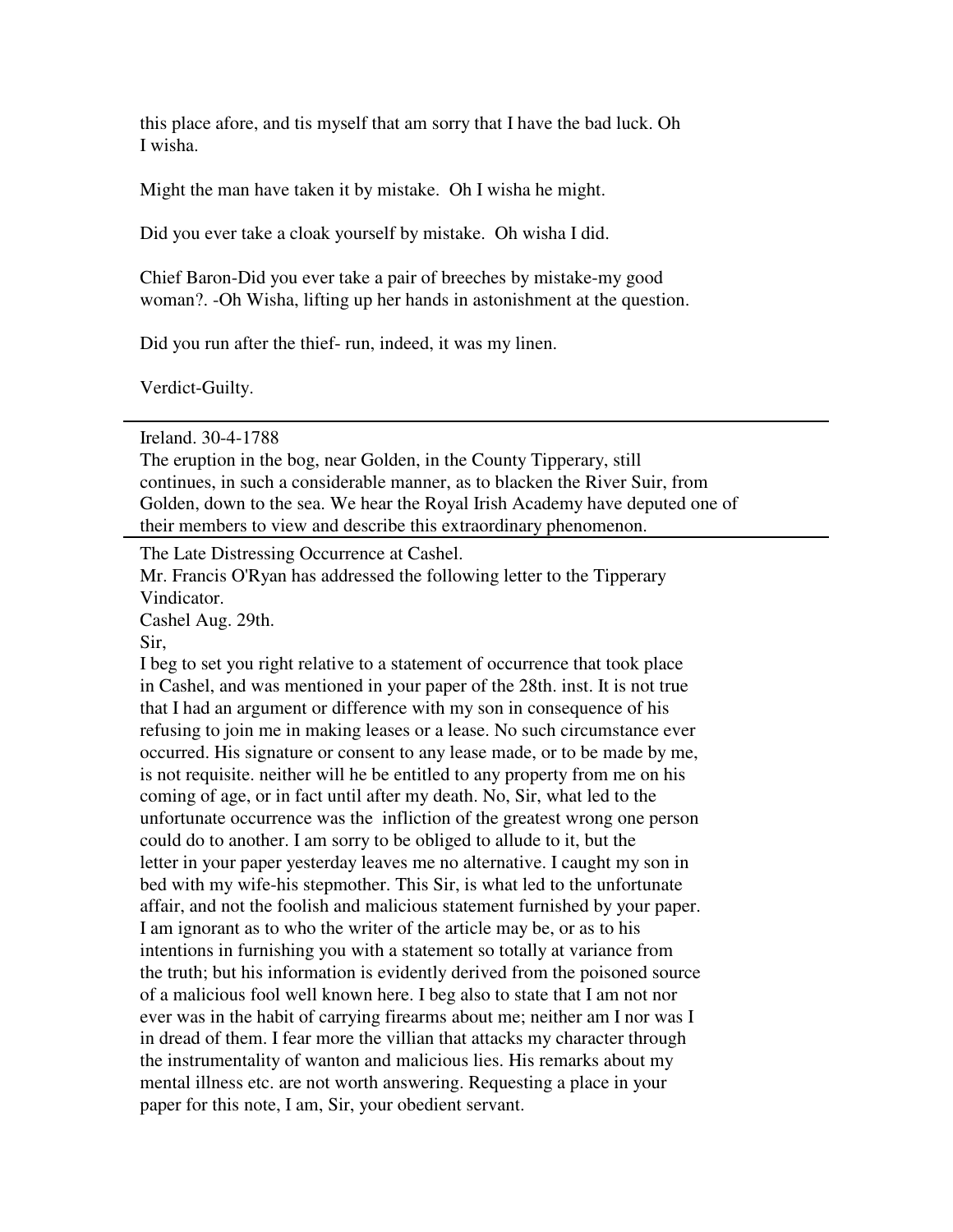#### Francis O'Brien.

Ejectments in Tipperary;-We believe that a larger number of persons have been this year ejected than within any similar period within the oldest remembrance. In this county the number never reached half the amount it has arrived at within the last twelve months. Almost daily the Sheriff, or his deputy, is engaged in the sad and melancholy work of levelling the houses of the rural population, who have no resource except the workhouse-not even the workhouse in many unions now, as with few exceptions, all those institutions are densely crowded. During the present week the deputy sheriff was engaged in Borrisokane, Portrue, etc. On Wed. he ejected 10 families from a place called Be Leen; and it is stated that he has several other similar calls for the ensuing week.

State of the County.

On Wed. morning an armed party attacked the house of a farmer of the name of Richard Peters, residing on the lands of Kilmoyer, near Caher, the property of the late Captain Maguire. After firing the shots, and making every effort to break open the door, which they were not able to affect, they called out to Peters, that if he did not immediately, give up the land, lately set to him by Mr. Barry, the agent of the estate, that he would meet the fate of his late master, Captain Maguire. This land was formerly in the possession of a man named Ryan, who was evicted in consequence of owing upwards of 200/. rent and arrears, and was afterwards set to a man named Burke, who was obliged to give up the lands since that time from the repeated attacks made upon him by those midnight legislators.

On tuesday evening last, as a man named Thomas Saunders was returning home from the fair of Cashel , he was attacked by two ruffians who beat him unmercifully, and robbed him of the sum of 5/.

On the night of tuesday, the 10th, inst, an armed party, consisting of at least 8 men attacked a dwelling house on the lands of Taverston, within a few miles of Nenagh, the property of Caleb Going, Esq. but tenanted by persons of the name of Ryan, and set fire to the house in several places, after a very short time the house with every article of furniture was totally consumed. Ryan and his family narrowly scaped with their lives, and on leaving the house one of the party fired a shot at Ryan, but fortunately without effect. Two of the party, named Murphy, were arrested on Saturday, and fully identified.

On tuesday the 17th, as Mr. George Dart, Excise officer, stationed at Nenagh, was retuning home, he discovered a still and every other necessary appurtenance, concealed in a ditch convenient to a house about four miles distant, which he immediately seized on. Scarcely had he laid his hand on it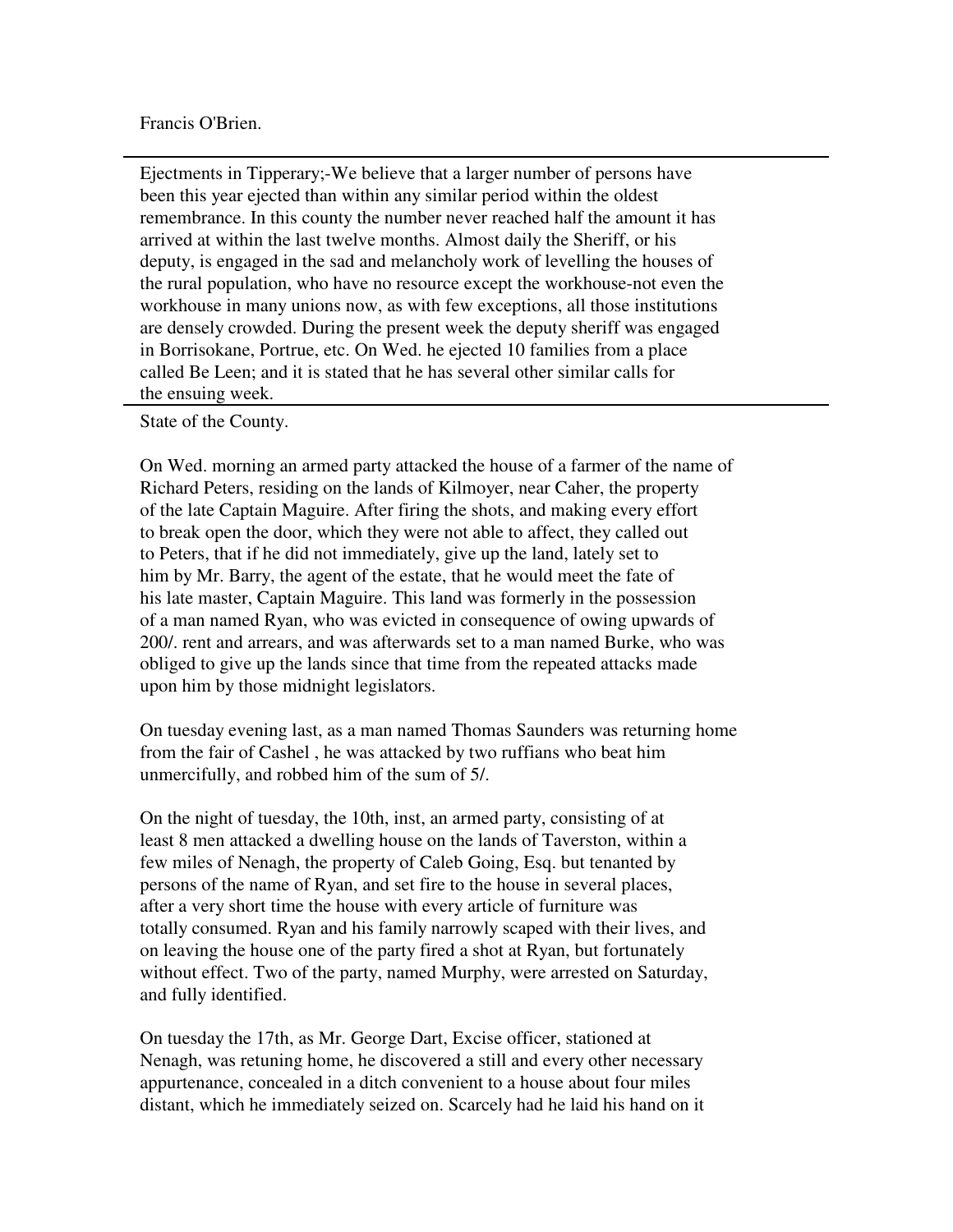when he was assailed by three men, who in the most violent manner endeavoured to wrest it from him, and in the struggle several times knocked him down; however, Mr Dart, in the most spirited manner, though alone, successfully resisted them, and gallantly succeeded in making good his seizure and carried it off.

A few days back, a notorious character named Brien was arrested and committed to the county goal, for firing a shot at a man named Gleeson in the month of Sept. last.

On the same night an armed party attacked the house of a man named Thomas Neil, of Ballahane?, near Castle Otway, and smashed his door. After entering, one of the party presented a blunderbuss at him; and on their departure took with them all the money the poor man was possessed of.

A few nights ago an armed party fired two shots into the dwelling-house of John Hodgings, of Castle Otway, and subsequently attacked it with stones and broke 16 panes of glass.

Hodgings is a respectable Protestant farmer.

Since the first meeting of the magistrates, on the 10th inst. consequent upon the murder of the late Mr. Patrick Clarke, two extensive robberies of arms took place. Mr. Llyod, of Longford House was fired at; a poor man named Gilmartin at Lateragh, was also fired at through the window of his dwelling, and severly wounded in the head; and another act of atrocity has just beeb perpetrated, which bears out the statement of the 23 magistrates of our county in their address to the Lord-Lieutenant, that the existing laws are not adequate to protect life and property in this county. A poor man named Molowney, in the parish of Drom, near Templemore, took some land, which had been evicted, or in dispute, some 15 years ago, and had been in possession of it ever since. The provincial executive, however, being under the impression that the existing laws had no power to check their course of legislation, send some fellows about six months ago, to give Molowney warning to quit. They then attacked him, and drove him off his own land. This warning not producing the desired effect, on Sunday last, the day generally selected for deeds of blood, four men, two of them armed, entered his house after dusk, and beat the unfortunate man to such an extent, that his death ensued in about 24 hours after. He was a cripple, and could make no resistance.

The assassin and two of his confederates in the barbarous murder of Mrs Hall have been arrested. One of the conspirators in the bloody deed is an old woman.

The Special Commission for Tipperary has been struck for Monday, the 24th inst. to be holden at Clonmel for both ridings of the county, Subjoined is a list of prisoners, with the nature of their offences. They are to be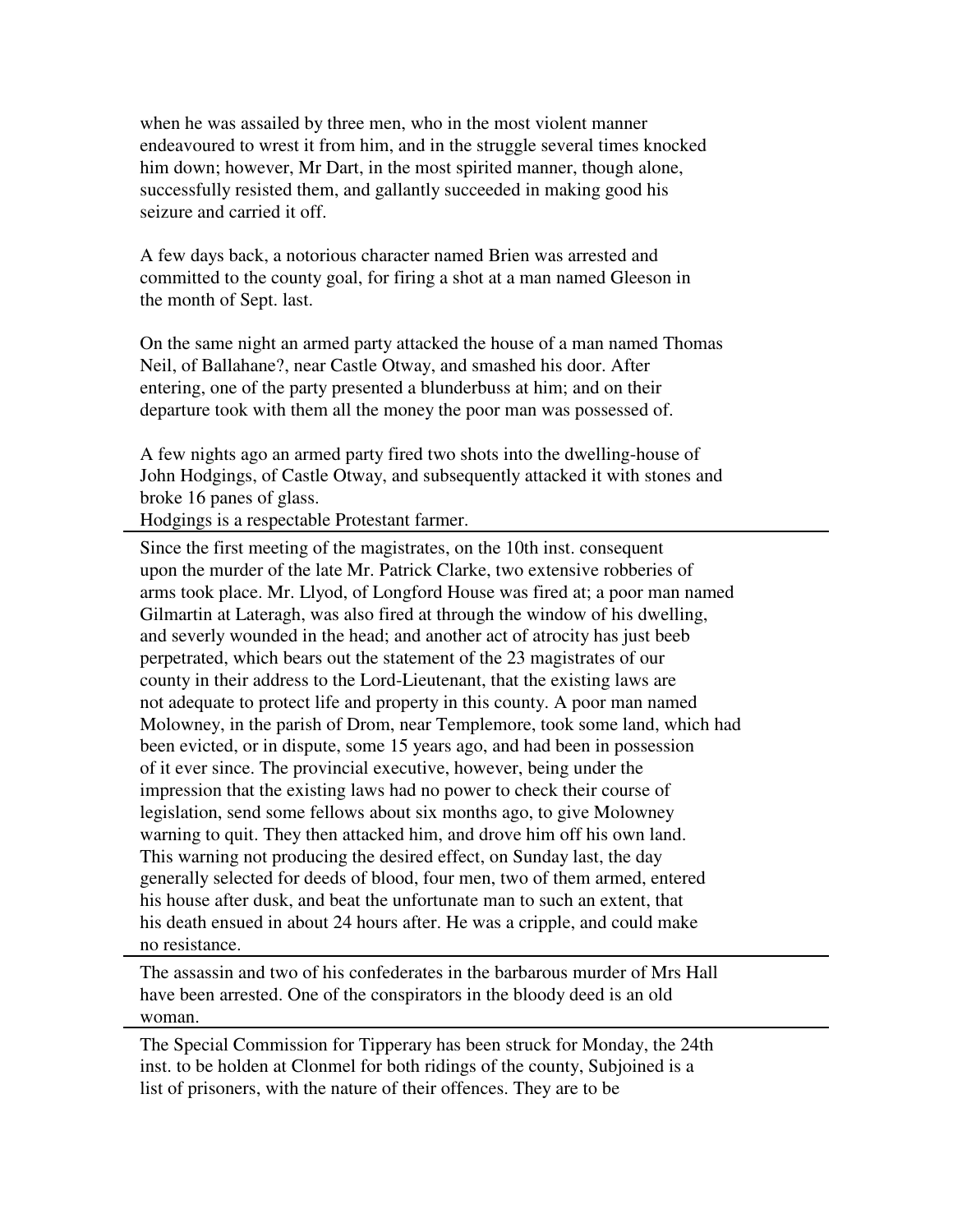transmitted from Nenagh to Clonmel for trial. The numbers are but few in comparison to the many that are to be kept over for the ordinary assizes. But few they constitute the very worst characters in the Northern division of the County.

John Daly, Edward Roughan, William Carthy, John Ryan (Garricus) and Edward Connors charged with and conspiring against and attempting to murder Mr. Bayley.

Michael Connlly, John Connolly, James Connolly, Richard Connolly, and Mary Connolly (An old woman over 60 years of age) charged with the wilful murder of Edward Dillon of Kylemakill, near Thurles.

John Gorman, Patrick Bourke, Thomas Sadleir, John Smith, Edward Hogan, and Daniel Tierney, charged with attacking the dwelling house of Patrick Ralph, of Coolbawn.

John Mulcahy, appearing in arms at Ganmore

Patrick Melampy, Edward Melampy, George Hewitt, Denis Brien, Patrick Hickey, Patrick Alyward, charged with firing at Edward Melampy.

John Cleary, Thomas McGrath, and Thomas Brien, charged with robbing and attacking the dwelling of Patrick Ryan.

John Dooley and Patrick Ryan, charged with robbing James Powell, on the highway of 40/.

Martin kane (who has turned approver), Michael Whelan, Timothy Hogan, and Patrick Coonan, charged with assaulting with arms and robbing the dwelling house of Michael Haskett, near Borrisokane.

John Looby, Thomas Looby, Denis Looby, and Richard Connolly, charged with robbery of firearms out of the house of Nicholas Dunbar.

Unfortunate Duel.

As it will be expected from us to give an account of an unhappy affair of this nature which has occurred on the bounds of this county and the county of Kilkenny,(We believe at a place called Kilcooly-Grange) near Johnstown, we lay before our readers the following extract of a letter which we received yesterday:-

Killenaule Nov. 19th. 1822

Sir-I beg to report to you, that it has been agreed to fight a duel at Boulick, near New Birmingham, on Sunday the 10th inst. between Mr. John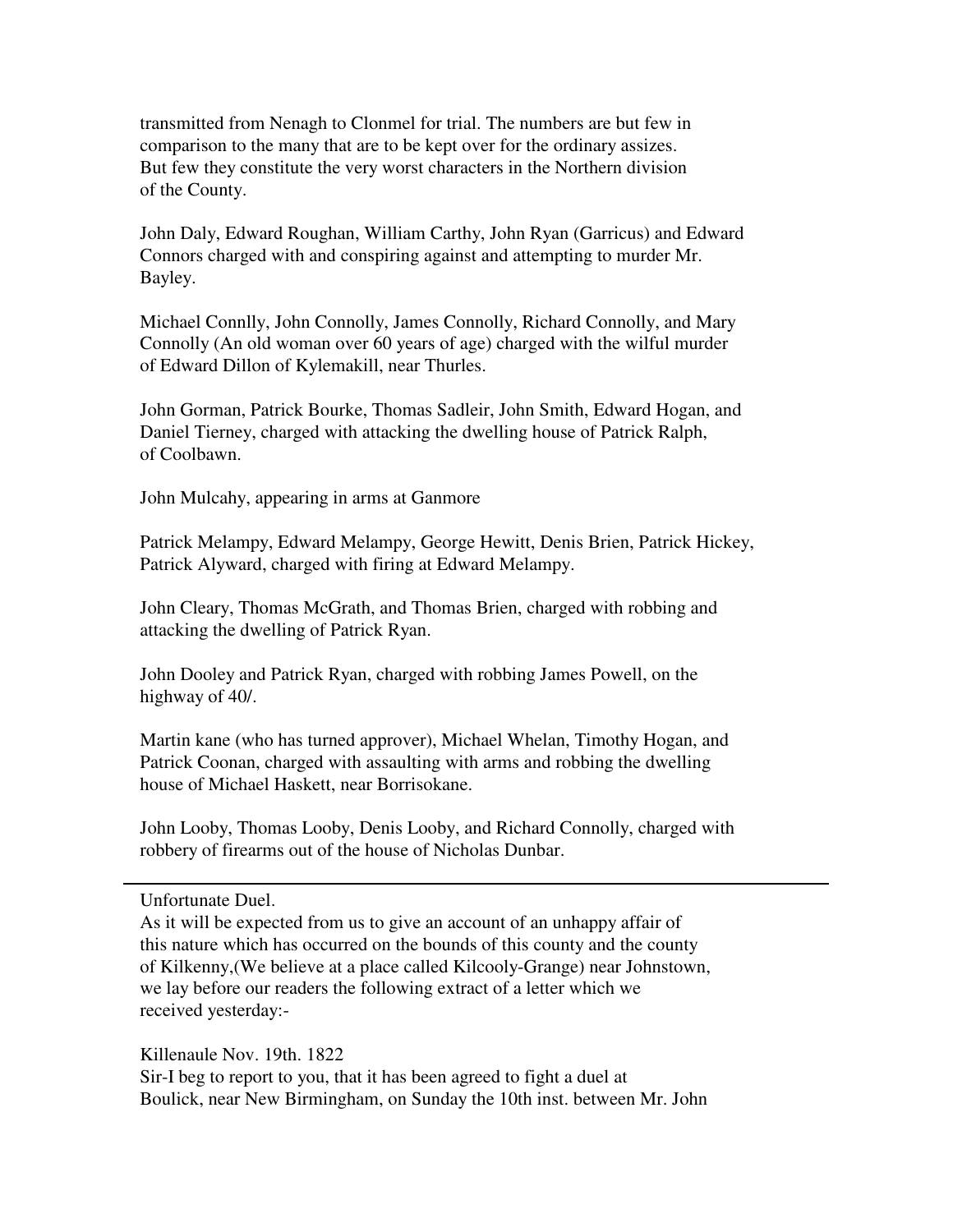Shaw, attorney of Killenaule, and Mr. William Cooke, of Pointstown, in the same vicinity, but by an order from Capt. Wilson, chief magistrate, the parties were pursued and put to the rout by a detachment of police from Killenaule, under the direction of Mr. Morgan, chief constable, who followed them some 30 miles. On the day following, Mr. Morgan received information that the parties were to meet at the church of Frennor? (probably Fennor, Mary) near the bounds of of the counties of Tipperary and Kilkenny, early next morning, but he and the police having arrived at the appointed place before daylight appeared, the duellists were obliged to change their ground again, and proceeded to Ballynure, where they were for a third time prevented from fighting by the police, who kept a good look out for them. Here the business rested for a while, one of the parties having gone to Dublin on professional business, but it is understood that on Monday the 18th inst, they were to fight at Abbeyleix, in the Queen's county, through the exertions of Lord De Vesci they were bound over to keep the peace-when the aforesaid parties proceeded to the bounds of Tipperary and Kilkenny, on the said Monday, 18th, November where they fought, and Mr. Shaw (I regret to inform you) received a ball in his right temple, where it remains. Mr. Shaw is not yet dead, but no hopes are entertained of his recovery, though attended by Surgeons Hemphill, Going, Ryan and Kelly. The above letter from our correspondent does not inform us who were the seconds on this unfortunate occasion, but we understand that Mr. John Millet, was the second of Mr. Shaw, and Mr.N. Maher that of Mr. Cooke. At noon yesterday (tuesday) Mr. Shaw. who has been brought home to Kilennaule the preceding day in a carriage, was still living, though the ball is said to have perforated his brain.

#### THE TIPPERARY BANK.

The official assignee has lodged the following list of contributories in this bank at the date of its suspension, which will be settled before Master Murphy on a future day:-

Directors-James Sadleir,M.P. Clon mel, 1838 shares of 50/. each; Wilson Kennedy, Clonmel 100 shares; Vincent Scully, M.P., 700 shares.

Shareholders. (I am only transcribing the Tipperary ones as there are far to many. Mary) Simon Armstrong, Tipperary 71 shares John Bennett, Nenagh, 20 John Cleary, Gent, Golden 1 Patrick and William Cleary, Farmers, Golden. 104 William Condon, farmer, Tipperary 9 James Hammersly, Farmer, Tipperary 9 Mr. Leonard Keating, Cashel 10 Robert Keating, M.P. Cashel 700 Bernard M'Key, Merchant, Carrick-on-Suir, 50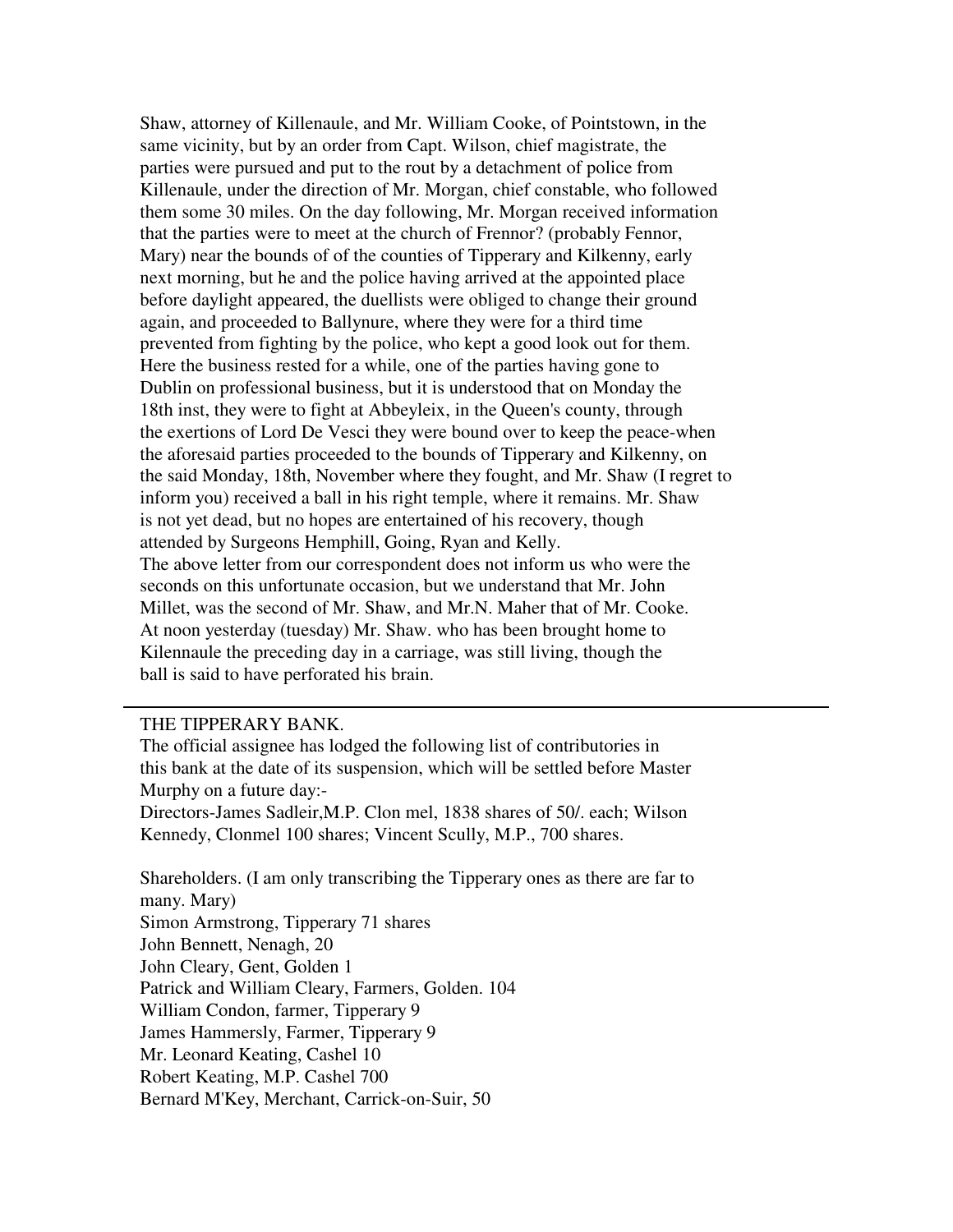Catherine Murnane, Tipperary 9 Ellen Quillinan, Tipperary 8 David Rafferty, Tipperary, farmer. 45 Patrick Ryan, Tipperary, farmer 4 Robert Sampson, Tipperary, farmer, 18 James Scully, Golden, 117 Richard Scully, Tipperary, Merchant. 8 Contributories who sold their shares within three years past. Patrick Connell, Tipperary, farmer 18 to James Sadleir. Edmund Rafferty, Tipperary, farmer, 13 to Sadleir Mr. Clement Sadleir, Carrick-on-Suir 70 to J. Sadleir James Keating Cashel, 88 to Sadleir.

The disturbed districts of the northern part of the county are now nightly patrolled by the 17th lancers, accompanied by a party of the constabulary, whilst the neighbourhood of Puceawn, Toomavara, and the Silver-Mines are occupied by detachments of the 20th regiment. There have been Rockite notices, two attempts to murder, , in one of which a father and son were dragged out of bed, and beat in a most cruel and inhuman manner with sticks and firearms.

A coroners inquest has been held on the bodies of two men named Gleeson and Tierney. It appears that the unhappy men had a dispute with three persons named Needham, relative to an encroachment on some grass land, words led to blows, and that finally Gleeson and Tierney were knocked down with stones by the Needhams, and only survived five or six hours afterwards; The jury returned a verdict in accordance with the evidence.

The assassins have for the present eluded the hands of justice. The deceased were both comfortable farmers holding from 35-40 acres of land. One of the murderers was a brother in law of Tierney. Government have offered a reward of 100/. for the discovery of the murderers of Hayes, one of the late victims to the conspiracy.

On friday last a sergeant and two sub-constables were ordered to convey a prisoner, charged with murder, from Ballyporeen to Cahir, in the County of Tipperary. Whilst about two miles from their destination, between 4 and 5 O'Clock in the evening, a countryman overtook them and accosted them, offering the sergeant his pipe to smoke. The sergeant told him that they were not allowed to smoke while on duty, upon which the fellow rejoined, "Better men than any of your sort would not refuse it.". He then continued to walk after the police until, arriving at a turn of the road, he struck the sergeant unawares with a stone on the back part of his head and knocked him down. On the instant, and before his companions could stand on their defence, 14 or 15 fellows jumped out from the ditch, and assailed them with sticks, stones, and other weapons, nor did they desist until they were left in such a condition that their recovery is hopeless. The whitefeet after glutting their vengeance, carried off the rescued prisoner amidst savage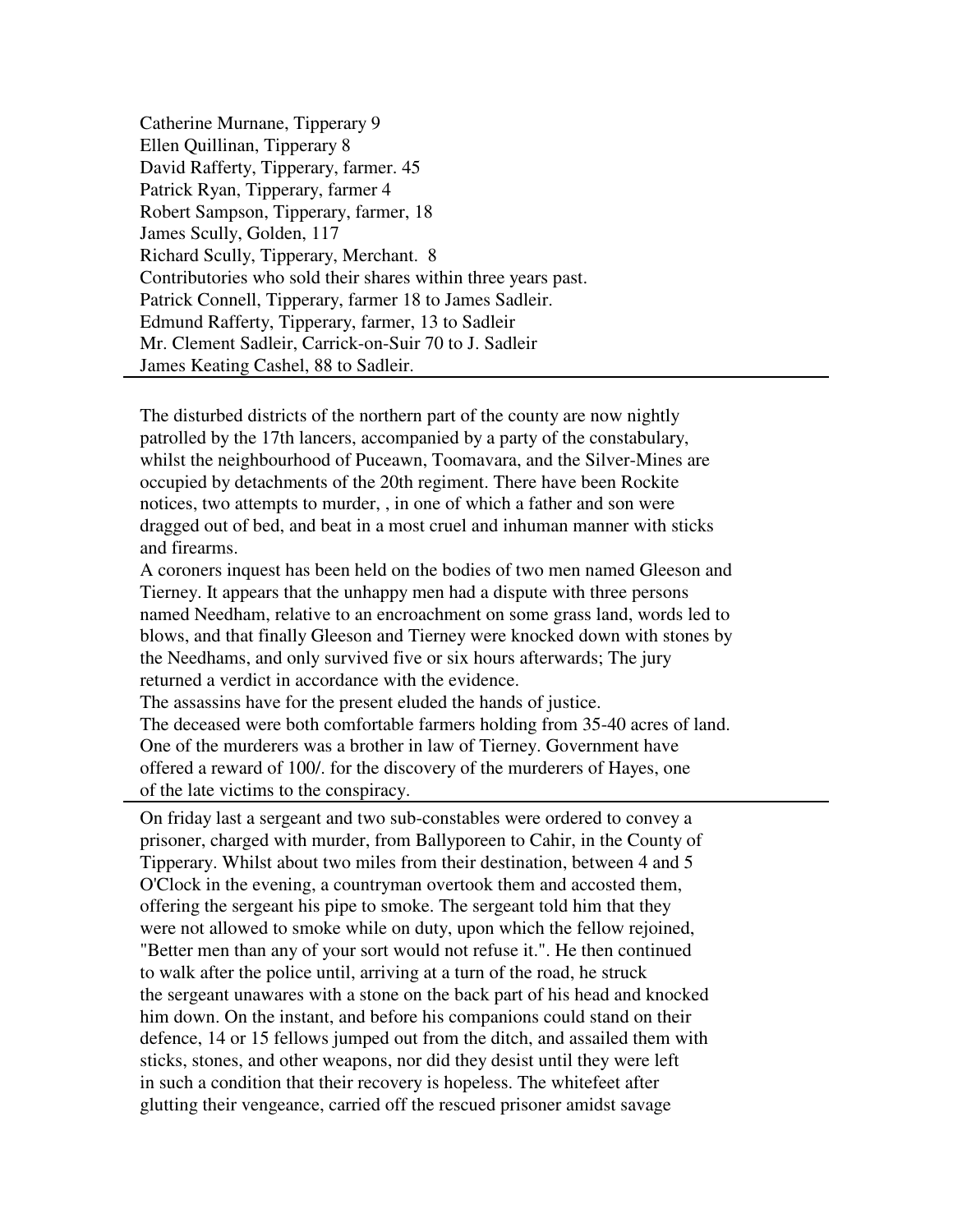yells of exultation, and ascended a neighbouring mountain, where they remained till the descending darkness enabled them to proceed to their respective homes. The danger of sending such small parties of police through disturbed districts has long been a subject of reproach to the authorities, but will now doubtless command attention.

# **REPEAL MEETING IN CASHEL CITY, TUESDAY MAY 23RD 1843**

Attendance 400,000. Archdeacon Laffan called to the Chair. Mr (James) Doheny acted as Secretary. Resolutions moved by:-

(1). Dr. Burke P.P., Clonmel, seconded by P. Fogarty Esq. of Cabra Castle.

(2). Dr. Howley P.P. V.G., Tipperary, seconded by James O'Brien Esq. of Ballybay House.

(3). Jeremiah Scully Esq., Silverfort, seconded by M. O'Flanagan, Esq. of Killenaule.

(4). Rev. William Heffernan [P.P. Clerihan].

The Archdeacon then moved from the Chair, & Valentine O'Donnell, Esq., of Carrick on - Suir, was called thereto. The meeting separated in an hour.

# **1843. Repeal Rent:-**

**Clonmel.** Subs. per Rev. Dr. Burke, £ 42-7-0

**Ardfinnan,** per Rev. Mr Prendergast, £20.

**Clonoulty** per Rev. .Mr. Mackey (P.P) £30.

**Drangan** per Rev. Mr O' Shaughnessy (P.P) £30.

**Mullinahone** per Rev. Mr. Cooney (C.C), £50-10-0.

**Fethard,** per Rev. Mr O' Shaughessy (P.P) £70.

**Carrick,** per Rev. Mr. Hyland £72-12-6.

**Cashel.** per Dean McDonnell £82.

**Tipperary** per Rev. Dr. Howley £80.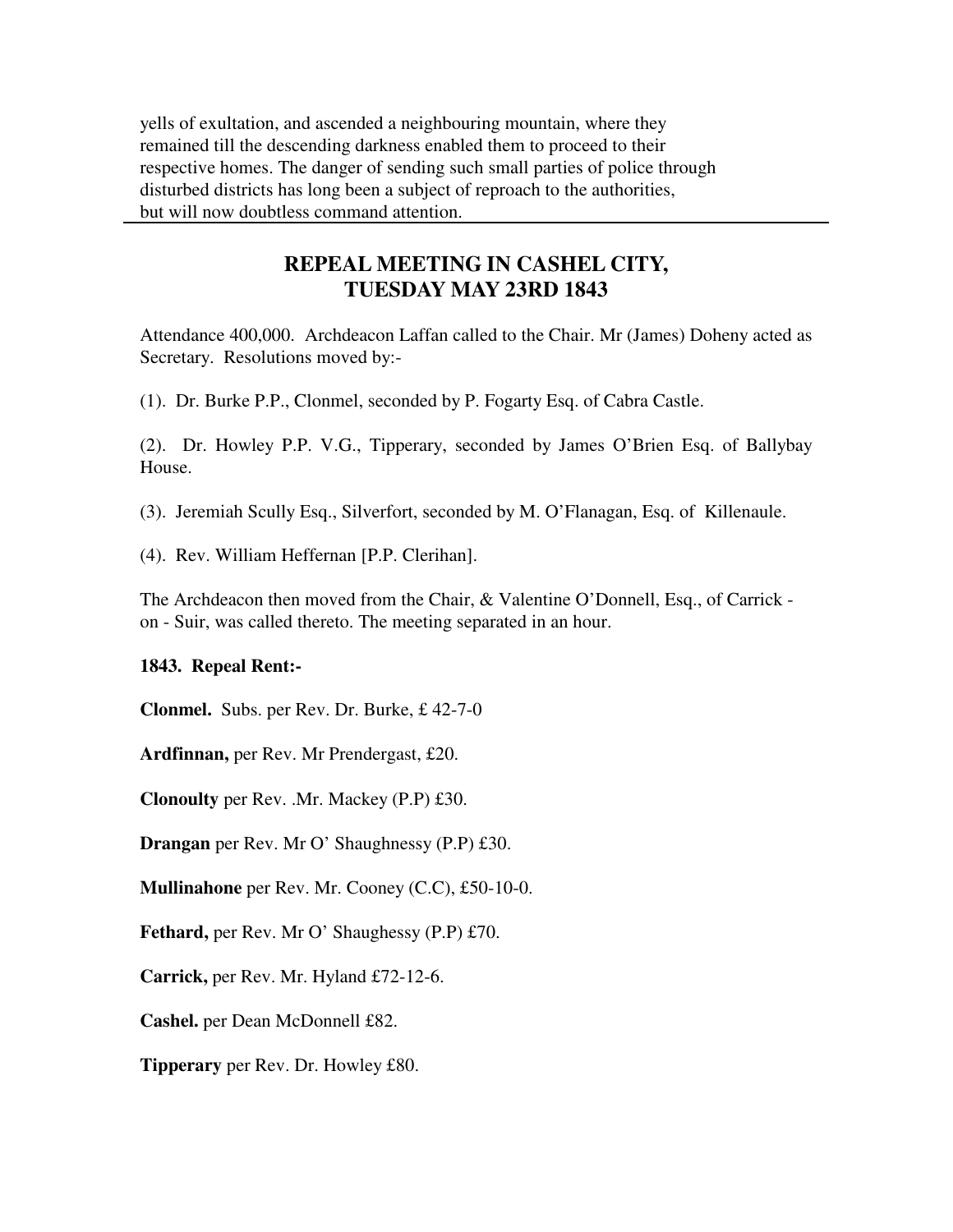**Clonmel Town Council:-** £1 Each:- John Hackett, Mayor; Alds, Patk Hearne, Wm. Byrne; Patk Quinn, Thos Cantwell; TCs. Wm. Hogan, Daniel O' Brien, Wm. Reilly, Patk Corcoran, Thos. O' Brien, John Lacey, Edm. Phelan, Thos Storke, Patk Grady, Ml Glission, John Dempsey, Patk McSweeney, Patk. Fennelly, Charles Bianconi, David Clancey, Dr Ronayne, Town Clerk, & D.T. Dowling, Treasurer.

Assorted newspapers.

4-4-1835.

In a case of arson on Thursday, tried at the Tipperary Assizes, the following cross examination took place;- How many sisters have you? Witness-I'll trouble you, Sir, to know-----(laughter) Well then, I'll tell you-you had five-now will you tell me where they went.? Witness-I'll trouble you, Sir, to know-----(laughter) Well then, I'll tell you--four of them were transported. Witness--Ah, the book of the County Charges will tell you whether or no. Where did you go yourself.? Witness-I'll trouble you, Sir, to know-----(laughter) Didn't you go to England.? Witness--I did. Was it to be out of the way of the sheep.? Witness-I'll trouble you, Sir, to know-----(laughter) Why did you go to England.? Witness---My Lord, to do the best I could. (Loud Laughter) And why did you come back.? Witness---My Lord, to do the best I could. (Roars of laughter.)

# 21-11-1835

At the Assizes of Clonmel this week, James Tully, was placed at the bar, charged with having stolen turf on the  $16<sup>th</sup>$  August, at Newcastle, from Thomas Geary. The value of the turf was laid in the indictment at sixpence.!!

The poor wretch, Tully, whose appearance bespoke the most abject poverty, had been in gaol for some time on this charge, his prosecutor was a policeman, who swore that the prisoner took 4 sods of turf. Tully was fined a farthing and discharged.

# 24-1-1823

Clonmel Advertiser.

On Monday night, two fellows, with their faces blackened, entered the house of a man named Tobin, near Abbey Athassal, close to Golden, from whom they took a gun, the property of Mr. John Scully.

A few nights back the house of Michael Bradshaw, in the Parish of Glankeen, was attacked and entered by two armed men, who robbed the said Bradshaw of 5/. They succeeded in entering the house of Dan Ryan, of Upperchurch, from which they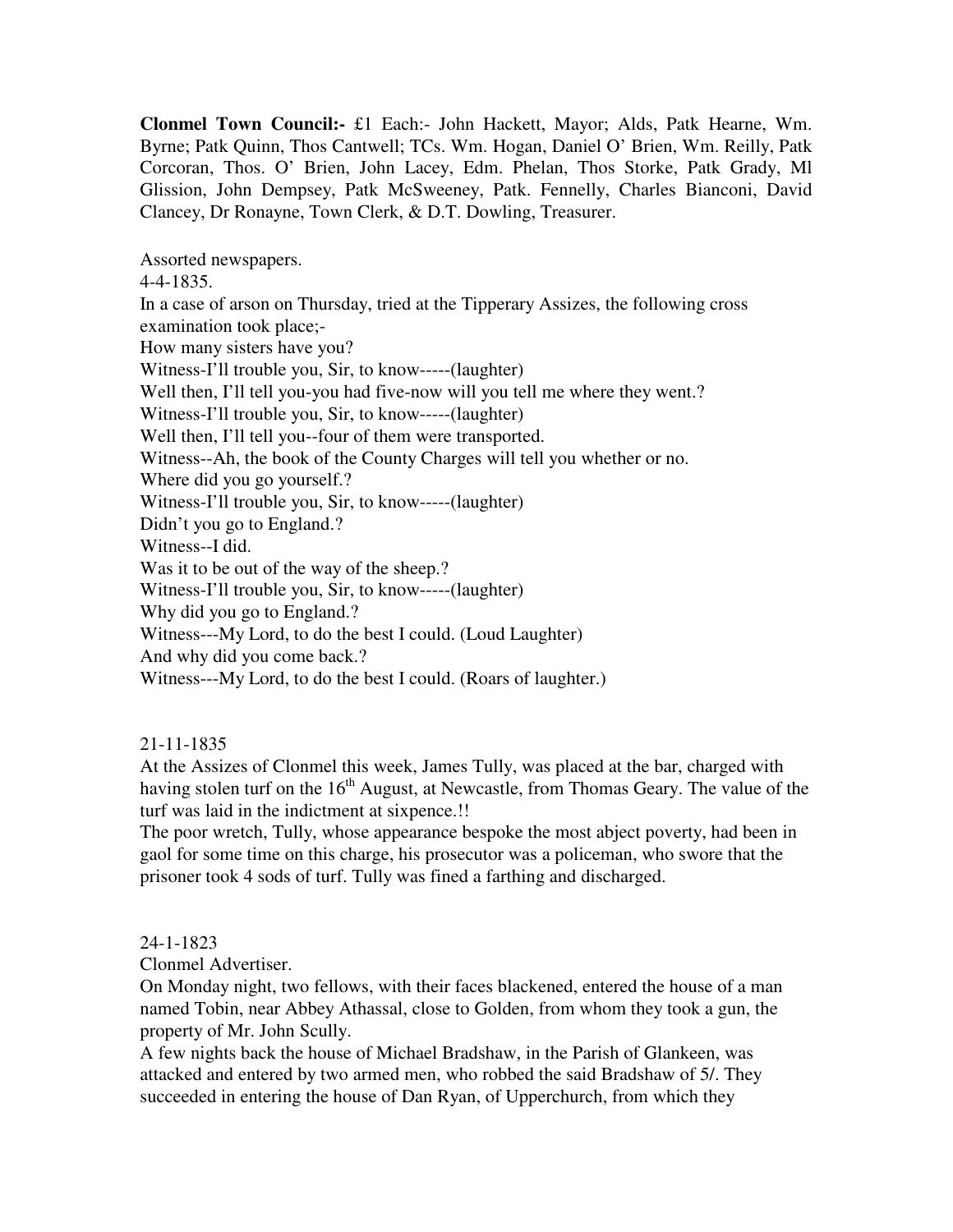plundered 2/s. On Sunday night last Mr. Carroll, Chief Constable, proceeded, on information, to the lands of Rossestown, where he succeeded in apprehending a man named Edward Gaber, for being concerned in the above transaction-who is now under examination at Thurles, before the chief Magistrate.

Saturday night last a person on horseback left a notice, signed Captain Rock, at the house of Mr. Lambley, at Tubberaheena, near Clonmel, ordering him to reduce his rent, and discharge a workman from his employment, otherwise certain ruin would follow him.

#### 25-9-1848 Tipp Free Press.

Mr. Fogarty, jnr., son of Mr. Burke Fogarty, of Garryvenus, Ballycahill, and Mr. William Burke, of Pallas, have been arrested. We do not know the charges that have been preferred against these gentlemen.

Borrisoleigh----On this morning three Blacksmiths, two of the name of McGrath, from the neighbourhood of Upperchurch, were brought into town by a party of police under the command of Mr. Malone, S.I., from some private information he received that they were connected with Pike-Making. Other parties it is said are looked after.

#### 14-11-1851 Nenagh Guardian.

On Saturday night last Michael Brophy, of Kilrush and James Cummins, of Dovea, both employed by Mr. John Trant, Esq., of Dovea, proceeded unarmed to a house on the lands of Ballinahow, where they arrested a notorious character named Carroll, who has for some time evaded the vigilance of the police, and who is charged with stealing a sheep, the property of their employer. They conveyed him to the nearest Police Station, to be dealt with according to law.

#### 1-2-1849 Nenagh Guardian.

#### State of Ireland.

The Quarter Sessions for Tipperary which have continued for nearly six weeks, terminated yesterday Tuesday evening. The number of persons tried in the two ridings amounted to nearly one thousand. Thirty eight persons have been sentenced at Cashel and Nenagh to several periods of transportation.

The number of prisoners in the Nenagh Gaol at the present moment exceeds seven hundred, and not withstanding its crowded state, it is clean and healthy.

Assault and Robbery--On Saturday night three men, armed with pistols, entered the house of Edward Russell, a respectable farmer, residing near Roscrea, and demanded from him £20, the price of four pigs which he had sold that day in Rathdowney at the fair. Mrs Russell told the ruffians that all the money her husband had he gave to a neighbour named Tim Parr, whereupon Russell started from his seat, laid hold of a chair, and placed it against the chest of one of the fellows who was about seizing him, but at the same time he received a violent blow of a pistol on the head, which knocked him down and cut him severely. One of them then searched his pockets, in which he found only three pence, whilst the others, who were after administering an oath to Russell, as to whether he had any money, ransacked the house, and assaulted in an unmerciful manner Russell's wife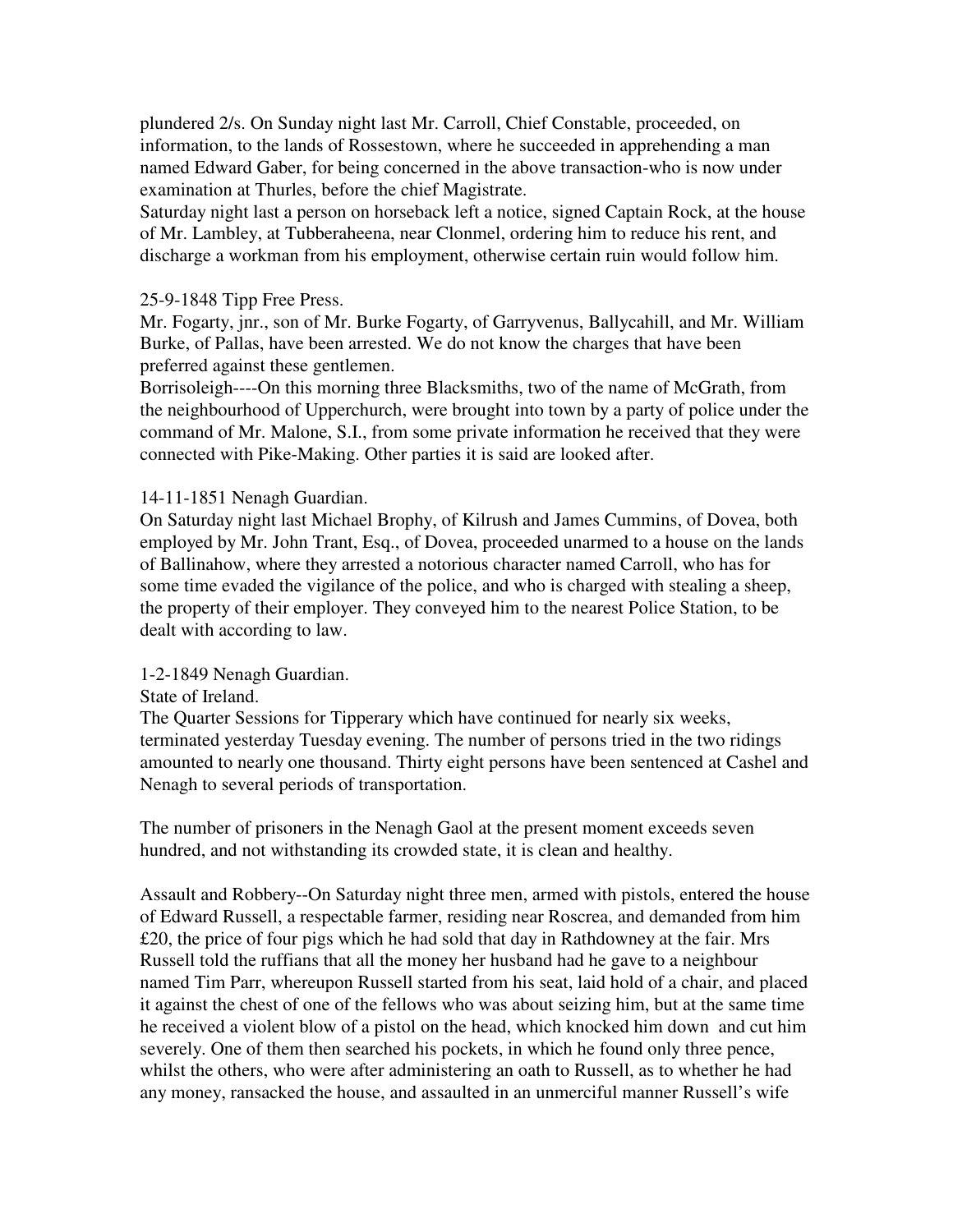and servant boy, who had offered them some resistance. Not having found any money, but the three pence, they decamped, very much displeased with the result of their nocturnal visit.

On Sunday night, the house of a labourer named Thady Fogarty, of Glankeen, near Borrisoleigh, was forcibly entered by three men, one of whom was armed with a pistol and the others with sticks. One of the fellows immediately extinguished a rushlight and the fire, when another of them knocked down Fogarty with the blow of a stick. While prostrate, the pistol was discharged at him, but, fortunately, without taking effect, as the shot passed under his arm, without doing any injury. They then kicked him severely, but ultimately spared his life at the solicitation of his wife and daughter. This poor fellow's sole offence was working for a person who had taken land from which the former occupants were ejected for non payment of rent.

3-3-1848 Freeman's Journal. Record Court Wednesday, Before Lord Chief Justice Doherty.

His Lordship opened the court at ten o'clock, and proceeded to try the criminal cases. Thomas Doyle was transported for ten years for stealing a horse and two bridles from James Hayes, at Killenaule, Co. Tipp.

John Nugent was sentenced to be transported for seven years for appearing in arms at Lisdoon, assaulting the habitation of Patrick Larkin, and ordering him to leave his employment.

Michael Flaherty was found guilty of stealing a gun from John White, of Clonamohan.

Peter Hussy was found guilty of stealing two heifers from Philip Rourke, of Killoney. Not sentenced.

Patrick Collins was sentenced to be transported for seven years for stealing a pig, the property of Mr. Sherlock, of Milltown. This is the man who at Birr quarter sessions, October 1841, had the sentence of death recorded against him for killing a goat.

# 6-7-1850 Nenagh Guardian.

Intimidation-On the  $30<sup>th</sup>$  ult, about two o'clock in the morning, five men to the house of Patrick Fogarty, a farmer residing in Glankeen, near Borrisoleigh. Two of the party were armed with pistols, two more with sticks, and the fifth with stones. They entered the dwelling by forcing open the door with a crowbar. Fogarty, on hearing the noise, jumped out of bed, and endeavoured to close the door, but the fellows threw it in about the floor, dragged Fogarty into the yard when devoid of covering, placed him on his knees, put a pistol to his throat, in his hand a prayer book, on which they swore him to give up land which he recently took, for which he had paid a fine of 20/., to a man named Dwyer. One of the fellows when going away struck Fogarty a severe blow of a stick on the shoulder,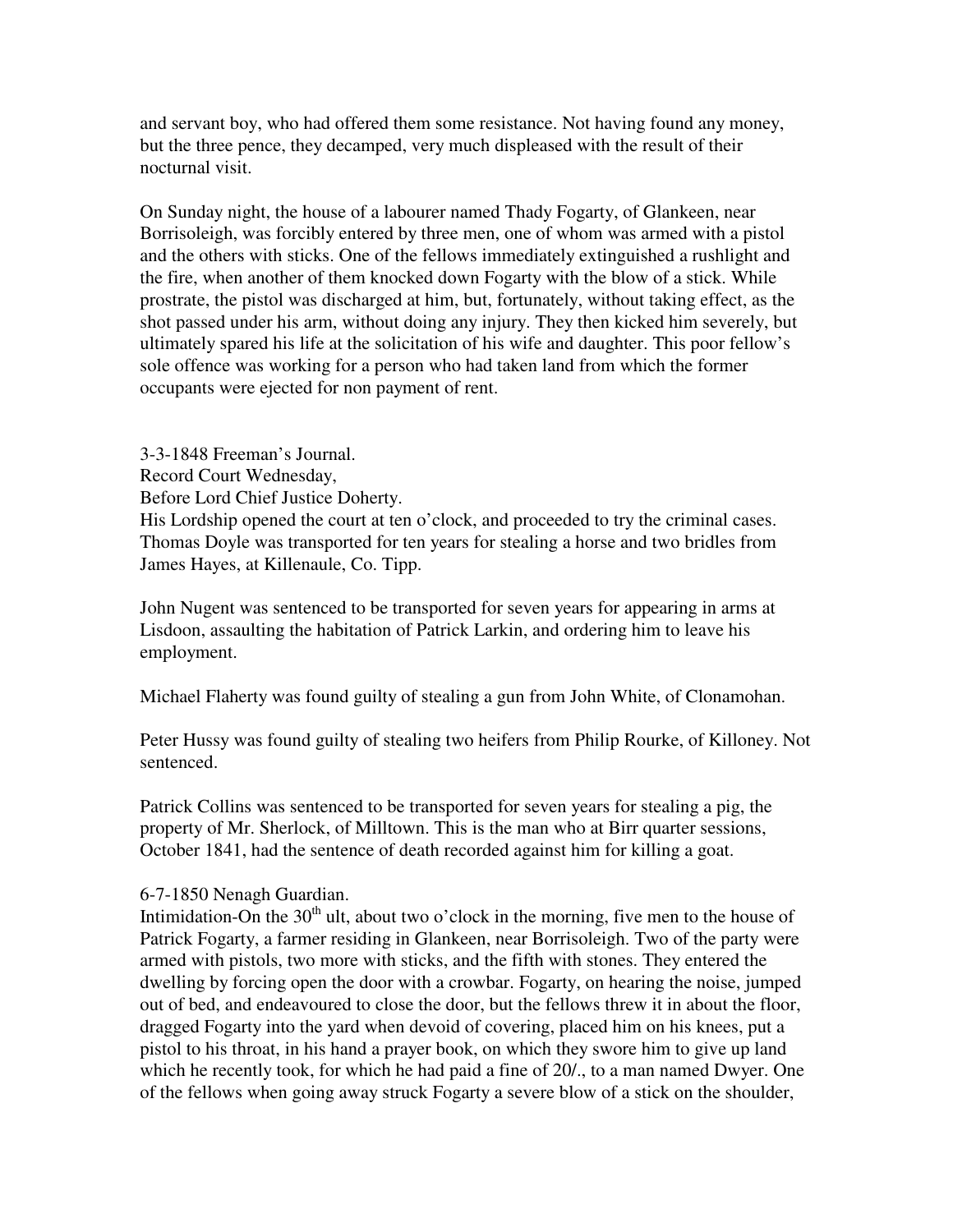and another broke six panes of glass in Fogarty's dwelling house windows.

6-9-1849 Tipperary Vindicator.

Sunday about five hundred men, with cars, etc, entered the lands held by the Widow Doyle, at Kilmikill, in the parish of Moyne, and cut and carried away thirteen acres of wheat, which had been auctioned on the preceding Saturday. The tenantry on these lands and the middleman, Counsellor Marnion, have not been on amicable terms for a long time. It will be remembered that for a murder on this property about 18 months ago, two men of the name of Connolly were executed.

Monday the sub sheriff's deputy, accompanied by Sub Inspector Malone and a party of Police, proceeded to the lands of Ballydaff, in the Parish of Glankeen, and dispossessed six families, the tenants of Mr. O'Driscoll, Barrister-at-Law. The names of the persons evicted are:---

Patrick Bourke, wife and nine children.

Martin Ryan, wife and one child.

William Gleeson, wife and six children.

Widow Doyle and three children.

Widow Connell, and three children.

Michael Burke, wife and six children.

Mr. Driscoll, it is said arranged to let in Martin Ryan on securing him in three quarters rent out of two years rent due.

John O'Neill, the principal in the abduction of Miss Cleary from her sister's house in Toomevara, for which his three accomplices were sentenced to two years imprisonment at last Nenagh's assizes, was arrested yesterday (Tuesday). He was escorted into Nenagh by Constable Wallace, and a party of the Kilkeary police.

Thirty slugs were lodged in the body of a man employed by Mr. Mansergh, of Drangan, on Wednesday last, by a ruffian who fired at him near his door. The man yet lives, and the miscreant who attempted his death is unknown.

# 18-5-1835 From the Clonmel Herald.

On Sunday night an attack was made on the house of a man named Hewet, at Mealiffe, two shots were fired into it, after which they went to the stable and killed two horses, when they departed they posted notices, stating that if he did not give up the ground which he had lately taken, they would give him the death of Mr. Going, and afterwards burn him and his family as the Sheas were.

# 18-10-1844

On the 9<sup>th</sup> inst., four armed men rushed into the house of Richard Pennefather, Esq. of Ballynira, near Mealiffe, about 11'30, and took away two valuable guns. Mrs Pennefather was confined to her room, which the ruffians attempted to force open, but was prevented by the assistance of a female servant, who ran before them into her mistress's room. Mr. Pennefather was away at the time, walking to Church with the clergyman's family, and of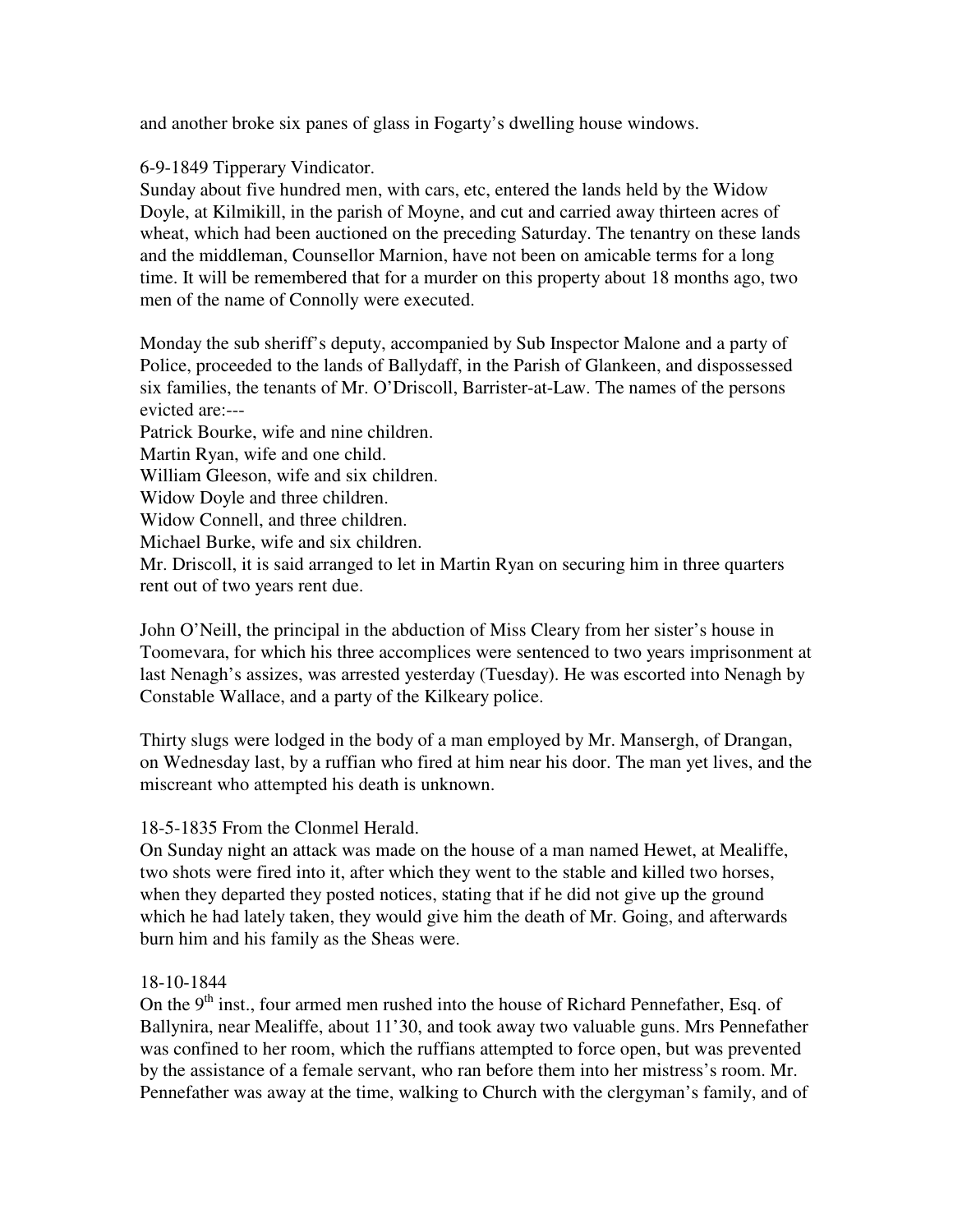hearing of the outrage, mounted his horse and pursued the party without success.

# 21-11-1848 Thurles Guardians.

In the union of Thurles the gentry appear to have come to a wise and provident resolution-rather to give employment than defray the cost of relief. Mr. Carden of Barnane, has intimated to the guardians that he has employment for 200 people in draining, etc. Mr. Ryan of Inch, will also give employment to a large number of men and women, and Mr. Trant, besides affording employment, is forgiving all arrears, and otherwise assisting those of this tenantry who wish to emigrate. If the gentry of the other poor-law unions throughout Ireland would imitate this example, we should not hear so much either of the oppressiveness of the poor-law or the misery of the people.

# 26-2-1833

Constable Woods, of Barnane station, succeeded in taking from a man of the name of Kennedy of Burrisafarney, a case of pistols, and a gun which had been ingeniously fixed behind the fire place in a log of wood.

# 26-4-1867

Thurles April  $23^{rd}$ --Four young men were arrested yesterday by the police in the neighbourhood of Drombane on a charge of being concerned in the late Fenian rising. During the past week upwards of 20 prisoners arrived here from the neighbourhood of Annfield and Drombane.

Cashel April 23rd Today, Sub Constable Patrick Whelan and John McKay, of the Thomastown police station arrested a man named William Farrell, a farm Labourer, on a charge of being one of a party of armed men assembled on the  $5<sup>th</sup>$  March, at Ballthurst, for the purpose of levying war against the Queen's authority in Ireland, and the establishment of a Republican therein.

He was subsequently escorted to Cashel by the same constables, and remanded by the Hon. M.J. Ffrench on a charge of high treason.

Special Commission in Tipperary. 29-12-1838 Dublin Dec.  $26<sup>th</sup>$ .

The Hon. F.A. Prittie, High Sheriff of Tipperary, has published a notification, announcing to the grand and petty jurors of that County, that a special commission of oyer and terminer will be opened at 10 O'Clock on the morning of Monday, the  $7<sup>th</sup>$ . Jan. next. The number of persons selected for trial at this commissions if 73. The following notice has been issued by order of the Government.

Noticeis hereby given- That those persons committed to the gaol of the said county, or at the Bridewells thereof, for the murders of the late Messers Cooper, Wayland, O'Keeffe, and Byrne, that their trials will take place at the Court House in Clonmel on or about the  $7<sup>th</sup>$ . Jan. next; and all persons amenable will be tried at the same time and place. Every facility will be afforded to the persons in confinement to forward any communications they may wish to make to their legal advisers and friends.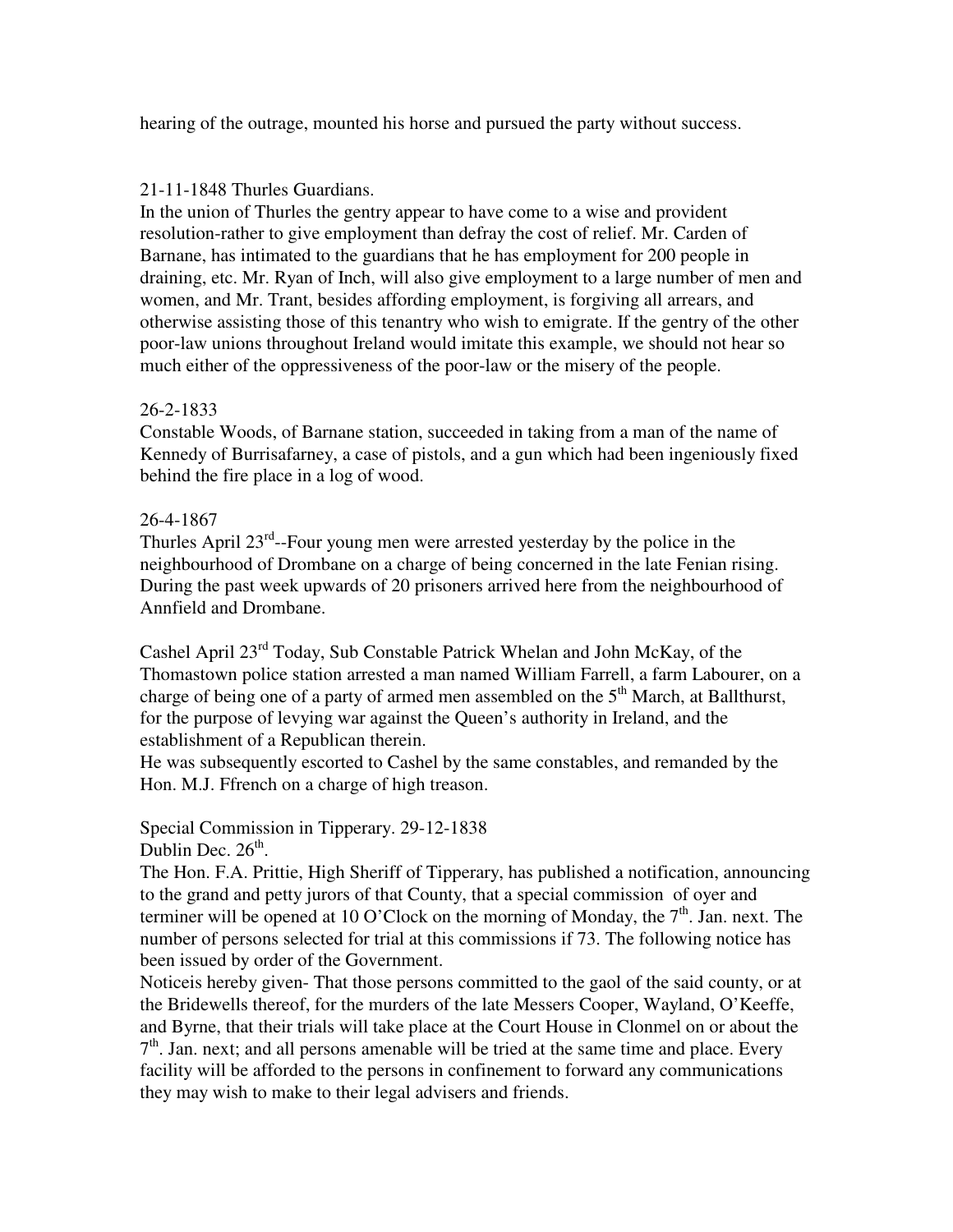"B. Nangle, Resident Magistrate"

"Cashel Dec.  $22<sup>nd</sup> 1838."$ 

The murder of Mr. Byrne alluded to in the above notice, was perpetrated about two years ago, at the gate of the residence of Mr. Shiel,M.P. Long Orchard, near Templemore. Mr. Byrne was a respectable farmer, and his murder was connected with the taking of land from which some tenants had been evicted. Several persons are now in custody charged with this murder.

The ceremony in old law books is called "kishing" as the practice was to put the jury on a hurdle or kish, and being dragged to the bounds of the county, they were discharged by the judge. There is scarcely an assize passes over in Clonmel that this ceremony is not resorted to, in consequence of the non-agreement of the jurors.

The Clonmel Chronicle June 24<sup>th</sup> 1865. Clonmel Petty Sessions. The Magistrates were; Alderman Kenny in the chair, E.B.Warburton, Esq, And Alderman Hackett.

Honora Donoghue was charged, at the suit of the Guardians of Clonmel Union, by Mr. Murphy, master, with refusing to work. Mr. Murphy, on being sworn, said that the woman came to the house at 11 O'Clock at night without a ticket. He admitted her, gave her supper that night, and breakfast next morning. She refused to put on the union clothes or to work. The wordships committed her for a week to gaol, which she said she thought very wrong. This assertion she repeated so often in a loud tone of voice that she had to be removed from the court.

John Maher, shoemaker, was summoned by Mr. James Walsh, for keeping possession of a pair of boots. He was obliged to return them in order that they might be stretched, and Maher then pledged them. His wife appeared and promised to return the boots, within a week. The bench inflicted a fine of 18s.  $5\frac{1}{2}$  p. or 14 days in prison, the warrant not to be issued it the boots were returned before Saturday.

Mr. Thomas Cooney, clerk of works at the County gaol, summoned James Jones, foreman to the Messrs Ryan, contractors for carrying the alterations at the prison, for using violent and threatening language to him on the  $14<sup>th</sup>$  June, and prayed that he might be bound to the peace. The case was adjourned for two weeks.

## Tipperary Petty Sessions.

Winifred Leary appeared to answer the charge of W.P. Worrall, Esq. J.P. for absconding from his employment without finishing her time. Mr. Worrall deposed to the woman leaving his place between 3 and 4 O'Clock in the morning by the back door.He could not give evidence as to any special agreement, more than that he told her he would pay her so much every year. Mrs Worrall deposed that the defendant said she would leave, but she stated this so often that they did not mind it. What he was complaining of was, her leaving the house at the time she did, and exposing his house to robbers. He did not wish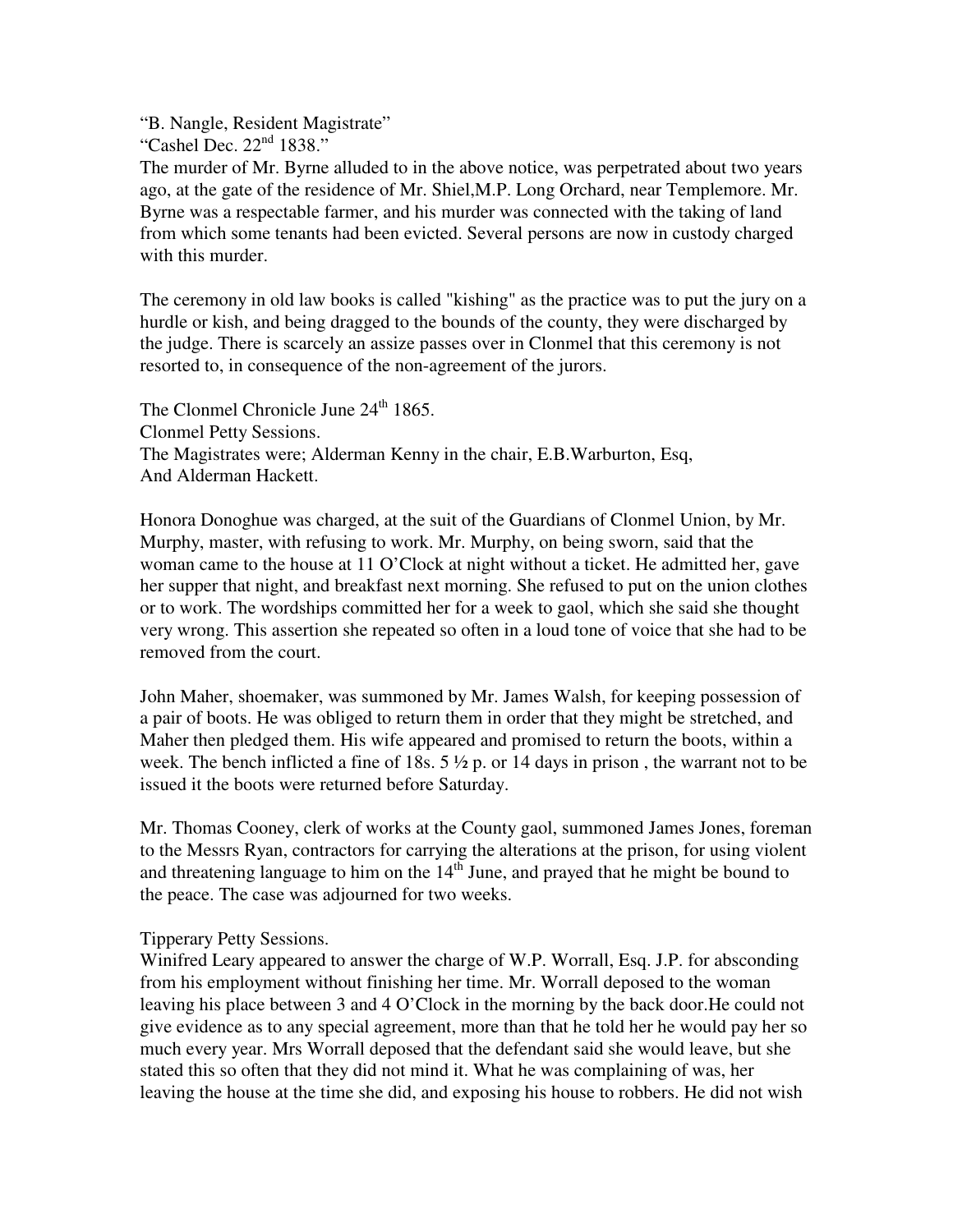to be harsh on the woman, and brought the case merely to show her and other servants that they could not act in this manner.

Ald. Kenny to defendant-It is evident that you acted most improperly in walking out of the gentleman's house as you did, leaving the door open, so as any person could get in and plunder him. You may go now as Mr. Worrall does not press the case against you.

Sub. Constable McKay charged Patrick Condon and Mary Kennedy with committing wilful trespass at Barne and taking a quantity of rye grass, the property of Stephen Charles Moore, Esq. J.P. Mr. Lonergan for the defendants, submiitted that the case should have been brought at the instance of Mr. Moore. Dismissed.

Retailing foreign wine without a licence.

It would appear that certain officers of the excise made their debut in Tipperary, during the last race days on a not very pleasant mission to many of its householders. This was nothing more nor less than to detect parties selling wine without licence, and in this they were singularly successful. No less than 21 publicans have been charged with the offence. A penalty of £50 can be inflicted. Informations have been sworn, and summons issued against the parties to appear on the  $6<sup>th</sup>$  July next at the Tipperary Petty Sessions.

New Potatoes of a good quality are now selling in the Tipperary markets at  $2 \frac{1}{2}$  per pound.

### Arrests.

On Tuesday evening Constable Reddick arrested a man named David Houlihan, from Borrisoleigh, on charge of having stolen a pig. On the dissappearance of Houlihan from Borrisoleigh enquiries were set on foot in his wake, but he continued to elude his pursuers, who were baffled in their search, until the vigilant constabe by his ready tact and expertness, laid hands on Houlihan, and had him send back to Borrisoleigh, at which petty sessions the charge against him will be investigated.

## THE CLONMEL GAZETTE OR HIBERNIAN ADVERTISER

## October 4 - October 8, 1781

We the undernamed persons, do hereby certify, that we have known John THOMAS of Clonmel, Shopkeeper, for a considerable time past, and do believe him to be an honest and fair dealer, and a proper person to execute the office of an AUCTIONEER and APPRAISER for this county, and do recommend him as such. - Clonmel, Sept 25, 1781

Benj. GRUBB Jos. GRUBB John BAGNELL Geo. ROBBINS Sol. WATSON William WHITE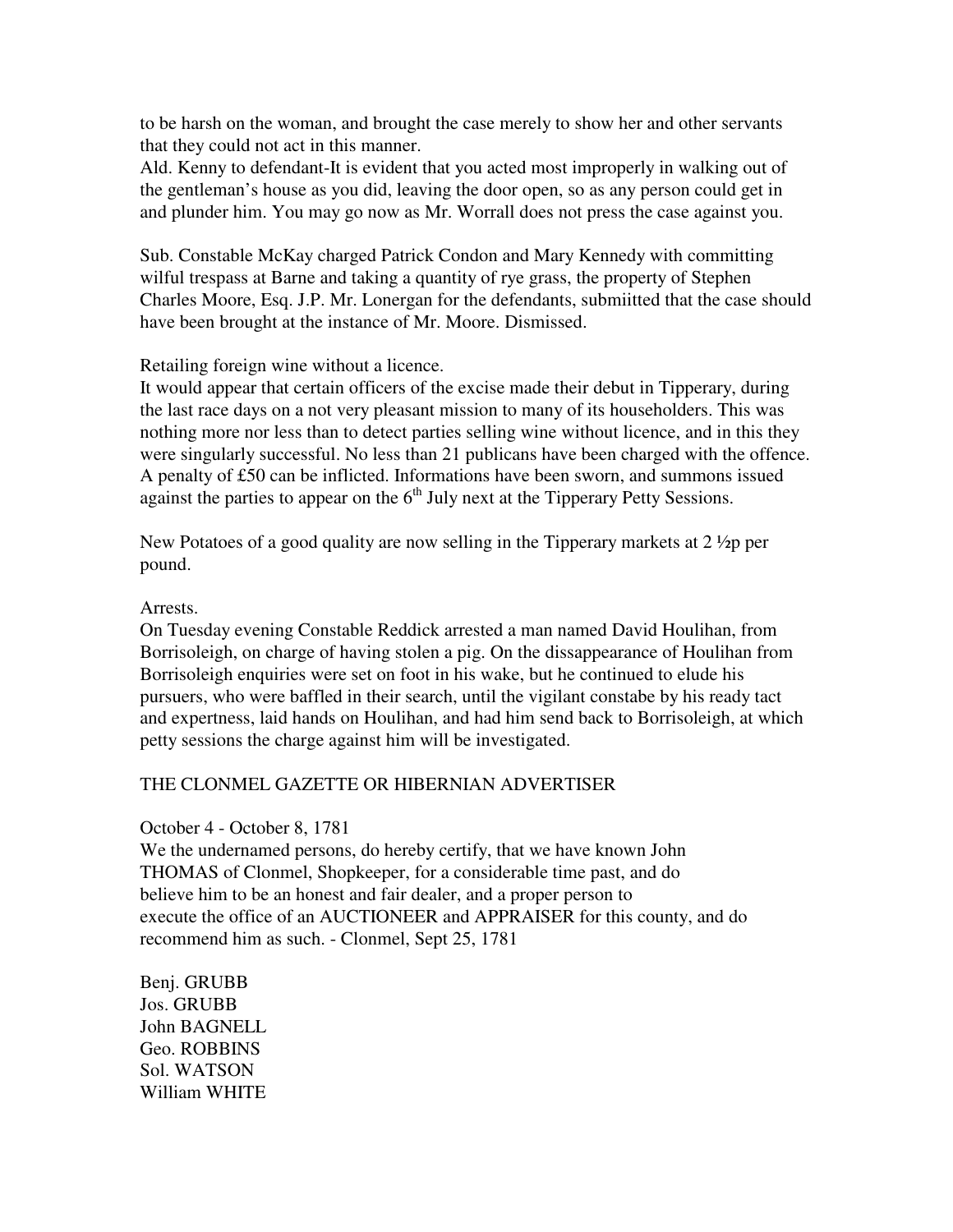Sam RIGGE Ricrd. RIVERS James WHITE Peter BANFIELD Thos. TAYLOR Edm. PRENDERGAST Henry DUMVILL Sam. HAYMAN C\_\_if KELLETT, Mayor Edw. COLLINS John LUTHER Geo. MILES Tho. GORDON Sam. LABARTE John WATSON, jun. Geo. COLE John BUTLER Edm. KENNA Phin. RIALL Dan. LEARY James DUMVILL Wm. KELLY Thomas SHAW

In pursuance of the above, the said John THOMAS attended the Quarter Session held at Feathard, on the 3d inst. and was sworn into said offices before Thomas SHEPHARD John BAGWELL William DESPARD R.B.H. LOWE Esqrs. sitting Justices Oct 8, 1781

November 8 - November 12, 1781 Clonmel, Nov. 12 Last Wednesday was committed to the county jail, by William HAYES, esq; Owen HOGAN, charged with feloniously robbing James KENNY, servant to Francis KEARNEY, esq; of a mule, value 12? the property of said Mr. KEARNEY. Friday last died, in the Main Street, Mr. John KEARNEY, merchant.

December 10 - December 13,1781

One Hundred and Twelve Guineas Reward Whereas on Sunday night the 25th of November last, there were two offices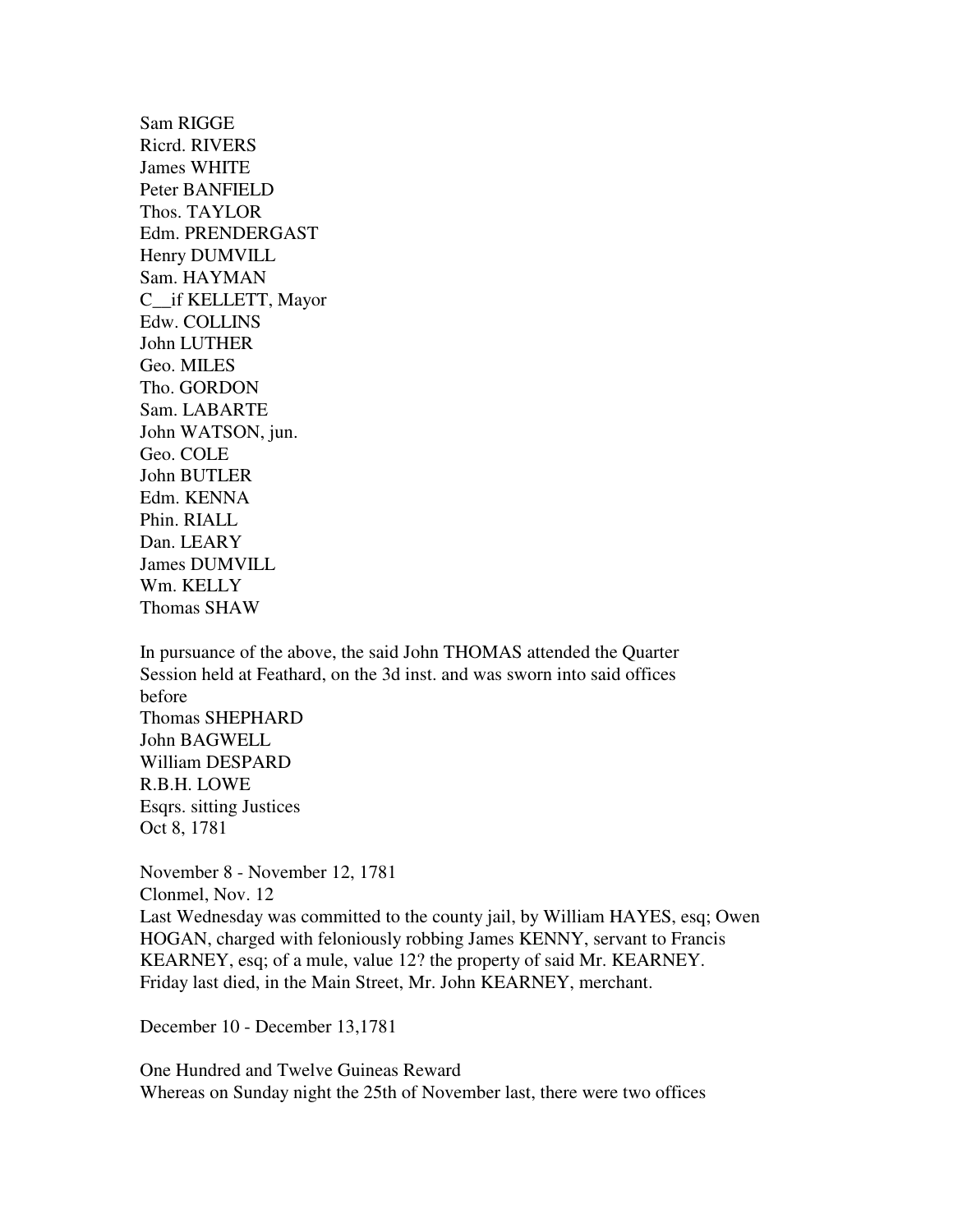belonging to Mr. John SWEENY of Templemore, feloniously broke open by some evil-minded villains; in one of said houses, were two sporting Does, the property of John C. CARDEN, Esq; whose throats were cut, and the carcasses, &c. taken away: Now we the Templemore Light Dragoons, having a just abhorrence to all such audacious offences, do hereby promise to pay the sum annexed to our names, to any person who will discover and prosecute to conviction (within six months from the date hereof) the person or persons concerned in said felony; and \_\_\_ person concerned will discover his accomplices (except the person who absolutely cut said Does throats) such person shall be intitled to the above reward, and application will be made for his or her pardon. Dated Dec. 3, 1781

John C. CARDEN, Col. Richard CARDEN, Major John CARDEN (Fifthmoyne ?) Capt. John WILLINGTON, Lieut. John SPUNNER, Adjutant Rev. Rob. HOLMES, Chaplain Rev. Kennedy KENNEDY John HOLMES Wm. SPUNNER Charles SPPUNNER Joseph HEWSON George HEWSON John LEMON George HARDEN John LEE Richard MASON Edmond HOLMES George HEWSON Henry HEWSON William MASON George SPUNNER Nich. Southcote MANSERGH Dan. MANSERGH Rich. LOCKWOOD John KYFIN Richard Kyfin CARDEN Hamilton LOWE Jnoathan WILLINGTON George BENNETT Nich. CARDEN Tho. HARDGRAST George COOKE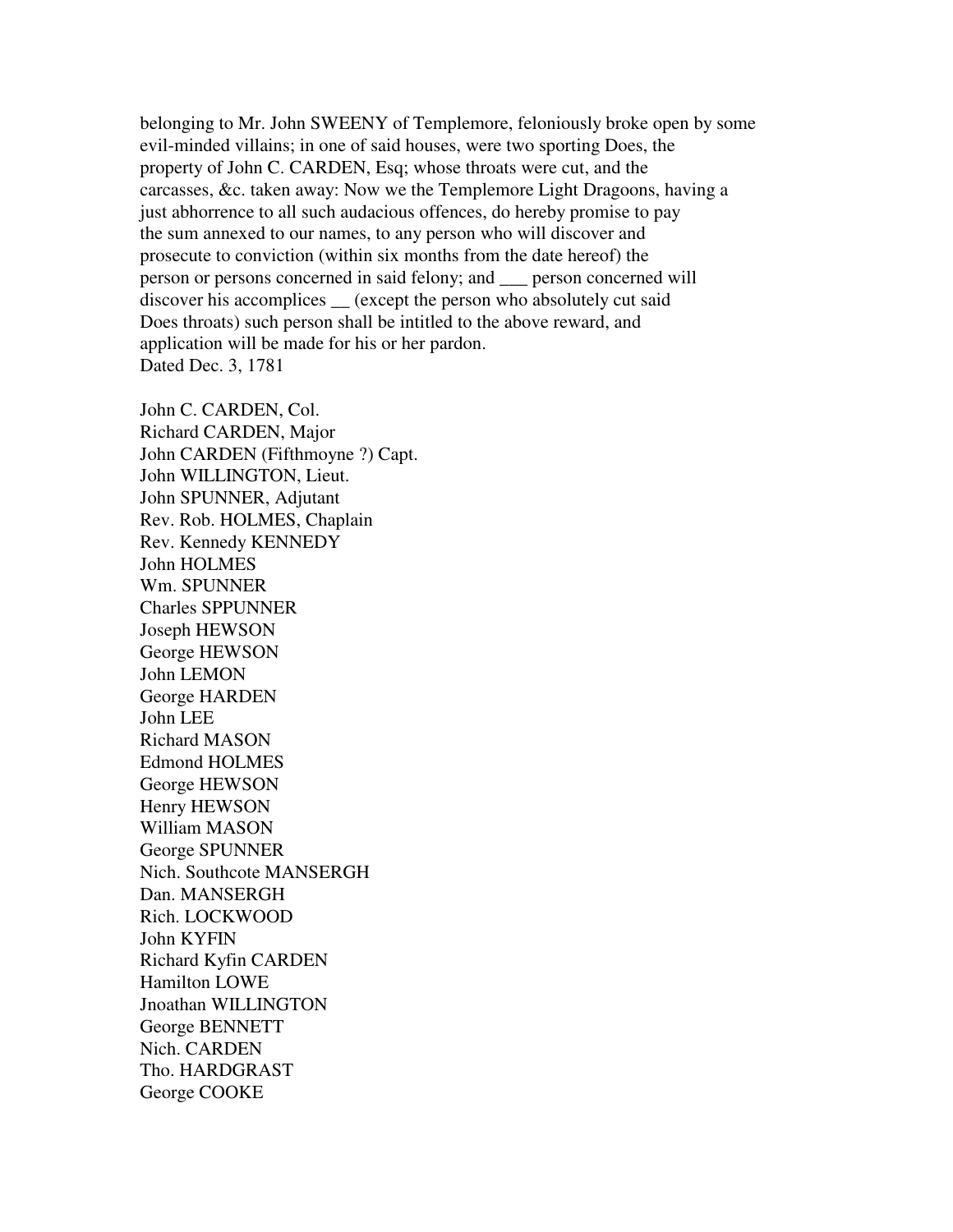Sam. COOKE John HARDEN Sam. MIDDLETON, Sec.

July 4 - July 8, 1782

Committed to the county jail the 19th ult by William HAYES esq; - Patrick COLBERT charged by oath with having, on the night of the 16th ult. feloniously stolen a horse, value 9? the property of Dennis BURN, of Derrycloony in the county of Tipperary, farmer. - The 4th instant, by James Archer BUTLER, esq - John WALSH, charged on oath by Margaret CARRIGAN, with having, on the night of the 27th of March last, (assisted by others)forceably and feloniously taken her out of bed, at the house of John FINNANE, of Currdangan in the aforesaid county, and from thence carried her on horseback to the house of Laurence HAYS, of Ballynlander in the county of Limerick, where he, contrary to her will, had carnal knowledge of her.

July 7 - July 15th 1782 Clomel July 15th Died, a few days ago, at Ballspellan? spa, where he went for the recovery of his health, Mr Samuel BROWN, of Feathard.

July 18 - July 22, 1782 Clonmel July 22 Died, on the Thursday morning last, Mrs HAYMAN, wife of Mr. Samuel HAYMAN.

 July 15 - July 18 1782 Clonmel, July 18 Died, on Monday morning last, Mr. Robert SHERLOCK, apothecary. Tuesday miss Margaret KEARNEY, daughter of the late Mr. John KEARNEY, winemerchant.

Aug 19-22, 1782. #43

Clonmel Aug 22

Tuesday our assizes ended, at which John NEIL was found guilty of forgery and perjury, and sentenced to be pillored (which he accordingly underwent yesterday in the Mainstreet, near the Court-house) and imprisoned 6 months.

Timothy GARDNER, found guilty of rape on the body of Elizabeth LACY, did not receive sentence, an arreil ? of judgment being pleaded, in consequence of an alleged error in the indictment; but is to remain in jail till next assizes, then to take his trial on another bill of indictment for the same crime.

Several others, for different felonies and trespases, were tried and acquitted.

August 12 - August 15, 1782 Clonmel August 15 Last Tuesday evening, as Hannah HOWELL, the wife of a shoemaker in Irishtown, was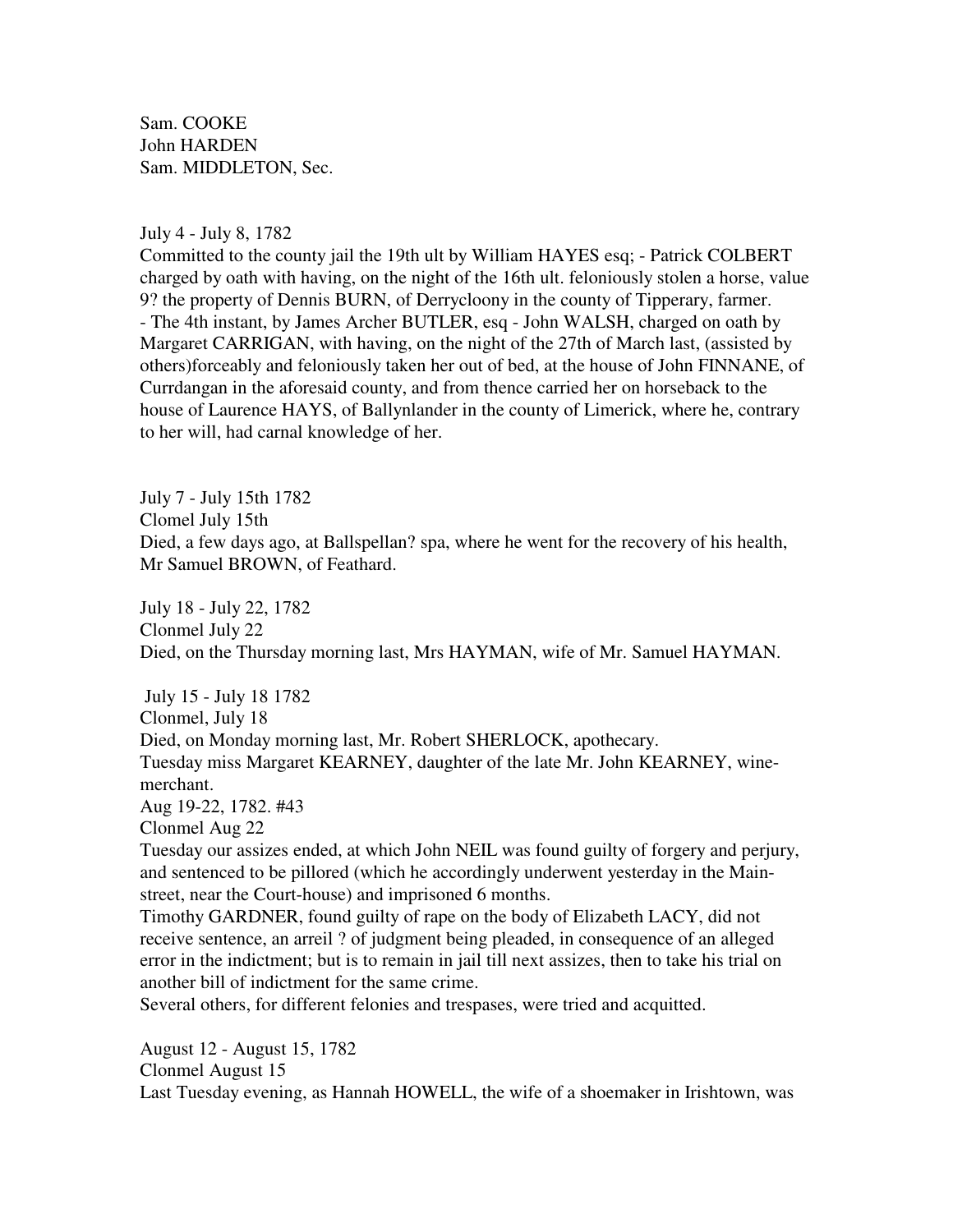taking up a kettle of water at Rigg's Slip, she fell into the river and was drowned; her body was taken up yesterday morning near said place.

Thomas PRENDERGAST, charged on his own confession, with being concerned in dealing with sheep, the property of John LALOR, esq - and Catherine CONNERS, otherwise SCULLY, charged on oath with being also concerned in stealing the above sheep, were yesterday escorted to town and lodged in the county jail, by a party of the Cashel Volunteers, under the command of lieut. Richard PRICE, being committed thereto by Paul PHELAN esq; deputy mayor of Cashel.

August 15 - August 19, 1782 Clonmel August 19 Yesterday died, Mr William AIRAY of this town. November 25 - November 28, 1782

November 25 - November 18, 1782

Clonmel November 28

Committed to the county jail, by Robert RYVERS, esq; - Michael FANNEN, otherwise Bryan FANNEN, and Bryan HAMILTON, otherwise Michael DARMODY, both charged on oath by Michael PHELAN, with having on the night of the 7th instant, feloniously robbed him of twenty-seven guineas and a half. - They were escorted to town by a party of the Cashel Volunteers under the command of

lieut. Richard PRICE.

Died last Monday morning, in Cashel, Mrs HARRINGTON, wife of Edward HARRINGTON, esq; M.D.-

Yesterday morning, in Dublin street, the widow BLACK, confectioner.

December 2d - December 5th, 1782

William LONERGAN, of Ballyporeen, hereby gives notice, not to credit his wife Mary LONERGAN, otherwise REARDEN, as he will not pay any debts she may contract. Dec. 5, 1782

December 19th - December 23, 1782

Married on Friday last, in Cashel, William LOCKWOOD, esq; to miss Mary BRAY.

January 20 - January 23, 1783

Clonmel Jan 23

This morning was married, Mr John HOWELL, sadler, to miss Hannah AIRAY, daughter of the late Mr William AIRAY, of this town.

February 27 - March 3d, 1783

Clonmel, March 3

Died, on Saturday night, last, the widow of the late Mr. John McCHEANE, of this town. Whereas William BAKER stands indicted as of Summer Assizes, 1782 at Clonmel, in the county of Tipperary, for the murder of John NOWLAN. Now I the said William Baker, have surrendered and given myself up to the Sheriff of said county, in order to stand my trial on said indictment, before the next going Judges of Assize of the Munster Circuit, at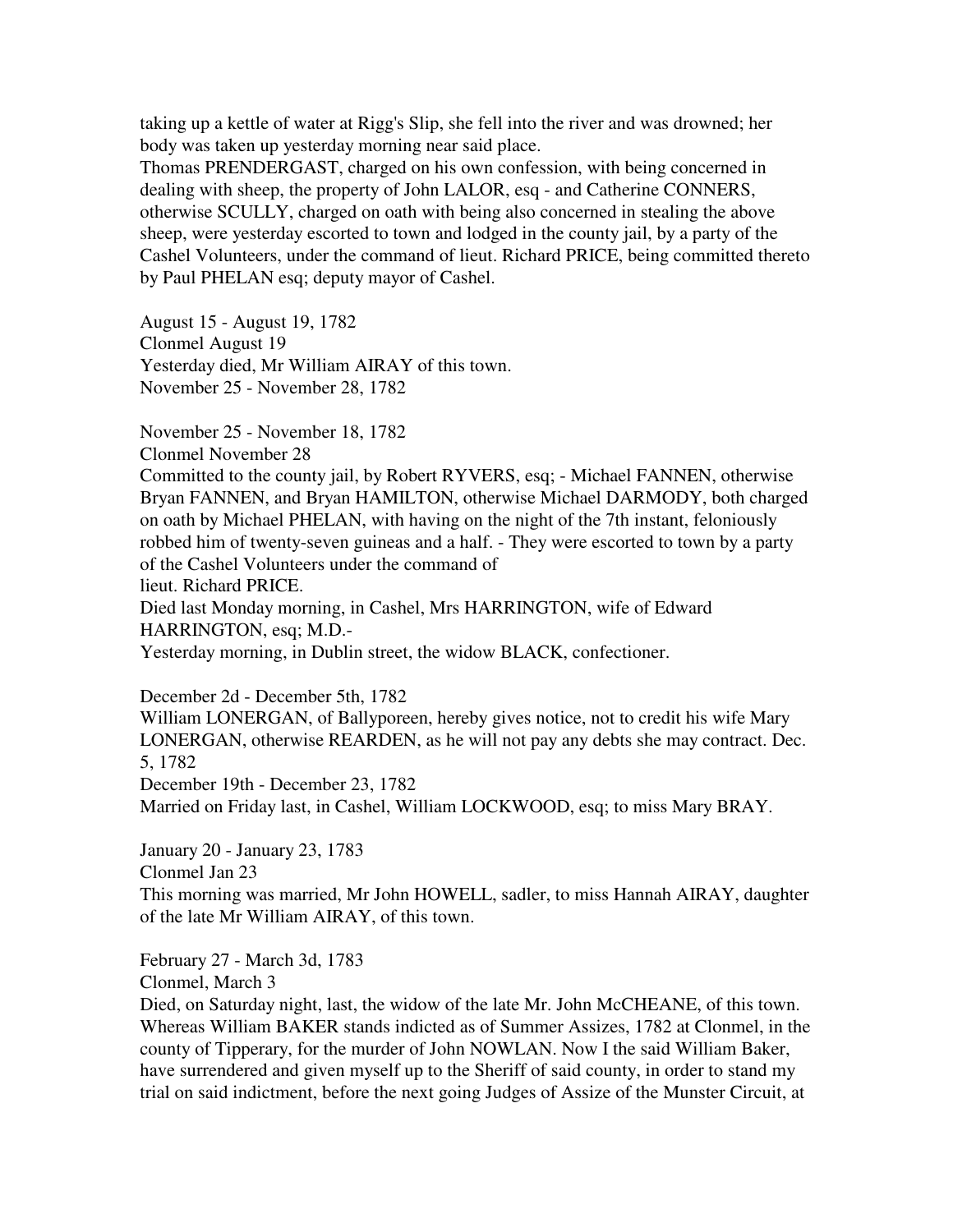Clonmel is said county, of which all persons concerned are to take notice. Dated this 25th day of February, 1783. Wm. BAKER.

March 31 - April 3d, 1783

Clonmel, April 3.

Last Tuesday our assizes ended, at which the following persons amongst others, were tried and found guilty:

Edmond BARRY and John BARRY, for assault, fined five marks each, and to give security for their good behaviour.

Edmund DUGGAN, otherwise CROOSKEEN, for stealing a cow, - and Denis KEEFE, for stealing a bulchin calf, recommended by the grand jury as objects of mercy, were sentenced to hard labour, the former for three, and the latter for seven years.

Mary ARCHDEKIN, for felony to the value of 10d. to be privately whipped; but pleading pregnancy her sentence to be suspended until delivered.

Died. Last Tuesday, the wife of Mr. Richard CUMMINS, shopkeeper.

September 4 - September 8, 1783

D E S E R T E D

From his majesty's 12th, of P.W. regiment of light dragoons, from on command at Inniskeane, in the County Cork, 25th August, 1783,

# THOMAS CASHIN,

Aged 26 years, 5 feet 8 inches high, dark brown hair, grey eyes, fresh complexion, strait and well made, has a red mark on his right cheek, by trade a shoemaker, was born in Killenaule in the county Tipperary; went off in his white jacket, black leather cap, white waistcoat, and leather breeches; took with him a carbine, sword belt, and some rounds of ball cartridge

Also, PATRICK BURBRIDGE,

Aged 21 years, 5 feet 7 inches high, light sandy hair, grey eyes, fresh complexion, strait and well made, by trade a laborer, was born in Kilcooley in the County Tipperary; went off in a blue regimental watch coat, white jacket, white waistcoat, leather breeches, and a round hat.

Clonmel, Sept. 8.

Last Saturday our assizes ended, at which the following persons were tried and found guilty, viz.

Thomas DORCEY, for stealing a horse, value 5?. from off the lands of Newtown, the property of John ALLEN, to be executed on Saturday the 20th instant.

Arthur RADCLIFF, for uttering base coin, to be publickly whipped two market days (the 13th and 20th instant) and confined three years.

William KEATING, for breaking into and robbing the shop of Mr. Wm. THOMPSON, watchmaker, of a silver watch and sundry articles of plate, (found guilty of the same to the value of 4?.11d.) to be put to hard labour for seven years.

Richard BYRNE, for stealing money out of the warehouse of mss. Terence and Pierce DOYLE, in Carrick-on-Suir, to be put to hard labour for three years.

Mary PALMER, also for felony, to be confined three years.

Edmund CRANLY, for an assault, fined 10?. and to be imprisoned four months.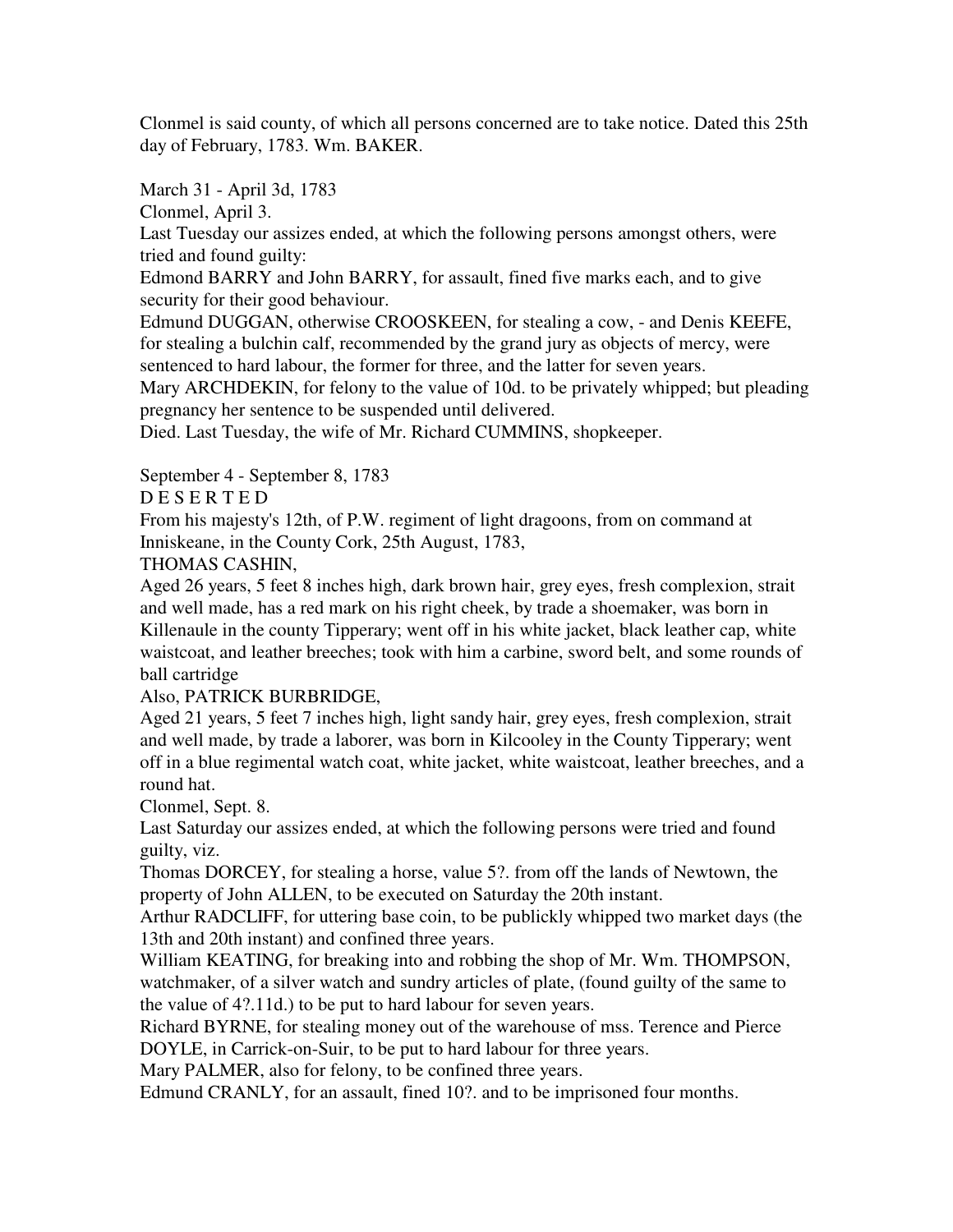Edmund TIERNY, for breaking windows, fined 6d. and to be imprisoned six months. At the above assizes, on Friday last, came on before the hon. baron HAMILTON, the trials of Andrew GRAHAM, esq; inspector of excise, mess. Henry O'HARA, William HAMILTON, and Hugh LYNAM, revenue officers, for the murder of Hugh WAXTED, when in the execution of their duty at the town of Newport, in the county of Tipperary; when, after a tedious and severe prosecution, they were honorably acquitted. Married. Mr. Ambrose BLAKE, of Lisduff, to miss. Catherine RYAN, of Urlingford.

October 2d - October 6, 1783 Clonmel Oct 6 Died a few days ago in Dublin, Mr. Edward McALLISTER, attorney, of Feathard.

January 12 - January 15, 1784 Whereas Margaret LAUGHNANE, my Wife, has turned out contrary in the duty of a Wife, by running me in debt in many places, I now therefore caution the Publick from crediting her any more on my account, for that I am resolved to pay no debts she shall contract for the future. Tipperary Jan. 15, 1783. STEPHEN DOWDAL.

April 5- April 8, 1784

CLONMEL, April 8.

Committed to jail, the 2d Inst. by John Lapp JUDKIN, esq; - Thomas SPEIGHT, charged on oath with being suspected of feloniously taking, from the lands of Gortmore, near Cashel, on the night of 17 December, last, two milch cows, value 1 3l. Sterling, the property of Michael DUGGAN.

Last Saturday was married, in Waterford, Meade HOBSON, esq; to the amiable Miss JONES, with a very considerable fortune.

We hereby give notice to all Prosecutors and other Persons concerned, that we will surrender ourselves Prisoners to the Sheriff of the County of Tipperary, on or before the 17th Day of April next, to answer any Charge that may be exhibited against us, for the Murder of Michael BEARY. Arthur CONNEL William TREMELLS George CASEY. March 20, 1784

June 10- June 14, 1784 CLONMEL, June 14. Committed to jail the 12th inst. by Hugh MASSEY, esq; - Thomas DOUGHING, charged on suspicion with feloniously killing on the night of the 1st inst. two wedders, and taking away part of the fat and wool, the property of Godfrey TAYLOR of Noan, esq.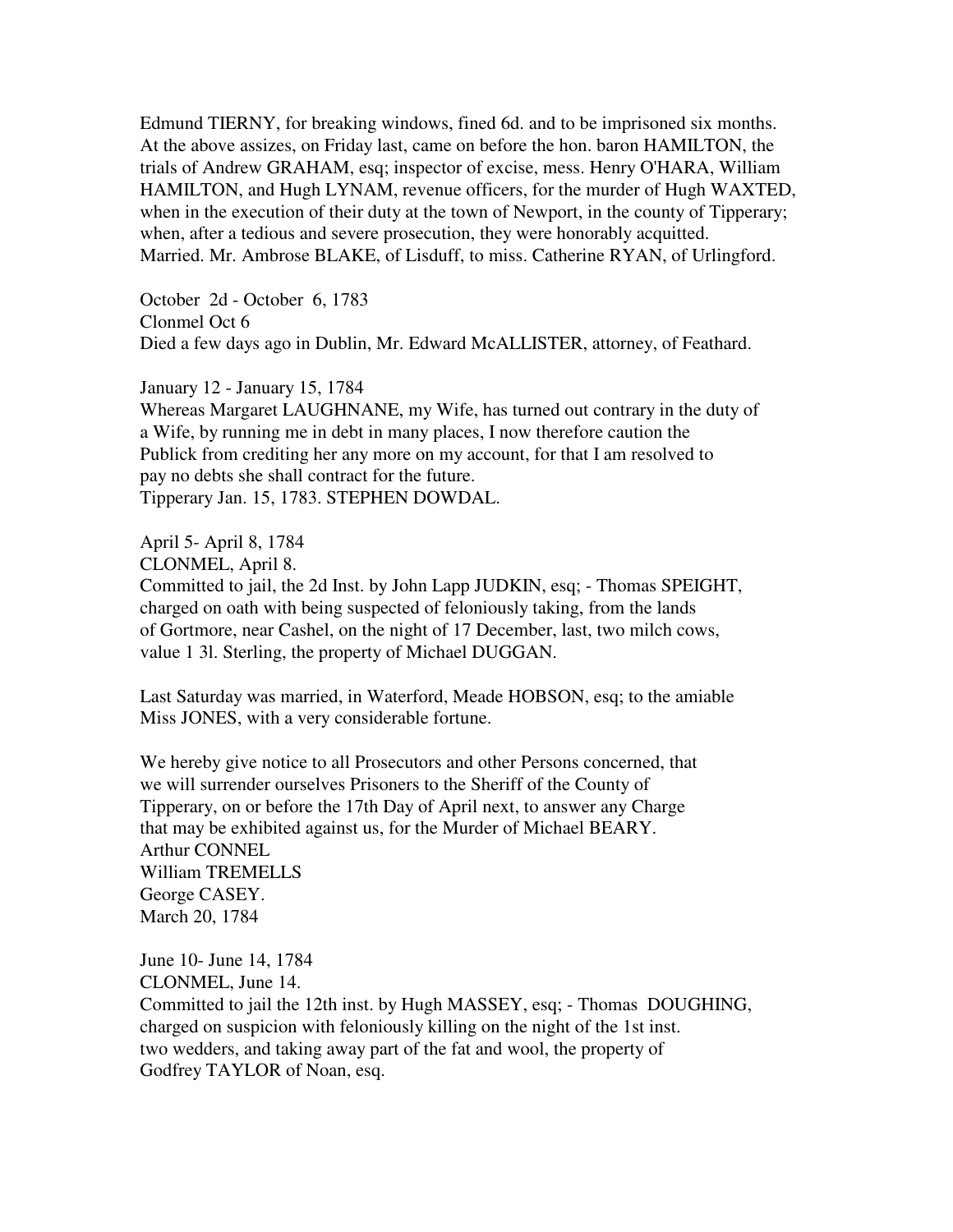December 6 - December 9, 1784 CLONMEL Dec. 9. Committed to jail, the 7th inst. by Richard COX, esq; Catherine RYAN, charged on oath with feloniously taking and carrying away from the house of Miss Catherine POWER of Carrick, On the 3D inst. one silver cream-ewer, and sixteen silver tea spoons, value two pounds ster, - The 8th inst. by John HAMILTON LANE esq.;

Thomas MARTAIN, charged with feloniously stealing a pig from James GLENNAN ? of Roscrea.

## A CALL to the Benevolent.

Mrs. Henrietta DEMPSEY, Widow of Mr. DEMPSEY, Uppolsterer, lies at this instant, in Clonmel, loaded with accumulated distress; deprived of her own, and six helpless Children's support, by the late loss of her Husband, whose industry had, till now, kept her above the necessity of publick application, painful to her many other Feelings, with Heart-felt Sorrow she was disabled from her attendance on, and doing the lst office to her departing ? Husband, being at that time, confined to her Lying-in Bed, from he? effect of which she is now barely recovering.

Such good persons, as can feel for such complicated affliction, are requited to send their Benefactions to the Rev. Doctor MOORE, or the Rev. Mr. BACON. Clonmel Nov. 22, 1784.

Committed to jail, the 8th inst. by the worshipful Richard MOORE, esq; moyer, John QUONY, and John SWEENY, charged on oath with breaking open the mill of James MORRIS of Drith, and the malt-house of John CASHEL of Thurles, and feloniously taking therbot, forty-two stone of malt, value two pounds, six shillings, ster. -

The 11th inst. by the same magistrate, Margaret HIGGINS, and Ann RYAN charged on oath with feloniously stealing from the shop of John WALIHE, of Clonmel, one piece of linen, value two pounds fourteen shillings, ster.

January 12 - January 15, 1784 CLONMEL, Jan 15, 1784 Died last Sunday night at Grove, Mr. Henry KICKHAM.

Mar 29 - Apr 1st, 1784 CLONMEL April 1

Last Tuesday night the house of doctor MEAGHER, in the east suburbs of this town, was entered by some villains, who broke in at a back door, and rifled the house of plate, linen, and other articles to a considerable amount (the doctor being from home) a diligent search and pursuit was made by several gentlemen, and about two o'clock yesterday, one of the villains, named John SEXTON, was apprehended in Carrick, with a watch, and several articles of plate in his possession, being part of the plunder taken the preceeding night - Sexton had formerly lived as servant with the doctor.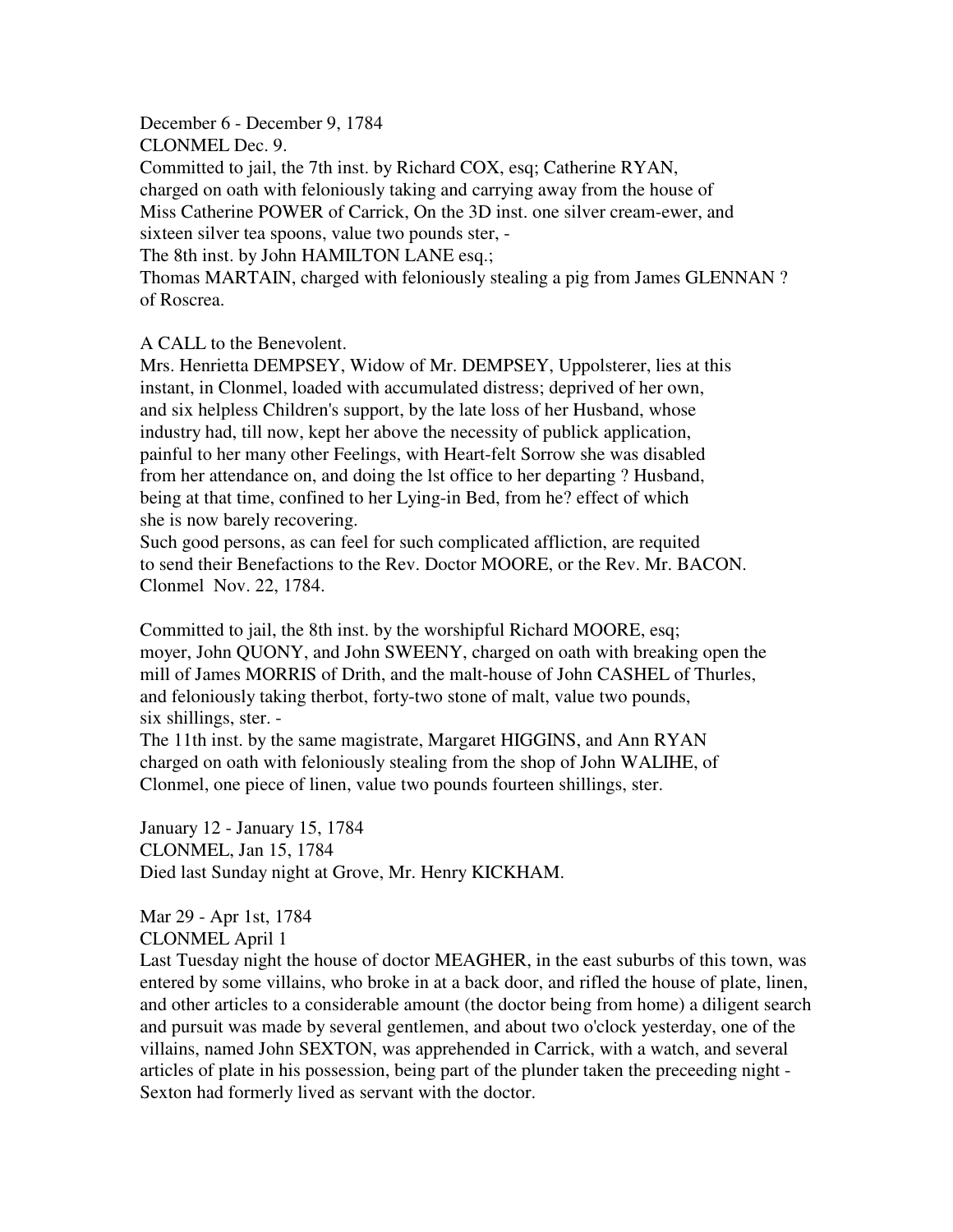April 1 - Apr 5, 1784 Clonmel Apr 5 Died a few days ago, at Lettyville, in this county, John GREEN esq.

May 13 - May 17, 1784 Hereby Caution the Public, not to take my \*\* Note in any Payment from Henry SMITH of Lismore, as I was drunk and received no Value when I passed it to his Son Robert. Cappoquin May 2, 1785 [sic]

July 19 - July 22, 1784 CLONMEL July 19 Died Saturday last, sincerely regretted, the wife of Mr. John MURPHY, of this town, chandler.

July 22 - July 26, 1784

County Tipperary

WHEREAS I stand indicted for the Murder of Mathew SHANAHAN, of Burrosoleigh, in said County, Cooper, and as I intend standing Trial for the same, at the next General Assizes and General Gaol Delivery, to be held at Clonmel, for said County, of which all Persons concerned are to take notice; and especially my Prosecutrix, Mary SHANAHAN, Dated this 26th of July, 1784.

WILLIAM STAPLETON

May 30 - June 2d, 1785

CLONMEL, June 2.

Yesterday was executed, pursuant to his sentence at our last assizes, Patrick NUGENT, for killing two sheep, with an Intent to steal the carcasses, the property of Mr. Darby SCULLY: -

John LYONS, and Mary CLEARY, who were to have been executed at the same time, received a respi\*\* from his grace the lord lieutenant, until further order.

Married, on Sunday the 29th instant at Fish\*oyne, John CARDEN, esq; late lieutenant in the 36th regiment, to Miss GRIFFITH, of Forres\*, in the county of Tipperary.

Clonmel, June 20 (1785)

On Thursday departed this life, at Mount Juliet, the seat of the right honourable Harriett viscountess Mountgarret and baroness Kells, daughter of the late and sister of the present earl of Carrick, and niece to the earl of Shannon. Her ladyship was born the 11th of August, 1750 (a twin with the honourable Pierce Butler) and married the 21st of october, 1768, to the right honourable Edmund viscount MOUNTGARRET, and baron Kells; by whom and has issue on daughter, Charlotte, and four sons, Edmund, Somerset-Hamilton, Henry Thomas and Pierce. -

At Eden, Samuel BENNETT, jun. esq; son of Samuel BENNETT, esq; of Tipperary, aged 18 years, a young gentleman universally regretted by all who knew him.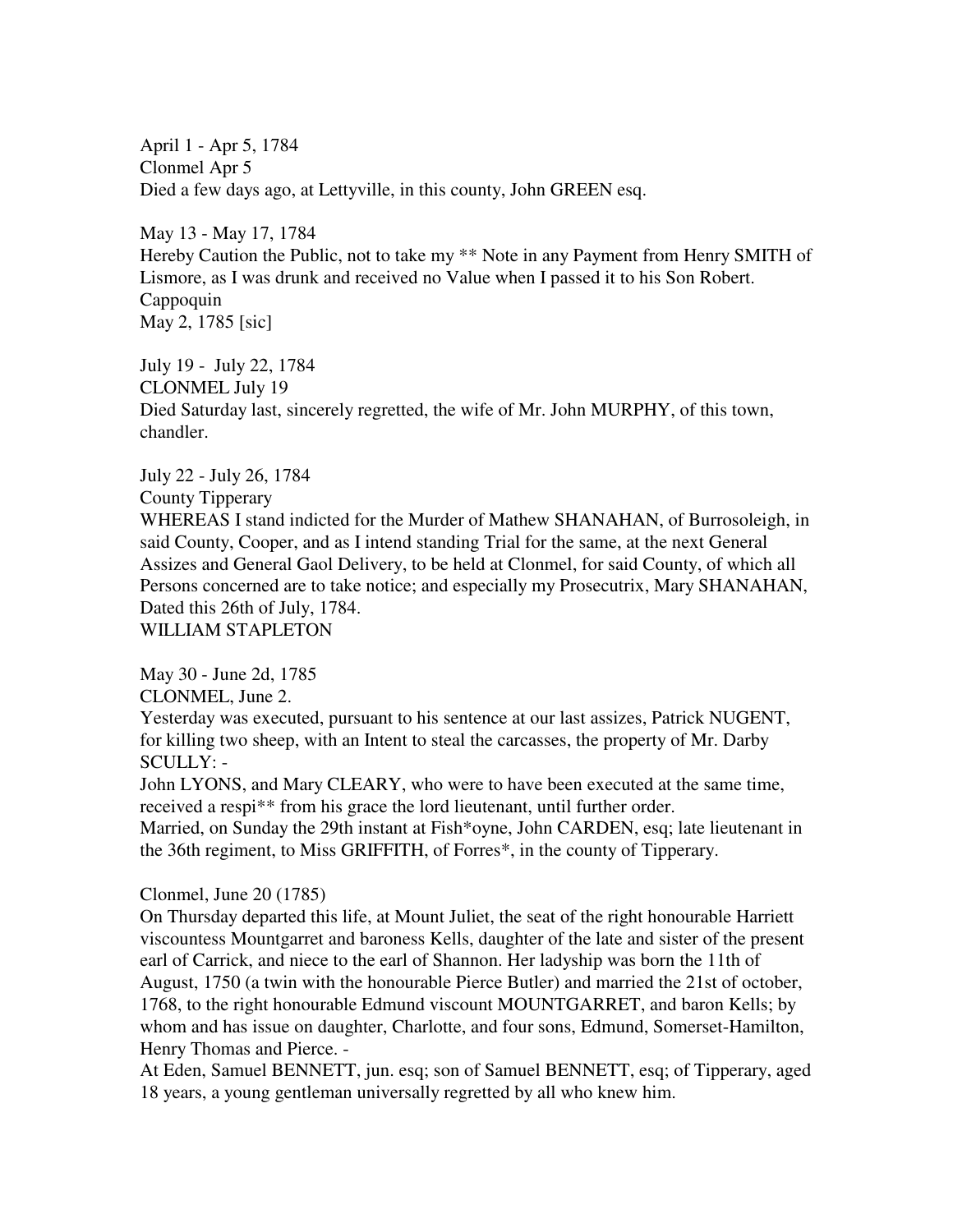### November 21 - November 24, 1785

Yesterday was committed to the county jail, by Edward COLLINS, esq;- John DWYER, charged on oath, with having with several other persons, on the 9th of September, last, entered upon the Lands of Ballynamona, near Goolden in this county, in the peaceable possession of Michael MULCAHY, farmer, for several years past, by virtue of a lease, granted to him of said lands, by Richard KIELY, late of Lismore, in the county of Waterford, esq; deceased, and with force and arms, took a forceable and unlawful possession of said MULCAHY'S house, farm, and the premisses thereunto belonging, and thereout expelled him to his great loss and prejudice;- and also with having ransacked said Mulcahy's house and farm, embezzled and converted to his own use, and those concerned with him, the crops of hay, corn, grass, and potatoes, on said lands, to the amount of 260l. ster. and upwards, and likewise cutting down, an orchard, and several ash trees, on said premisses, and putting the said MULCAHY, in dread and terror of his life.

### Nov 21 - 24, 1785

A RENT ROLL of Part of the Estate of St. Johnstown, in the County of Tipperary, Property of MATHEW JACOB, Esq; to be sold immediately.

| Names of Lands. Tenants Names. |                         | Term to run |
|--------------------------------|-------------------------|-------------|
| Moyne,                         | <b>Robert SHAW</b>      | FOR 3 Lives |
| Kilkenay Beg                   | Tim. and Ed. GUYNON     | 14 Years.   |
| Part ditto,                    | Mich. $RYAN$ & partners | 10 Years.   |
| Part ditto,                    | Wm. CA*HINE             | 10 Years.   |
| Another part do                | Jn. HEAD & partners     | 9 Years.    |

Proposals will be received by the above named Mathew JACOB, at St. Johnstown, Clonmel, \*\* Phineas RIALL, of Clonmel, and by Richard MILLET OF Ballynonty, Cashel, Esqrs. who will declare the Purchaser as soon as the value is offered. Dated Nov. 17, 1785

James Kell\*y of St. Johnstown wil shew the Ground.

## CLONMEL, April 10.

Married. This day sennight, in Waterford, James ELLIOTT, esq; to the amiable Miss Shaw, daughter of the late doctor SHAW, both of this town.

June 1- June 5, 1786 CLONMEL, June 5

We have the pleasure of informing the public, that Michael RYAN, who was one of the five men, lately apprehended, and taken up by the mayor, on suspicion, is discovered and found to be an old offender, and that a committol a day or two ago, was lodged against him, for robbing the house of John FOGARTY, of Ballioughter, in this, county, in the month of February, 1785, of cash and several articles; and also, strongly suspected of being concerned in robbing the house of Edmond RYAN, of Ballioughter, aforesaid, of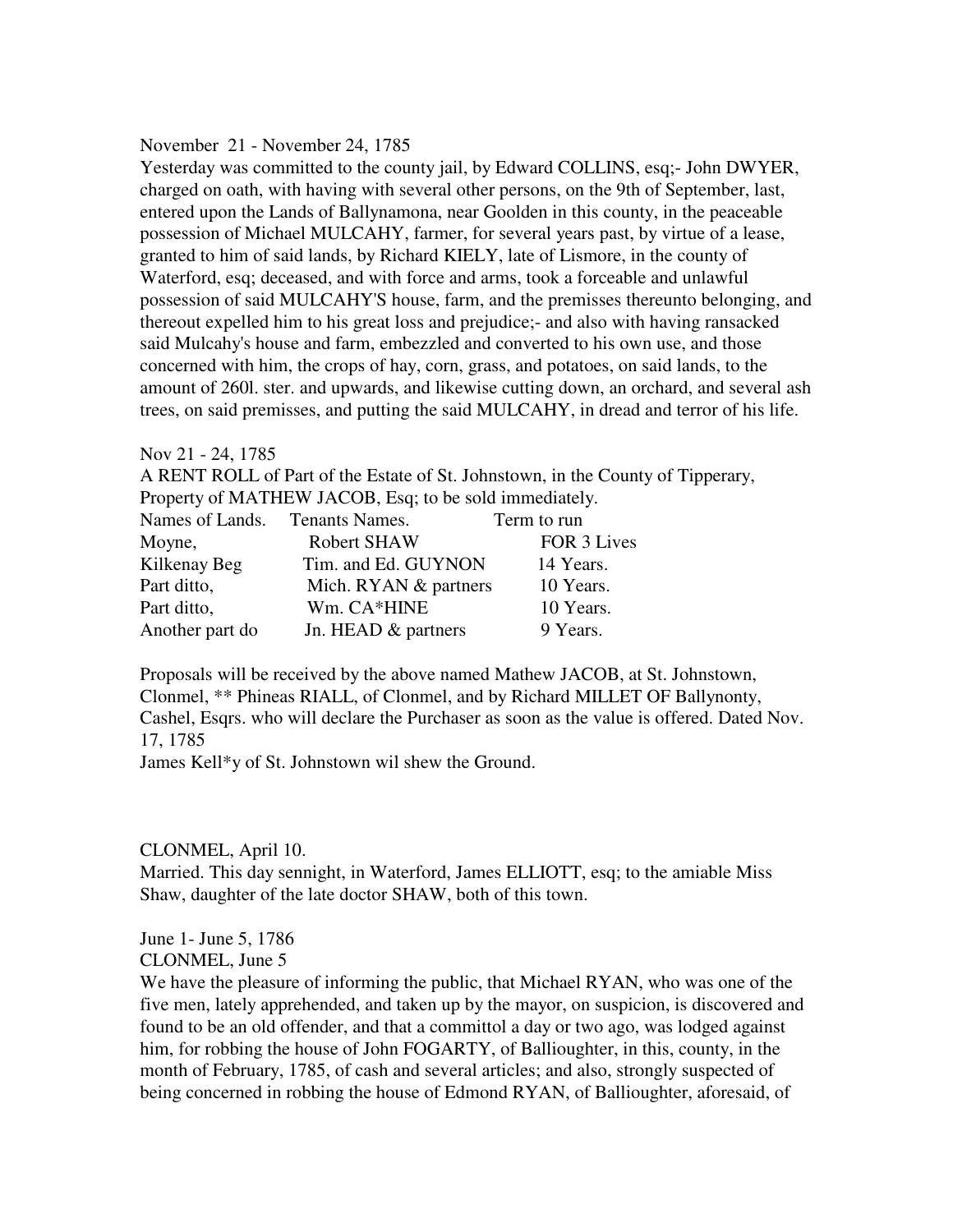nine guineas.

June 12-15, 1786 CLONMEL June 15 Died last Sunday at Rathkenny, near Fethard, Mrs. MASSEY.

June 6 - June 15, 1786 CLONMEL, June 19. Committed to jail, the 10th inst. by Thomas GORDON, esq; mayor,- Tobias STAPLETON, charged with having on the 25th February last, violently assaulted Robert B\*SSE\*T, of Carrick, by giving him blows, with several unlawful weapons, by which he had his arm broke, and different wounds, in many other parts of his body:

June 22 - June 26, 1786

CLONMEL June 26

Wednesday last, Thomas HENEY, alias captai\* SLEDGER, one of the persons concerned in the murder of Ambrose POWER, of Barretstown, in this county, esq; was brought up to the court of king's bench, Dublin, and received sentence of death, to be executed in this county, on Saturday, the 1st of July next.

September 7 - September 11, 1786

CLONMEL, September 11

Committed to our County Jail, the 8th inst. by Samuel ALLEYN, Esq;- Catherine MARNANE, charged on oath, with having on the night of the 7th inst. feloniously stolen several articles of wearing Apparel, value Twenty Shillings, out of his Garden, which were found in her possession and Custody.

Same day, by John Lapp JUDKIN, Esq;-

John FITZPATRICK, charged on oath, with having assembled in a riotous and tumultuous manner, on the Lands of Killoke, on the 28th of July, last, with others to the number of Sixty and upwards, assaulting and wounding Michael McNEMARA, and robbing him of Fire Arms.

Same day, by Robert RYVES, Esq;\_

John O'FLAHERTY, (a Captain of the White or Right Boys, as he calls himself) Thomas HIFFERNAN, Denis DUGGAN, Connor RYAN, Patrick DWYER, and Connor RYAN, charged on oath, with having on the 23rd July, last with others, to the number of Five Hundred and upwards, assembled at Mocarky, on the Ground of John MANNIN, Gent, for the purpose of swearing the Parish, to act by their, the White Boys Laws, and their Regulations, respecting the Tythes, and Dues, of the different Clergy, and there striking said MANNIN, by giving him, six cuts on the Head, severely wounding him, in the left Arm, by the firing of a Gun, which was done with an intent, feloniously to kill, wound or to maim him, and obliged him and his Friends, who were with him, to swear several unlawful oaths, respecting their Regulation, and requiring him to assume a Title or Command amongst them, and as such, to go at their Head, to swear other Parishes,- and at the same time, feloniously took and carried away, from said MANNIN, and his Friends, Eight Guns, One Pistol, and a Silver hilted Sword, value Eight Pounds, Sterling,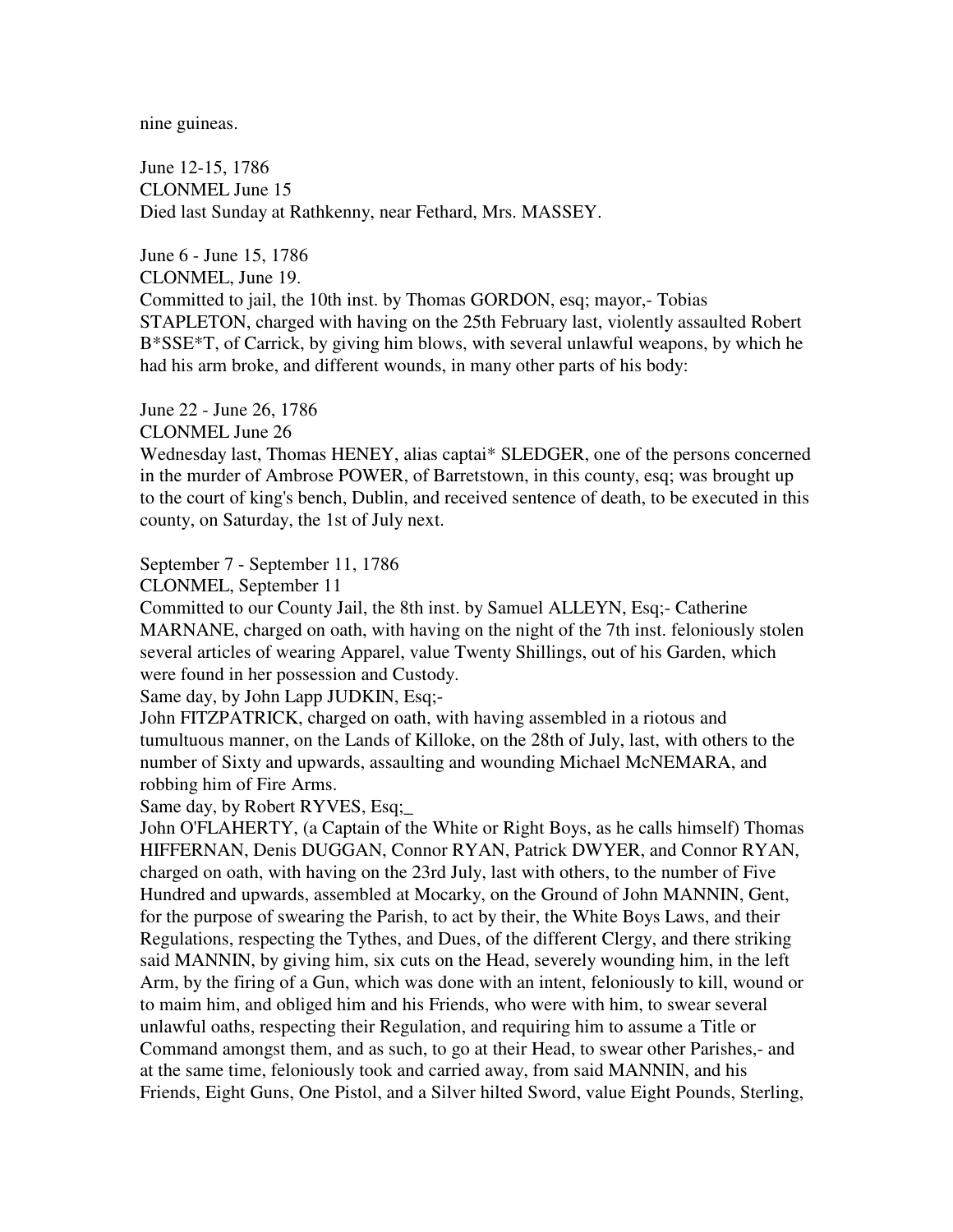and upwards, and likewise forced him, to take an oath, not to prosecute them. The same day, by a Transmit Warrant, from Thomas CHATTERTON, Esq; Clerk of the Crown for the County of Waterford,- James FITZGERALD, otherwise called KELLY, and Thomas HENNESY, otherwise called MAGRATH, charged with a Burglary and Felony, by them committed, in the Co. of Tipperary.

The 10th inst. by John HEAD, Esq; James \*acy, Daniel RYAN, John CONNOR, and Elizabeth CONNOR, charged on oath, with feloniously stealing Checker and Bandle Linen, value One Pound, Nineteen Shillings, and Four Pence, Sterling.-

Hugh MURRAY, for stealing a Mare, value 10l. the Property of Robert SCOTT, of Cashel.\_

Laurence WHELAN, for having Wool in his Possession, suspected to be stolen, from Hugh MINCHIN, Esq.-

Connor HAYES, for stealing Two Lambs, the Property of William HANLEY and Denis RYAN.

December 14 - December 18, 1786

CLONMEL, December 18

Married. Last Thursday, at the Quaker's Meeting-House, Mr. Joseph STRANGMAN, of Waterford, to Miss Rebecca GRUBB, daughter of Mr. Joseph GRUBB, late of this town.- Same day, Mr. Robert WILKINSON, sadler, to Miss Catherine CONSTABLE, daughter of Mr. Robert CONSTABLE.

December 18 - January 1st, 1787

CLONMEL, January 1.

Committed, to our County Jail, by the Worshipful Nathaniel MITCHELL, Esq; Mayor-Jeremiah MURPHY, charged by information, sworn before Neptune BLOOD, Esq; one of his Majesty's Justices of the peace, for the county of Clare, and by a mandate, on a warrant to the said information, from Edward COLLINS, Esq; for that having feloniously stolen from off the lands of Mount Rice, in the county of Clare, four cows, the property of James O'SULLIVAN, of the city of Limerick, Merchant.

The 31st ult. by Richard COX, Esq; Walter DUGGAN, and James DUGGAN, charged on oath, with being strongly suspected of stealing three sheep, from off the lands of Creg, the property of Thomas LALOR, Esq.

February 1 - February 5, 1787

CLONMEL, February 5.

Committed, to our county jail, on the 2d inst. by James Archer BUTLER, Esq;- Patrick KEEFE, butcher, charged on oath with stealing five ewes, off the Lands of Knocklofty, the property of John BUTLER.

The 3d inst. by Oliver LATHAM, Esq; Deputy Mayor of Cashel-

Michael DAWSON, Michael CONNOLLY and Margaret CONNOLLY alias DAWSON his wife, who stand indicted in the Crown Office of the county, with having on the 28th Day of July 1st, feloniously assaulted Michael M'NAMARA, at Kilcoke, and with having taken from him One Gun and Three Pistols, the property of the Rev Patrick HARE. The 19th ult. by Oliver LATHAM, Esq; Deputy Mayor of Cashel.-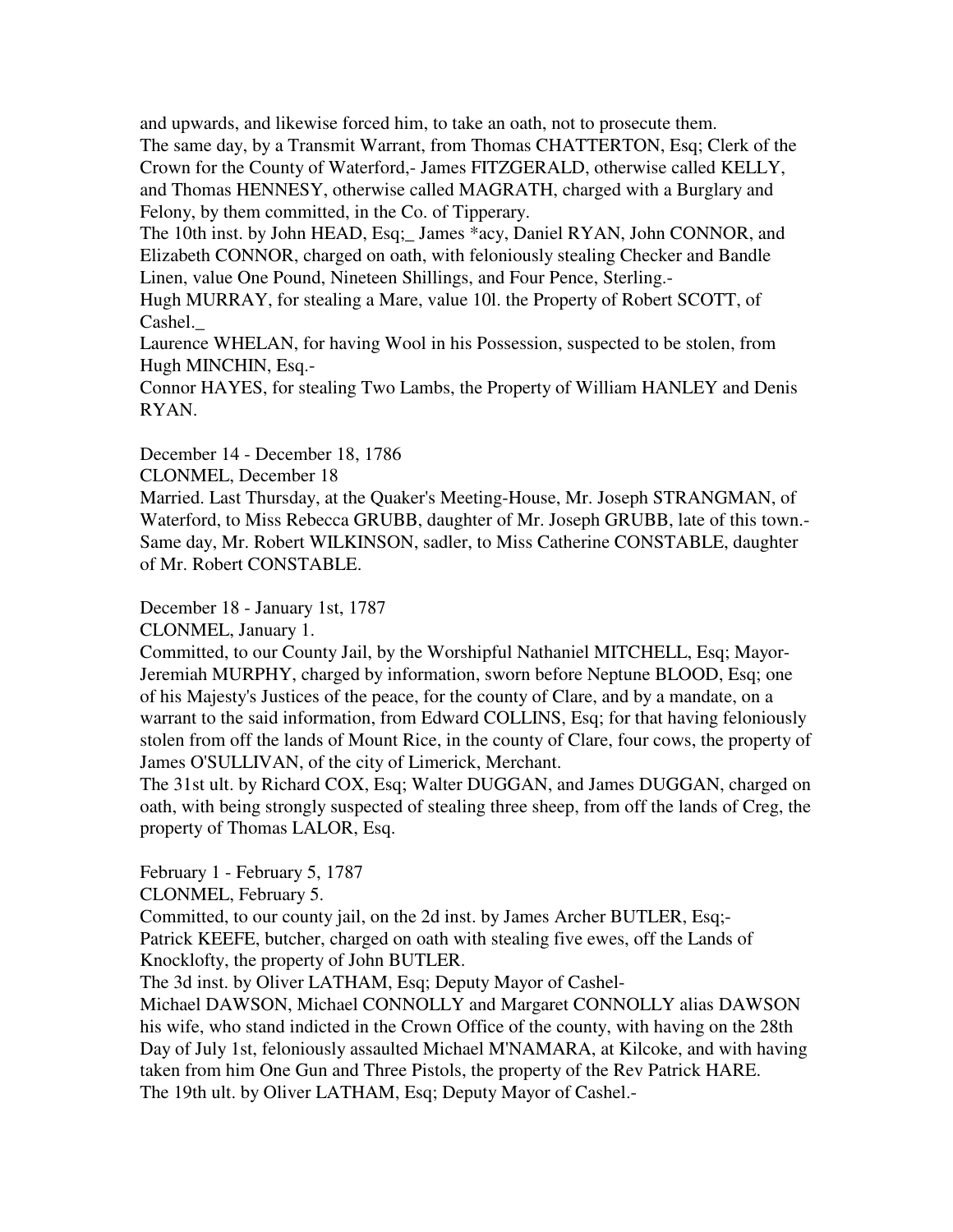John RYAN otherwise BEHOL ?, charged on oath with stealing a Cow the property of Thomas RYAN, of Tipperary, Esq.

MARRIAGE. Nicholas HAMMERTON, of this county, Esq; to Miss TILDALL, only daughter of Thomas TILDALL, Esq; of French street, Dublin.

February 22 - February 26, 1787

CLONMEL, February 26.

Committed, to our County Jail, the 21st inst. by the Rev. Patrick HARE\_

William FINN, of Cashel, shop-keeper, charged on oath, with having, on Friday, the 16th inst. assaulted and beat Thomas BURROWS, of his Majesty's 9th regiment of dragoons, and of threatening to take away his life, as being a soldier in disguise, and a spy to the Right Hon. the Earl of CARHAMPTON.

The 24th inst. by Mathew EVANS, Esq;-

William FARRELL, late of Killbog, farmer, charged on oath, with having in his possession an ash tree, the property of the Righ Hon. Pierie (or Pierse), Lord Baron Cahir, which was feloniously cut on the night of the 22d inst.

I DO hearby caution the Public, from hiring, or otherwise employing, Connelius RYAN, Servant, who lived with me for about Two Months, when I discharged him, for Drunkenness, and other Misdemeanors. But he has since come to my House, in my Absence, and feloniously stole thereout, One Pair of Boots and Spurs, my Property. EDWARD BAKER. Patrick's Well, Feb. 25, 1787

The Public are informed, the we, Maurice and William LOOBY, passed Two Notes, in the Year 1786, to James KEILY, Wheel Wright, for which we received no Value, and are determined not to pay them. Clonmel, Feb. 16, 1787

CLONMEL GAZETTE

May 17 - May 21st, 1787

Committed. To our County Jail, the 10th inst. by Nathaniel MITCHELL, Esq; Mayor-Michael MURPHY, charged, on oath, with feloniously breaking open a box, in the house of Richard MORRISY, with whom the said MURPHY lived as a servant, and thereout taking three guineas in gold, one guinea and a half in silver, and a silk handkerchief, the property of the above MORRISY.

The 14th inst. by Charles TUCKEY, Esq;-

Patrick FITZGIBBON, charged on oath, with aiding and assisting James FITZGIBBON, and John HALLINAN (a man of no certain place of residence) \*\* feloniously stealing, from off the Lands of Drumoe, one lined, black cow, and one red and white cow, value twelve pounds sterl. the property of Michael MAGRATH, of Drumroe, aforesaid. The 18th, inst. by Richard MOORE, ESQ;-

John CONNELLY, bellman, charged on oath, with being strongly suspected, for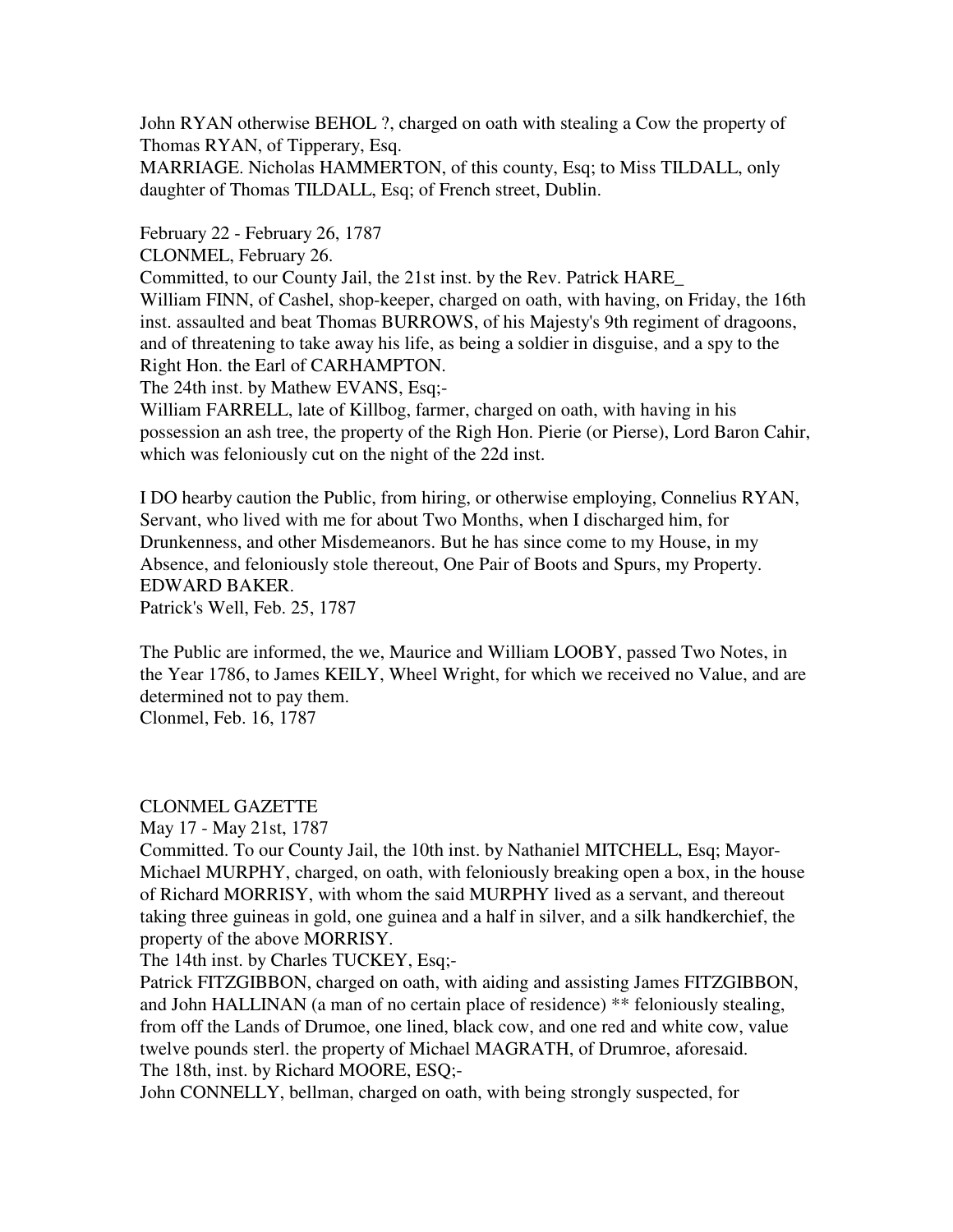burglariously breaking open the warehouse door of Mr. John BUTLER, of this town, and thereout feloniously stealing, and carrying away, eight bundles of rod iron, value ten shillings a bundle, the property of said Mr. BUTLER.

DIED. Last Tuesday evening, at his seat at Doneraile, co. Cork, most sincerely lamented, the Right Honourable Lord Viscount Doneraile. His death was occasioned by the bursting of a blood vessel. He was a Nobleman steady and sincere in his friendships, unbounded in hospitality, and his good nature endeared him to all his acquaintance; he was adored by his domestics as the kindest of masters- from his great indulgence to a numerous tenantry, and readiness to alleviate the wants of the poor around him, we may justly say his feelings were always awake to the noblest dictates of the mind- relieving the distressd. He is succeeded in his title and estate by the Hon. Hayes St. Leger (now Lord Viscount Doneraile, his eldest son.

June 28-July 2, 1787

CLONMEL July 2.

Married. At Kilmore, on Saturday, the 23d ult. John Thomas MEDLYCOTT, of Mayfield, co. Waterford, Esq; to Miss LOCKWOOD, dau. of William LOCKWOOD, of Clarahan, co. Tipperary, Esq.

Committed. To our County Jail, the 16th ult. by Robert NICHOLSON, Esq; Andrew HENEBERY, of Carrick-on-Suir, charged on Oath, with assaulting John CASEY of said town, on the 15th of June last, after which he went to said CASEY'S house, burglariously broke open the door thereof, with a sledge, (as is supposed) broke the window, and attacked said house three different times, on the above night, to the terror and dread of the said CASEY and his family.-

The 28th, by Robert NICHOLSON, Esq;

a man who called himself Laurence MURPHY, taken on suspicion of robbing some person lately, having been seen early on the 28th crossing the bridge of Carrick, from the County of Waterford, with a black mare, much tired, and riding her in a halter, without a saddle.- On being examined, he gave a very contradictory account of himself: he knew nobody, said he lived always under Col. DEANE, in the County Wexford. He had in his pocket, eight guineas and a half, and a turnpike ticket of Nine Mile House, dated 27th June: says he is a dealer.-

The 29th, by Robert RYVES, Esq;

John MORONY, charged on oath (before William CHADWICK Esq;) with having on the 29th, of October last, with divers other persons then assembled riotously, and feloniously taking away, a black colt, value ten pounds sterling, the property of William

BARRAGRY, of Tipperary, and beating and assaulting the said BARRAGRY, obliged him to quit his habitation, (near the village of Drum) and forcing him to take an oath, not to discover the above transaction-

The 30th, by John POWER, Esq;

Thomas KEATING, of Loughkent, farmer, charged on the oath of Margaret MORR\*SSY, spinster, with being aiding and assisting, in committing a rape on her body, on or about the 29th of April last.

October 29 - November 1st, 1787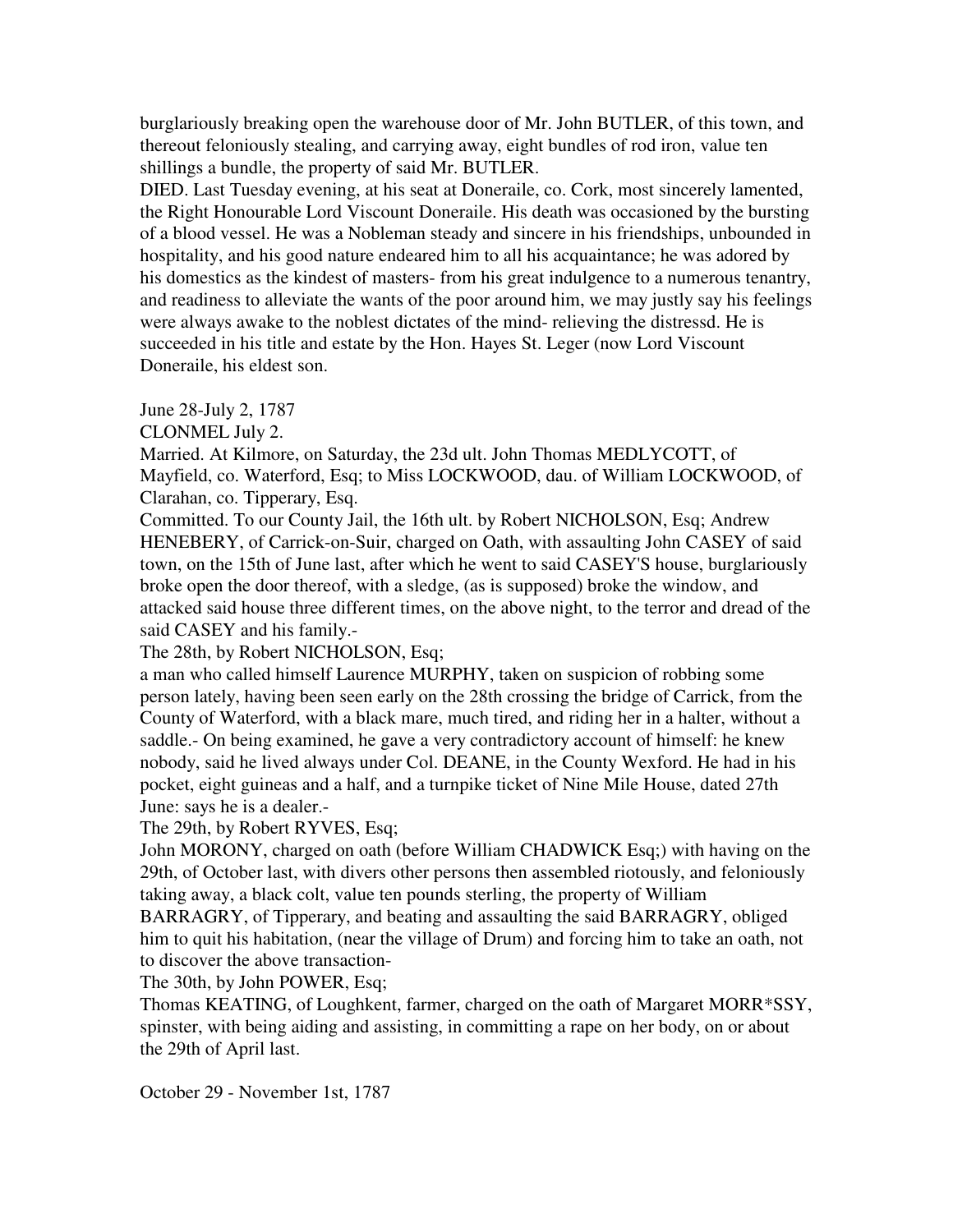CLONMEL. Nov. 1, Died, Last Tuesday, at Tipperary, Mr. Denis HILL, shopkeeper.

November 29 - December 3, 1787

CLONMEL, Dec.3,

Committed, to our County Jail, on the 24th ult. by Samuel BRADSHAW, Esq;- John BLAKE, of Ballyvirane, in this county, charged by information on oath, with having, on the night of Sunday, the 18th ult. feloniously stolen, from off the Lands of Greenane, in the said county, eleven sheep, the property of Mr. Henry SMITHWICK, of Tipperary, value seven pounds, sterling, and with having offered to sell them, to Michael BREEN, of Ballysheedy, (?) in whose custody five of said sheep were found, on the 22d ult. and who has proved, that he bought the same from the aforesaid John BLAKE.

- The said John BLAKE stands indicted in the Crown-office of said county \*\*\*\*\*ously assembling, with others, and assaulting Denis CAHILL, at Ballyvirane, on the 4th day of March 1772.

- And also; indicted for forcibly expelling Henry EDGAR ? out of the possession of a messuage, at Ballyviran, on the 6th day of March 1776

- And also, indicted for assaulting Michael RYAN, on the said 6th day of March; at Ballyvirane

- And also, indicted for assaulting Silvester GREEN, at Ballyvirane, on the 27th day of January, 1779- And also indicted for the murder of Bridget RYAN, at Clashequirk, (?) on the 20th day of December, 1779

- And also, indicted for feloniously stealing, four sheep, the property of Michael GREEN at Ballybeggane, on the 16th day of December, 1779. - And also,

indicted for feloniously setting fire to, and consuming a house of Edmond CLEARY, at Ballyvirane, on the 28th day of January, 1781 -

And also indicted for falsely imprisoning John CLEARY, same day and place. - And also, indicted for the murder of William SHORT, at Tipperary, on the 15th day of Sept. 1785.

- And also, indicted for feloniously stealing four \_\_\_\_, at Gortavohir, on the 21st day of July, 1786

- And also, indicted for feloniously stealing one brown cow, at Lacken, on the 22d day of Dec. 1786, the property of Thomas TOBIN.

- And also, indicted in the Peace office, of said county, for forcibly taking the possession of a messuage, at Ballyvirane, from Henry EDGAR, on the 25th

day of March, 1776. He was apprehended, and conducted to jail, by a detachment of the Sub-constables of Kilneniana District.

December 3 - December 6, 1787 CLONMEL, Dec. 6. BIRTH. Last Friday, the Lady of the Hon. Col. SOUTHWELL of a daughter.

On the Apprehending of Denis KEEFFE, on the 2d Inst. there was found on him, One Brass Barrel Pistol, London made, Silver, carved Hilt, Man's Face, and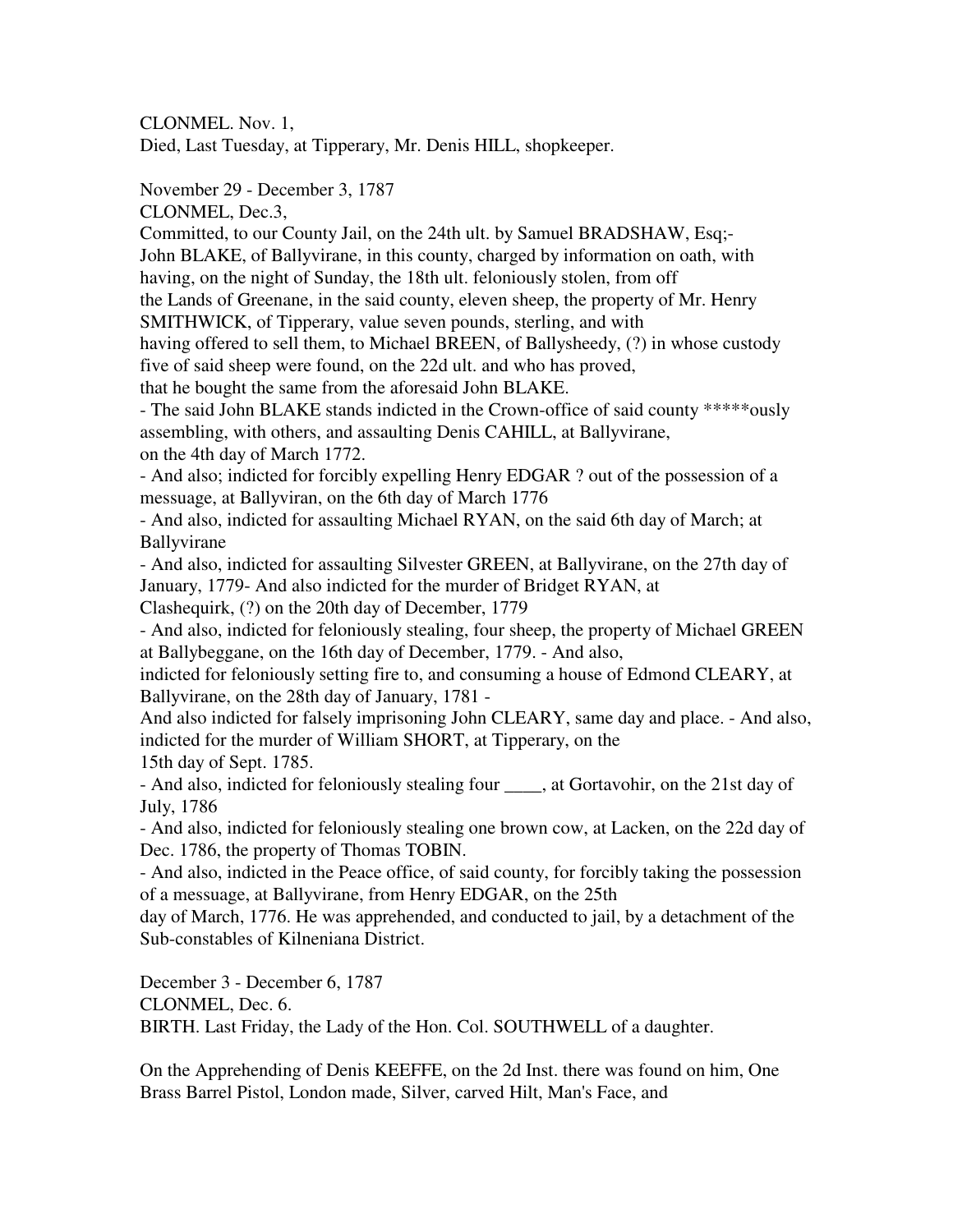Brass-mounted, a Powder Horn, Bullet Mould, and Ammunition, &c. by Martin HACKET, of Fethard, Sub-Constable, who will give them to any Person, Proving Property, and paying the necessary Expences.

This is to Caution the Public against crediting Anne RYAN, otherwise MEAGHER, on my Account, as I am determined not to pay any Debt she may contract. Dated, Knockinary, Dec. 3, 1787. his

MATHEW X RYAN, Mark.

December 6 - 10, 1787

CLONMEL, Dec. 10.

On Sunday night, the 2d inst. the Bingley, from Newfoundland, for Waterford, with 160 passengers, put into the river Shannon.

DIED. Last Thursday night, in Cashel, Mrs. FITZGERALD, wife of the Rev. Richard FITZGERALD.-

Committed, to our County Jail, the 6th inst. by Oliver LATHAM, Esq; Deputy Mayor of Cashel,-

Stephen RIORDAN, Laurence PURCELL, and Philip FLOOD, charged, by the information of Joseph REALY, of Burrisoleigh, Police Constable, of the District of Kilnemana, with having, on the 4th inst. in a riotous manner, armed with a gun and sword, dragged and pulled, the said Joseph REALY, in a desperate manner, made a prisoner of him, without producing any authority, and robbed him of his gun, value one pound sterling. They were apprehended, and conducted to jail, by the Chief and Subconstables of the District of Kilnemana, aforesaid-

On the 7th inst. by Matt. EVANS, Esq;-

Honora CALLAGHAN (a woman of no certain place of residence) charged on oath, of being suspected to have feloniously stolen, taken and carried away, one piece of bandle cloth, the property of John CONOLLY, of Caher, in this county, on Friday, the 7th inst. She was apprehended and conducted to jail by the Sub-constables of the District of Iffa and Offa West.

The Dwelling House, Tan Yard, Offices, and Garden, late the Property of Mr. James PURCELL, deceased, to be immediately Let, or the Interest Sold, by Mr. John BRAY, Thurles. Dec. 6, 1787.

December 13 - December 17, 1787 CLONMEL, December 17,

Committed, to our County Jail, the 12th inst. by Nathaniel MITCHELL, Esq;- Michael LYONS, of Kilsheelan, in this county, labourer, for that he, about eleven o'clock, on the night of the 5th of November, last, burglariously and feloniously, forced open the door of the dwelling house of Honora DONOVAN, and

threw her on the floor, and with one hand caught her by the throat,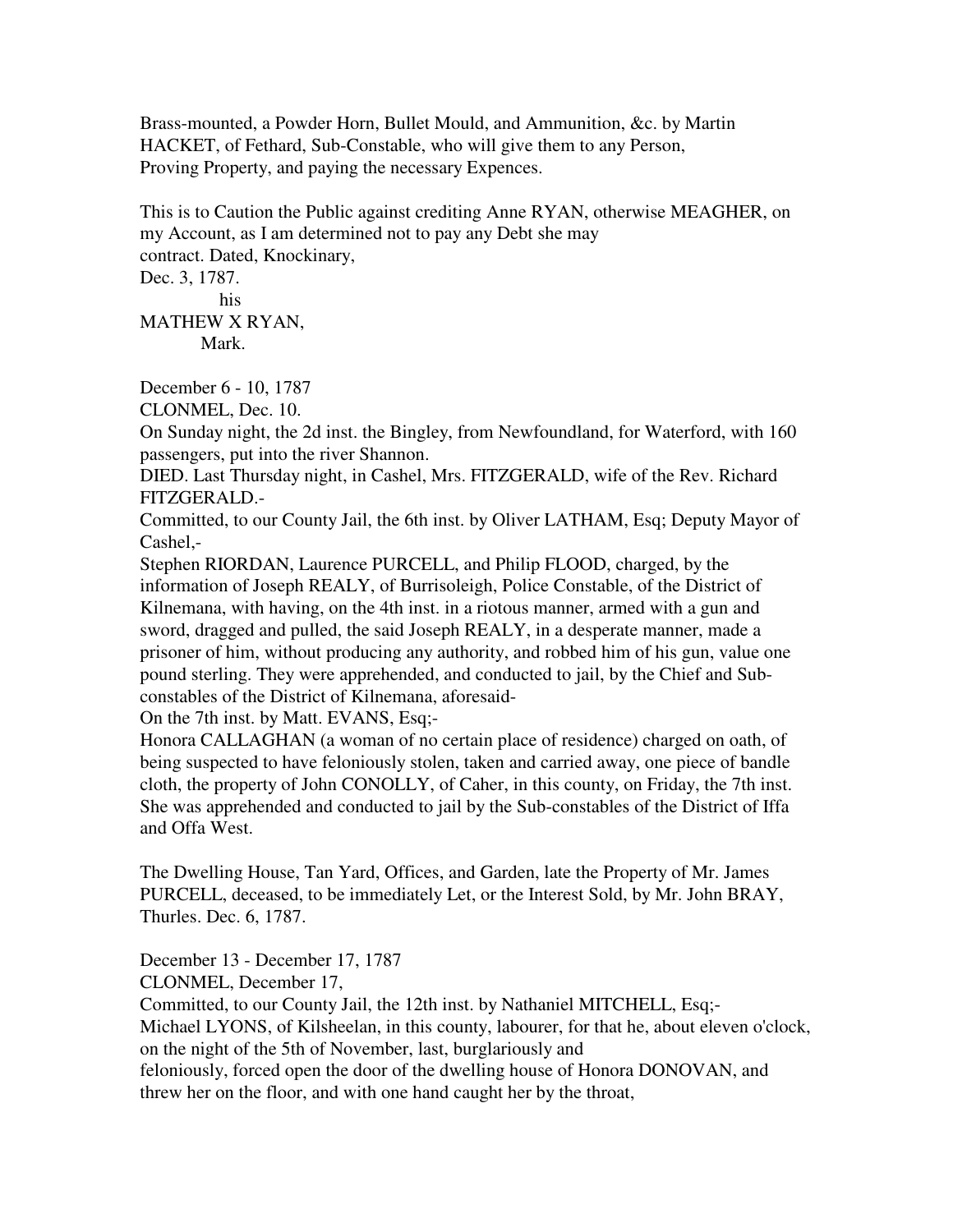and forcibly and feloniously, committed a rape on the body of the said Honora DONOVAN. He was apprehended, and conducted to jail, by the Chief and Sub constables of the Eastern District of Iffa and Offa. On the 15th inst. by the Rev. Charles TUCKEY, - Thomas LADRIGANE, of Burn-court, in the county, labourer, charged, on oath, with being suspected of having cut, stole and carried away, off the lands of Shanbally, in said county, one ash tree, value two shillings, sterling, the property of the Right Hon. Lord LISMORE, and that the top of said tree was found in his possession; and, also, with being suspected, at several times, with having feloniously stolen, taken and carried away, large quantities of fruit, out of the said Right Hon. Lord LISMORE'S garden, to which felony he has since confessed. He was apprehended, and conducted to jail, by the Sub constables of the Western District of Iffa and Offa.

It is reported that I have resigned my claims to the house in Jail Street, in which John TENNISON Esq. lives and Demised to me, by the late Richard SHAW. I now inform the Public, that I have not resigned it, and caution them, not to credit such Report, as I intend fyling a Bill against the Administrator, for the recovery of my right. Balinhover, Nov 27, 1787 Rebecca SHAW

December 20 - December 24, 1787 CLONMEL, Dec. 24. DIED. Yesterday morning, in an advanced age, at his house, in Jail-street, John PENNEFATHER. Esq.

December 27 - December 31, 1787

CLONMEL Dec 31

Committed, to our County Jail, the 24th inst. by Edward COLLINS, Esq; Mayor of Clonmel, -

William Fogarty, who stands charged by information on oath, with having feloniously taken from the person of Mary STAPLETON, on the highway, a blue

cloak, a white cloak, a silk handkerchief, two ribbands, a cambrick cap, a new pocket, together with ten shillings and four pence half penny in cash.

On the 27th inst. by ditto,-

John KELLY, charged, by information on oath, with having, on the night of the 26th inst. feloniously and burglariously, broke open, and entered the

dwelling house of John MAHONY, the elder, of the West Suburbs of Clonmel, with an intent to commit a rape on the body of Elenor MAHONY. He was

apprehended, and conducted to Jail, by the Constable of the Western District of Iffa and Offa.

On the 25th inst. by ditto,-

John KEATING and Edmond DWYER, charged, by information on oath, with having burglariously broke open, and entered the dwelling house of William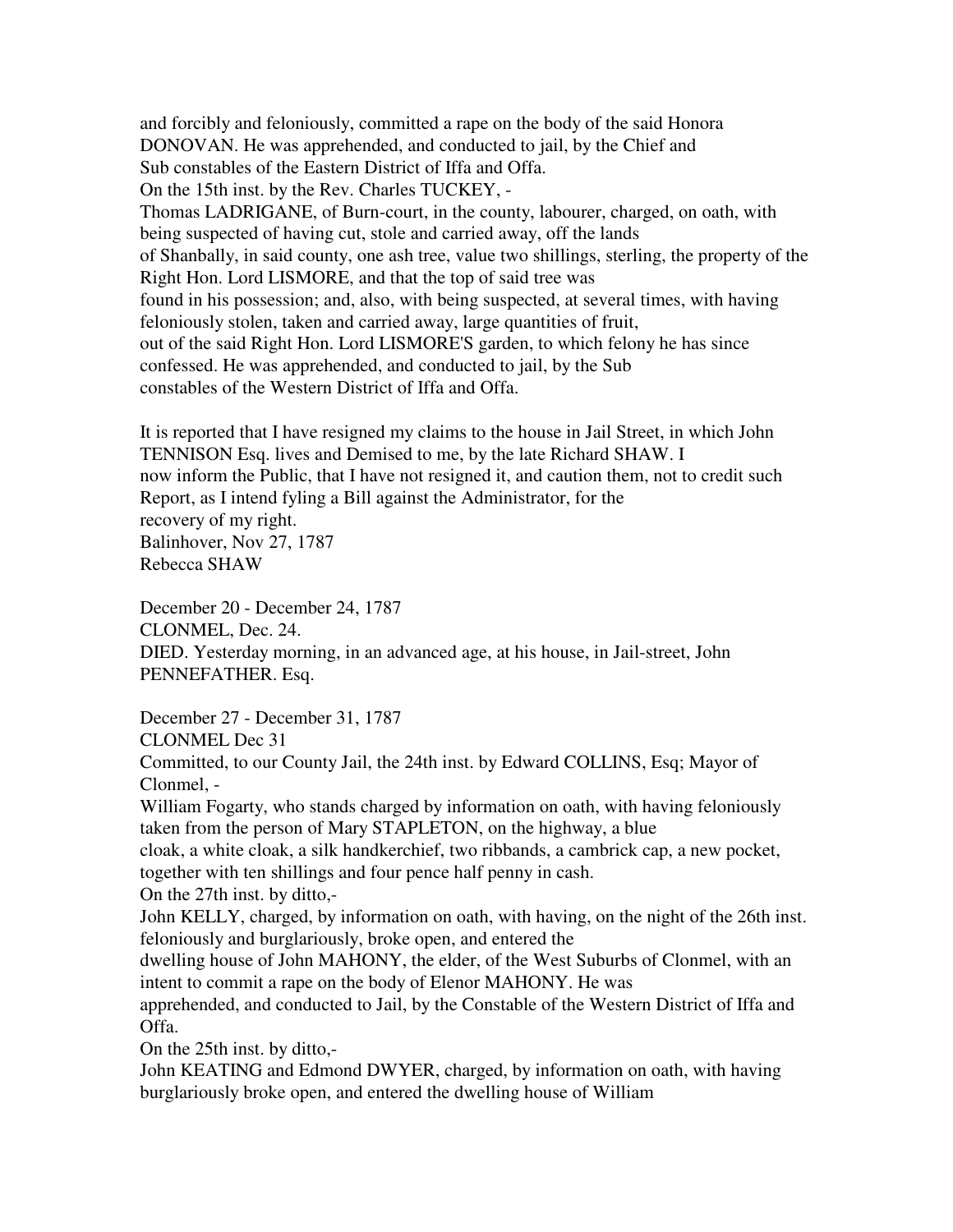ENGLISH, of George's Town, on the night of the 16th November, last, with an intent to commit a felony.

On the 28th inst. by Robert RYVES, Esq;-

William MEAGHER, butcher, and Simon CORM\*CK, hatter, both of Thurles, in this county, charged, by the informations of Robert HEMPILL, servant to the Rev. Thomas Bourke DUNLEAVY, and the said Thomas Bourke DUNLEAVY, with having, on the night of the 10th inst. about the hour of ten o'clock, riotously assembled, and assaulted the said Robert HEMPILL and also with assaulting the said Thomas Bourke DUNLEAVY, cutting and desperately wounding him, having lain in wait for the purpose, and that they are of a party of vicious, wicked, and disorderly persons, who make a practice of lying in wait, in order to beat and \_\_\_\_\_\_ indiscriminately, any person they meet; and that, from the severity of the wounds and bruises, received on the head of the said Thomas Bourke DUNLEAVY, and the great effusion of his blood, his life is much endangered: They also stand indicted, in the Peace Office, of this county, for forcibly and feloniously taking possession of a house and tenement, in Thurles.

MARRIED. Last Friday, Mr. John SILLITO, of this town, Merchant, to the amiable Miss BRISCOE, of Bleachville, county Kilkenny.

The Evicted Tenants Fund. 24-3-1894 Trustees, (To whom all remittances should be made). Justin McCarthy, M.P. Thomas Sexton, M.P. John Dillon, M.P. All communications in connection with the fund should be addressed to the National Trustees, care of Mr. David Sheehy, M.P. 24 Ruthland Square.

Drom and Inch (United Parishes) Co. Tipp,  $21<sup>st</sup>$  March, 1894. Dear Sir. Please find enclosed cheque (first instalment) for £23.3.10., to Evicted Tenants Fund, subscribed by the Priests and people of Drom and Inch. P. Meagher, P.P. James Fogarty. Address--Drom, Co. Tipperary.

Parish of Drom. Rev. P. Meagher, P.P. Edward Finn, Mrs Meagher, Knocka, James Fogarty, Lawrence Long, Michael Ryan,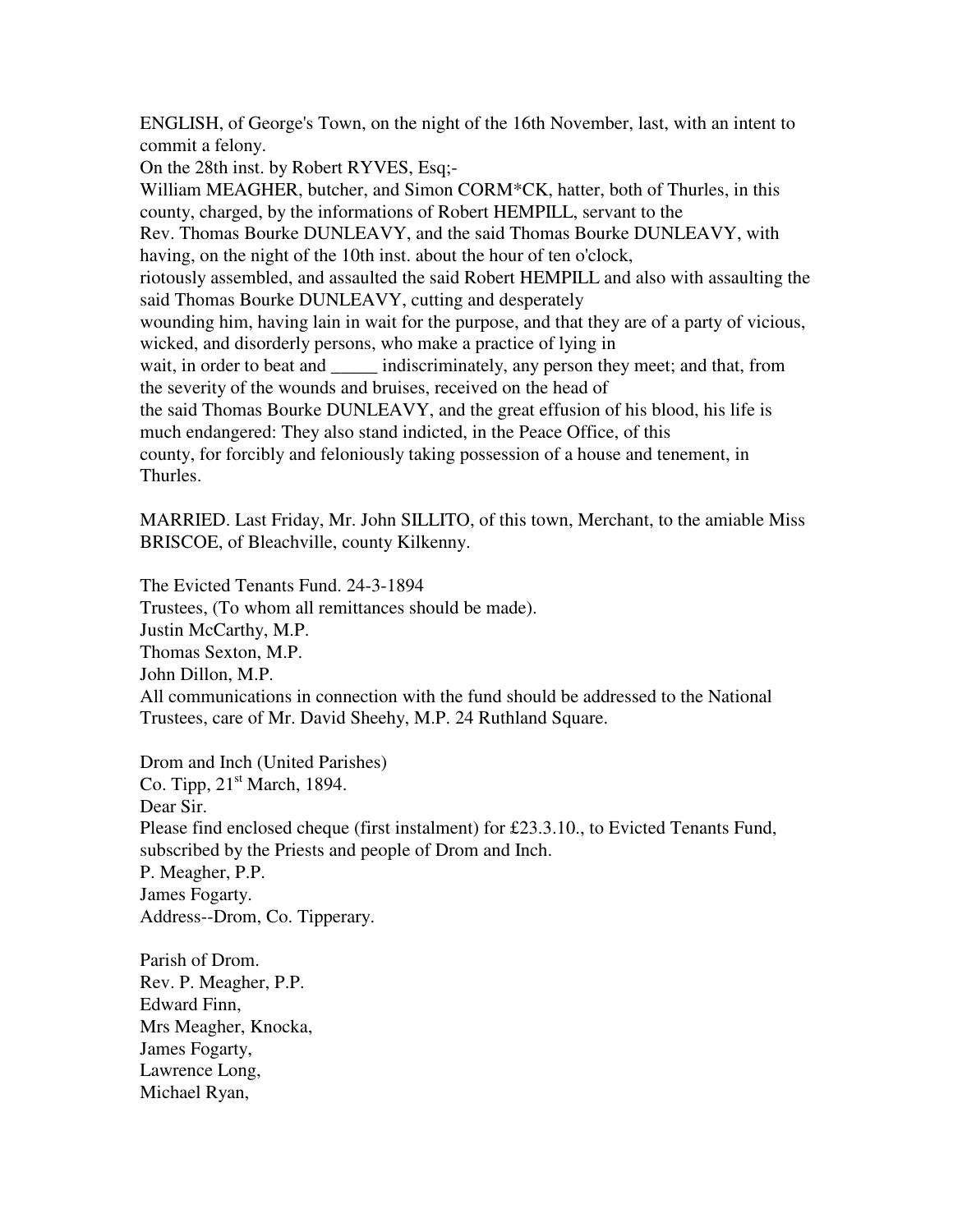James Hoare, Dan Hennessy, Mrs Russell, Mrs Lanigan, Mrs Bohan, Barnane, Martin Ryan, John Meagher (minor), Denis Kennedy, James Stapleton, Thomas Ryan, John Brereton, Mrs J. Troy. Mrs A. Kennedy, Michael Lanigan, John Ryan (Well) Mrs Fogarty, Mrs W. Bourke, John Meagher, Pat Fogarty, Wm. Long, Knocka, Tim Ryan (Kill) Tom Troy, Phil Fogarty, Daniel Ryan, Andrew Long, Wm. Bohan, Pat Meagher, Pat Meagher (Kill) Dan Ryan (Smith) Phil Cahill (Drom). Jas. Ryan (Drom). Mrs J. Bourke, Mrs. P. Ryan, Thomas Connell, John Laffan, Jeremiah Dwyer, Martin Treacy, Thomas Fanning, James Cawley, Pat Russell, Lawrence Dwyer, Michael Bourke, Wm. Long, John Nesbitt, John Ryan,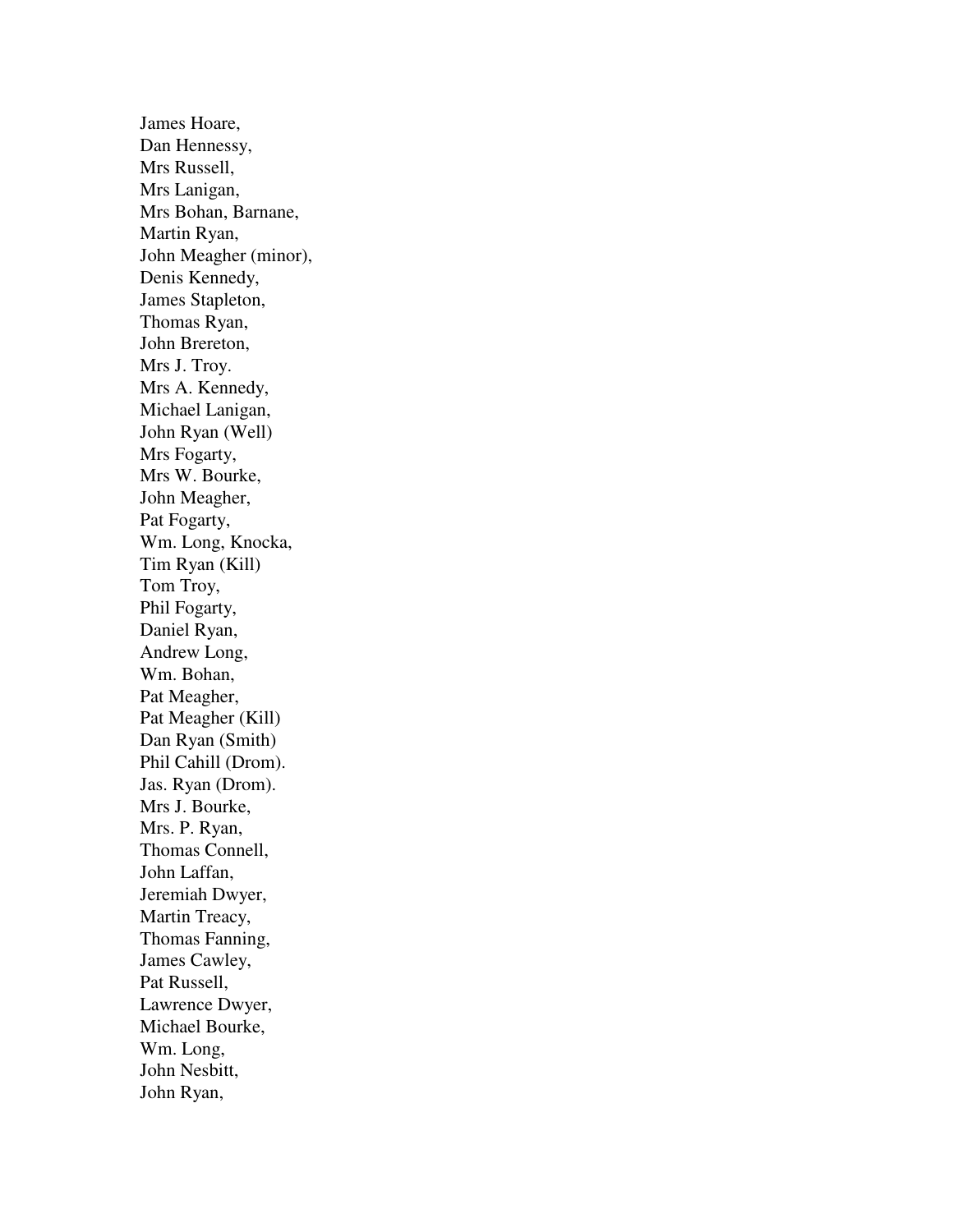Pat Shelly, Dan Moroney, Michael Ryan (Fahy), Edward Cahill, Missie Hoare, Michael Laffan, James Shaughnessy. William Kennedy. Parish of Inch. Rev. P.C. Ryan. C.C. William Ryan (Cleakile) Nicholas Callanan, Matt Connolly. Mrs Long. (Dovea). Martin Costello, Michael Meagher, James Long (Monroe) Tom Fanning, John Costello (Anfield) John Costello, Jeremiah M'Carthy, Tom Butler, Mrs Phelan, Michael Cahill, Edward Long, Tom. Tierney, John Brolan, Thomas Long (Michael) John Butler, John Connolly, (Jnr) James Butler, Matt McGrath, P. Rahill, Michael McGrath, Michael Costello, Michael Dwyer, Phil Ryan (Roscrea) Kyran Walshe, Mathias Connolly, Ed. Purcell, Wm. Dunne, James Bannon, Michael Connell, James Long (Dovea).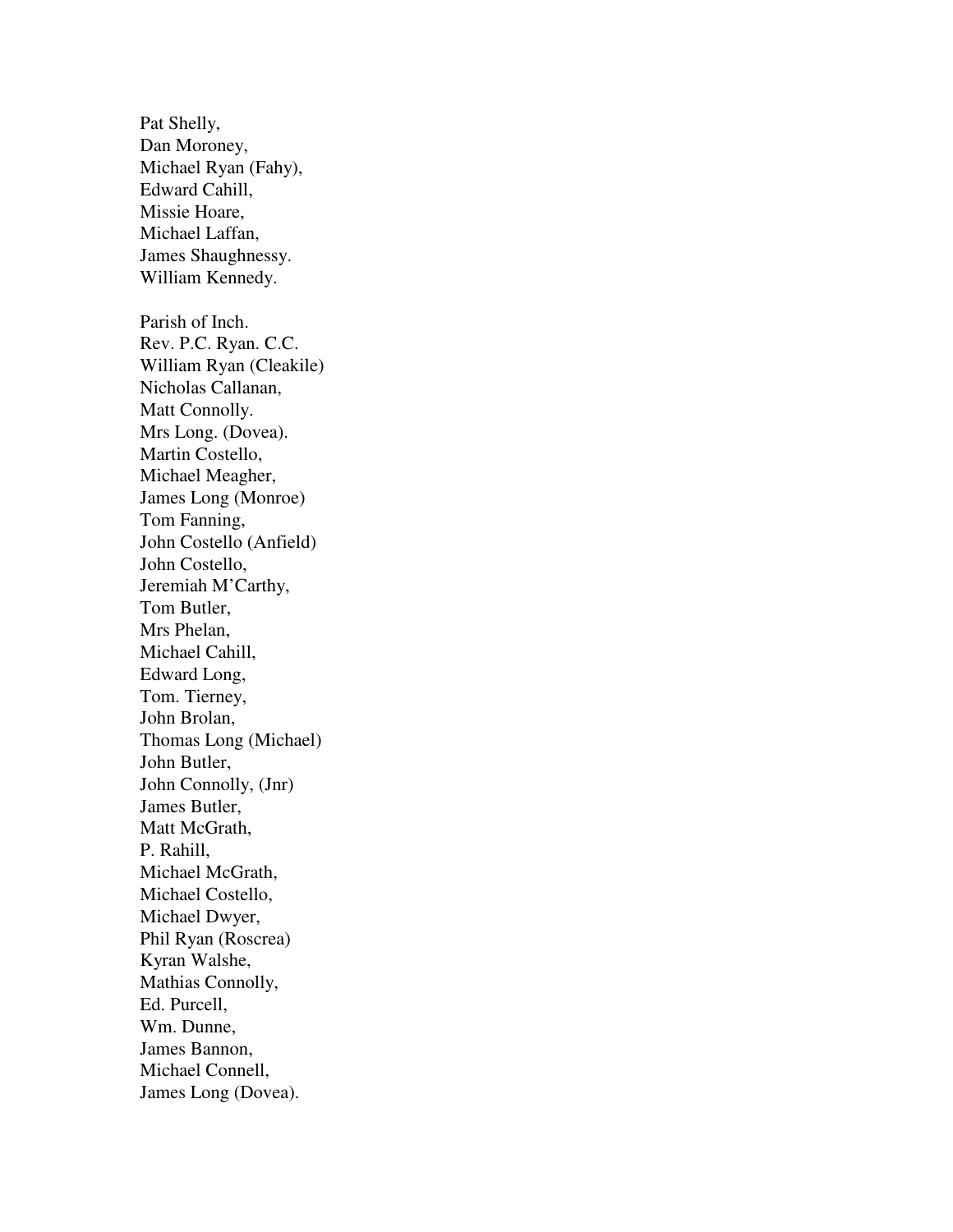Phil. Meagher, Tom Long (Red) Charles Bourke, Thomas Cahill, Jeremiah Fogarty, James Gorman, Mike Ryan (Anfield)

### The Freeman Jan  $31<sup>st</sup> 1817$

Advices were received here yesterday, that a Vessel from the United States bound for Sligo, had foundered in the Atlantic, and that all on board had perished except one man. She had on board 30 Irish Passengers, most of them labourers and mechanics, who had left Ireland in hopes of obtaining employment in America, but having been disappointed were returning to their own Country.

## Copied form the Clonmel Advertiser Jan 31<sup>st</sup> 1817

On Friday night some depredators, after removing two iron bars from the windows of the housekeepers room, at Newtown, the seat of Sir. Thos. Osborne, Bart. Entered that apartment and stole thereout, one fowling piece and some articles of wearing apparel belonging to the servants, they also stole some fowl. They were not heard by any of the family during their stay.

### Same date.

There is this day living near Watergrass Hill, within 7 miles of Cork City, an old veteran named Edward Barry, who was discharged from the army in the year 1766 after 25 years service, being then 47 years of age. He has since then been receiving a pension and until this year walked into town for the purpose of forwarding his papers to receive his quarterly stipend. Though time has necessarily dimished his bodily strength, all his other faculties remain unimpaired, and he still maintains an erect figure, and athletic appearance. When his pension was granted to him, it was only four pence three farthings a day, which has since increased to one shilling and two pence, and upon this, having no family, the old soldier lives with content, if not in affluence.

# Freeman March 21<sup>st</sup> 1817

On Saturday morning, an unfortunate accident happened at Marlfield Distillary;-James Butler a labourer, while in the act of walking across a beam which lay across a vessel of boiling water, missed his step and was precipitated therein. He was immediately taken out by the helpers, and surgical assistance promptly afforded; but he was so miserably scalded, that he only survived a few hours. He has left a wife and eight children to deplore his loss. We feel particular pleasure in stating the the Proprietors of the Distillary have ordered the weekly allowance of this poor man to be paid to his family, and that such is the invariable practice of the company.

On Monday evening in an affray between two parties, near Powerstown, a man of the name of John McGrath was beaten in such a manner, that he died about noon on Tuesday.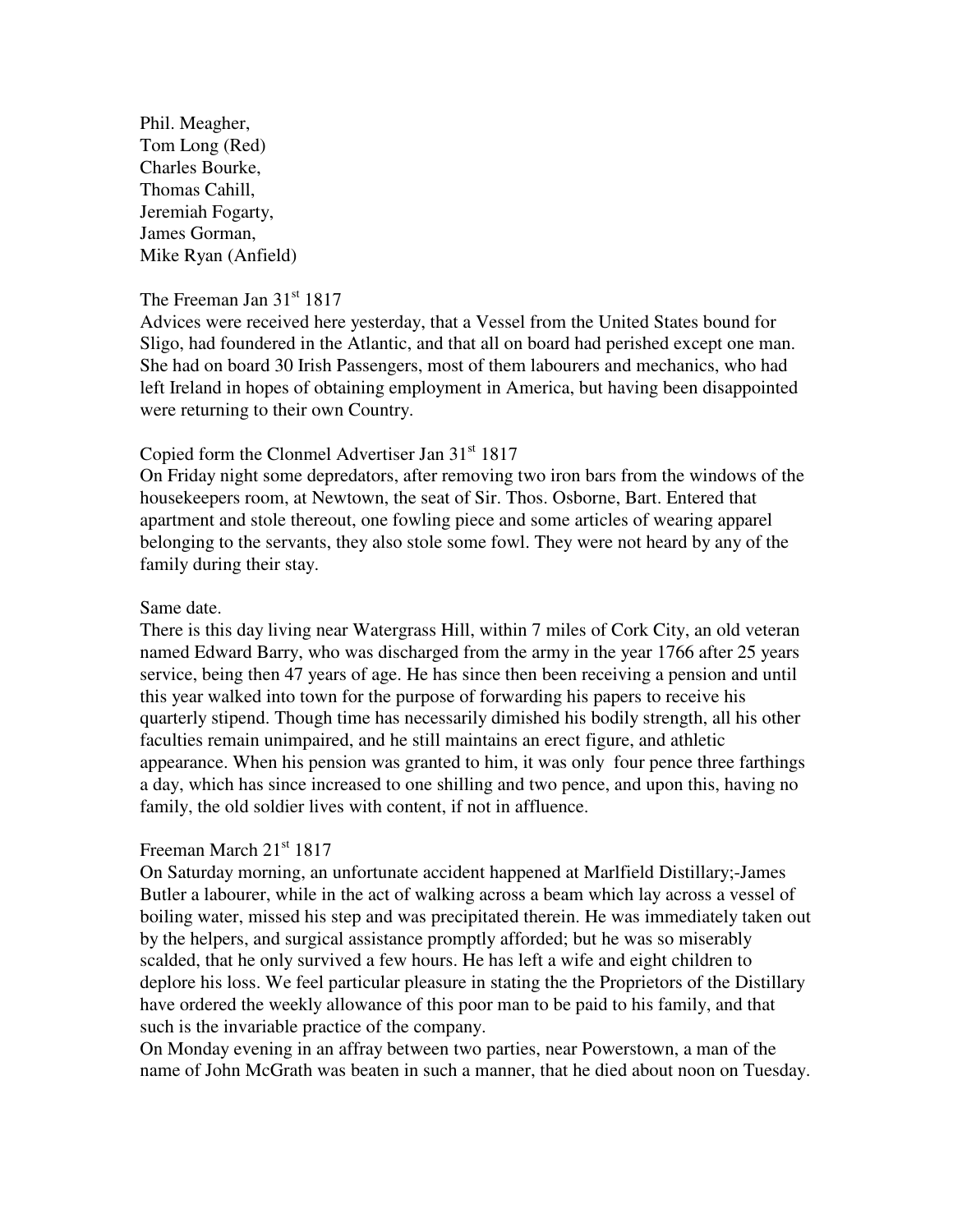The late Melancholy occurrence at Cashel.

17-9-1847

Tipperary Vindicator

Mr. Francis O'Ryan Jnr., has addressed the following letter to the Tipperary Vindicator, in the course of which he denies in the most positive terms the horrid charge preferred against him by his father as being totally at variance with the real facts of the case. Cashel Sept.  $9<sup>th</sup>$ .

Sir;-Now that my medical advisers say that I may use so much exertion after my life being despaired of, I hasten to reply to a letter of my unfortunate father, dated the  $29<sup>th</sup>$  of August last (which I am much surprised you inserted in your columns) containing a most diabolical charge against me-a charge deeply affecting my character, and impeaching the reputation and fidelity of an innocent woman-more particularly when his letter was written in prison, where he has been committed on a charge the most serious and aggravated, from which he would of necessity exonerate himself whether right or wrong. I totally and distinctly deny his statements, they are at utter variance with the truth. I positively assert that I never did, in thought or deed, commit any act that could justify him in such cruel and unparental violence as he has resorted to. On the night of the melancholy occurrence, I repaired to my bed about 10 O'Clock, labouring under intense agony from toothache and a swollen jaw, to which I have long been subject;- About 12 O'Clock Mrs O'Ryan, on her way to procure a drink for one of her children, having heard me complain, came into my room, (which is quite near my father's), and asked me if she should send for anything to allay the pain, when my father armed with pistols, rushed into the room, drove Mrs O'Ryan out, left the room, and locked the door on the outside. I got out of my room, and in some time after proceeded to the door of that in which he was, asked him for the key, and the reason for acting as he had done, when he deliberately fired a pistol at me, inflicting a most dangerous wound. His statement that he had not an argument with me relative to joining him in leases, is also untrue, as he did ask me to do so a short time since, for the purpose of enabling him to raise money for his own purposes, which I refused. Ever since he has been most violent in his conduct and treatment of me. A statement which appeared in some papers written by a newly acquired friend of my father's (Who gave the Limerick folk reason to think of him), that he (My Father) was recently married , and other insinuations reflecting on me, is equally false, as my father married 9 years ago, and has got two children by said marriage. I could adduce many and strange circumstances to convince the most incredulous of the motives which actuated him to commit this awful crime, but as the matter must undergo legal investigation at the proper time, I trust the press in general will, in justice to me, insert this letter, as they have published that of my unfortunate parent, and refrain from publishing any further comments on this very deplorable subject. I, am your very obedient, F. O'Ryan, Jnr.

## ORIGINAL LETTER

The Late Distressing Occurrence at Cashel. Mr. Francis O'Ryan Snr has addressed the following letter to the Tipperary Vindicator. Cashel Aug. 29th.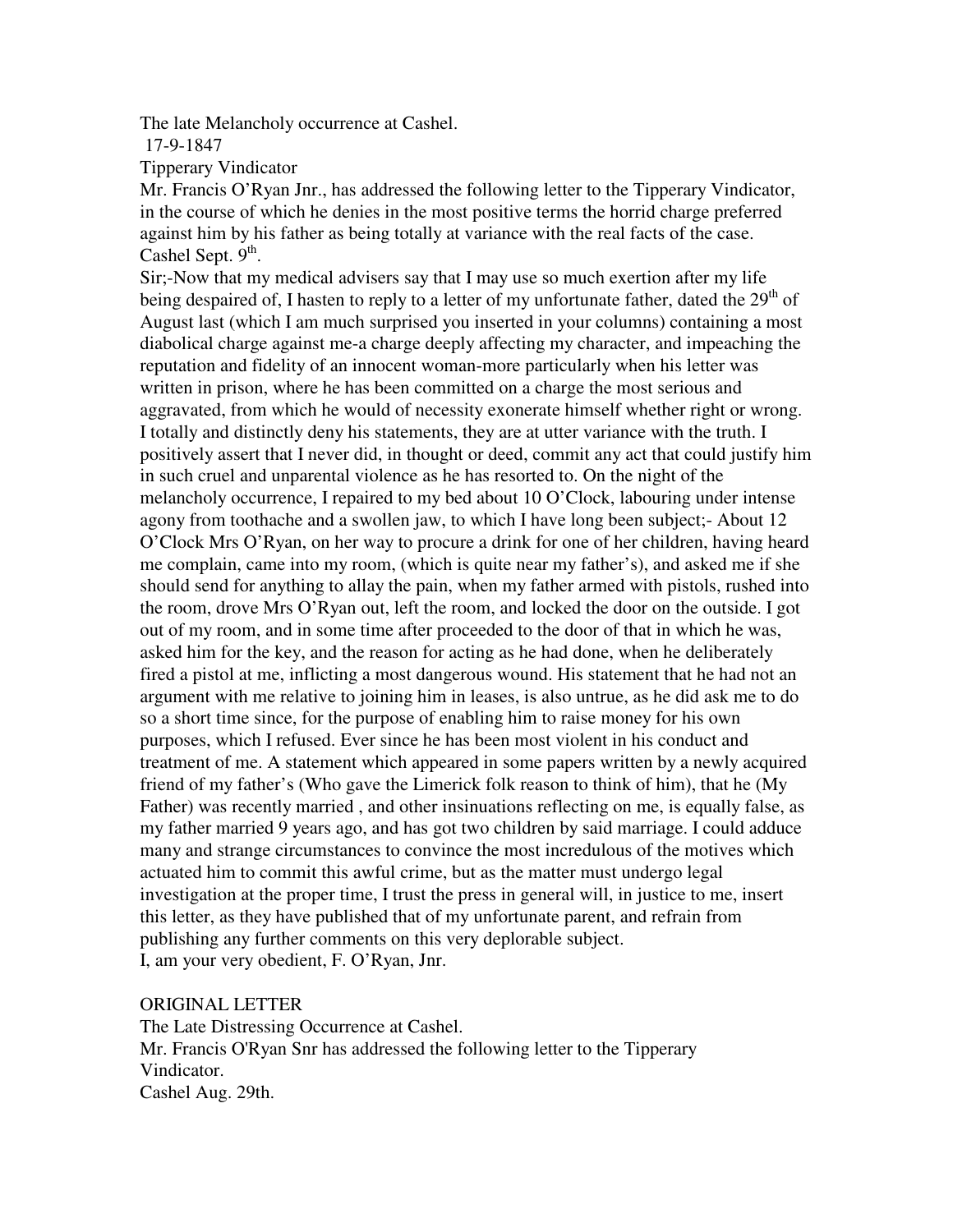#### Sir,

I beg to set you right relative to a statement of occurrence that took place in Cashel, and was mentioned in your paper of the 28th. inst. It is not true that I had an argument or difference with my son in consequence of his refusing to join me in making leases or a lease. No such circumstance ever occurred. His signature or consent to any lease made, or to be made by me, is not requisite. neither will he be entitled to any property from me on his coming of age, or in fact until after my death. No, Sir, what led to the unfortunate occurrence was the infliction of the greatest wrong one person could do to another. I am sorry to be obliged to allude to it, but the letter in your paper yesterday leaves me no alternative. I caught my son in bed with my wife-his stepmother. This Sir, is what led to the unfortunate affair, and not the foolish and malicious statement furnished by your paper. I am ignorant as to who the writer of the article may be, or as to his intentions in furnishing you with a statement so totally at variance from the truth; but his information is evidently derived from the poisoned source of a malicious fool well known here. I beg also to state that I am not nor ever was in the habit of carrying firearms about me; neither am I nor was I in dread of them. I fear more the villian that attacks my character through the instrumentality of wanton and malicious lies. His remarks about my mental illness etc. are not worth answering. Requesting a place in your paper for this note, I am, Sir, your obedient servant. Francis O'Ryan.

#### Distressing occurrence at Cashel.

The circumstances connected with the following tragic occurrence have been put forward in at least a dozen shapes, but the version annexed seems to be the best authenticated:----- --Francis O'Ryan, son of Mr. Frank O'Ryan, of this city (Cashel), received a pistol bullet on Tuesday morning through the right eye, supposed to be fired by his father. The ball took an oblique direction without touching the brain. The medical men have hopes, if inflammation does not set in, that he may untimately recover. The ball has not yet been extracted. Mr. O'Ryan snr, has been committed to the Bridewell here, pending the state of health of his wounded son. The cause of this unfortunate circumstance is not clearly explained. The son is to arrive at his majority in a few months, when certain leases of lands owned by Mr. O'Ryan snr., will expire. Renewals of those leases cannot be given without the joint concurrence of both father and son. Mr. O'Ryan Jnr., we are given to understand, refused to sign renewals at the request of his father, and hence certain bickerings took place between them. It is also said that Mr. O'Ryan snr., has latterly shown certain symptoms of mental ill health, and that he labours under very extraordinary delusions. On the morning in question both father and son met on the lobby leading to their respective bedrooms, when the unfortunate transaction took place, which has caused a feeling of universal regret and melancholy through the locality all round. Mr. O'Ryan always carried firearms about his person and had a great horror of thieves.

An account in the Limerick Chronicle runs as follows.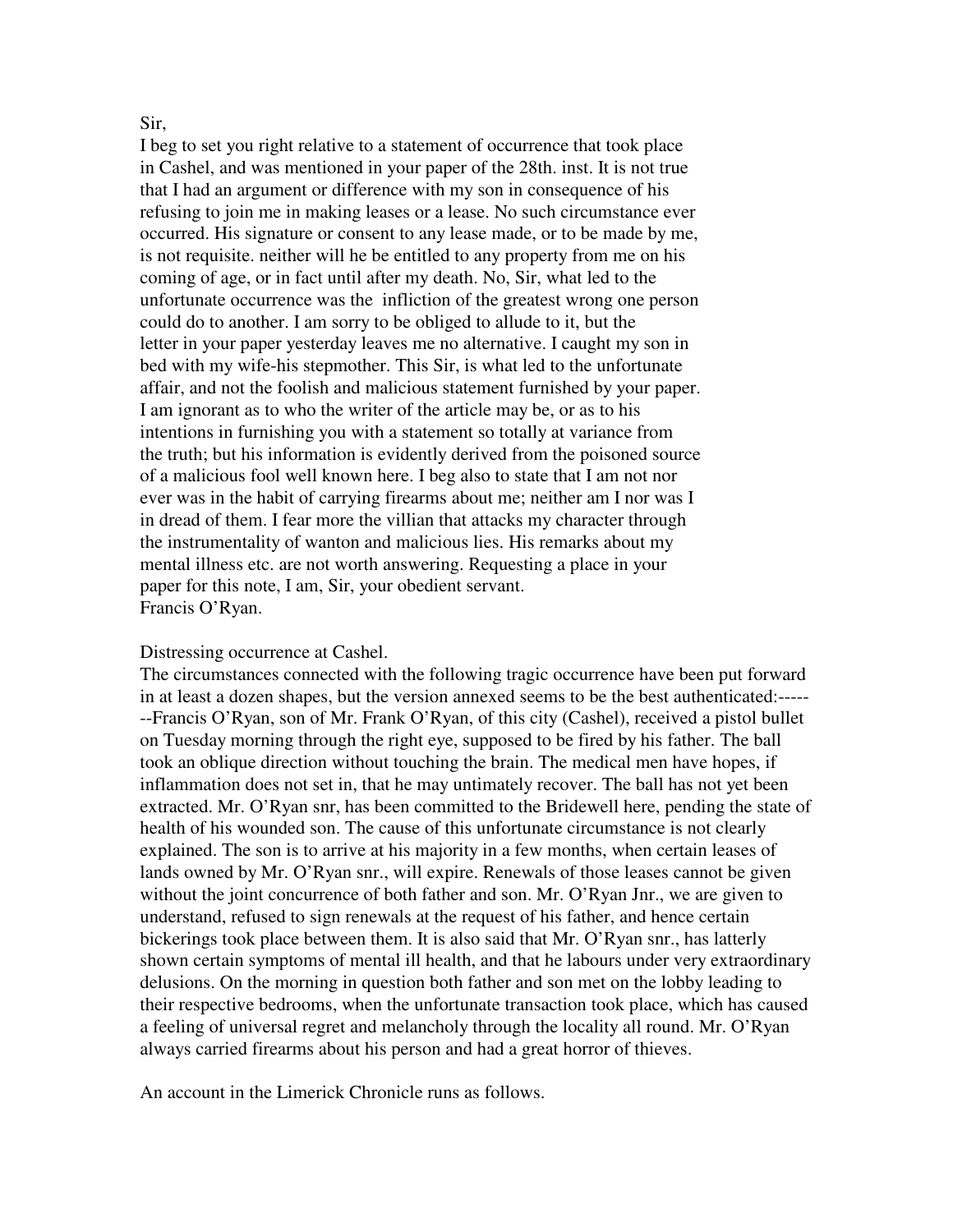Mr. Ryan snr., has a family of grown up sons and daughters. The eldest son lives with his father, as does his sisters. Mr. Ryan having been for some time a widower, recently married a young and interesting lady, who, according to the version on the father's side, became the object of the son's passion. That this sentiment was reciprocated by the youth's stepmother, the father had, as is stated, for some short time back, more and more reason to be suspicious, and on Tuesday evening, on entering his bedroom, was horrified to behold his place occupied by his unfortunate son. Maddened with rage, the unhappy father reached for a loaded pistol and fired. The ball entered the head of young Mr. Ryan, immediately beside the eye, totally destroying that organ, and travelling the skull rested at the base of the occiput. The lady made a precipitate retreat and escaped before her infuriated husband could reload his weapon. An instant alarm was given, and Mr. Ryan snr., was taken into custody and consigned to the gaol of Cashel. Our informant who left Cashel yesterday morning, says the ball was extracted from the head of young Mr. Ryan the previous night, the intervening time being occupied in searching for it. The wounded man remains in a state of insensibility, and no hopes are entertained of his recovery.

#### The Thief among the Apothecaries.

The shop of Mr. Douglas, of Killenaule, Apothecary, and member of the Board of Health, which has been established in that town, was entered and robbed on Thursday evening last. So great was the love for the physic with which the light-fingered son of Hermes was actuated, that he did not leave to the disciple of Esculapius withal to compound his medicine. The Pestle and mortar were taken off!.

#### Ballynonty Races.

On Thursday last, several well contented matches went off on the race course of Ballynonty. There was considerable betting. The principal horses were those of Ambrose Lane, Jn. Langley, and Mr. Blake, Chiel Constable. Mr. Langleys was the winner on the occasion. After this spirited race, there were two races of farmers horses for saddle and bridle, which was a source of additional amusement to the very fashionable and numerous assembly who attended the occasion.

Clonmel Advertiser April 1832

#### The Times 5/3/1853.

#### Copied fromm the Tipperary Free Press.

A Temperately conducted Roman catholic journal (Tipperary Free Press) makes some strange revelations respecting a project actually in comtemplation, having for its object the voluntary relinquishment of the Maynooth grant, and the release of the Irish Priesthood from all pecuniary obligations to the British Government. This would indeed be a bold stroke of policy, if practically carried out-so bold, indeed, that until we see the whole body of the Roman hierarchy snapping their fingers at 30,000/. a year, few will be found to treat the matter seriously. The plan of raising the money is, of course, extremely simple. It is proposed that 1000 gentlemen should come forward and subscribe each 100/. Towards funding an Irish College in Paris for the education of clergymen, or towards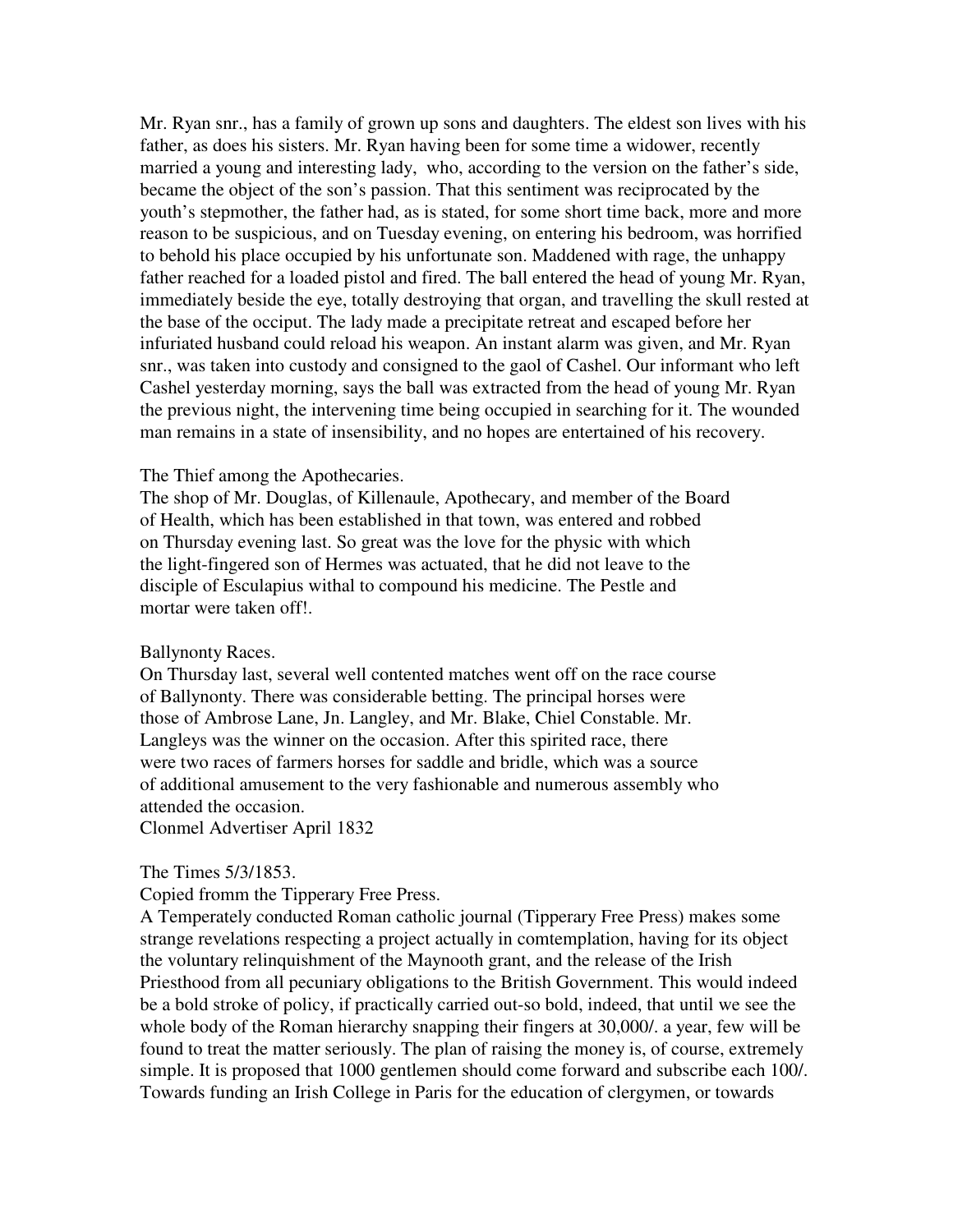endowing for a like purpose, by the application of such sum, the Irish College already established in the French Capital. This once accomp-lished, all the rest would be mere child's play. A fund of 100,100/. would be created, and the sanguine journalist thinks there is every reason to suppose that such facilities would be afforded by the French Government as would render this amount quite adequate to carry the scheme in practical operation.

### Convictions for murder.

Two men named Hackett and Noonan, described as respectable-looking farmers, were put upon trial at the Waterford assizes on Wednesday, on the charge of the wilful murder of Mr. O'Callaghan Ryan, a gentleman possessed of landed property in the adjoining County of Tipperary. The trial lasted from 9 O'Clock in the morning until 8 in the evening, when the jury brought in a verdict of "Guilty" against both prisoners, and they were sentenced to be executed on the  $15<sup>th</sup>$ . April

## The Times.  $6<sup>th</sup>$  of Nov. 1838

A meeting is to be held in Thurles of persons not in the commission of peace, to pass resolutions counter to those of the 62 magistrates, that life and property are insecure in the County of Tipperary. It is probable that the meeting may be delayed until Mr. O'Connell's arrival on Thursday next.

## Savage assault with intent to murder.

On the night of Tuesday last, between the hours of 10 and 11 O'Clock, as Cane, better known by the name of "Dinger", was standing in Castle Street in this town (Nenagh), he was assailed by Andy "County", knocked down, kicked in the face, and stabbed with an oyster knife in the ribs. Cane is not dangerously wounded, on account of the knife glancing off one of his ribs. The reason assigned for the assault is, that the "Dinger" prosecuted "County" Clifford, Kennedy, and other young ruffians that prowl around the town on a charge of robbing the Widow Shaughnessy. If Cane, County, and the rest of the gang were send on an aquatic excursion for the benefit of "Ould Ireland", there would not be so much nightly uproar in the streets of Nenagh as at present.

## More Conflagration.

On the night of last Monday, a large quantity of turf, the property of John Hawkshaw, was set on fire and consumed to ashes on Greyfort bog. No quarrel or reason can be assigned for this outrage. Some persons are of the opinion that the clamp was kindled for the purpose of the signal fire to congregate some of Dan's bodyguards.

## Savage assault.

Some night ago as a man named Meara was returning home from Thurles, he was waylaid by two men named Purcell, who with stones severely fractured his skull. His life is despaired of.

Shanahan the Schoolmaster-Disgraceful doings in Templemore. The above notorious character, at the head of the unwashed in Templemore, entered the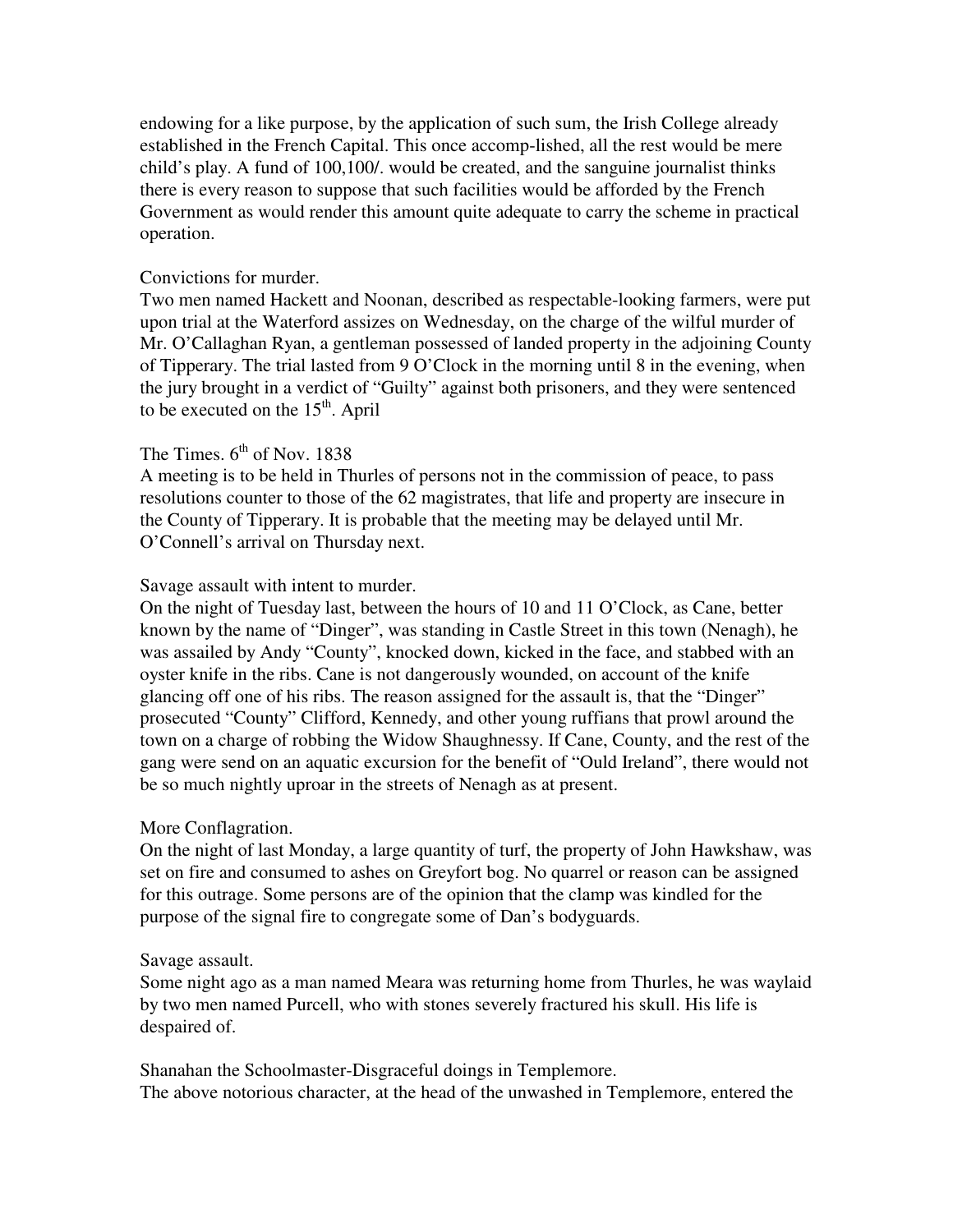Court House, as Mr. Hockings, the celebrated advocate of temperance, was delivering one of his edifying lectures, and created a scene of uproar and confusion that would be sufficient to disgrace an assemblage of Mormonites, headed by that transatlantic ruffian who styles himself the true prophet of God.

Dr. Forsaythe was the chairman of the meeting convened by Mr. Hocking's friends, and had presided about a quarter of an hour, while the celebrated stranger was delivering himself in his usual impassioned and impressive manner, when they were suddenly interrupted by the contemptible scoundrel whose name heads this report, aided and abetted by Tommy O'Mara (who spluttered a trashy tirade some few days ago at a meeting of the unwashed at College-Hill)' Joe Walsh, who practices the avocation of grinning through a horse's halter for halfpence, Paddy Carroll alias "Goose", and Johnny Fogarty, et hoc genus. Mr. Hocking's implored silence, and begged Mr. Shanahan and Mr. O'Mara would come forward in a regular manner, and address the gentleman in the chair; but he was answered with hooting and hissing. In the mean time a chair was procured, and the redoubtable Shanahan voted the halter-grinner thereto; and Mr. O'Mara commenced his speechification. He had the impiety to quote our blessed Redeemer's attendance at the marriage of Cana, in Gallilee, as an argument in the behalf of the free use of spirituous liquer. At this stage of the proceedings there was a burst of indignation from Mr. Hocking's friends, and a yell of approbation from Shanahan and his satellites. A young gentleman, named Cushion, mush to his credit, stood up and cried "Shame, Shame,-blasphemy-put him out". Mr. Hocking's rose again, and lifted his voice above the din of the rabble uproar, and with the thunder of his eloquence he made O'Mara look more like a sheeted apectre, than being of this earth. Shanahan stood by all the time, jabbering unutterable things, and in spite of all his hedge education, and quotations from Epicletus, his flushed visage and glaring eyes bore ample testimony of how devotedly he sacrificed that night at the shrine of the demon of drunkenness. I need not eulogize Mr. Hocking's lectures, for they are above all eulogy. But I may say that his is the way of righteousness, and that whoever offends against what he inculcates (as far as I have heard him) offends against Almighty God. I beg you to excuse me for trespassing so often on the columns of the Nenagh Guardian, but this transaction was of too serious a nature to be overlooked in silence. It is gratifing to add, that with the exeception of Mr. Shanahan, and O'Mara, the remainder of Mr. Hocking's opponents were the very dregs of society, such as any respectable man would be ashamed to be recognized by.

#### Murder of Mr. O'Keeffe.

The spot where Mr. O'Keeffe was murdered is in a narrow Street, nearly opposite one of the gates of his brewery, and in the centre of a number of small houses. It does appear to be an impossibility how the murder could have been committed without the cognizance of many persons , or at least their having seen the murderer. There is a Boherheen contiguous, and the general impression is that after committing the deed he escaped through this (not on horseback, as was stated), and ran along by the near river, into it is supposed he threw the bloody weapon. Through the activity of that very efficient officer, Chief Constable Comyns, some persons have been apprehended, and a justice-loving public will be glad to hear that a strong chain of circumstantial evidence is linked against one man as the principal. Mr. O'Keeffe employed, between his brewery, tanyard, and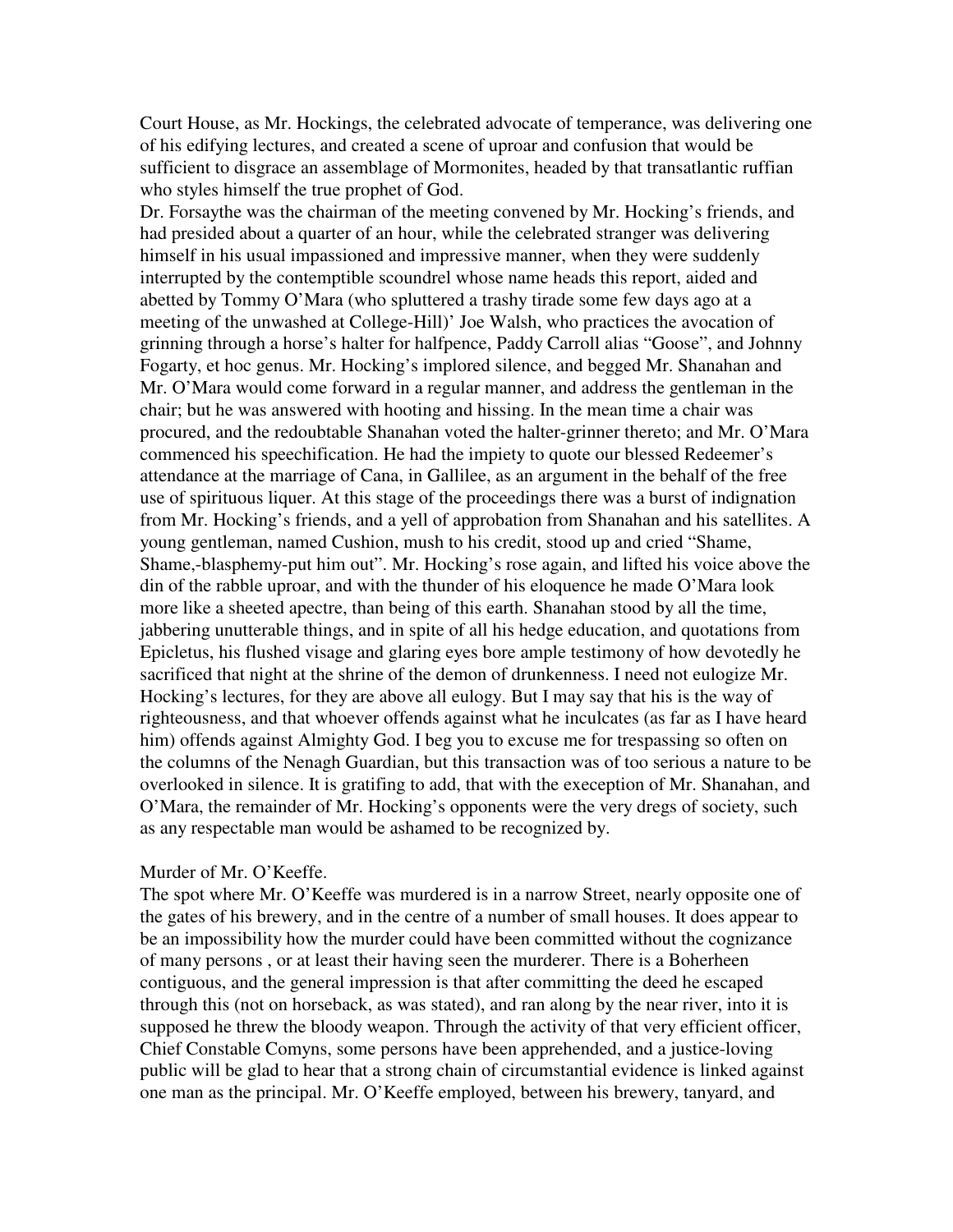farms, on an average, 60 men daily.

The Times 7-3-1866

House of Lords, March 6<sup>th</sup>.

Dr. Cashel's Divorce.

Their Lordships assembled this afternoon at 2 O'Clock, to hear evidence in support of the second reading of this Bill.

Dr. Twiss and Mr. Hodgson appeared for Dr. Cashel. Neither the respondent nor the corespondent appeared.

This was one of the few divorce cases which are limited to Irish and Indian causes that now come before the House of Lords in the form of bills.

The learned Counsel, in opening the case, said that his client, Dr. Cashel, was a surgeon and physician residing at Toomevara, in the County of Tipperary, in Ireland. In 1851 he married his present wife, then Emily Harriet Kingsley, according to the rites and ceremonies of the United Church of England and Ireland, at the Parish Church in Ballyloughloe, in the County of Westmeath. They lived together until 1858, on terms of the greatest affection, but there was no issue of the marriage. In March 1858, Dr. Cashel's suspicions were first excited by finding his wife's bedroom door locked, and by afterwards seeing a Mr. Harding a very intimate friend and schoolfellow of his, on the staircase, but acting on the advice of his brother-in-law, a Mr. Bounton, the Crown Prosecutor of the County, he took no notice of the circumstance. Shortly afterwards, his wife confessed her guilt, and he immediately took her back to her fathers house, where she remained for some time, and then went to America. Dr. Cashel had since instituted proceedings in the Irish Courts, which resulted in a verdict being given in his favour against Mr. Harding in an action for *crim.con.* for 1000/. which sum, together with the costs, he had since received. He had also obtained a divorce *a mensa et thoro* in the Irish Ecclesiastical Courts.

Evidence was given to prove the adultery, which took place at various times from 1854 down to 1858.

The Lord Chancellor said that the rules of their Lordship's house rendered it necessary that parties interested in Bills of this description should prove the marriage of the parties, the adultery, the fact of a verdict in action of *crim. con.* being obtained, and the damages recovered, and the obtaining of a divorce *a mensa et thoro*. All these facts had been satisfactorily made out in the present case, and therefore he had no hesitation in advising their Lordships to read the Bill a second time. The other noble and learned Lords having concurred.

The Bill was read a second time.

## The Times 10-1-1804

A fellow named Cullinan, who had, under various names, been an active agent of France since the year 1797, and who was particularly notorious and mischievous in the South of Ireland, by the title of General Clarke, was some time ago, taken near Cashel in Tipperary, and transmitted to Dublin Castle, where he was lodged in the Tower allotted to State prisoners of importance. Late last night, he forced himself through the funnel of his chimney out upon the leads, and by the help of a trunk (for taking off water) conveyed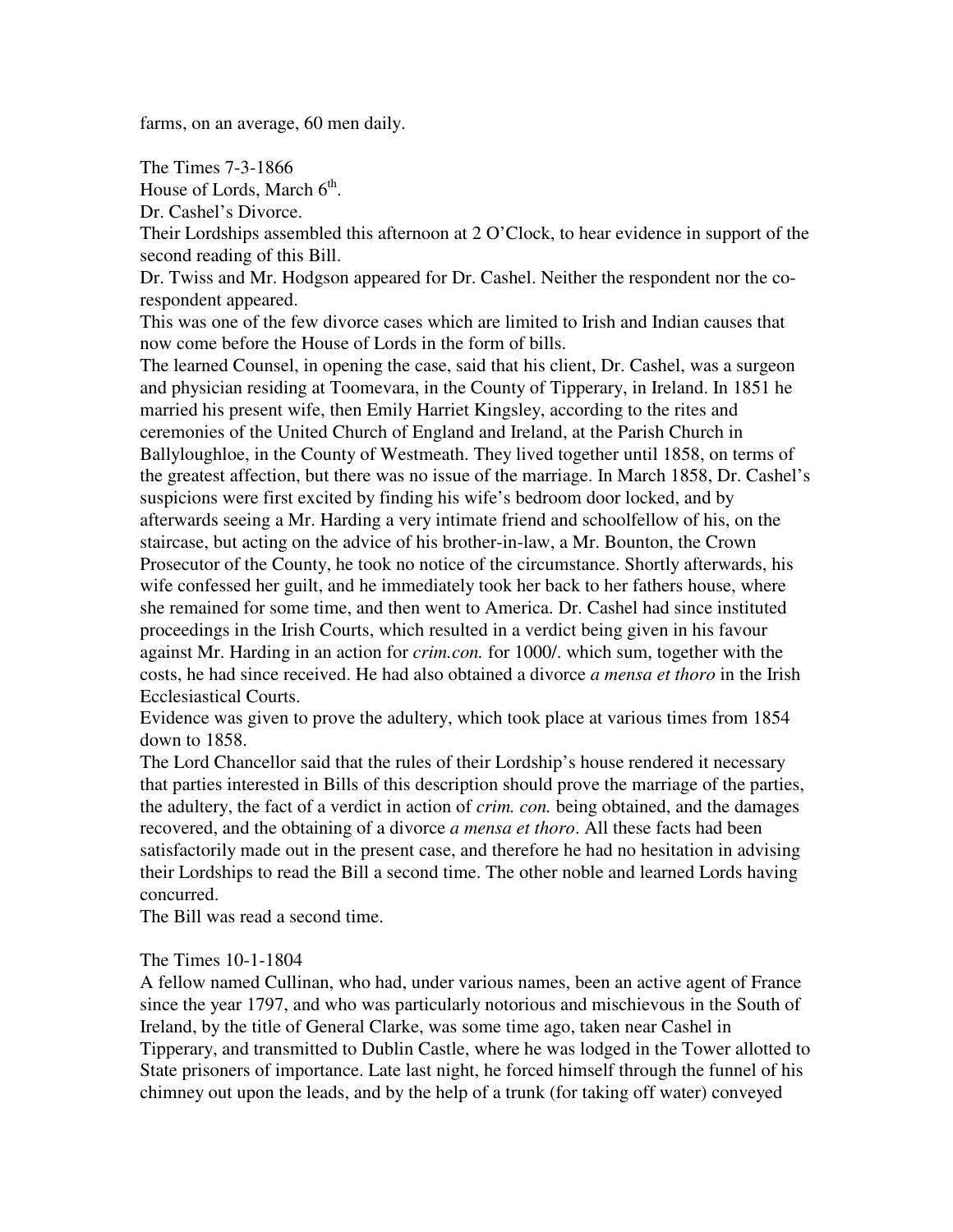himself down upon the terrace, which overlooks the Castle garden. He was discovered by the sentinel, who seized him, but was knocked down instantly; and Cullinan had just began to run off, when the sentinel recovering, aimed a blow at his head with the butt end of his musket and fractured his skull. Cullinan, with scarcely a vestige of life, has been carried to a hospital.

#### Times 3-4-1895

The hearing of the charge of wilful murder against the various persons concerned in the burning of Mrs. Bridget Cleary, on March 14<sup>th</sup> was resumed at the Court House, Clonmel, today, before Colonel Evanson, R.M. Colonel Ryall. D.L. and Mr. Grubb.J.P.. Mrs Simpson, the wife of the witness William Simpson, who was examined on the previous day, generally confirmed the story told by him. When Bridget Cleary was carried to the kitchen fire, which was a slow fire, not hot enough to boil a kettle, the witness heard it said by some that "All the questions should be answered by midnight" which she understood to mean that the witch could not be driven away later than midnight. She saw nothing in reference to a hot poker, but there was marks as of a burn on the forehead of the deceased. She knew where the "Fairy Ring" was at Kylenagranagh Fort, but was never there. She heard Cleary tell her husband on the Sunday following the murder that his wife was at Kylenagranagh, that they would go for her, that she would be on a grey horse, that they would have to cut the cords that bound her on the horse. She did not know if they went there. District Inspector Wansborough said that the body bore traces of having been burnt severely. Colonel Evanson expressed his sense of the prompt action taken by the constabulary. The hearing was adjourned till tomorrow.

At the meeting of the Town Commissioners of Old Tipperary, a resolution was unanimously adopted expressing concern at the state of New Tipperary and the condition of neglect and disorder that has existed there during the past three years in the absence of any legal authority over the property, and appealing to Mr. Stafford O'Brien, the owner of the ground on which it stands, to co-operate with them in turning the place to some profitable account. Mr. McCarthy said it was at present a den of thieves. The Rev. David Humphreys P.P. is said to be engaged in an effort to secure the property for the benefit of the Nationalist Parliamentary Party.

#### Times 5-10-1815

# Clonmel Sept.  $27<sup>th</sup>$ .

Sunday afternoon, about 3 O'Clock, the mansion of Denis McCarthy Esq, of Springhouse, about three miles from Tipperary, was assailed by a number of armed desperadoes. At the time, there were but two women and a boy in the house, besides Mr. McCarthy, who is much advanced in years, and totally blind. The women and boy were much alarmed, but the old gentleman was cool and deliberate, and without saying a word took his blunderbuss to meet the assailants. They had battered in part of the door, and were entering, when Mr. McCarthy levelled his piece in the direction from whence he heard the voices proceed, and firing, shot one of them through the head, the ball entering at the left eye. The assailants then fired in their turn, and wounded Mr. McCarthy in the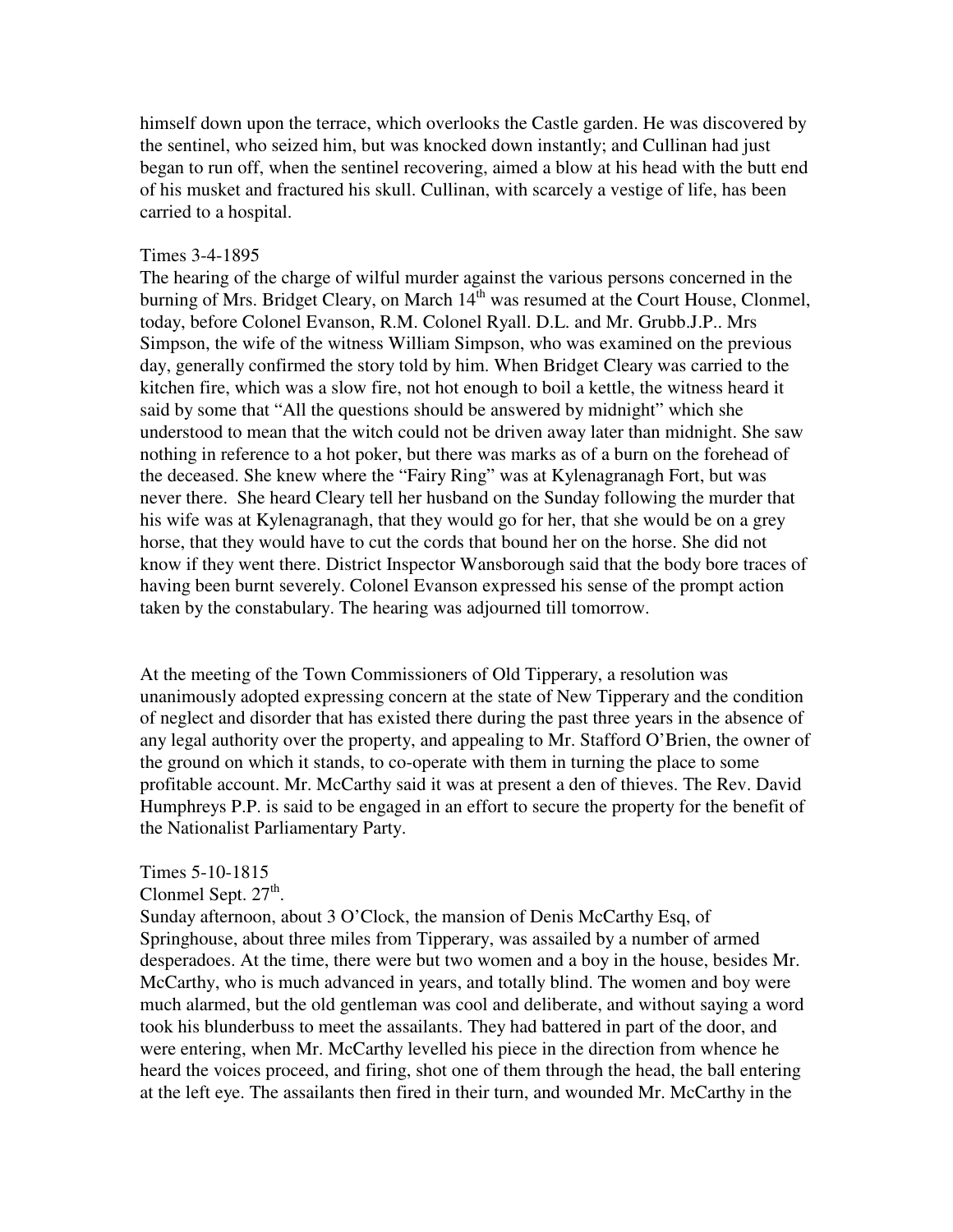hip, the ball proceeding to his back, (from whence it has since been extracted): they then fled hastily, leaving the body of their companion behind them, but returned, some time afterwards, probably to take away the corpse. In the mean time, intelligence of the attack having reached Tipperary, a party of dragoons came to Springhouse at full gallop, were time enough to prevent the party removing th body, and it was brought into Tipperary for an inquest. It appears to be that of a young man of the name of Hackett, who lived at no great distance from Springhouse. The transaction is related with some slight variations from differ sources-but all agree in terms of admiration of the extraordinary courage and coolness of Mr. McCarthy; and we are happy to learn that the wound which this gallant old gentleman received on the occasion is not considered as very dangerous, though certainly of a serious nature.

We recite the following accounts with less regret whan we usually feel at the communication of outrage, because they prove a fact that cannot be too strongly impressed upon the public mind-the almost uniform success of every brave man, who is prepared and determined to defend himself against midnight treachery, or mid-day violence.

The house of one Regan, not far from the town of Tipperary, was visited by a party of men who put him under contribution for money, to buy powder for killing the proctors, which they commanded him on his allegiance to provide against the next application, for which they appointed a time. Regan provided a companion as stout as himself, and when two of these freebooters came, and, sure of the levy, knocked at the door, Regan, admitting one, suddenly shut the door on the other, upon which his companion instantly discharged a blunderbuss out of the window; the fellow was seen to stumble, but Regan and his companion were too much occupied with the fellow inside to pursue him; on shutting the door, Regan knocked him down, and the two men secured him.

Early last week, a house inhabited by a family named Wallis, rather more northward than the reach of the present insurrectionary spirit, lying between Borrisoleigh and the Silver Mines was attacked for arms by the banditti, of whom Wallis shot the ringleader dead on the spot. The party immediately dispersed.

An attack on the house of a smith, named Golden, at Drum, in the neighbourhood of Templemore, ended more unfortunately. Golden and his family had defended the house with such determined resolution as to beat off their enemy. Golden's son, elated at the victory, followed the runaways, unluckily at the instant when a party of police, under Mr. Wilson, were coming to the spot; Golden, mistaking the constables for the banditti, fired, but without doing any mischief, when one of the police instantly fired, and killed the brave young man on the spot.

Monday, a large detachment of the Commissariat Waggon train arrived here, bringing camp equipage for upwards of 2,000 men. Camp Equipage is also forwarding by different routes for the disturbed districts, part of which takes its course to Limerick. A Regiment of foot is on its march from Cork, with its camp equipage complete. These movements, as well as the vast number of troops either already arrived in the County of Tipperary and its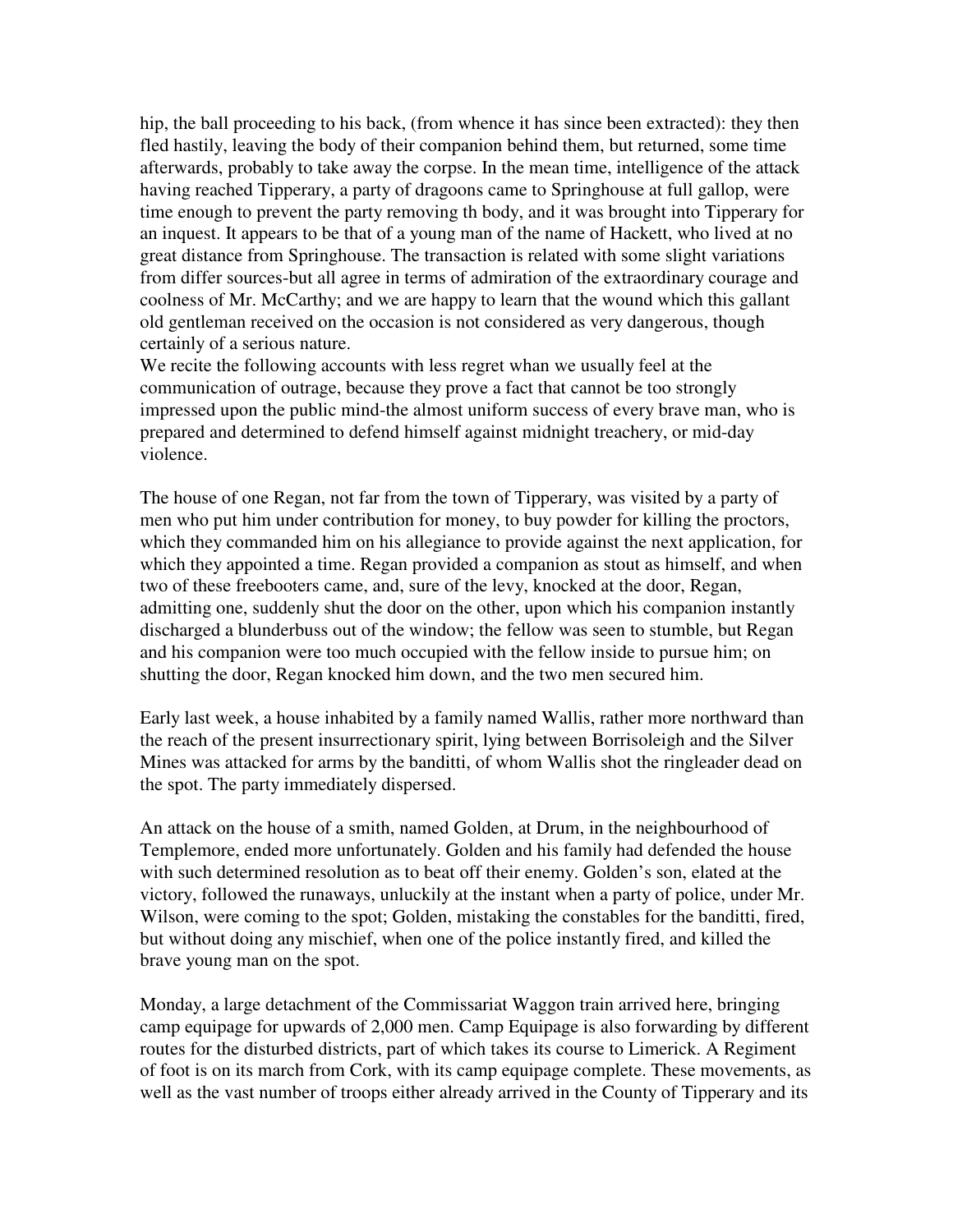neighbourhood, or on their march for that destination, prove that the Government have determined on smothering in its infancy, the insurrectionary spirit that has unhappily appeared.

#### Times 6-7-1830

The accounts from Ireland are distressing. The people in some parts of the south are described to be in such destitution, that fears were entertained within these last few days for the Provision Stores in Clonmel; and troops were called in to intimidate the wretched multitude.

Now we have been aware of the existance of considerable suffering in remote districts of Ireland , and for its unbated continuance in such quarters there may have been some excuse, because of the forlorn state of the Country, from the scanty number of resident inhabitants above the condition of paupers; but what shall we say to the unrelieved famine at Clonmel, the chief town of one of the wealthiest Counties in Ireland,-itself a place of great and increasing traffic , full of rich tradesmen, merchants, and retired persons of independent means, in the midst of a Country, moreover, thickly planted with the residences of noblemen and gentlemen, sportsmen, fashionable men, politicians, jobbers, wealthy graziers, with their thousands of well-fed cattle, while their fellow Christians are wholly without food?-What shall we say to this Tipperary Babylon, for leaving the poorer brethern of its mercantile and landed potentates no alternative but that of perishing of hunger, the sword, or the gallows. There are many worthy persons who seem not to understand how a people can be so extensively miserable as the Irish, when such vast cargoes of corn and cattle are incessantly exported from its harbours. "Ireland not support its people" they cry. "Why, she feeds a fourth or fifth of the English nation, who, of course, cannot be served until the Irish themselves shall have been satisfied." In that "Of Course" there is a good deal of *naivete* and ignorance. It is, to be sure, pretty accurate in the abstract, that one nation sends only its superfluous articles to others, and supplies its own wants first, but it is not true of Ireland, inasmuch as the people of England can better afford to pay for the Irish Produce in the British markets, with the charges of conveyance, insurance, etc. added, than the poor of Ireland can afford to pay the prime cost of these provisions. The export of provisions from Ireland, therefore, is no more a proof that there can be no distress in Ireland, than the export of fine Bordeaux wines from France demonstrates that the French peasantry must first have got their fill of the growths of Lafitte, or Chateau Margaux. The poor Irishman never thinks of such a luxury as wheaten bread, any more then he would of venison. He cannot even buy potatoes, and when he fails to raise them, he starves.

It is not among the most dreadful facts in history, that the Lords of the soil in Ireland should for ages have witnessed this degraded condition of their serfs, without (we do not say a wish, but) a serious and systematic effort at any period of the last two centuries, to amend it.?. We really do feel that Mr. Martin's act, for "punishing cruelty to animals" would be the species of retribution most applicable to the conduct of a large proportion of Irish Landlords towards their poorer tenents, if even their physical treatment be kept in view. But we lose our time; the offenders are too numerous to be shamed into virtue, and as yet too powerful to be compelled. Nevertheless, it is not long before "time and the hour" shall bend them to humanity.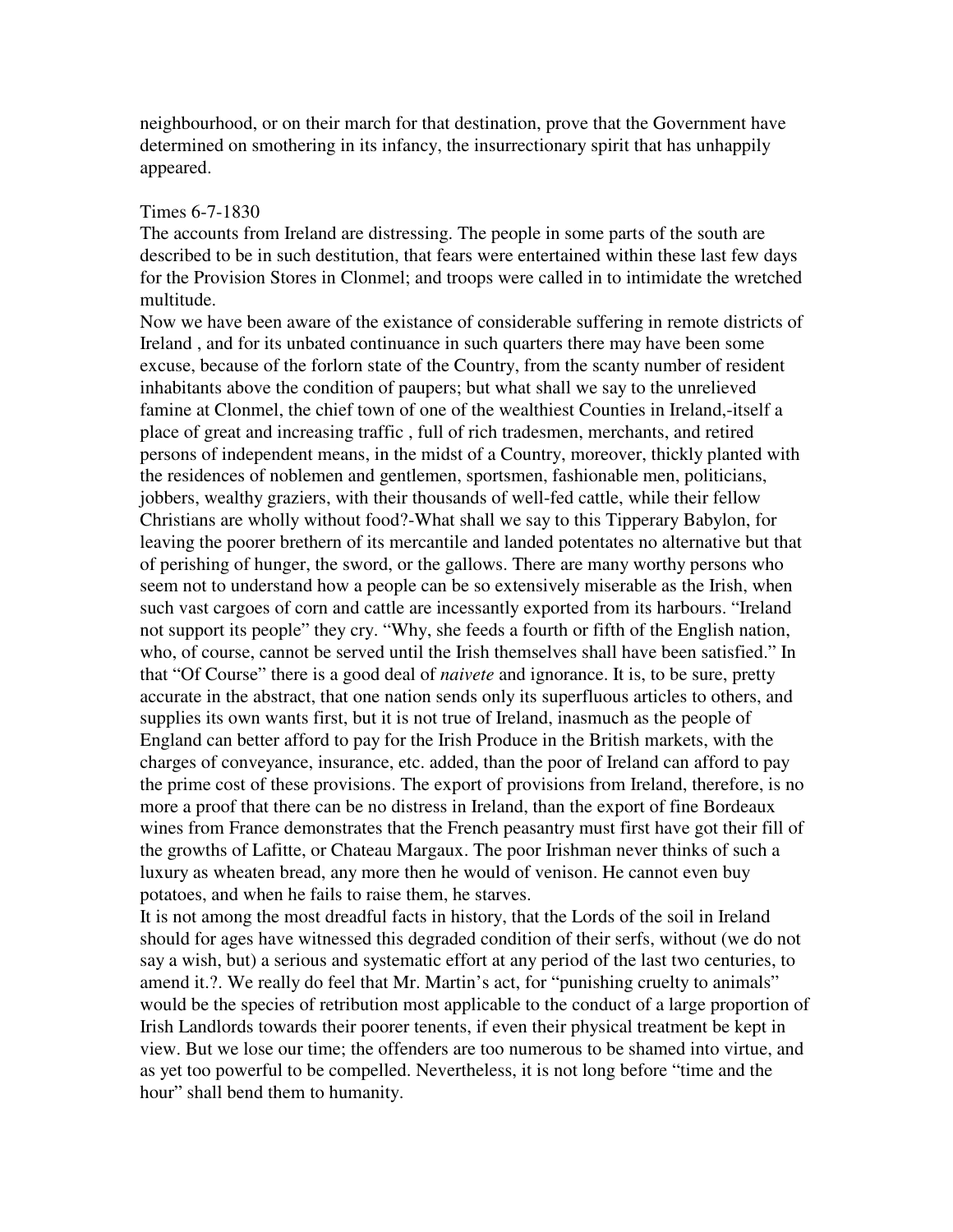### Times. 7-1-1891.

At Munster Winter Assizes, which terminated today, William Heapy and James Grant were charged with the murder of James McGrath, in County Tipperary, on Sept.  $12<sup>th</sup>$  last. It appears that a man named Maher was evicted from a farm at Ballingarry, and the landlord finding it impossible to let the land, commenced mining operations on it. Considerable hostility was shown to the miners, and the deceased, a well to do farmer, took an active part in the opposition to them. On the date mentioned the two prisoners got drunk, and opposite McGraths house created considerable disturbance. On going to see what was the matter both prisoners set upon him and beat him savagely, the prisoner Heapy stabbing him with a knife, and when he was lying dead in his wifes arms, Heapy struck him with a stone. Heapy was sentenced to 10 years penal servitude, and Grant to 12 months in prison.

John Ryan, Tobias English, and Joseph English, Tipperary shopkeepers, who were arrested last week, in accordance with the order of the Vice-Chancellor made against them as executors of the will of the late Widow Shanahan, tenant of Mr. Smith Barry. M.P. have forwarded the amount of rent claimed by the landlord together with £45 law costs. The prisoners, however are still in custody, as they refused, when summoned, to appear before the Vice Chancellor. Their cases will probably be disposed of at the next sittings.

A Boycotting notice, headed "A proclamation" has been extensively posted in Tipperary. It contains the names of some 30 shopkeepers and farmers who had the courage to resist the dictation of the local leaders. The people are called upon to treat these with "the most unqualified and persistent boycotting which their recent actions merit". The victims are divided into two classes-(1) Those "who refused to go out" who are characterized as "cowardly blood-sucking hirelings" and (2), those who having gone out, returned to their homes from campaigning; these are termed "Double dyed traitors". According to Mr. William O'Brien M.P. this movement was a purely voluntary and spontaneous one, and according to Archbishop Croke, those taking part in it, "realized the heroic". There appears, however, to be deception somewhere.

Times 12-4-1881

Evictions in Ireland.

To the Editor of the Times.

Sit,-If the Parnellites are in earnest in wishing to stop evictions, they have nothing to do but give the Irish Tenants permission to pay their rents, which the splendid harvest of last year well enables them to do so; but so long as Mr. Dillon and the Land League tell them that every man who pays his rent is a traitor to his country and deserves to be

"Boycotted", the landlords will continue to be forced to take proceedings to recover their rents.

Tenants are being ejected, not because they cannot pay their rents, but because they are forbidden to pay them.

These evictions are the work of the Land League. It was their deliberate purpose to discredit the Government and to discredit the Landlords. To this end, they goaded the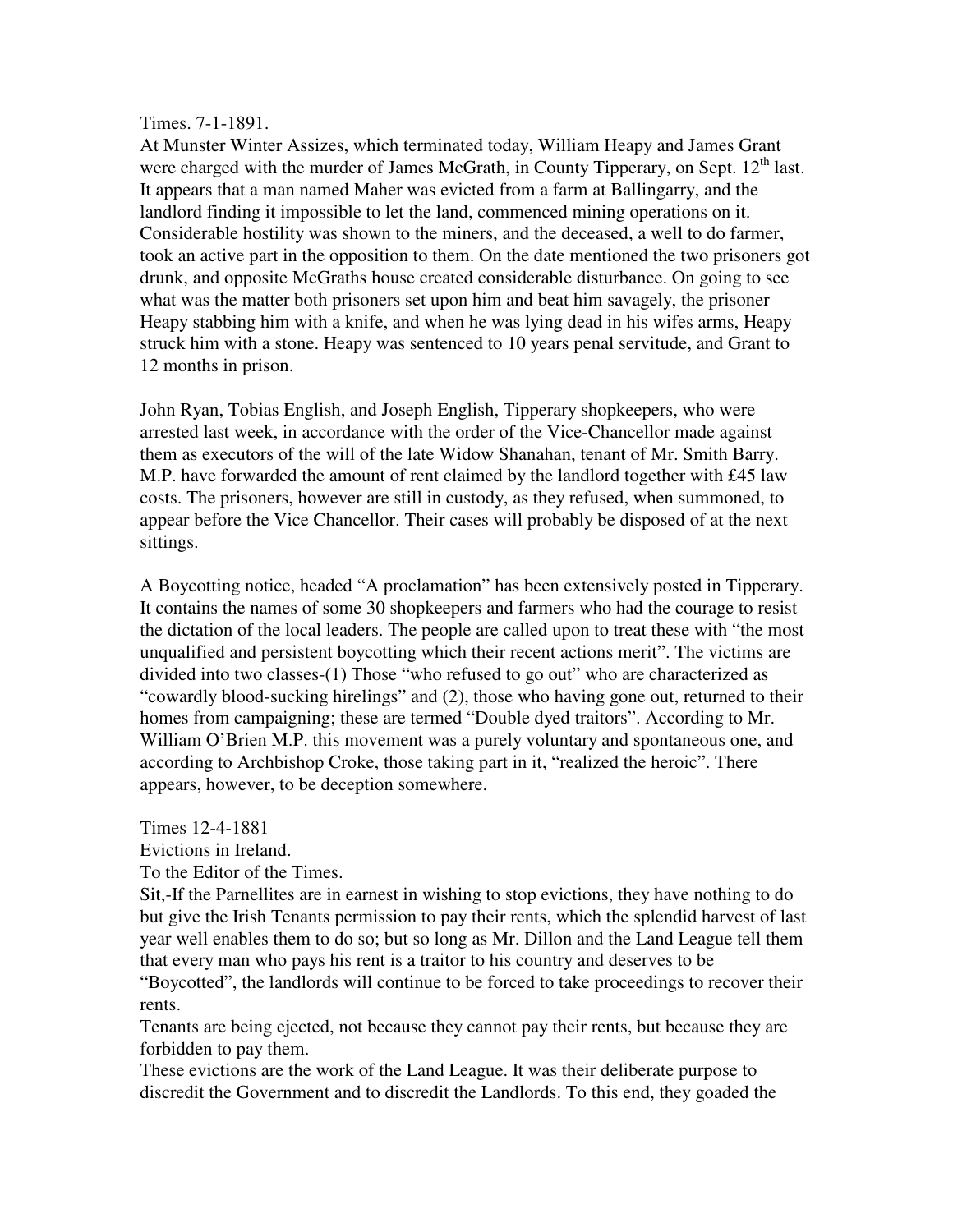former into Coercion Acts, and the latter into ejectments, the results may be disastrous to the poor deluded Irish tenants, but they suit the game of the agitators extremely well. Let us not allow dust to be thrown into our eyes by the affected indignation of the Land Leaguers at the crop of ejectments now springing up-they have sown that crop themselves; it is part of their game. I am Sir, Your obedient servant.

**FACT** 

Times 14-5-1858

Execution.

The Tipperary paper brings an account of the execution yesterday, at Nenagh, of the two brothers Cormack, convicted at the last assizes of the murder of Mr. John Ellis, in the month of October last. Great local exertions were made, but in vain, to procure a mitigation of the sentence, on the grounds of the villanous character of the principle witness for the prosecution, an informer, and a participator in the guilt of the murderers. The wretched men to the very last moment of their existence persisted in their innocence of the crime for which they were about to pay the penalty of their lives. When Daniel Cormack came in sight of the people he raised his voice and said, in a loud, deep, and sonorous tone;-

"Lord, have mercy on me; for you, Jesus, know that I neither had hand, act, nor part in that for which I am about to die. Good people, pray for me. Lord, have mercy on me." The brother having made the same awful declaration, both were in the next moment launched into eternity.

On the day that Daniel aged 23 and William age 18 were hung in Nenagh it was always said that the heavens opened and the thunder, rain, and lightning, the likes was never seen before. It even tore up roads. The people looked on it as a mark of disapproval from heaven. Another man, many years after, confessed to the murder of Ellis.

#### Times 20-6-1862

A collection was made in and about the town of Templemore on Monday and Tuesday for the defence of the Rohans, charged with shooting at Colonel Knox, and a good deal of money collected, several persons, including some public officers of the County subscribing 1s. each. Great preparations are being made for their defence, which, it is said, will be grounded on *alibi.* The result of the trial is looked on with as much anxiety as that of the trials at the last special commission. An immense number of jurors from the North Riding have been summoned to Clonmel, including most of the gentlemen who are usually called on the long panel, and some of whom will have to travel upwards of 50 miles from their homes. A rumour prevails that some jurors have received friendly hints that it would be better for them these "sudden times" not to 'go hard' on the prisoners.

## Times 24-10-1833

Tithe arrests are still going on in Tipperary. A few days since Messers Cleary and McGrath (the hardship of whose case form the ground of a memorial to the Lord-Lieutenant, on the subject of proceedings taken against them by the Hon. And Rev. Mr.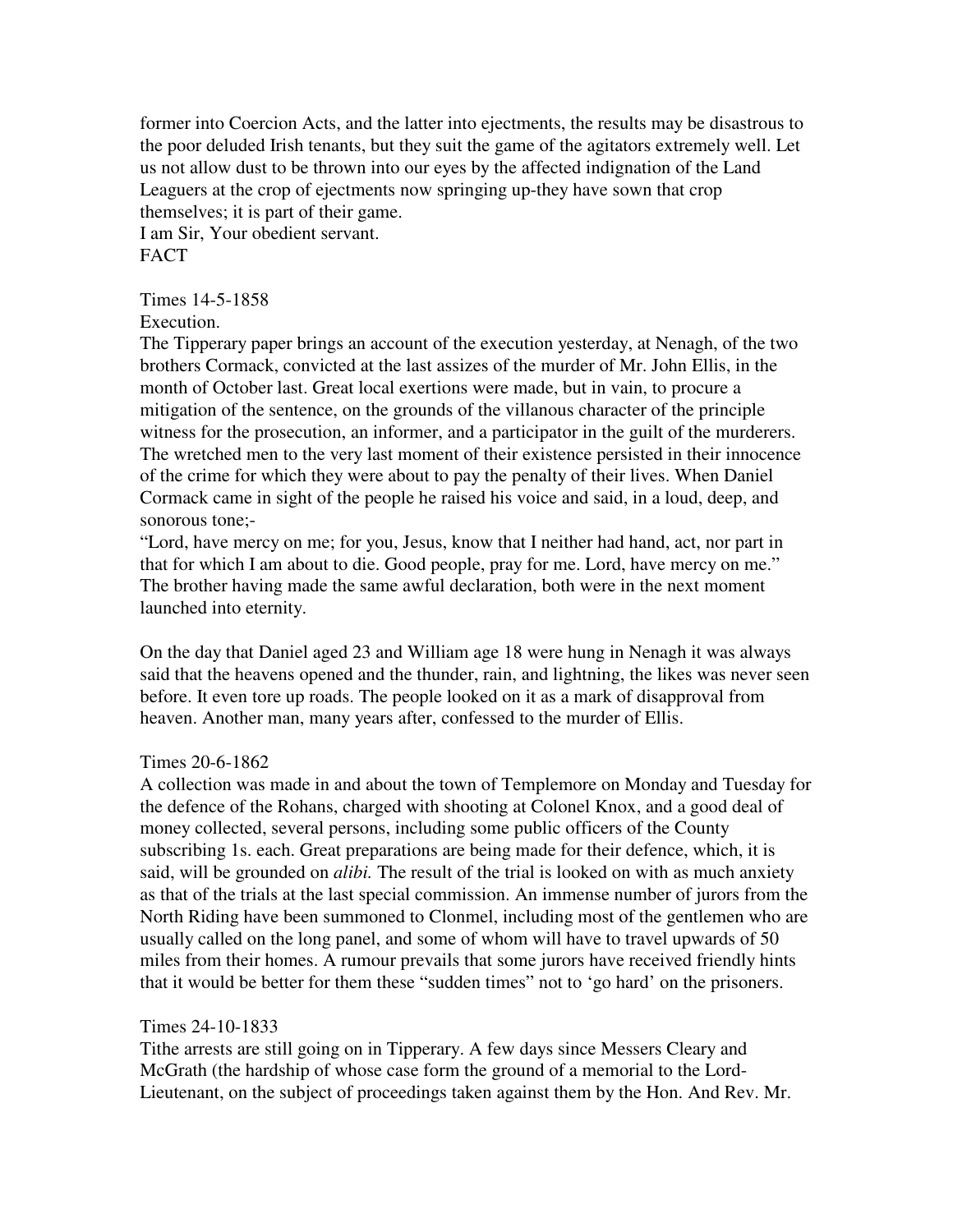Cavendish, Vicar of Cahir), were marched through Clonmel, at the Vicar's suit, escorted by a large body of Police, and lodged in the County Gaol.

At the great October Fair of Carrick, held last Thursday, a good supply of black cattle and horses were disposed of at very encouraging prices. About 3 O'Clock the Poleens and the Gows (the two factions who have often disturbed the counties of Waterford and Tipperary of late) met adjacent to the fair, by appointment, and attacked each other in a most violent manner. The conflict continued for about 20 minutes, when it was put an end to by the timely arrival of the military and police, under the command of Major Rowan, chief magistrate, and chief constables Croker and Gunn. The Gows, who are the strongest in this part of the County, had the best of the fight; the Poleens, were very much beaten, several having their skulls fractured. One boy, named Butler, who was found shouting "Success to the Poleens" was dreadfully beaten, and is now in a dying state. About 30 of both parties were taken prisoner, and lodged in the Police-Barracks of Carrigbeg.

### Times 27-12-1828

# Tipperary-Thurles-Dec. 19<sup>th</sup>.

On Monday night last, about 7 O'Clock, five men came to the house of an industrious farmer of the name of Edmond Long, at Moycarkey, they beat him, his wife, and children, stabbed his wife and burned his daughter, to extort money from them, and having got 11/s. they decamped, but were hotly pursued by the country people, who would have succeeded in apprehending them, but that two young men coming in a contrary direction fired upon them, and the people in pursuit, believing the shot had come from the robbers, who before missed fire, desisted. However a man of the name of Harrahill, and old offender, has since been apprehended, and has been fully identified as one of the robbers.

## Origin of Christmas Boxes.

We are told, in the Athenian Oracle (says Brand, in his Popular Antiquities), that the Christmas Box money is derived from hence;-The Romish Priests had masses said for almost everything; if a ship went out to the Indies, the Priest had a box in the ship, under the protection of some Saint, and the poor people must put something into the Priests box, which was not opened until the ships return. The Mass at that time was called Christmas; the box called Christmas Box, or money gathered against the time, and Masses might be made by the Priests to the Saints to forgive the people of debaucheries of that time, and from this the servants had the liberty to get box money, that they to might be able to pay the Priest for his Masses, knowing well the truth of the proverb, "No penny, no Pater-Noster." The practice, however, of giving presents at Christmas, was undoubtedly founded on the Pagan custom of the New Year Gifts, with which, in these times, it is blended.

## 7-4-1831 From the Times

A family Quarrel-At the Clonmel assizes, Michael Bevan, Esq, was indicted for an assault on Joseph Cooke, Esq. at Cordangan. Mr. Cooke was examined on the trial, and admitted that Mr. Bevan was his brother-inlaw, and that he lived with his sister for 22 years, but that they were not really man and wife. The examination of this witness is not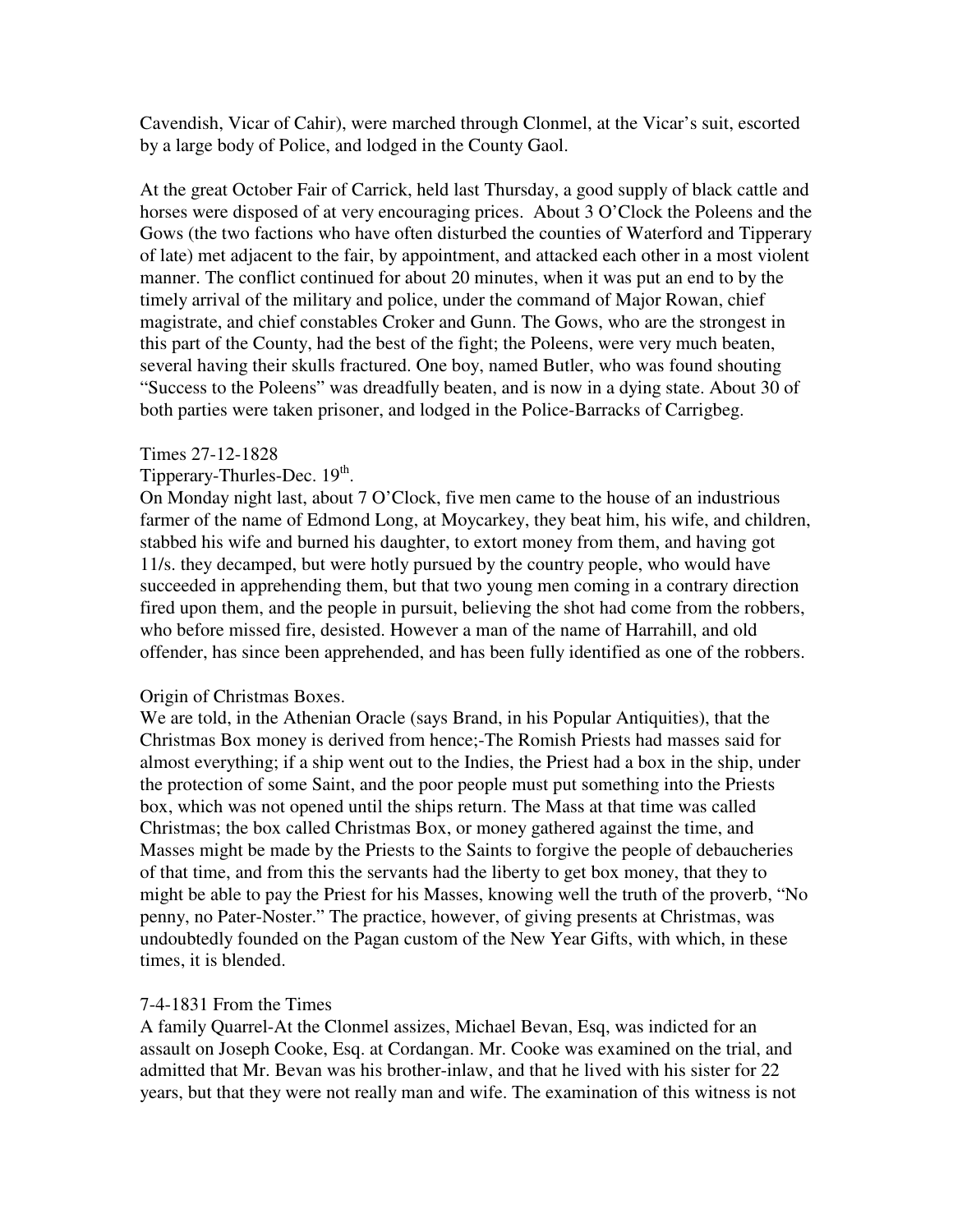calculated for publication. Mrs. Bevans, he stated, was now concealed from her husband. Mr. Bevan was found guilty of the assault, but the affair was afterwards arranged between him and Mr. Cooke, by Mr. Bevan consenting to allow his wife 300/. A year. Mr. Bevan was then let out on his own recognizance.

#### 7-5-1833

#### Fatel Duel

This morning at 6 O'Clock a hostile meeting took place between John Power White Esq, a young law student, son of Power White, a gentleman of considerable property resident at Golden, Co. Tipperary and ? Weldon, Esq. Of County Carlow, (Formerly a medical student of the name of Dooley who had taken the patric? Of Weldon with a property of 6000/. ) The affair arose out of a trifling dispute at the theatre, which led to a cutting in the street, and as subsequent open defiance of each other last night at Shades Tavern , College Green, where Mr. Weldon happened to from one at a drinking party, and returned a chuff answer to Mr. White, who ventured to address him on entering. Mr. White then called him a blackguard, coward, etc. and was instantly challenged by Mr. Weldon. The affair was brought to a fatal termination this morning, at Sally-Park, adjoining the Grand Canal, at Parnell Bridge. The Hon. Edward Butler, son of Lord Dunboyne, was second to Mr. White, and a Mr. Bodkin, of Galway was second to Mr. Weldon.

Both seconds stepped 12 long paces, linked arm in arm; the measured space was 16 yards, east and west. The sun was obscure at this hour, and both parties were on equal footin as to light and level. I have just been on the ground (The reporter not me). It appears that both parties were very difficult to be pleased, and tried several positions in the field ere they could determine on a fair spot. They at first stood at one spot, and were preparing to fire when it was discovered that two tall chimneys of a distillery a pair of horns in the horizan behind the head of one of the principals, this ground was therefore abandoned at once. The parties fired by signal, and almost together, when a ball passed through Mr. Whites forehead just above his right eye. He dropped dead on the instant, and the seconds absconded. The Coroners, Patley? and M'Carthy, immediately summoned a jury, and viewed the body. Little was elicited, except the unfortunate youth who lay dead at their feet, had first come in contact with his opponent as "Friends" of other parties, whom they had reconciled but at the expense of an misunderstanding between themselves, as very frequently happens amongst Irish seconds ; also that Mr. White had been second to the Hon. Mr. Butler on a previous occasion, when the latter went out with Captain O'Dogherty. This duel was fought close beside the spot where young Mr. O'Grady was shot in a duel last year by Captain Smith. It is said that Mr. Weldon is very eccentric-in fact a little touched

18-3-1833 Clonmel Herald County of Tipperary Calendar-Spring Assizes. Murder 35 Accessary to murder 4 Assault with intent ot murder 1 Cutting and maiming cattle 1 Rape 2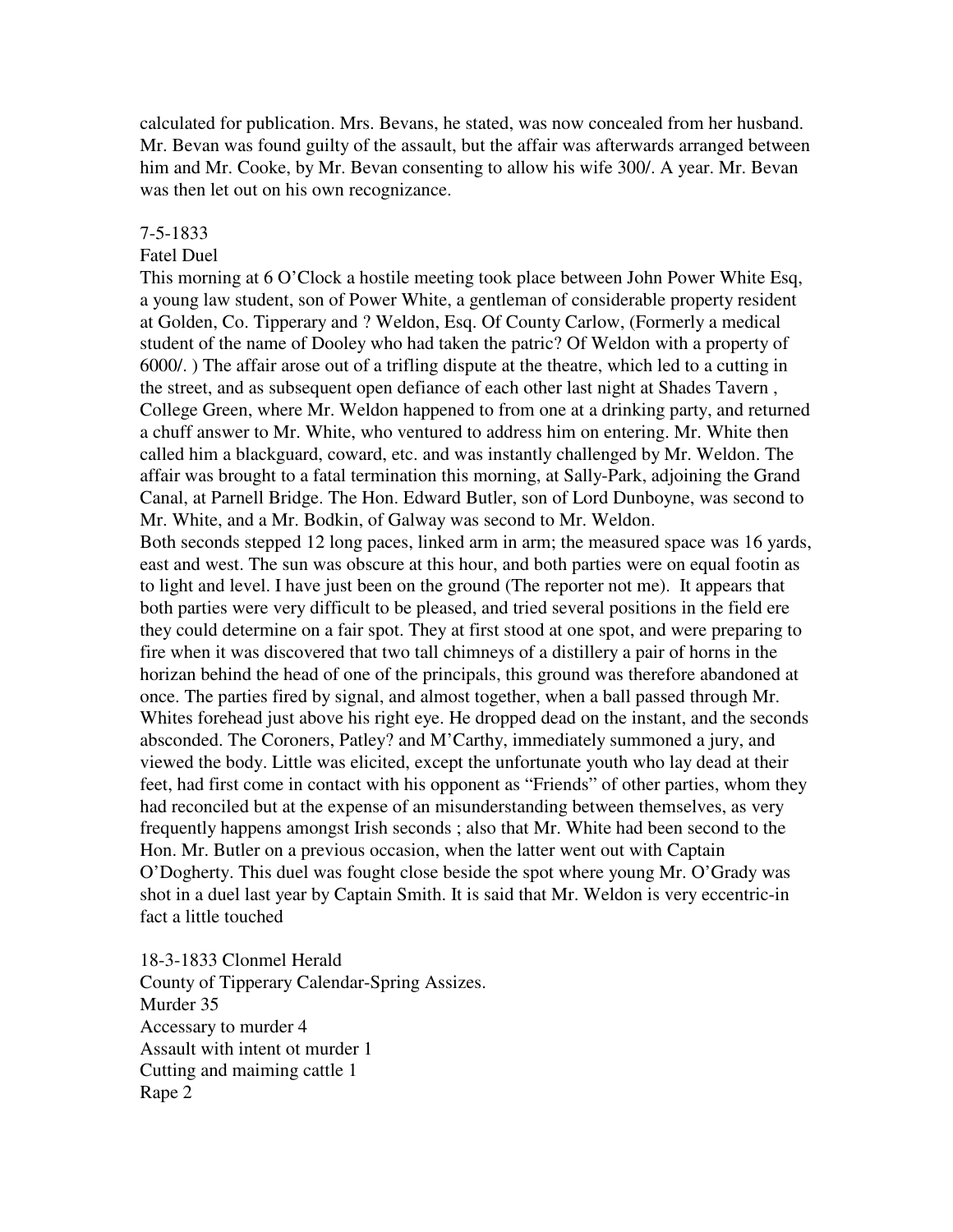Housebreaking 1 Robbing of the person 5 Sheep stealing 5 Pig stealing 2 Mail robbing 2 Unlawful oath 5 Possession of stolen goods 3 Horse stealing 2 Robbery of arms 6 Bigamy 1 House robbery 16 Escaping from the Bridewell 1 Larceny in shop 1 Larceny in house 6 Felonious assault 6 Vagrancy 1 Appearing in arms 1 Passing Base Coin 1 Waylaying and grevious injury 2 Attacking houses and firing shots 4 Sacrilege 1 Abduction 1 Forcible Possession 1 Turning up Land 1 Perjury 1 Embezzlement 1 Total 120. Three murders.

In our last we gave account of the riotous and outrageous conduct of the people on Wed. last at the steeplechase, at Turtola outside Thurles. Three men, two of them being of the name of Ryan were on their way home waylaid, and at the back of Mr. Langley's Orchard, at Archerstown, set on so violently that the two men of the name of Ryan were killed, and the other so savagely beaten, he has since died. One of the Ryans was from Kyle, his skull dreadfully fractured. The bodies were found in a ditch, outside the orchard already alluded to.

It was remarked by the gentleman who intended to have joined the steeplechase on Wed. that the country people had pistols under their great-coats; and when the latter appeared to wish to provoke a fray by throwing stones the former prudently gave up their sport and returned home.

From the Tipperary Free Press.

 $6<sup>th</sup>$  Sept. 1856.

On Monday a shoemaker named Patrick Fleming, of Rochestown, was committed to Bridewell in Cahir for being drunk, where, after the lapse of a short time, he was found dead.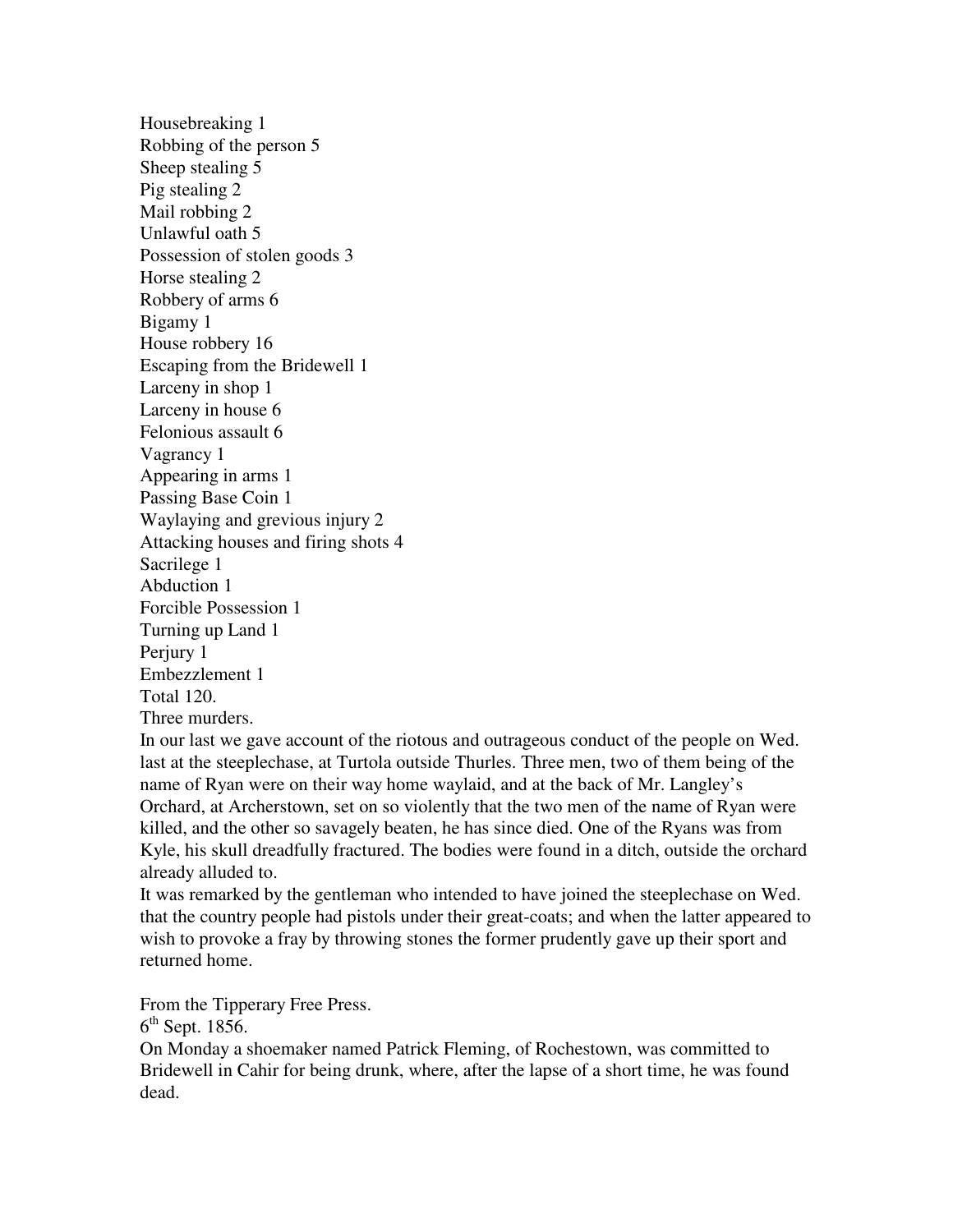### 29<sup>th</sup> May 1858

On Sunday night about the hour of ten o'clock Thomas Dunne, a shoemaker, stabbed his brother-in-law named Michael Larkin, residing in the town of Borrisokane, with a knife, and from the effects of the wounds Larkin's life is despaired of. Dunne, who has fled, has been enrolled in the King's County Militia, since the disembodiment of that regiment. The police are most active in their exertions to capture him.

On Monday morning the body of a farmer named Greene, residing near the Glen of Aherlow, was discovered not far from his house. He was at a fair last Friday, and had not returned, and it is supposed that having been waylaid on the way therefrom, he died from injuries received from the hands of some parties. This is, however, but a suspicion, as at the time our correspondent wrote, an inquest had not been holden. It is somewhat singular, that several years ago, Greene's father was also murdered, near Ballyglass, while returning from the fair in Tipperary, and that since then no person has been brought to justice for the perpetration of the crime.

A man named Delaney who is employed in Mr. Smallsman's mills in Roscrea, was on Saturday night arrested by the police in that town for being drunk and disorderly in the public streets, and lodged in the police barracks. After he had been some time there, his wife applied to have him discharged, as she was willing to pay any fine that would be imposed upon him; and having promised to take care of him, Delaney was released, after he and his wife proceeded homewards. On the way, about a half mile from Roscrea, they had an altercation, when Delaney raised a stone and struck the unfortunate woman on the head, which wounded her so severely that she died a few hours afterwards. Delaney has fled and up to the present he has not been apprehended. Search is making for him in all directions, and many suppose he has committed suicide.

## $15<sup>th</sup>$  July 1876

At Nenagh Assizes a presentment of £260 to a mill owner named Slattery, for the malicious burning of his mill, was traversed by the rate payers, but it was alleged that since he had served notice to quit on some tenants, fowls of his were killed, bars of iron inserted in the cogs of his mill-wheel, and, finally, the mill set on fire; and the presentment, instead of being quashed, was increased to £300.

## 9<sup>th</sup> March, 1878

On Sunday evening last Sir Leopold Cust died of a combination of diseases, and, strange to say, immediately after his death became known, the Tipperary Brass Band turned out and paraded the streets, playing airs of rejoiceful character. The hills around blazed with bonfires, and there was quite a demonstration of an extraordinary character because of the event. It is understood that the deceased was very unpopular in the capacity of agent to A.H. Smith-Barry, esq., which was the cause of this demonstration. The Tipperary Board of Guardians, today, refused to adjourn, as proposed by Captain G.M. Dawson, D.L. Very severe comments were made on the deceased gentleman's character as a land agent.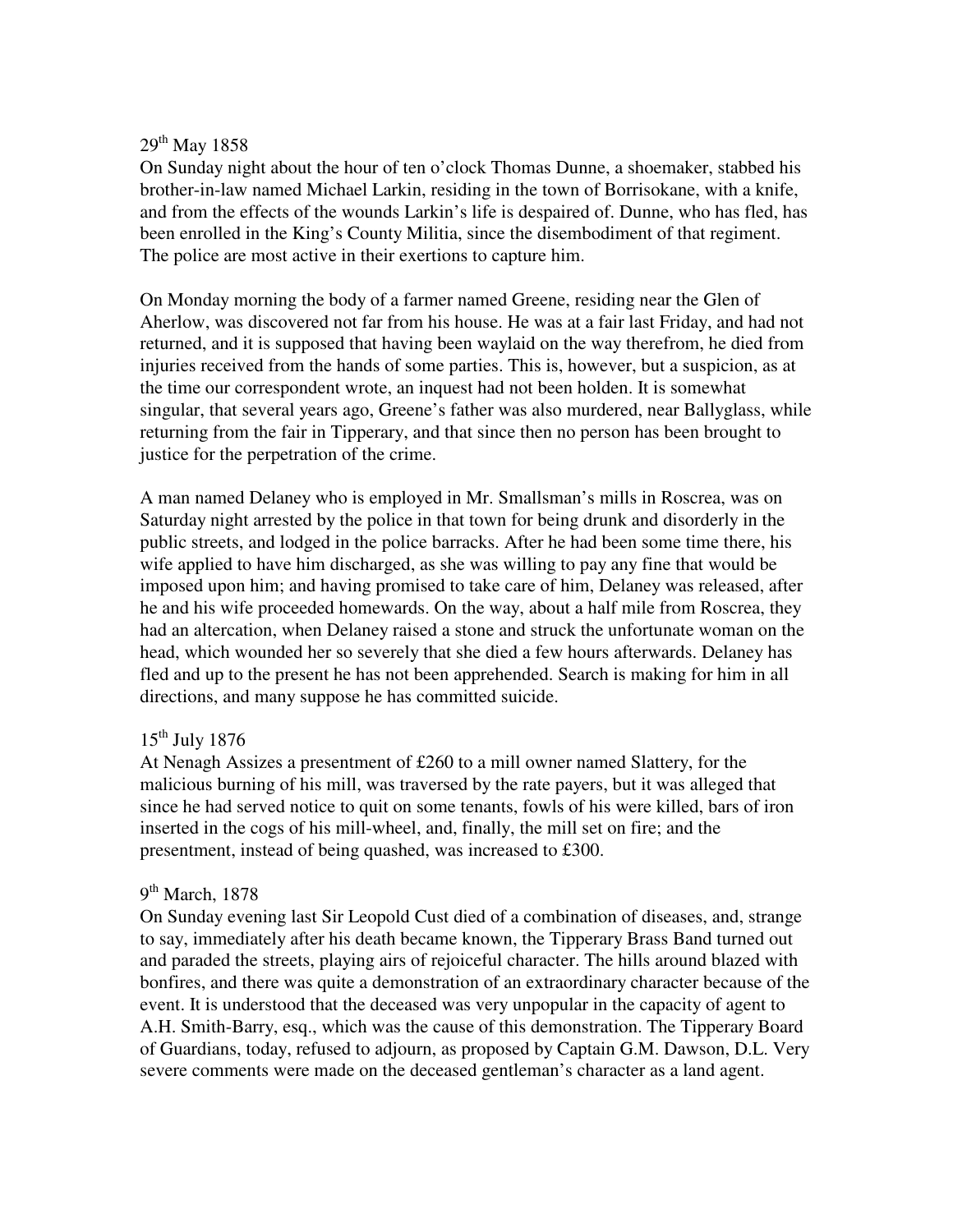## 18th Nov. 1876.

At each of the Masses in the Cathedral in Thurles on the  $1<sup>st</sup>$  inst, the Priest Celebrant warned the congregation against drunkenness. In one case reference was made to some Publicans who were violating the Sunday Law in the town, and the reverend speaker told these parties that if they did not desist from this practice, he (the speaker) and some of the respectable inhabitants of the town would call the attention of the proper authorities to them, so that steps might be taken to prevent them getting an renewal of their licences, if they did not now conform to the recognised law within the diocese.

In the remote graveyard of Kilnanave, a monument was erected to the memory of her mother and father by Mrs Ann Doyle, wife of Constable James Doyle, now stationed at Cork. On the  $16<sup>th</sup>$  August last the monument was maliciously broken into fragments. Mrs Doyle adopted proceedings to enable her to claim compensation. She applied for £25. Her claim came before the road sessions for the Barony of Upper Ormond at Nenagh on Monday. The court considered the outrage was perpetrated by some of Mrs Doyle's relations, who were indignant with her for marrying a constable, instead of being married to some neighbouring farmer, and keeping her fortune at home. The claim of £25 was reduced to £10, which sum the grand jury are asked to fix on the town land of Millbrook, where some of Mrs Doyle's relatives reside.

## 9<sup>th</sup> Sept. 1876

The Rev. Michael Gleeson, P.P. Templederry, acknowledges the receipt of £20 from the Right Hon. Viscount Dunally, Kilboy, in aid of the erection of a new chapel in Templederry.

There is an old man named Thomas Harney residing at Ballyveigh, about four miles from Waterford, who is 102 years old. He was in Waterford on Thursday week, and was hale and hearty. He never took anything in the shape of medicine, nor did he drink for over 40 years.

#### Freeman's Journal.

# $5^{\text{th}}$  Nov. 1765

We hear from Thurles, that the Rev. Reddy Brien, a Parish Priest in that neighbourhood, renounced the errors of Popery on last Sunday fortnight in the Church in Holycross. Some time ago he applied to the Titular Bishop concerning some articles of religion but not having received a satisfactory explanation of them, he had recourse to the Archbishop of Cashel, who removed all his doubts, so that he is reformed on the strongest conviction. We hear from good authority that the White Boys, to the amount of 200 and upwards, went on foot and horse back through the town of Clonmel, on the night of Saturday fortnight, and pursued the road leading to Fethard, near which place they buried a man to his shoulders and left him fast in the ground, until he was discovered by some persons of humanity, who relieved him. This punishment, we hear, was inflicted for his disobedience of their orders.

On last Wednesday night, a great number assembled about two miles beyond Ardfinnan on the high road, and proceeded from there to a place called Rathsalla, near Cashel, where they pulled down a dwelling house and beat the owner in a desperate manner. This punishment was inflicted for his presuming to take charge of a gentleman's stock in the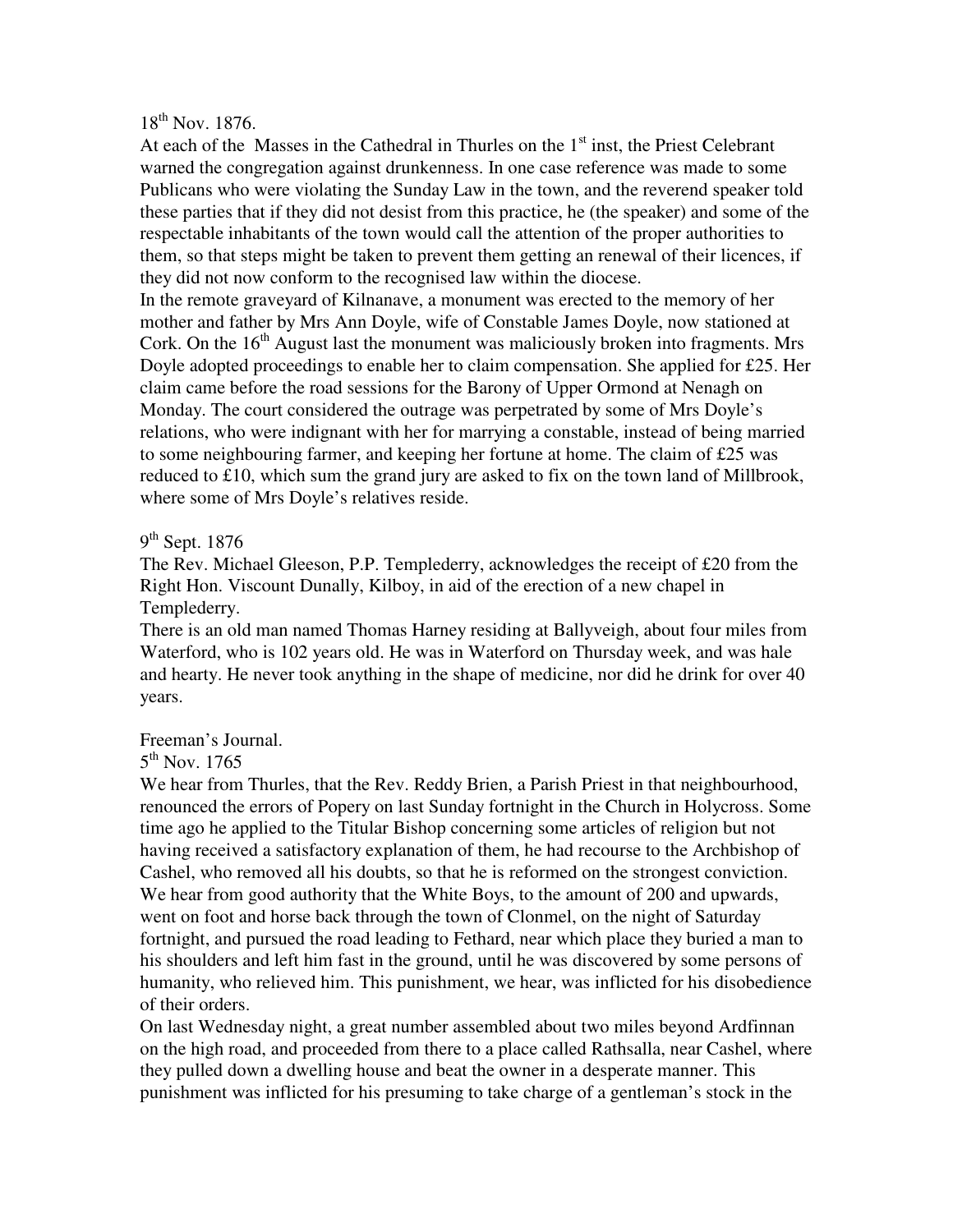room of a person who had been dismissed.

#### Tipp Free Press 15-8-1828

Earl of Glengall-Catholic rent.-On Sunday last, the Rev. Mr. Power, Parish Priest of Caher, addressed his congregation from the Altar of the Catholic Parish Church of this town, and told them he had been honoured with a communication from the Earl of Glengall, requesting him to acquaint such of his Lordship's tenantry as belong to the Parish of Caher, that he felt extremely desirous they should contribute to the Catholic rent as liberally as their means would allow, it being, in his opinion, one of the best measures to forward the Catholic cause, and to obtain for Ireland what alone could render her happy and contented-Catholic emancipation.

#### Tipp Free Press. 27-7-1866

The case for trial at the ensuing Clonmel Assizes are important and are as follows:-James Dillon, of the 17th Regiment, stands charged with being one of the armed party who fired on the Constabulary of Glenbade?, near Tipperary, James Ryan , same offence, Michael Ryan, similar charge, (on bail). Michael Lalor, declaring himself a Fenian at Tipperary. John Buckley charged with the wilful murder of Lorenzo H. Jephson, Esq. J.P. at Carrickon-Suir. James Walsh with firing a shot from a revolver pistol at Constable Timothy Quaid. John Heffernan with using treasonable language and shouting for Stephens and the Irish Republic. Edmond McGrath, Edmond Ryan, John Danaher, and Michael Hogan, with rescuing, at the Tipperary races a prisoner named Edward Walshe, arrested under a warrant from his Excellency, the Lord Lieutenant.

A Compendium of Crime in the County of Tipperary. Starting Jan 1839 contd. On Saturday night, the  $12<sup>th</sup>$  inst, an armed party, five in number, with their faces blackened, visited the house of a man, named Michael Boland, of Faivulough, within an English mile of this town (Nenagh), they peremptorily and accurately demanded from Boland the amount of his corn £18.2.6. which he had on that day received at Ballinaclough mills, but fortunately for himself, he was after paying the amount of a bill, due by him at the bank, for nearly that sum, otherwise the poor man would inevitably be reduced to beggary, it being the sole return of his years hard labour. Then they searched him, and took from his pocket one penny. Afterwards they proceeded to ransack the house, and succeeded of plundering it of a penknife and a half penny. Before making their exit with their valuable booty, they placed Boland on his knees, and swore him not to dare let a syllable transpire of that night's proceeding.

On the night of the  $12<sup>th</sup>$  inst two coals of fire were put by some incendiary into the thatch of the house of William Flannery, near Borrisokane. It is melancholy to state that the dwelling was reduced to ashes, despite all the exertions that was made to save it.

An attack was attempted by three armed ruffians on Sunday during divine service, on the house of Matthew Gilbert esq., of CastleLake, near Cashel. Fortunately for Mr. Gilbert, one of his young sons was on the lawn in the front of the house, when the armed men first made their appearance from an angle of the grove. On espying them he roared out,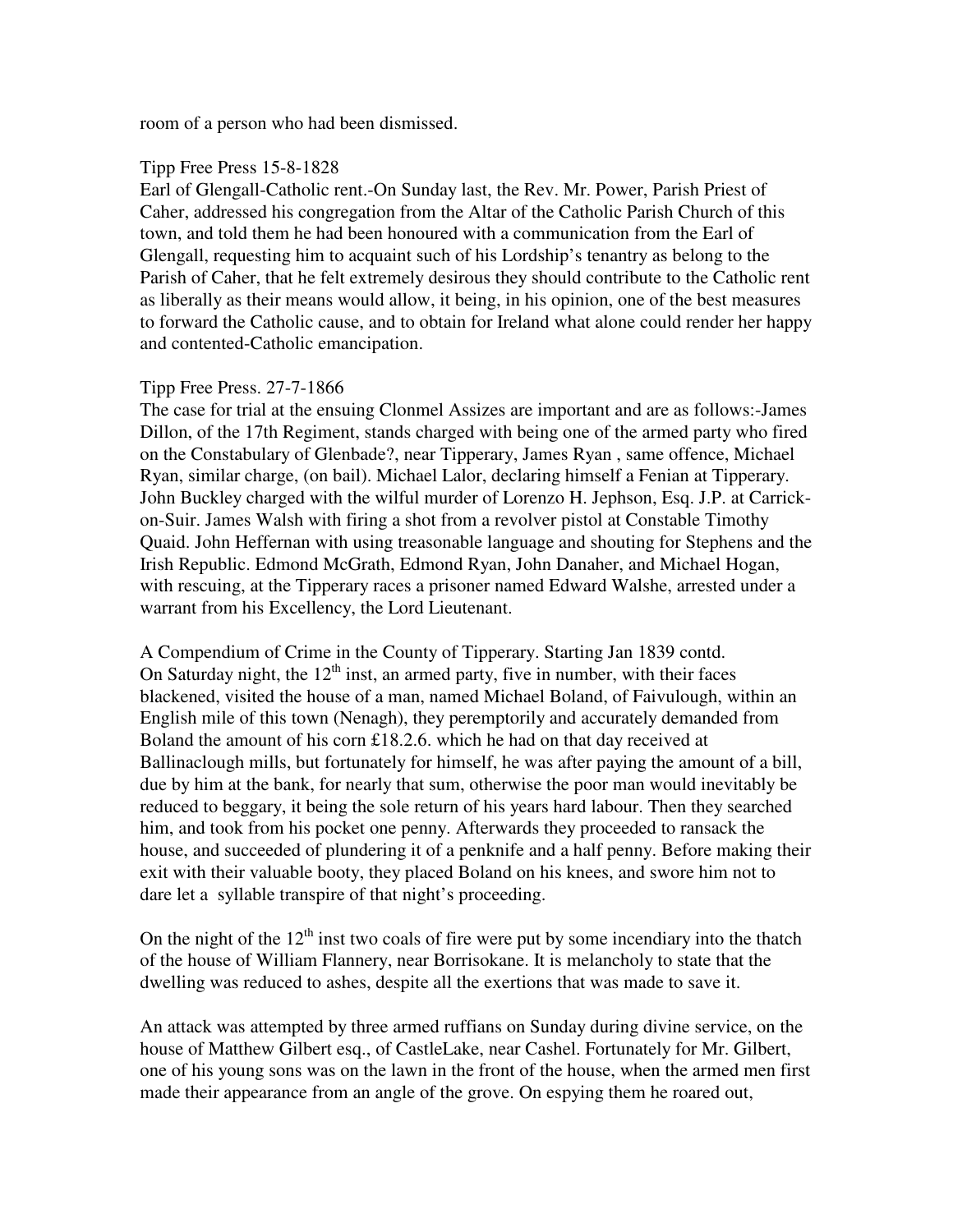"Father, Father, Robbers, Robbers, Robbers,", running in the meantime towards the house-but one of the men rushed between him and the house, and levelled his gun at him; the child then changed his course in the direction of the distillery. Mr. G. hearing the cries of his son, came to the door-the armed miscreant had the gun pointed at the child; with a presence of mind which does him honour, he barred the door, seized a double barrelled gun that had been loaded with swan drops, rushed up to the next window, and discharged its contents at the intended murderer. The ruffian was wounded, but not mortally, for he and his associates retreated; and though the police were on the spot in a short time afterwards, no trace of them could be discovered, except a dropping of blood for some distance.

List of persons for Trial at Special Commission. John Ryan (Corbett) and Cornelius Hickey-Murder of A. Cooper.Esq. and Francis Wayland. Esq. Michael Feehaly and John Feelaly-Murder of Daniel Byrne. Thomas Ryan-Murder of John Lanigan. William Donovan and Thomas Dwyer-Murder of William Ahern. Michael Fogarty-Murder of Patrick Flynn. Denis Hogan and William Quinlan-Murder of Rody Moylan, John Collins-Murder of Wm. Brien. John Glasheen-Murder of Michael Quin. Patrick Ryan-Murder of Mr. O'Keeffe. James Brett and Patrick Kennedy-Murder of Patrick Shea. Patrick Houregan and James Kelly-Murder of Edmond Hogan. Patrick Quigley-Murder of Michael Ryan. John Keeffe-Murder of Patrick Hennebery. James Hayes-Arson. Michael Costello-Cutting a forge bellows. John Burke-Attacking a dwelling. John Hackett and W. Neil-Presenting a pistol. William Farrell and Patrick Farrell-Assaulting a dwelling.

 $19<sup>th</sup>$  Jan. One man received seventeen cuts in the head and another lies dangerously ill, from a beating inflicted by two others. The aggrieved parties refused to lodge information, or give the names of the assailants.

As a man named Humphries was returning from the Chapel of Morough, near Newport, on last Sunday, he was attacked by three men, two named Ryan and one named Mahony, who beat him so hard that he died on Wed. evening.And thus has the hand of the ruthless assassin at once deprived a fellow creature of his life, and rendered destitute a wife and three helpless children, to live as monuments of their unlimited and sanguinary system of destroying human life. This is one of the many murders originating in agrarian differences, and which disgrace our County.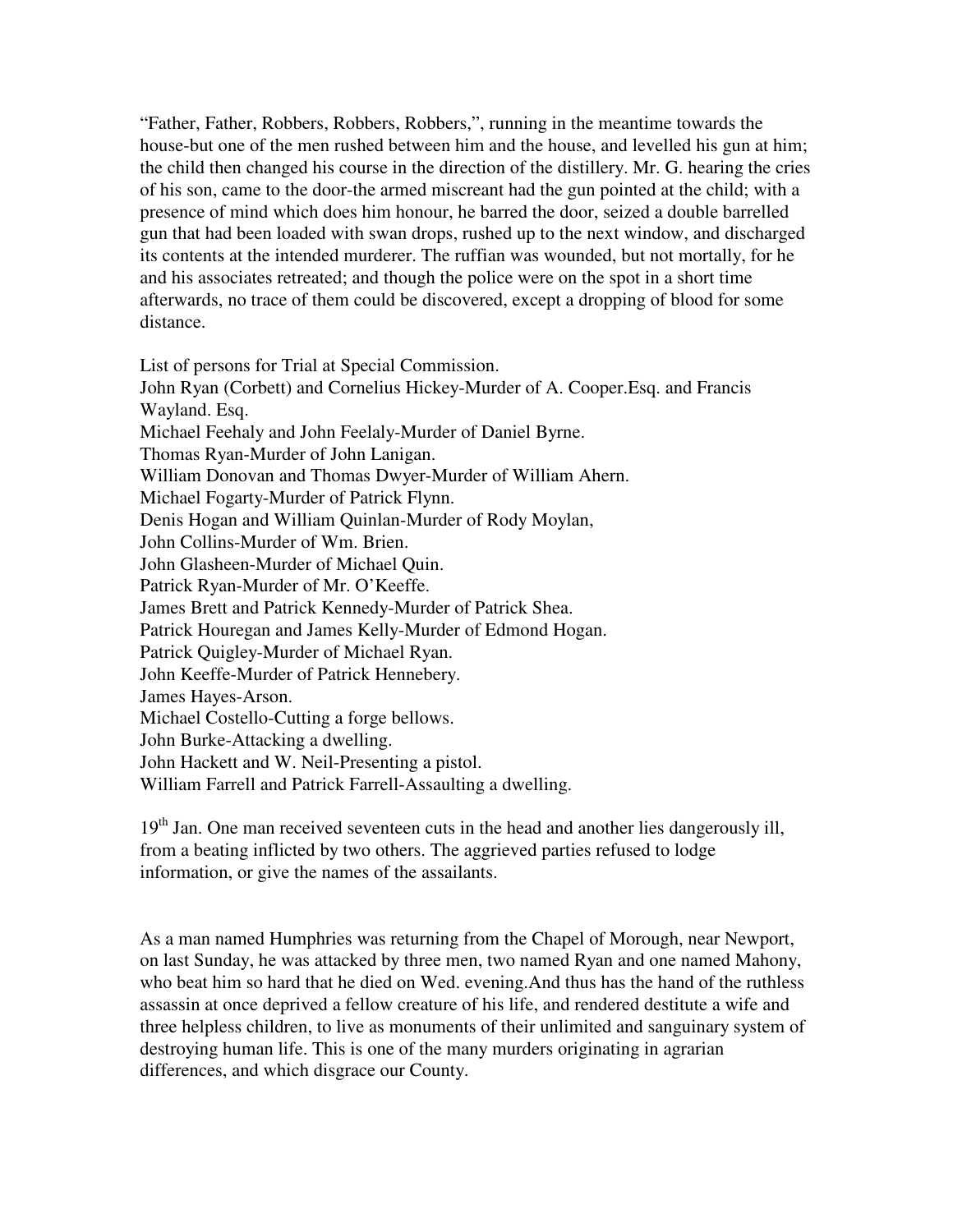Rule of Court. To be hanged-4 Transported for life-1 Transported for 10 years-1 Transported for 7 years-1 Imprisoned for 12 months-3

26<sup>th</sup>. On Thursday last, a respectable farmer, living near Mr. Gason's, Richmond, was on his way home by Bachelor's walk, when near Mr. Brundley's garden he was knocked down from behind by a man who had followed him from town for the purpose of committing a robbery. The robber searched the pockets of Mr. Slattery when down, but was fortunately disappointed in his booty; Mr. Slattery being that day in Nenagh collecting money for his rent, had the precaution to leave his cash after him, a sum of about £130. On the fellow being disappointed, he became furious, and struck Slattery several times on the head, and would have no doubt killed him, but hearing people coming on the road he decamped.

On Monday evening last the mail car from Clonmel to Roscrea, when within a short distance from Templemore, was attacked with stones by three or four fellows armed with these deadly weapons. On the car were four gentlemen, Mr. Hutchinson, of Rockforest, Mr. Hutchinson of Timoney, Lt. Ryall of Tipperary, and Mr. George Ryall, of Ballymackey. Mr. Hutchinson, of Rockforest, received a blow of a stone in the jaw, which we are happy to say does not prove dangerous. The four gentlemen, although armed, humanely refrained from firing on the assailants, but instantly leaped from the car, and gave chase-they succeeded in capturing one of the gany named Wheelihan, whom they lodged in gaol, and who will, we hope, be tried during the present Quarter sessions before Mr. Howley. The carman behaved with great intrepidity-he immediately stopped his car, gave it in charge to a person he knew, and followed the gentlemen in pursuit of the villians.

John Costello, a wealthy farmer, stopped on the road by two men, one armed, and served with a threatening notice.

Jan 30<sup>th</sup>. Six men attacked the Rev Dean Head's carriage in the neighbourhood of Nenagh, in which was his lady. They broke open the hind part of the carriage, threw stones at it, and split it in several places., one stone broke through the upper part of the carriage, and the coachman was nearly knocked off the seat.

Daniel Cash was so seriously injured by Thomas Cantwell, as to be unable to appear to lodge informations.

On Saturday night an armed party broke into the house of Wm. Mitchell, of Garrygard, and not finding him, they brought out his son into the middle of the floor, put a pistol to his breast, and swore him to quit-they then pulled a prop from under the house and decamped.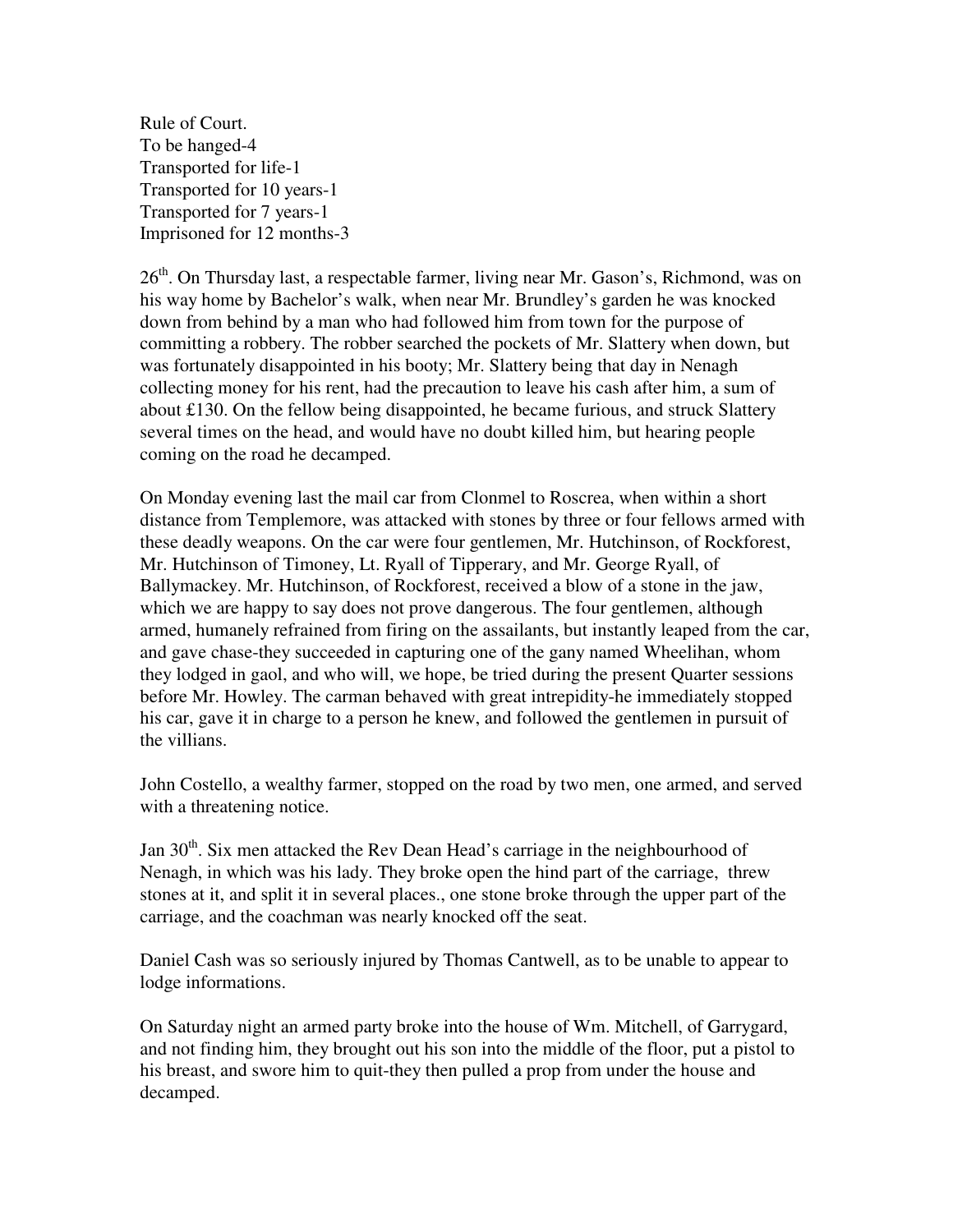A car-boy named Halloran, on his way home from Limerick, after selling corn for his master, was set upon by two men, who robbed him of nearly £7, they then placed him on his knees and swore him not to divulge who robbed him.

On Sunday night three men broke into the house of James Scariff, for the purpose of plundering it, after a strict search, and not finding anything, they seized on Ryans wife, and forcibly cut off her pocket, in which was £50. (This may be James Ryan of Scariff)

On the night of last Friday, as a carman named Quinlivan was on his way from Nenagh to Roscrea, he was waylaid between Mr. Bennett's lodges by five men, who dragged him out of his dray, and beat him with stones until they thought they had him killed. On leaving him one of the savages returned to gloat over his victim, another of them asked if he was dead, upon being answered in the affirmative, another ruffian said, "come away, leave him there to the devil. A small boy who was by at the time the intended murderer came up, but who ran when the commenced the attack, gave the alarm. Quinlivan was then brought into town-his wounds was dressed by Dr. Kennedy, but his life is in a very precarious state. He is from Ballybane, in the County of Limerick. Some time ago he was apprehended on suspicion of being concerned in the murder of a carman named Moylan, which took place a few months since in the neighbourhood of Birdhill, but he was set at large for want of evidence; and it is considered that this attempt was made on his life in that fiendish spirit of "wild revenge" which is so prevalent in Ireland.

## Tipperary Constitution 30-4-1839

Execution of James Blake.-This wretched man, convicted at Nenagh for the murder of his wife, was executed on Wednesday last in front of our County Gaol. We have never known a man whose fate excited less sympathy; and never, perhaps, in this County did such an awful scene attract so inconsiderable a number of spectators. It was not until the evening previous to his execution that he could be prevailed upon to forgive his prosecutors; and from the time of his conviction up to that period he envinced an almost total disregard for his eternal welfare. His demeanour at the place of execution was, however, altered, and he joined the Rev. Mr. Power, Catholic Curate, in prayer. He addressed no remarks to the spectators, nor did he make any confession. The trap having fallen from under him, his death was almost instantaneous, one or two struggles only being apparent. While his body was suspended, heavy showers of hail and rain fell, which darkened the horizon and gave the scene a truly awful appearance.

# Tipperary Constitution 30-9-1837

# Threatening Notice.

We, this morning received the subjoined notice, which was send through the Tipperary Post Office to Mr. J. Cooke, of Cordangan, evidently the composition of some black hearted and accomplished ruffian. These notices, replete with blasphemous language, and emblematical of the feelings entertained by the rural legislators of the O'Mulgravized Tipperary to every individual who is not ready to fling up his hat for O'Connell, and conform to the seditious rules prescribed by every low demegogue, have become very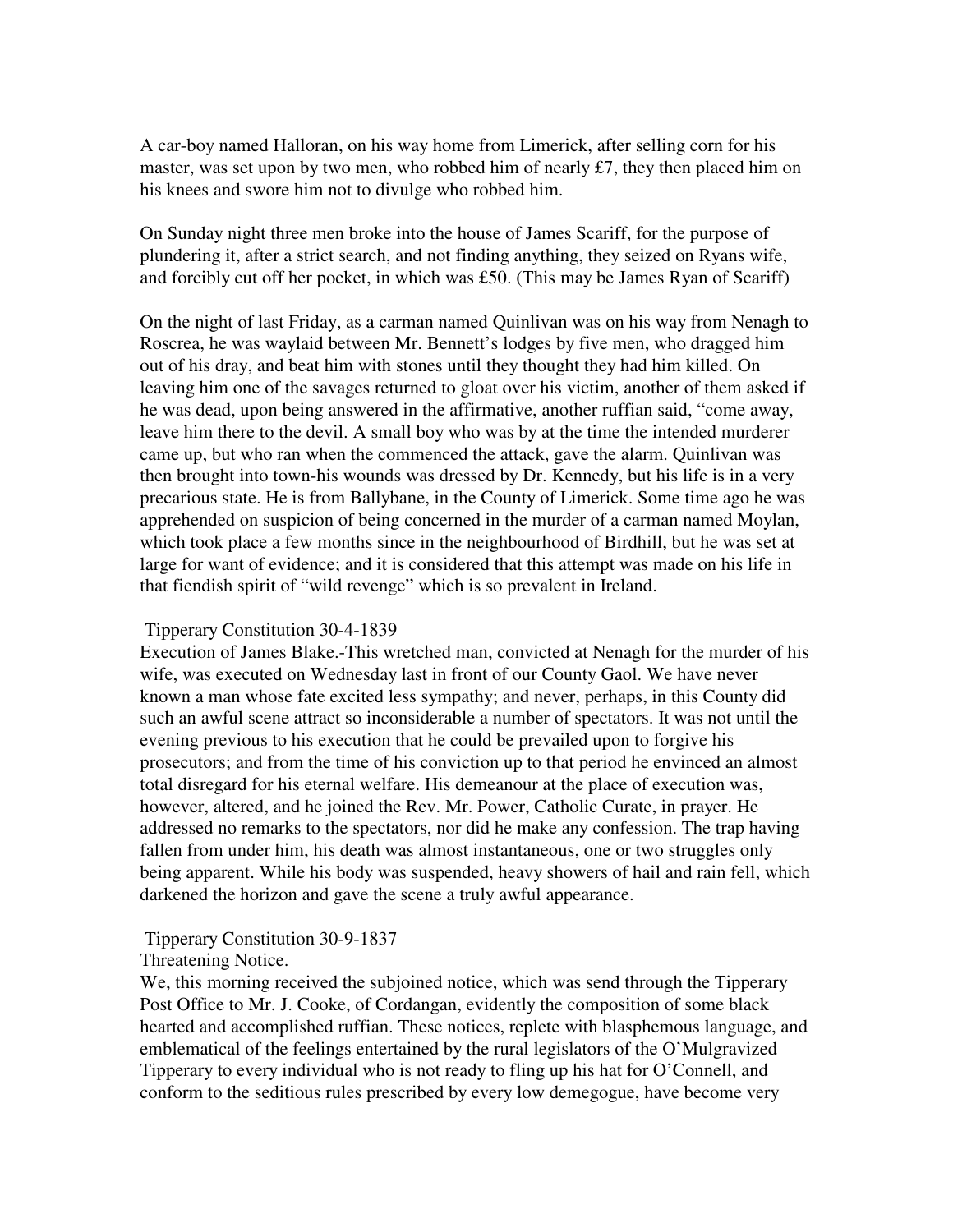general in this country, and scarcely a day passes that some gentleman, obnoxious to the revolutionists does not receive one. We have not a more independent or high minded Landlord in this extensive County than Mr. Cooke-kind and indulgent to his tenantry, upright and straight forward in his dealings, and honest and consistant in his principles. At the late election for this county Mr. Cooke proposed on of the Conservative candidates in language at once truth telling and convincing, and this is the only reason we can assign for the following communication, which speaks volumes for the growing civil ??tion and tranquillityof renowned Tipshire.

"To hell with all Orangemen"

(Here follows the cut of a coffin with the following words.)

J. Cooke, departed this life the  $2<sup>nd</sup>$ . Of October 1837.

"I'll settle with you, Cooke; I'll make you shift under the wing of a ravan, and he will not shelter you. You must make a dirty run to Kilcooly Abbey to consummate the half finished Orange orgies there. But I'll come up with you yet; I'll give you a barbarized side; I'll send your bloodstained apostatized soul cantering into the fiery gult, where Moloch, with his iron flail, will cause poor blear-eyed Joe to wail. The devil will have your soul before another month, Joe. Your not intertering? at the last Lonfered? Election, you swaddling villian.

Remember the 3nd. Of October 1837. Your Hateful Foe. Darby Breakskull.

Tipperary Constitution 16-1-1836

Mr. William Crawford, who resides within three miles of Templemore, has lately made the generous offer to several of his tenants there of an abatement of 4s. in the pound, provided they would pay him up his arrears of rent, which has not been accepted but by one of them. Mr. Crawford having been served with notice from the rector of his Parish, for the amount of tithes due by himself and his tenants, stopped 2s. from this individual in the promised abatement. For this, on Christmas night, the following notice was posted on his (The tenants) door.

To Darby Ryan, Lugulla-take notice!.

"It appears to the public, that you are a traitor, and as such you will shortly be treated. Get that money you paid Mr. Crawford as Tithe, and make affidavit before the public that you will get that money; if not, beware lest worse befell you.".

After posting this notice the party fired five shots at the house, one of which entered the door, and passed through a coat of his, which was hanging up within.

Tipperary Free Press 11-4-1832

Monday 20 "Terry Alts" were send off for transportation, under an escort of military and police, horse and foot. During the necessary preperations for their conveyance, their numerous friends and relations collected around the cars, opposite the Court House, waiting the opportunity to take a last farewell of those they were destined never more to behold. He sight was most affecting. Aged fathers and mothers, brothers, sisters, and wives, and other relatives, were some loudly weeping and crying, others unable to give it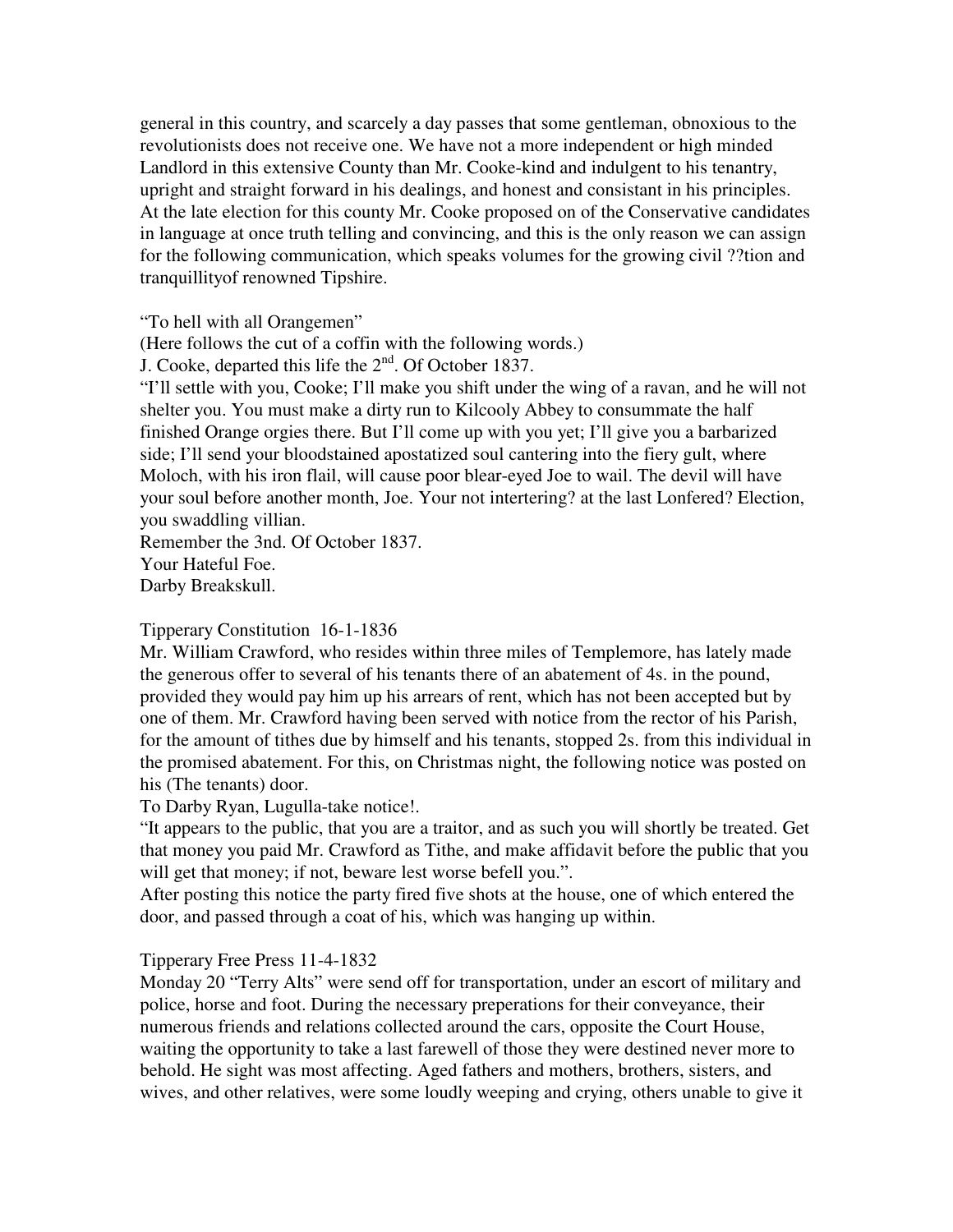vent with tears. The numerous spectators seemed deeply affected at the melancholy scene. For our part, much as we are impressed with the justice of their punishment, we looked on in as much anger as sorrow, and exceedingly regretted that the unhappy convicts were not accompanied to the hulk, and thence to Botany Bay, by an immense batch of landlords and parsons.

Execution;-Beary and Walsh, the unfortunate men convicted at the last assizes of burglary and the violation of the person of Margaret Broderick, near Caher, suffered the penalty of the law in front of the County Gaol, after making most solemn declarations of their innocence. After the bodies were suspended the usual time, they were taken down and given to their friends. The unfortunate men stood in the relation to each other of brothersin-law.

#### Tipperary Free Press 15-9-1849

On Saturday night, about 11 O'Clock, the inhabitants of the western suburbs were arroused by the ringing of the alarm bell from the Presentation Convent, situate in the neighbourhood of this town. The Rev. Mr. Meany, Catholic Curate of St. Mary's, accompanied by a number of the townspeople, hastened to the spot, and shortly after a patrol of County Waterford Police, under the command of sub-constable Crotty, asrrived. They found the community of ladies greatly alarmed by the attack which had been made on the convent by some cowardly ruffians, who endeavoured, by forcing one of the windows, to effect an entrance thereto, but who on the pealing of the bell, had fled. A prompt search was made by the constabulary and inhabitants in the neighbouring grounds, but we regret to say without effect, as no possible trace could be discovered of the assailants. This wanton and unmanly outrage has excited the deepest indignation throughout the town, and this has been heightened by the rumours that the persons perpetrating it were some miscreants disguised as gentlemen. Various and sundry persons have been mentioned to us as being concerned in it, but as there is no direct proof at present against them, we, of course, decline to give their names publicity.

#### Tipperary Free Press 17-4-1835

Kingston Cavern:-Through the indefatigable exertions of the proprietor of this wonderful cave, two lately discovered caverns are ready to unfold their stupendous magnificence to the wonder loving visitor. About a month since, as Roger German was traversing that part of the cavern called "The Scotchman's Cave", he perceived a fissure, through which, ascending by 5 or 6 steps, another splendid apartment, to which he has given the name of "O'Leary's Cave", opened upon his astonished vision. This cave extends over an area of at least four acres, decorated with columns, galleries, stalagmites, and substances of a more brilliant description then any hitherto discovered in this stupendous cavern. The other newly discovered cave lies immediately over the river, and equals "O'Leary's Cave" in the splendour of its crystallized ornaments, to which the proprietor has forborne to give a name, reserving that honour for the first person who shall visit it.

Tipperary Free Press 20<sup>th</sup> Sept. 1832 Thurles Cholera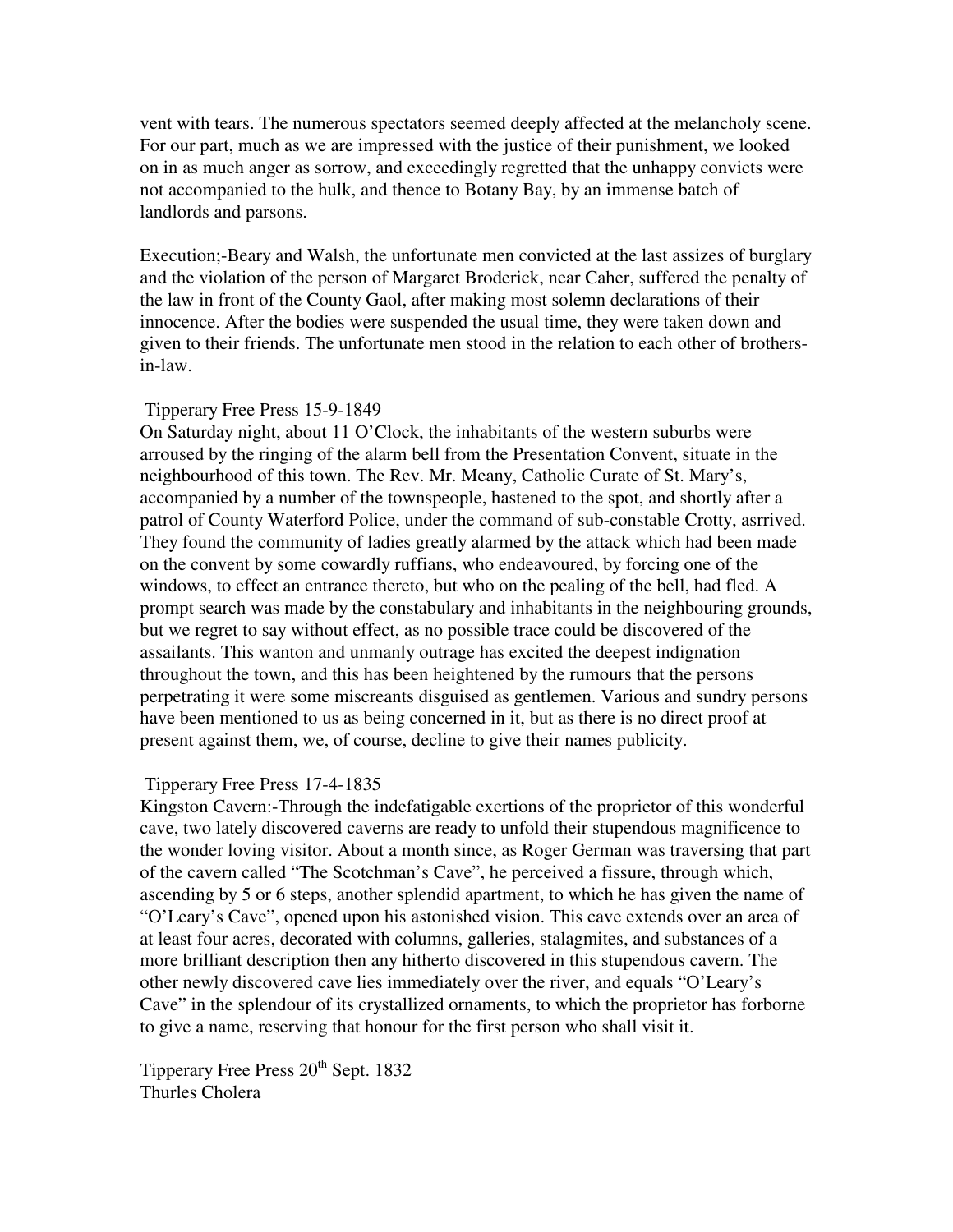In consequence of the increase of Cholera in Thurles, and the probability of means being wanted for providing the families of the afflicted with necessaries and comforts, a meeting of the inhabitants was held at the Market House, in Thurles, on Monday the  $17<sup>th</sup>$ inst., at which the humane of all denominations attended. His Grace, Dr. Laffan was in the chair, and Mr. Matthew V. Quinlan acted as secretary. Dr. Laffan explained the objects of the meeting, and was briefly addressed by Mr. Lenigan, The Rev. Mr. Bradshaw, Curate of Moyne, the Rev. D. O'Connor, of Thurles, and Mr. Hennessy. The object and tendency of all were for the same humane and charitable purpose, and their appeals were nobly responded to by extremely liberal subscriptions which we also publish. The most kindly feelings prevailed on this occasion, and the praises bestowed in the resolutions "will wear well, for they were honourably earned".

It was gratifying to perceive the Catholic Archbishop succeeded in the chair by the Protestant Curate; and if the form of a public meeting would admit of thanks to the second Chairman, the Rev. Mr. Armstrong richly deserves the compliment, as he visits the hospital and attends to the wants of its inmates, and is a truly efficient member of the board.

Subscriptions.

The Earl of Llandaff £50 His Grace, the most rev. Dr. Laffan £40 Edward Lenigan Esq. £30 Charles O'Keeffe Esq. £30 Thomas and Philip Kirwan. Esqrs £15 each William and Thomas Ryan Esqrs £15 each Luke Bray and Hugh Mulcahy Esqrs £20 each Dr. Butler, Francis O'Brien, Nick. Laffan, and Patrick Kirwan, Esqrs £10 each. The Rev. Dr. O'Connor, Rev. Henry Armstrong, and Rev. John Ryan £5 each. Miss Stannix, by the hands of Mr. Mulcahy, £5 James Lenigan, Castlefogarty, and Patrick Fogarty of Cabra Castle, £5 each. Thomas Hennessy, Thos. Rudkin, William Crowe, Joshua Lester, William Langley and Jas. Armstrong. £5 each. John Maher, Benjamin Russell, Amos Russell, and Wm. Nagle. £3 each. Surgeon Bradshaw, and Mr. Wm. Maher. 2 guineas each Rev. Benjamin Bradshaw, Rev. Peter Ryan, and John Ryan of Castlefogarty. £2 each. Adam Cooke, Archibald Cooke, Mrs Boyton, John Fanning, Malick Kirwan, George Grace, Timothy Cahill, Philip Cormack, Edmund Shea, Thomas Bergin, Mat. Quinlan, Thomas Bourke, James Breen, Thomas McKough, Richard Molumby, and John Cahill, £2 each. Thos. Strangman, Denis McCarthy, Patrick Bourke, and Denis Mullaney, £1.10.0. each Mr. Wallace £1.1.0. Thomas Malony, Edmund Bourke, Mrs. Quinlan, James Kelly, Arthur O'Connor, Thomas Browne, Rev. Mr. Hodnett, Rev. Mr. McNamara, £1 each.

Tipperary Free Press 21-8-1833